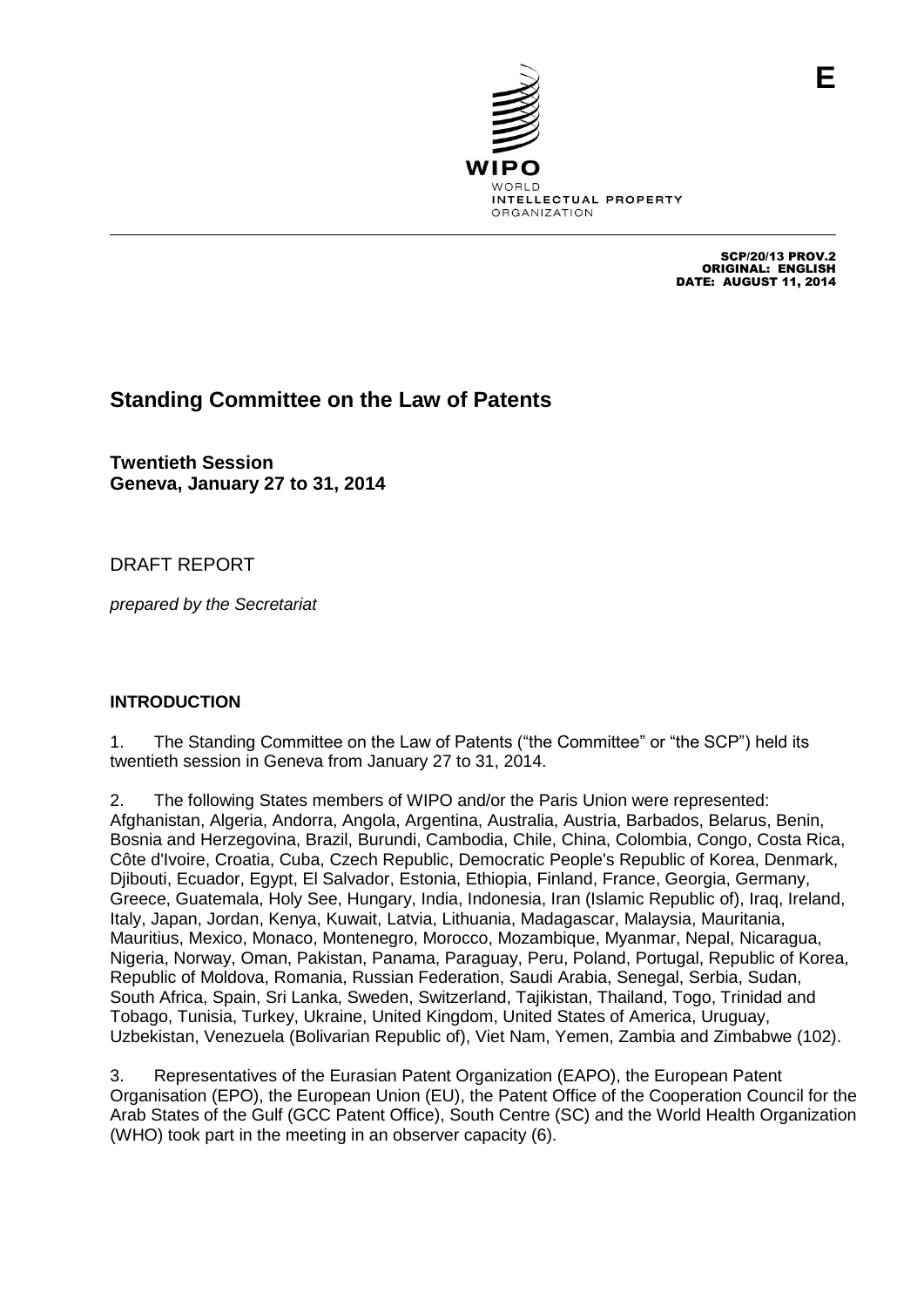4. Representatives of the following non-governmental organizations took part in the meeting in an observer capacity: Asian Patent Attorneys Association (APAA), European Law Students' Association (ELSA International), International Association for the Protection of Intellectual Property (AIPPI), Centre for International Intellectual Property Studies (CEIPI), International Center for Trade and Sustainable Development (ICTSD), International Chamber of Commerce (ICC), CropLife International, International Federation of Pharmaceutical Manufacturers Associations (IFPMA), International Federation of Intellectual Property Attorneys (FICPI), Japan Intellectual Property Association (JIPA), Japan Patent Attorneys Association (JPAA), Knowledge Ecology International, Inc. (KEI), Médecins Sans Frontières (MSF), Medicines Patent Pool Foundation (MPP) and Third World Network (TWN) (15).

5. A list of participants is contained in the Annex to this report.

6. The following documents prepared by the Secretariat had been submitted to the SCP prior to the session: "Draft report of SCP/19" (SCP/19/8 Prov.2); "Draft agenda" (SCP/20/1 Prov.3); "Report on the International Patent System: Certain Aspects of National/Regional Patent Laws" (SCP/20/2 and 2 Corr); "Exceptions and limitations: private and non-commercial use" (SCP/20/3); "Exceptions and limitations: experimental use and/or scientific research" (SCP/20/4); "Exceptions and limitations: extemporaneous preparation of medicines" (SCP/20/5); "Exceptions and limitations: prior use" (SCP/20/6); "Exceptions and limitations: use of articles on foreign vessels, aircrafts and land vehicles" (SCP/20/7); "Information regarding work sharing programs among Member States and use of external information for search and examination" (SCP/20/8); "Confidentiality of communications between clients and their patent advisors: compilation of law, practices and other information" (SCP/20/9); "Transfer of technology: further practical examples and experiences" (SCP/20/10); and "Proposal by the Delegations of the Republic of Korea, the United Kingdom and the United States of America regarding work sharing between Offices in order to Improve efficiencies of the patent system" (SCP/20/11 REV.).

7. In addition, the following documents prepared by the Secretariat were also considered by the Committee: "Proposal from Brazil" (SCP/14/7); "Proposal submitted by the Delegation of South Africa on behalf of the African Group and the Development Agenda Group" (SCP/16/7); "Corrigendum: Proposal submitted by the Delegation of South Africa on behalf of the African Group and the Development Agenda Group" (SCP/16/7 Corr); "Proposal by the Delegation of Denmark" (SCP/17/7); "Revised Proposal from the Delegations of Canada and the United Kingdom" (SCP/17/8); "Proposal by the Delegation of the United States of America" (SCP/17/10); "Patents and Health: Proposal by the Delegation of the United States of America" (SCP/17/11); "Questionnaire on Quality of Patents: Proposal by the Delegations of Canada and the United Kingdom" (SCP/18/9); "Proposal by the Delegation of the United States of America regarding efficiencies of the patent system" (SCP/19/4); "Proposal of the Delegation of Spain for the improvement of understanding of the requirement of inventive step" (SCP/19/5); and "Proposal by the Delegation of Brazil regarding exceptions and limitations to patent rights" (SCP/19/6).

8. The Secretariat noted the interventions made and recorded them on tape. This report summarizes the discussions reflecting all the observations made.

#### **GENERAL DISCUSSION**

#### **AGENDA ITEM 1: OPENING OF THE SESSION**

9. The twentieth session of the Standing Committee on the Law of Patents (SCP) was opened by the Deputy Director General, Mr. James Pooley, who welcomed the participants on behalf of the Director General, Mr. Francis Gurry. Mr. Marco Aleman (WIPO) acted as Secretary.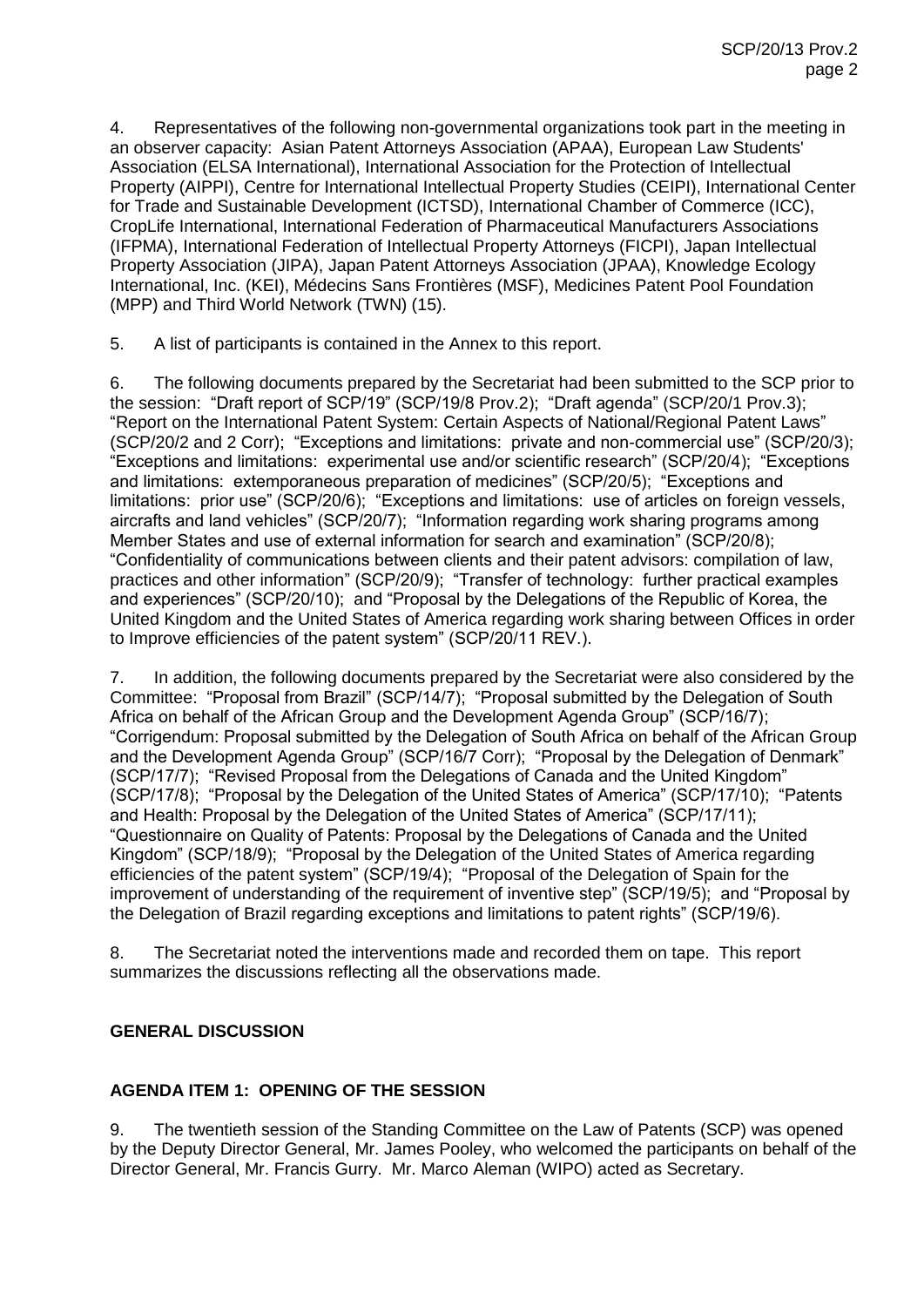## **AGENDA ITEM 2: ELECTION OF THE CHAIR AND TWO VICE-CHAIRS**

10. The Delegation of Algeria, speaking on behalf of the African Group, proposed Mr. Mokhtar Warida (Egypt), as a candidate for the Chair.

11. The Delegation of China supported the proposal by the African Group, and proposed the candidature of Ms. Song Jianhua (China) for one of the Vice Chairs.

12. The Delegation of Belarus, speaking on behalf of the Caucasian, Central Asia and Eastern European Countries (CACEEC), supported the proposal by the Delegation of China regarding the Vice Chair.

13. The Delegation of Japan, speaking on behalf of Group B, supported the nomination of the African Group on a non-precedential basis, while expressing its belief that the SCP, as a technical Committee in which technical issues on patent law was discussed, should be chaired by a capital expert who had a deep technical insight of the patent law.

14. The Delegation of the Czech Republic, speaking on behalf of the Group of Central European and Baltic States (CEBS), supported the proposal of the African Group, while its acceptance was on a non-precedential basis due to their strong preference of the SCP being chaired by a capital-based expert.

15. The SCP unanimously elected, for one year, Mr. Mokhtar Warida (Egypt) as Chair and Ms. Song Jianhua (China) as Vice-Chair.

## **AGENDA ITEM 3: ADOPTION OF THE AGENDA**

16. The Delegation of Egypt, speaking on behalf of the Development Agenda Group (DAG), proposed the addition of a new agenda item regarding the contribution of the SCP to the implementation of the Development Agenda.

17. The Delegations of Japan, speaking on behalf of Group B, and the Czech Republic, speaking on behalf of the CEBS Group, supported the proposal made by the Delegation of Egypt on behalf of the DAG, with the understanding that the new item would not be a standing agenda item.

18. The SCP adopted the revised draft agenda (document SCP/20/1 Prov.3) with the addition of a new agenda item 11: Contribution of the SCP to the implementation of the respective Development Agenda recommendations (see document SCP/20/1), on the understanding that it was not a standing agenda item.

#### **AGENDA ITEM 4: ADOPTION OF THE DRAFT REPORT OF THE NINETEENTH SESSION**

19. The Committee adopted the draft report of its nineteenth session (document SCP/19/8 Prov.2) as proposed.

#### **AGENDA ITEM 5: REPORT ON THE INTERNATIONAL PATENT SYSTEM**

20. Discussions were based on documents SCP/20/2 and SCP/20/2 Corr.

21. The Secretariat noted that since the nineteenth session of the SCP, information concerning the national patent laws had been received from the following Member States: Australia,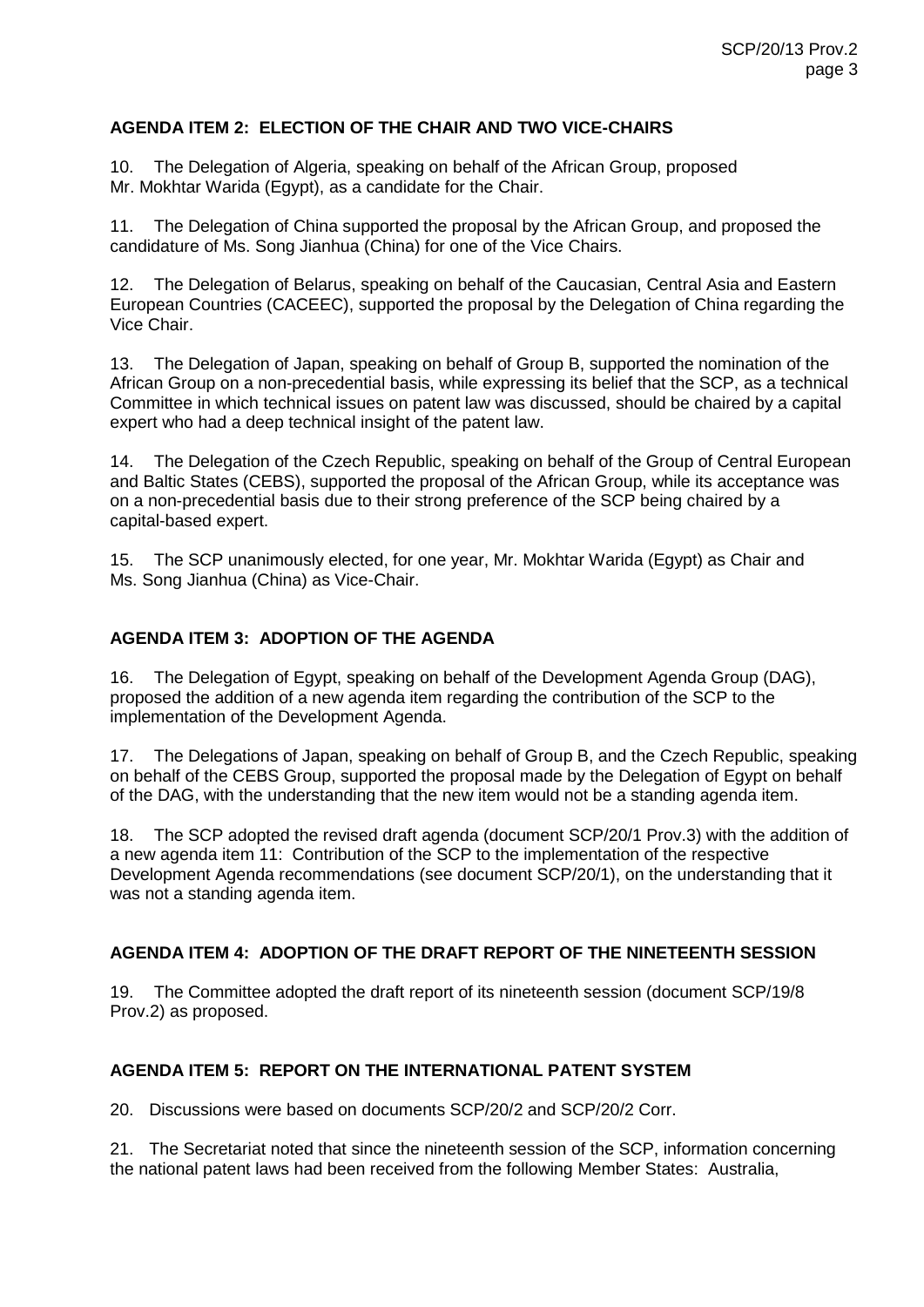Costa Rica, Germany, India, Lithuania and Spain.

22. The SCP agreed that the information concerning certain aspects of national/regional patent laws [http://www.wipo.int/scp/en/annex\_ii.html] would be updated based on the input received from Member States.

#### **GENERAL DECLARATIONS**

23. The Delegation of Japan, speaking on behalf of Group B, thanked the Secretariat for its hard work in preparing the current session. The Delegation recalled that at the previous session, the SCP had finally agreed on the future work program, which was a small step forward. Group B expressed its belief that the Committee should continue to make steps forward toward further work on issues of substantive patent law. Group B wished to attach great importance to the SCP, and expressed its expectation that the Committee should involve technical discussions on the issues of substantive patent law in line with its core mandate. The Delegation stated that Group B remained strongly interested in pursuing further work on the issues of quality of patents, including opposition systems, and confidentiality of communications between clients and their patent advisors. Under the agenda item "Quality of patents, including opposition systems", the Delegation noted that many interesting proposals had been put on the table. Group B looked forward to further elaboration of those proposals. Furthermore, Group B welcomed the new proposal submitted by Japan, the Republic of Korea, the United Kingdom, the United States of America regarding work sharing between offices in order to improve efficiencies of the patent system. Group B expressed its firm belief that the proposal would be a good step forward to contributing to the objective of that agenda item and the core mandate of the Committee, while paying due attention to concerns expressed so far by some Member States. In conclusion, the Delegation expressed its readiness to engage further in discussion on other topics on the agenda, and reiterated the importance of finding a balanced approach that would avoid duplication.

24. The Delegation of the Czech Republic, speaking on behalf of the CEBS Group, thanked the Secretariat for its hard work in preparing relevant and updated documents for the twentieth session of the SCP. The CEBS Group remained committed to continuing discussions on all topics under the Committee's current balanced working program, namely, on quality of patents, including opposition systems, exceptions and limitations to patent rights, patents and health, confidentiality of communications between clients and their patent advisors and transfer of technology. The CEBS Group expressed its hope that the discussion would be constructive and fruitful, and all issues would be considered in an efficient and appropriate manner. The CEBS Group also expressed its continuing interest in quality of patents, including opposition systems. In the opinion of the Delegation, quality of patents was of an utmost importance for all users of the patent system. Therefore, the Delegation reiterated its belief that the discussion on technical issues concerning patent law under balanced work program should be developed as soon as possible. The Delegation stated that the information provided on work sharing programs among patent offices and use of external information for search and examination (document SCP/20/8) was valuable and helpful in better understanding the development of the international patent system. The Delegation also thanked the Delegations of Japan, the Republic of Korea, the United Kingdom and the United States of America for their proposal on work sharing between offices in order to improve efficiencies of the patent system (document SCP/20/11 Rev.). The CEBS Group expressed its strong interest in various channels for obtaining valuable information on that issue. Further, it stressed the importance of the work on confidentiality of communications between clients and their patent advisors (document SCP/20/9). The CEBS Group welcomed and appreciated a compilation of laws and different practices submitted by the Secretariat and stated that it was an excellent basis for further discussion. The CEBS Group expressed its readiness to further discuss other topics on the agenda, such as exceptions and limitations to patent rights, patents and health and transfer of technology. The Delegation also reiterated that any duplication of work should be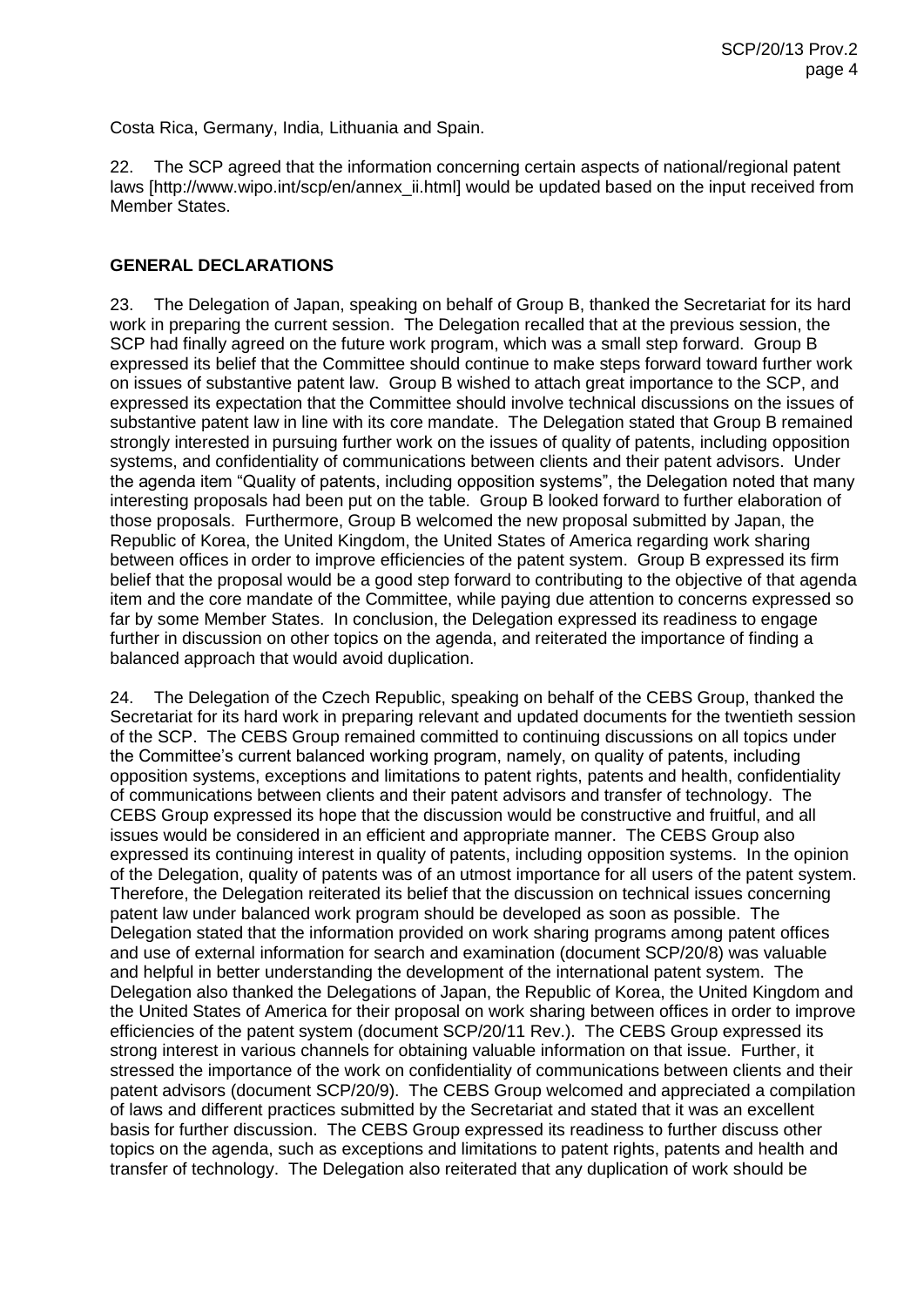avoided within all WIPO bodies and with other relevant international organizations such as the WHO or WTO. In conclusion, the CEBS Group reiterated its commitment to cooperate and actively participate in discussions of the Committee.

25. The Delegation of South Africa, speaking on behalf of the African Group, expressed its assurance to the Chair in its support and full cooperation, as well as its willingness to make the meeting a success. The African Group further thanked the Secretariat for the hard work in preparing the documents. The Delegation stated that the implementation of the Development Agenda in WIPO since 2007 meant that the work of the SCP in relation to international aspects of patent law should give due account to development considerations. The Delegation then stated that Member States were primarily responsible for ensuring that the Development Agenda was implemented in the SCP through its substantive work. That included recognizing the need for policy space for developing countries to design and implement national patent law in the manner conducive to their national development. In the opinion of the Delegation, international harmonization of patent laws without giving due account to the differences in the levels of social, economic and technological development would not benefit all Member States. The Delegation noted that the agenda of the twentieth session of the SCP provided the opportunity for fruitful exchange of views on a wide range of topics related to patents. The Delegation stressed the particular importance of the discussions within the Committee for members of the African Group because of the direct and significant impact of patents on innovation, economic growth and social development. The Delegation therefore underlined the necessity of strengthening the fundamental balance between the private interest of right holders and public interest, especially in the patent system. Accordingly, the Delegation stated that the activities of the SCP should facilitate the dissemination and transfer of technology and ensure that the patent system contributed to the promotion of progress and innovation. Regarding the issues to be discussed during the present session, the African Group recalled its position on each of those issues. The African Group attached great importance to exceptions and limitations to patent rights that provided flexibilities in the IP system. It recognized the need to adapt national legislations on patents based on their respective economic and social situations, and the importance of exceptions and limitations for countries wishing to develop their own system. The African Group was keen on seeing the SCP contribute to a better understanding and better application of exceptions and limitations on the basis of the proposal by the Delegation of Brazil. Further, the Delegation welcomed the holding of a seminar on exceptions and limitations to patent rights with the expectation that the seminar would contribute to a better understanding on how exceptions and limitations served specific development objectives and the challenges faced by countries in implementing those exceptions and limitations. With regard to the quality of patents, the African Group reiterated its concern about the lack of the precise definition of the concept of the quality of patents. From the perspective of the African Group, the quality of patents was largely based on the criteria of patentability, which depended essentially on the development objectives of each country. The African Group expressed its belief that the initiative would not result in harmonization of practices in the field of patent law, which may be prejudicial to the flexibilities in national legislation on patents in various countries. Referring to the proposal to develop a work program in the SCP to address how patent offices could coordinate and collaborate in conducting search and examination work in order to improve the quality of granted patents, the Delegation stated that quality improvement efforts could not be improved by simply adopting the practice of other patent offices, and the harmonization of patent law might undermine the flexibilities existing under various national patent laws. The Delegation stressed the importance for a national office to retain its discretion in determining the patentability criteria as defined in their respective national legislations. Concerning the issue of patents and health, the African Group expressed its belief that WIPO should strengthen its commitment and involvement in that area. The Delegation explained that it was within that context that the African Group and the DAG had jointly submitted a proposal that had covered a work program aiming to assist Member States, particularly developing countries and least developed countries (LDCs), to adapt and adjust their patent systems in order to take full advantage of the flexibilities in the international patent system to promote their policies on public health. The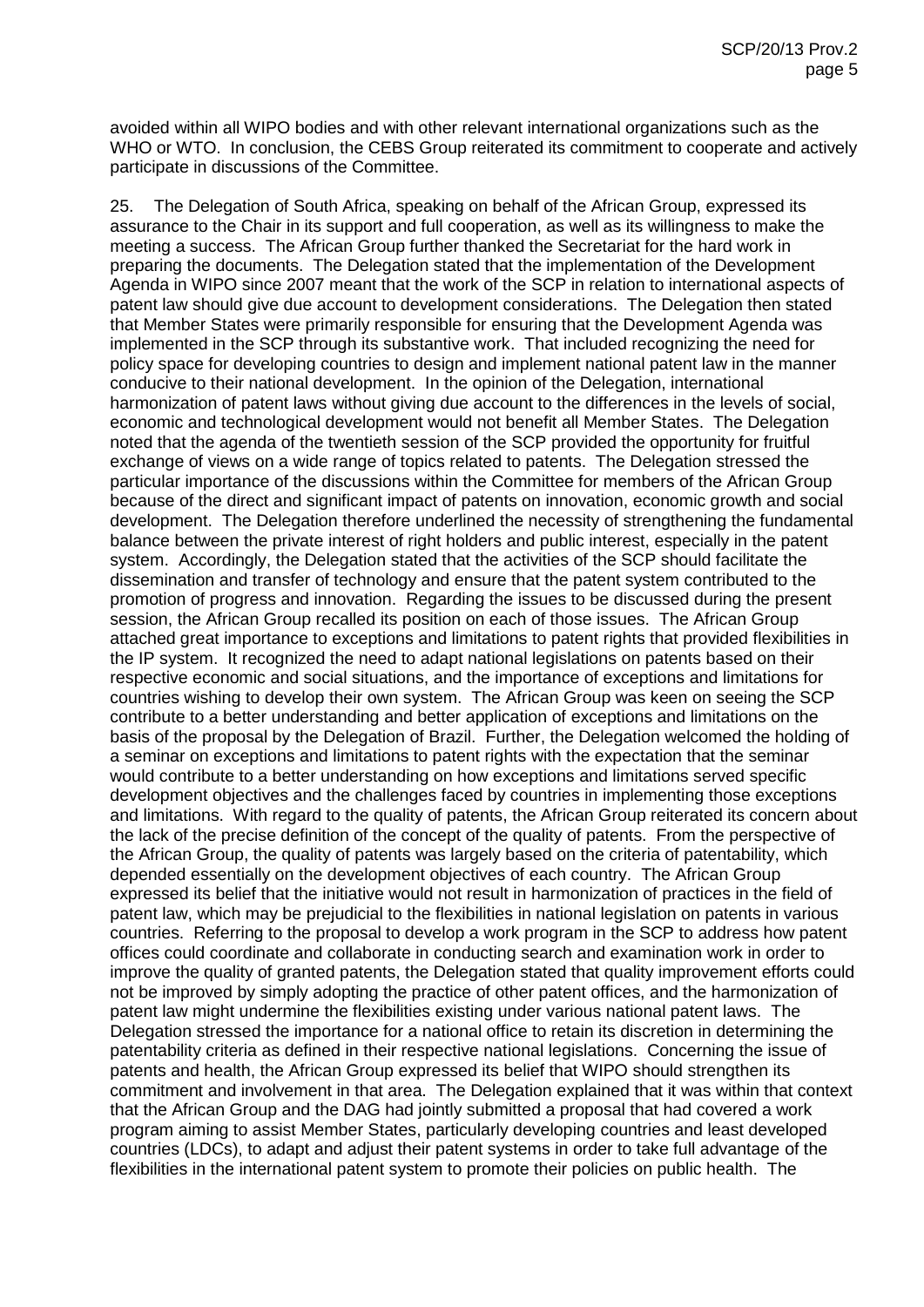Delegation further stated that the sharing session on the countries' use of health-related patent flexibilities would offer the opportunity to exchange experience on such use and the implementation challenges. The Delegation looked forward to a fruitful exchange and progress towards a work program on that issue. The African Group also took note of the proposal by the Delegation of the United States of America with respect to patents and health. Although the Delegation found that proposal interesting, in its view, the proposal could guide discussions in the SCP to issues that were not related to patents, and hence it was outside the mandate of the Committee. The African Group expressed its hope that that would not distract the main objective of the African Group's proposal, namely, to enable developing countries and LDCs to take advantage of the flexibilities in the international patent system to meet their public health needs. With regard to technology transfer, the African Group expressed its hope that the documents submitted by the Secretariat on the activities of WIPO in the context of technology transfer would enable the SCP to undertake concrete actions in that area.

26. The Delegation of Belarus, speaking on behalf of the CACEEC Group, expressed its belief that the Committee was one of the key substantive technical bodies in the Organization, and therefore, the Delegation attached a particular importance to it. The Delegation stated that quality of patents and confidentiality of communications between clients and their patent advisors were some of the key elements in strengthening the patent system and ensuring its proper work. Therefore, the Delegation expressed its hope that the Committee would make substantial progress on those issues. The Delegation further shared its opinion that transfer of technology was one of the most important issues within the whole United Nations (UN) system, and that the Committee was a unique forum for discussing that topic in relation to patents. The Delegation, therefore, stated that the CACEEC Group attached great importance to that issue. The Delegation further stated that achieving an agreement on the issue of exceptions and limitations, particularly, in respect of health-related patents, was something that would help to use the patent system in a more effective and fair way. Finally, the Delegation expressed its hope that the Committee would have constructive discussions and would be able to achieve a positive outcome at the end of the session.

27. The Delegation of Uruguay, speaking on behalf of the Group of Latin American and Caribbean (GRULAC), expressed its willingness to make a positive contribution to the work of the Committee, and thanked the Secretariat for preparing the documents to be examined during that session. The Delegation reiterated its support to the work of the Committee with a view to addressing important aspects of the progressive development of patent law, thus fulfilling its mandate. In the view of the Delegation, the basic purpose of the Committee was to provide guidance to the WIPO Secretariat on its activities, including technical assistance, owing to the need for information on the various issues that were of interest to GRULAC members. The Delegation observed that certain issues had yet to be solved, and therefore, it was unclear as to whether they could be integrated into their development policies or not. Referring to the future work, the Delegation stated that GRULAC was aware of the diversity of priorities of the various regional groups with respect to the future work of the Committee. In addition, the Delegation noted that all Member States should recognize the relevance of the Committee, a body within which they enjoyed the opportunity to gain a better understanding of the experiences and viewpoints of others. Further, the Delegation expressed its particular interest in making progress on issues such as the exceptions and limitations to patent rights, patents and health, quality of patents, including opposition systems and the patent-related activities of the IP and Global Challenges Program (Program 18). The Delegation however clarified that such a list of priorities for the GRULAC could and must be enriched by the inclusion of the priorities of other regional groups. Referring to the fact that that session of the SCP was the last before the next General Assembly, GRULAC considered appropriate to discuss the contributions made by the Committee to the Development Agenda. The Delegation also called the Committee to make headway on the revision of the Patent Model Law for developing countries and LDCs, as it had been approved under Program 1 of the Program and Budget for 2014/2015. The Delegation stated that the Committee could make a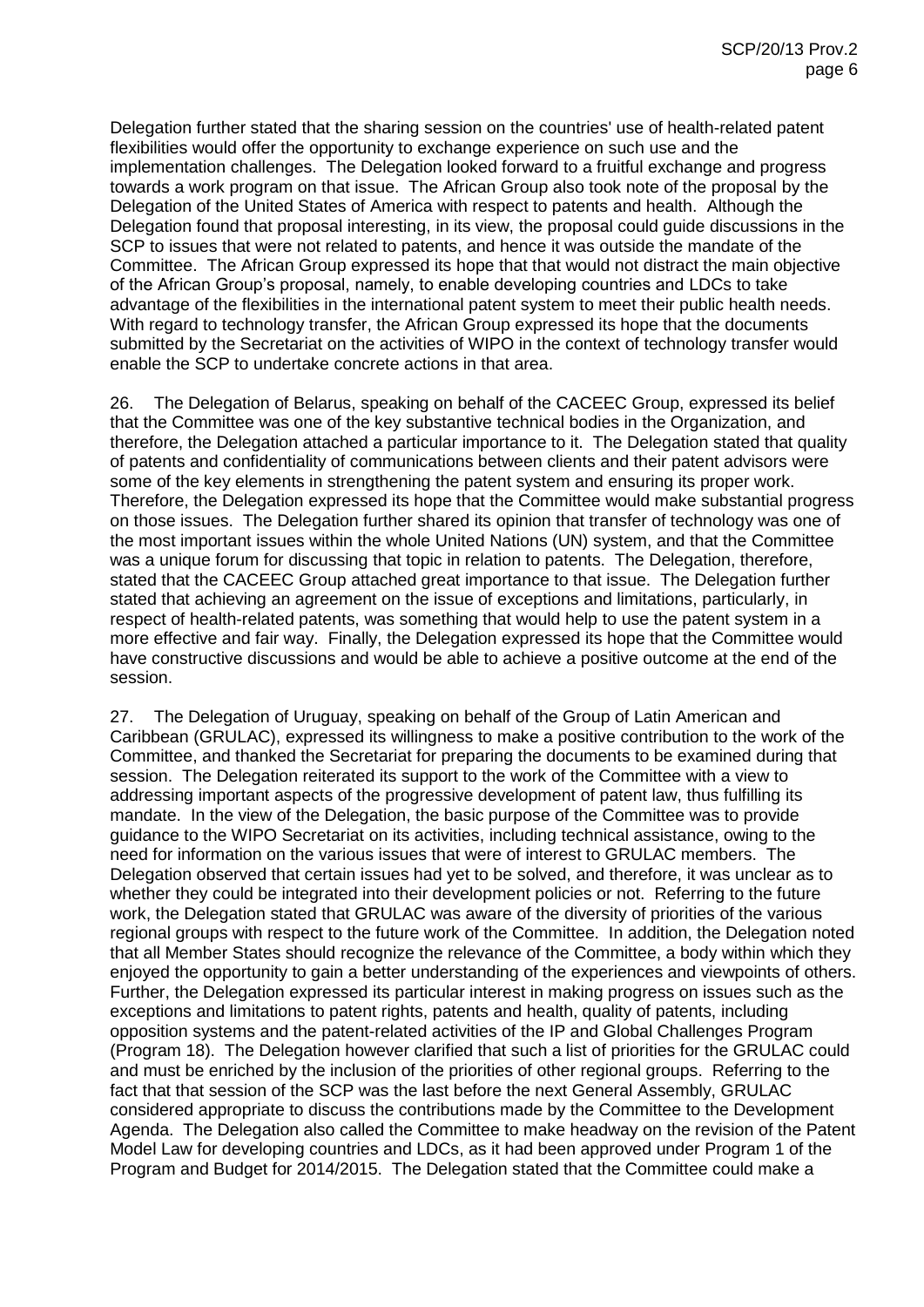substantive contribution to making further progress on that issue, since no modification had been made on the Model Law since 1979. Finally, the Delegation welcomed the traditional practice of having two sessions of the Committee per year. The Delegation stated that it would give the Committee sufficient time and opportunity to have a full discussion and to make better progress on the issues on the Committee's agenda.

28. The Delegation of Bangladesh, speaking on behalf of the Asian Group, thanked the WIPO Secretariat for excellent arrangements for the session. The Delegation underlined the importance of the session for all Member States, especially for the developing countries and LDCs. The Delegation noted that the session would provide the Committee with an opportunity to discuss and share experiences on important issues such as exceptions and limitations to patent rights, quality of patents, patents and health and transfer of technology, which were extremely relevant for everyone to get benefit out of the present patent system. The Delegation also stated that the session would help Member States further understand how to establish a balance between rights and obligations and how the present patent system could contribute to the cause of development. It further stated that the session would give the Committee an opportunity to explore how the current patent system would function even better and more efficiently. The Delegation expressed its confidence to the Chair who had all the expertise and knowledge to guide the Committee to a successful conclusion of the session.

29. The Delegation of China expressed its gratitude to the Secretariat for the documents prepared for the meeting. The Delegation looked forward to an in-depth and adequate discussion on important topics related to the patent system, including exceptions and limitations to patent rights, patents and health, transfer of technology, quality of patents and the contribution of the SCP to the implementation of the Development Agenda recommendations. The Delegation expressed its hope that, through the efforts of all parties, the outcome would satisfy all participants. The Delegation noted that the discussions in the SCP would play a positive role in facilitating the development of economy, science and technology as well as the encouragement of innovation through the improvement of the patent systems of different countries.

30. The Delegation of Benin, speaking on behalf of LDCs, expressed its gratitude to the Secretariat for the preparation of the documents. The Group of LDCs welcomed the ongoing work on exceptions and limitations and hoped that the seminar on those issues would make it possible for the members of the Committee to have a better understanding of how they could be implementation and effect on economic and social development, particularly in LDCs. The Delegation attached a major importance to that work, and hoped that it would take into account the appropriate balance to be respected between protection of patents, thereby encouraging innovation and creativity, and the legitimate needs of some countries to achieve economic and social development. The Delegation observed that due to the disparity of the level of development among countries, several viewpoints on the quality of patents existed. The Delegation stated that it would support any work that would help the Committee to reach a common understanding of that concept. Referring to patents and public health, the Delegation welcomed a sharing session on the use of flexibilities provided by the patent system and expressed its hope that conclusions of the session would enable further progress of work on that topic. The Delegation urged that such work should be accelerated on the basis of a clearly defined program so that LDCs could make the most effective use of the flexibilities available to them to design their public health policies. To that end, the Delegation requested that improved technical assistance be provided in order to boost their capacities to use and adapt the patent system. With respect to transfer of technology, while noting the experience of other countries, the Delegation stated that the effectiveness of transfer of technology to a certain extent depended on beneficiary country's ability to absorb the technology. The Delegation further stated that more effective cooperation was needed in order to draw the greatest possible benefit from the transfer of technology. In the view of the Delegation, a better use of flexibilities would help LDCs to receive the technologies they needed for their development, while protecting the legitimate rights of patentees. Appreciating the fact that Member States, in the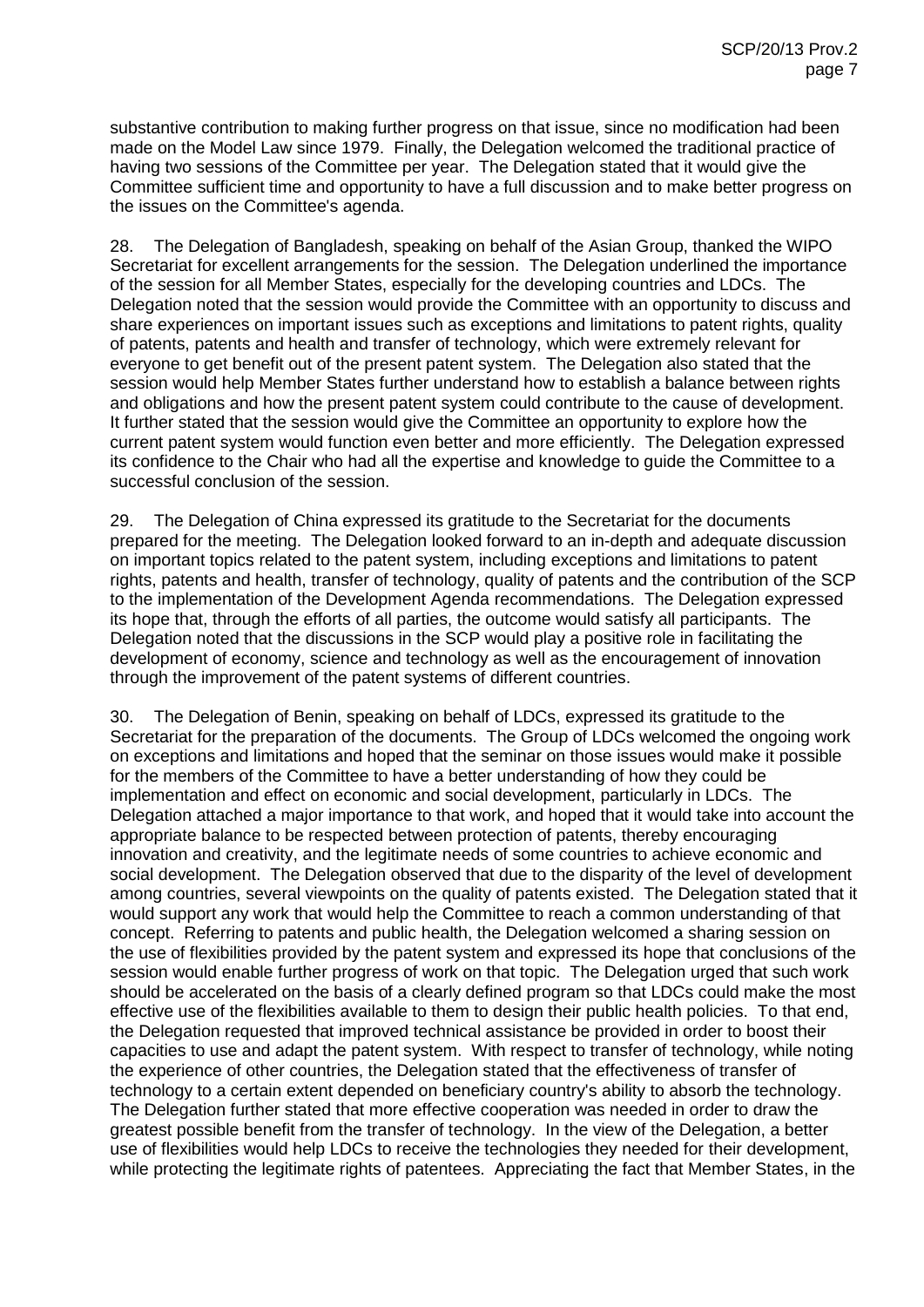spirit of compromise, had taken a constructive attitude in the Committee in the past, the Delegation hoped that they would continue to do so during the present session so that the Committee could reach acceptable conclusions and a positive outcome by the end of the session.

31. The Delegation of Greece, speaking on behalf of the European Union and its Member States, associated itself with the statements made by the Delegations of Japan on behalf of Group B and of the Czech Republic on behalf of the CEBS Group. The Delegation remained committed to the work of the Committee and looked forward to a constructive session. The Delegation also thanked the Secretariat for its extensive work in preparing for the meeting. The Delegation noted that the present session of the SCP would continue discussions on significant issues such as quality of patents, including opposition systems, exceptions and limitations to patent rights, patents and health, confidentiality of communication between clients and their patent advisors and transfer of technology, addressing important and complex questions of the international patent system, with the hope of getting a more efficient and accessible patent system as a whole. In particular, the Delegation attached considerable importance to advancing work on the quality of patents along the lines proposed by the Delegations of Canada and the United Kingdom, Denmark, Spain and the United States of America. The Delegation expressed its commitment to continuing work on issues of opposition systems and confidentiality of communication between clients and their patent advisors, which were of benefit to users of the patent system. The Delegation also highlighted its great interest in the topics of work sharing, which had the potential to enhance international cooperation and bring a more efficient, effective and high quality patent system to all. In its view, that topic presented problems only solvable through an international approach. The Delegation also expressed its readiness to continue discussions on exceptions and limitations to patent rights. The Delegation, however, emphasized the utmost importance of striking an appropriate balance between exceptions and limitations on the one hand, and patent rights and corresponding legal standards on the patentability on the other hand, as those two topics were closely interlinked. Given the importance of the issue of patents and health for tackling public health problems in developing countries and LDCs, the Delegation expressed its full understanding of the interest of those countries to include that topic in the future work of the Committee. However, in the view of the Delegation, any possible future initiative of the Committee in that area should be carefully considered in light of the great incentive the patent system could provide to innovation in order to address the evolving global disease burden and other health challenges. Similarly, possible further activities of the Committee in relation to transfer of technology should be balanced and objective, and should be considered in light of the many examples of the benefits of the patent system to technology transfer and the relatively fewer examples of the patent system as an impediment. The Delegation expressed its hope that the pursuit of a balanced work program would lead the Committee to working towards discussions on the international harmonization of substantive patent law in the long term to which the Delegation was strongly committed. In closing, the Delegation reiterated its full commitment to cooperate and participate actively and constructively in discussions of the Committee.

32. The Delegation of India expressed its complements to the Secretariat for preparing the documents for the session. The Delegation supported the statements made by the Delegation of Bangladesh on behalf of the Asian Group and the Delegation of Algeria on behalf of the African Group. The Delegation expressed its belief that the development of a patent system and the use of patent rights should operate in a balanced manner meeting the objective of providing protection for the moral and material interests of inventors, and at the same time, promoting the enjoyment of human rights of the other members of the society**.** In its view, a patent was a social product and had a social function. The Delegation stated that it attached great importance to the work of the SCP and was pleased to see the balanced work program for that session, which retained issues such as patents and health, transfer of technology and exceptions and limitations to patent rights in the agenda of the Committee. Referring to the issue of patents and health, the Delegation welcomed a session for sharing information on health-related patent flexibilities. The Delegation noted an urgent need not only to study the flexibilities under the Agreement on Trade-Related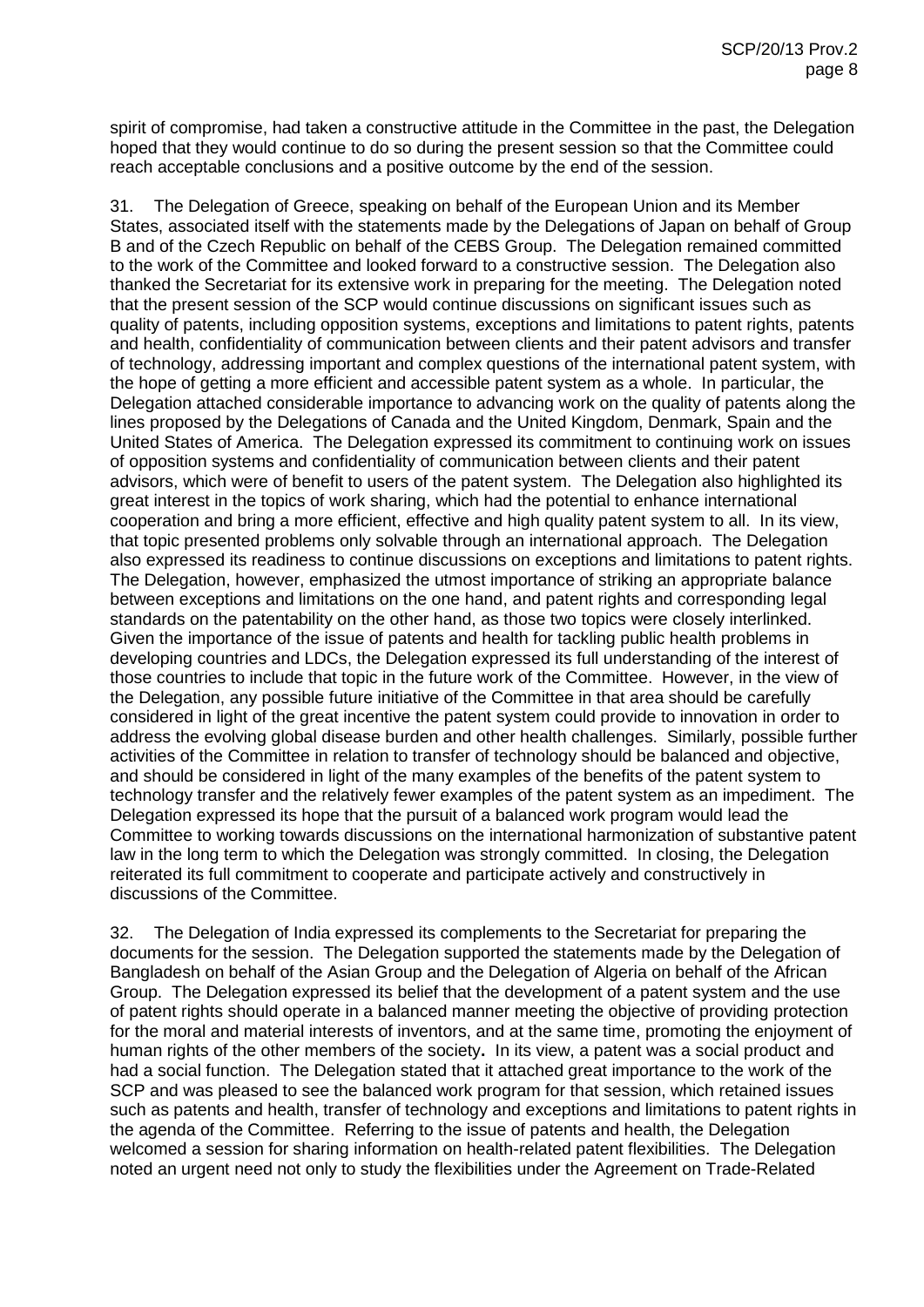Aspects of Intellectual Rights (TRIPS Agreement) and effective implementation or utilization of its compulsory licensing provisions under patent law in order to provide the lifesaving drugs at affordable price, but also to study the impact of grant of compulsory licenses and consequential impact on prices of patented drugs. The Delegation expressed its full support to the work program proposed by the African Group and the DAG (document SCP/16/7). The question of effective use of compulsory licenses, government use, disclosure of International Nonproprietary Names (INNs) in patent specifications and costs and benefits of allowing Markush claims, according to the Delegation, were extremely important from the point of view of health and access to the essential medicines. The Delegation emphasized that the ever-greening policies for patenting incremental innovations without substantial improvement would have adverse impact on delivery of healthcare services. With regard to the quality of patents, the Delegation expressed its belief that patent offices across the world alone would not be able to maintain the quality of patents without maintaining the standards of examination and search. In the view of the Delegation, the quality of examination of patent applications needed a substantial improvement in order to avoid creating the huge social cost of granting patents to insignificant improvement, which only led to litigation and created barriers to technology dissemination. The Delegation stated that sharing of the work of other offices was not the remedy for improving the quality of patents and consequently could not be considered to be a solution for addressing backlog and an answer to the improvement of quality of patents. The Delegation expressed its strong belief that work sharing would adversely affect the capacity of the IP offices in developing countries in assessing an application. Therefore, according to the Delegation, it should not become an area for norm-setting in the future. In the opinion of the Delegation, steps should be taken to build capacity among IP offices of developing countries to enable them to carry out their quasi-judicial functions in the best manner possible. In addition, the Delegation reaffirmed its support to the work program as proposed by the Delegation of Brazil (document SCP/19/6) on exceptions and limitations. It reiterated that the study focusing on the use of some exceptions, such as compulsory licensing, parallel import, government use, Bolar exception etc., was extremely important from the perspective of the accessibility and affordability of medicines. The Delegation also shared its opinion that there was a need to study the various impediments in licensing agreements relating to transfer of technology in greater details so that appropriate steps could be taken to address that aspect. The Delegation stated that a compilation of data from different countries would not serve the purpose of extracting the specific exceptions and limitations which were important from the development concerns *vis-à-vis* the patent system. In the view of the Delegation, a thorough study based upon the questions of the use of the patent system for fulfilling the need of developing countries was extremely essential from the perspective of the socio-economic growth. The Delegation also took note with pleasure that its request for practices adopted by companies across Member States concerning voluntary licensing of patents had been noted by the Secretariat in document SCP/20/10. Finally, the Delegation also welcomed the organization of a seminar on exceptions and limitations to patent rights, and expressed its commitment to engaging constructively in the discussion of the Committee.

33. The Representative of the ICC shared its business perspective on work sharing and technology transfer with the Committee. The Representative stated that work sharing was a way for offices to use all resources available to them in an optimal way. The Representative further highlighted the results of the two pilot projects that had been undertaken by the EPO, the Korean Intellectual Property Office (KIPO) and the United States Patent and Trademark Office (USPTO) in the context of the Patent Cooperation Treaty (PCT). Those projects, according to the Representative, demonstrated that collaborative search, a form of work sharing, enhanced the quality of search reports. The Representative further stated that, in the second project, collaboration resulted in the addition of citations to the first examiner's reports (87%) and in a stronger report (92%) in nearly all instances. The Representative believed that collaborative search could improve the quality not only of searches but also of rights granted. In his view, that would improve legal certainty and predictability, enabling businesses to better manage their activities in relation to their own IP position and that of competitors. The Representative further stated that work sharing neither compromised sovereignty, nor was a synonym of harmonization.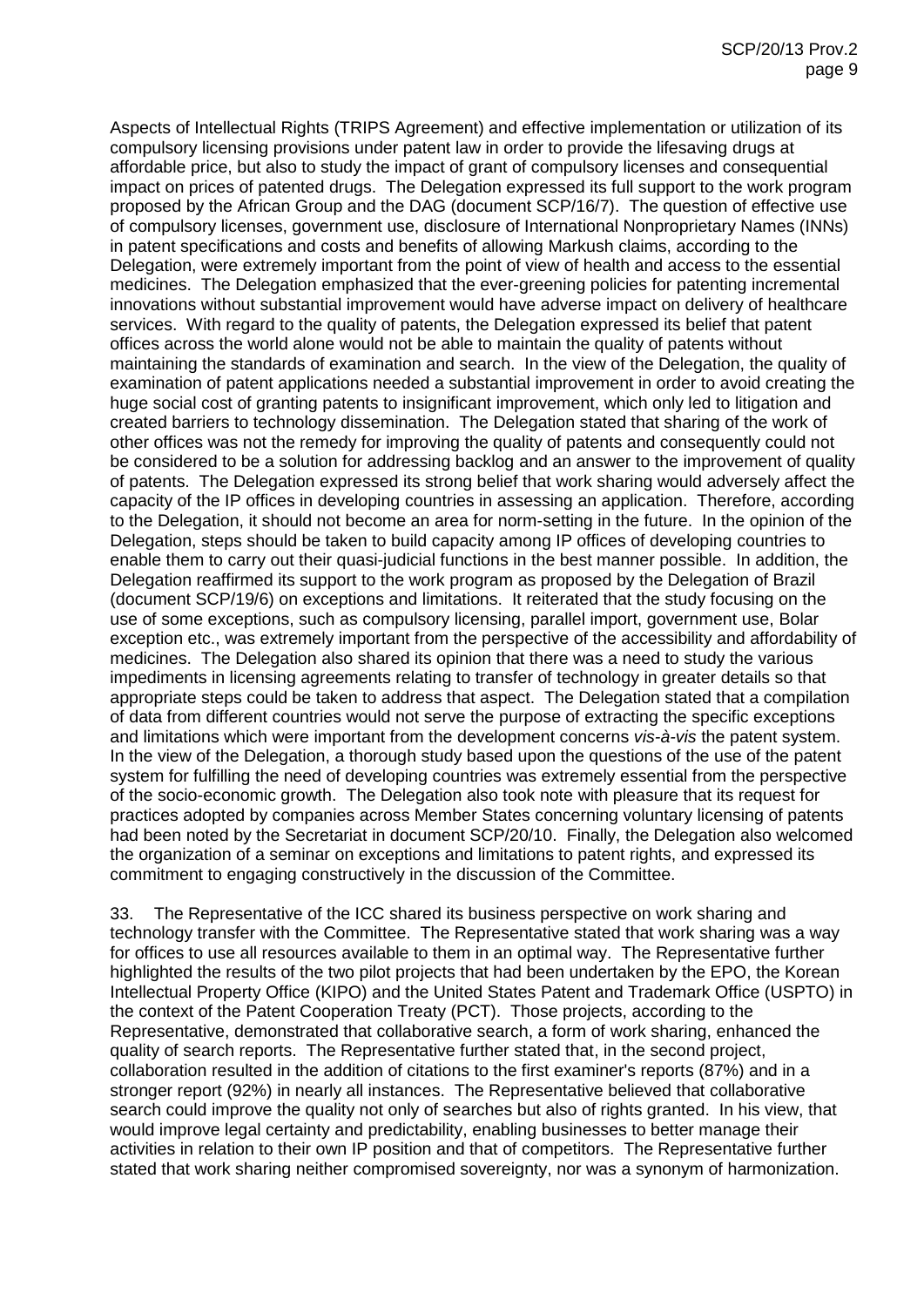The Representative pointed out that it also did not require offices to rely upon the decisions of other offices, but to integrate the work of other offices into their own work. Referring to the technology transfer, the Representative stated that the transactions that resulted in technology diffusion and in the building of absorptive capacity over time were accelerated and supported by robust, enforceable IP rights. According to the Representative, IP rights enabled companies to develop, refine and deploy their technology solutions, and most importantly, to share with partners the know-how that was necessary to maintain the technology. Especially for smaller companies, the Representative underlined the importance of the IP rights as facilitators of technology diffusion. According to the Representative, small and medium sized enterprises (SMEs) tended to occupy a niche and to lack the non-core business expertise necessary to get their inventions to the market. Therefore, in his opinion, a strong IP position could help them to attract partners as well as investors, and enable them to retain control over their intellectual assets through the collaboration. The Representative looked forward to hearing the perspectives of Member States on those important topics.

34. The Representative of KEI expressed its views on some areas relevant to the work program. With respect to exceptions and limitations to patent rights, the Representative commented on the limitation on the remedy for the injunction, referring particularly to Article 44 of the TRIPS Agreement. In addition, the Representative noted a provision of the Affordable Care Act in the United States of America, which had eliminated the availability of injunctions in the case of infringement of a patent in cases where a manufacturer of a biologic medicine did not do a constructive disclosure of the patented inventions relating to that medicine to companies that wanted to provide biosimilar competitive products. The Representative further noted the decision of the Supreme Court of the United States of America which had ruled that in the efforts to get an injunction to stop an infringement of a patent, the court had to consider the possibility that a compulsory license on the patent would be a more equitable outcome. That, according to the Representative, had led to the largest number of compulsory licenses that had been issued in the United States of America since 2006 in the context of those injunction proceedings. The Representative therefore suggested the preparation of a paper by the Secretariat on that matter. Referring to the work sharing, the Representative expressed its interest in sharing the information about the disputes over the patentability of granted patents. Having noted that many countries had post-grant re-examination litigation and procedures, the Representative suggested discussions on the related challenges in different jurisdictions. With regard to the analysis of the patent system, the Representative expressed its interest in more engagement between the Committee and the Office of Chief Economist, in particular concerning its studies organized by the Chief Economist to improve the evidence base for evaluating policies in the area of patents. The Representative was also interested in more information about the work of the Chief Economists of different offices around the world. Finally, the Representative underlined the importance of the issue of transparency in the patent system, and therefore expressed its interest in further discussions on that matter.

35. The Representative of AIPPI made a general statement on the positive roles of the SCP and WIPO in relation to the study on the protection of confidentiality in IP professional advice. The Representative noted that document SCP/20/9, prepared by the Secretariat, was a good summary of the progress made over the previous six years. The Representative observed that whether nations were ready to adopt any particular remedy or not should not be a factor in deciding whether they should or should not have a say in what remedy should be adopted, including how it should be expressed. The Representative pointed out that the previous process of the SCP had been enriched by the inclusiveness of all Member States in dealing with that issue. Therefore, AIPPI urged the Member States to continue studying the issue of the confidentiality in IP professional advice through the process involving all Member States.

36. The Representative of TWN attached great importance to the SCP deliberations. In the view of the Representative, the deliberations would inform Member States to better equip their national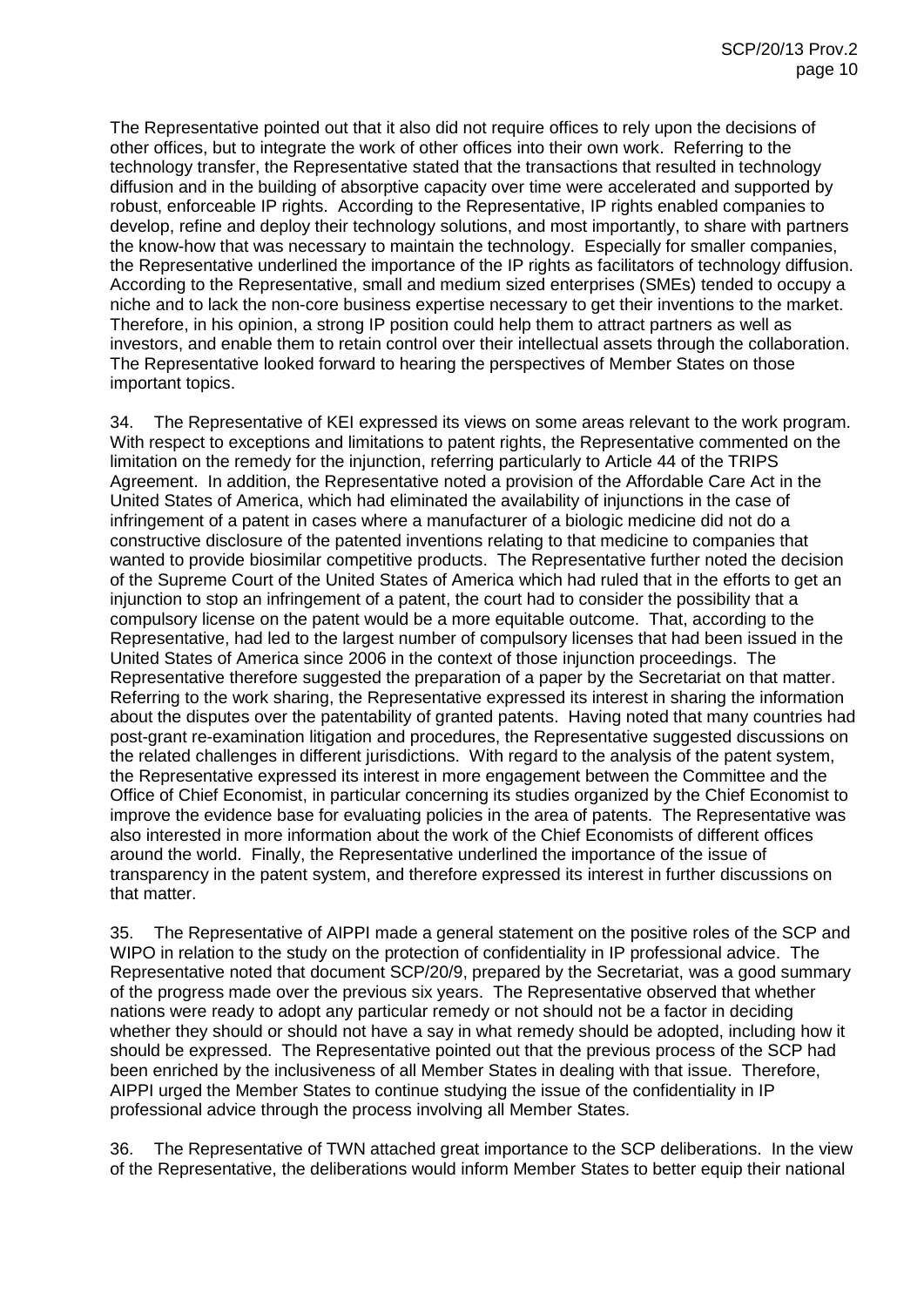patent laws to achieve their development needs by balancing the public and private rights in their patent legislations. The Representative stated that since the development concerns were the core of the patent system, the patent law should be treated as a subservient to the development objectives and it should serve the development goals of each Member State. The Representative further noted that the agenda of the twentieth session of the SCP contained important issues, such as exceptions and limitations to patent rights, patents and public health and technology transfer. Referring to the documents providing factual insights on the use of exceptions and limitations in five selected areas, the Representative noted that they failed to provide the institutional and policy constraints for Member States to use those limitations and exceptions. The Representative stated that since the previous sessions, key development related to patent rights had been taking place at least in three developing countries. The Representative congratulated the efforts by the Brazilian and South African governments to reform their patent laws in order to incorporate the flexibilities in a more concrete way. The Representative also mentioned the judgment of the Supreme Court of India which effectively curbed the practices of ever-greening of patents in the pharmaceutical area. At the same time, the Representative expressed concerns related to the efforts of pharmaceutical industry to create barriers to those progressive developments in Brazil, South Africa and India. The Representative also took note of the efforts by certain Member States to exert political pressure on countries, such as India, to prevent them from using the TRIPS flexibilities. Having expressed those concerns, the Representative was of the view that the deliberations on quality of patents should not be used to pursue the work sharing arrangements and also to harmonize patent law through procedural harmonization of examinations. Similarly, on transfer of technology, the Representative underlined the importance of discussion on the barriers created by patents on transfer of technology, and stated that the SCP should also discuss WIPO's technical-assistance activities in the area of patents.

## **AGENDA ITEM 6: EXCEPTIONS AND LIMITATIONS TO PATENT RIGHTS**

37. Discussions were based on documents SCP/14/7, SCP/19/6 and SCP/20/3 to 7.

38. Pursuant to the decision taken at the nineteenth session of the Committee, a half day Seminar on Exceptions and Limitations to Patent Rights was held. The Seminar addressed the following five exceptions and limitations: (i) private and/or non-commercial use; (ii) experimental use and/or scientific research; (iii) preparation of medicines; (iv) prior use; and (v) use of articles on foreign vessels, aircrafts and land vehicles. The Seminar consisted of the following three segments (see document SCP/20/INF/2):

- (a) a presentation of documents SCP/20/3 to 7 by the Secretariat;
- (b) presentations by the Chief Economist and two external experts on the effectiveness of exceptions and limitations when addressing developing concerns and how national capacities affect the use of exceptions and limitations; and
- (c) presentations by Member States of case studies on implementation of the above exceptions and limitations.

39. The Secretariat made a presentation of documents SCP/20/3 to 7.

40. The Delegation of El Salvador expressed its gratitude to the Secretariat, in particular, for the important information contained in the documents. Referring to the use of articles on foreign vessels, aircraft and land vehicles, the Delegation noted that the provisions contained in the Paris Convention for the Protection of Industrial Property (Paris Convention) and the TRIPS Agreement were applied directly in El Salvador, even though the national legislation did not exactly reflect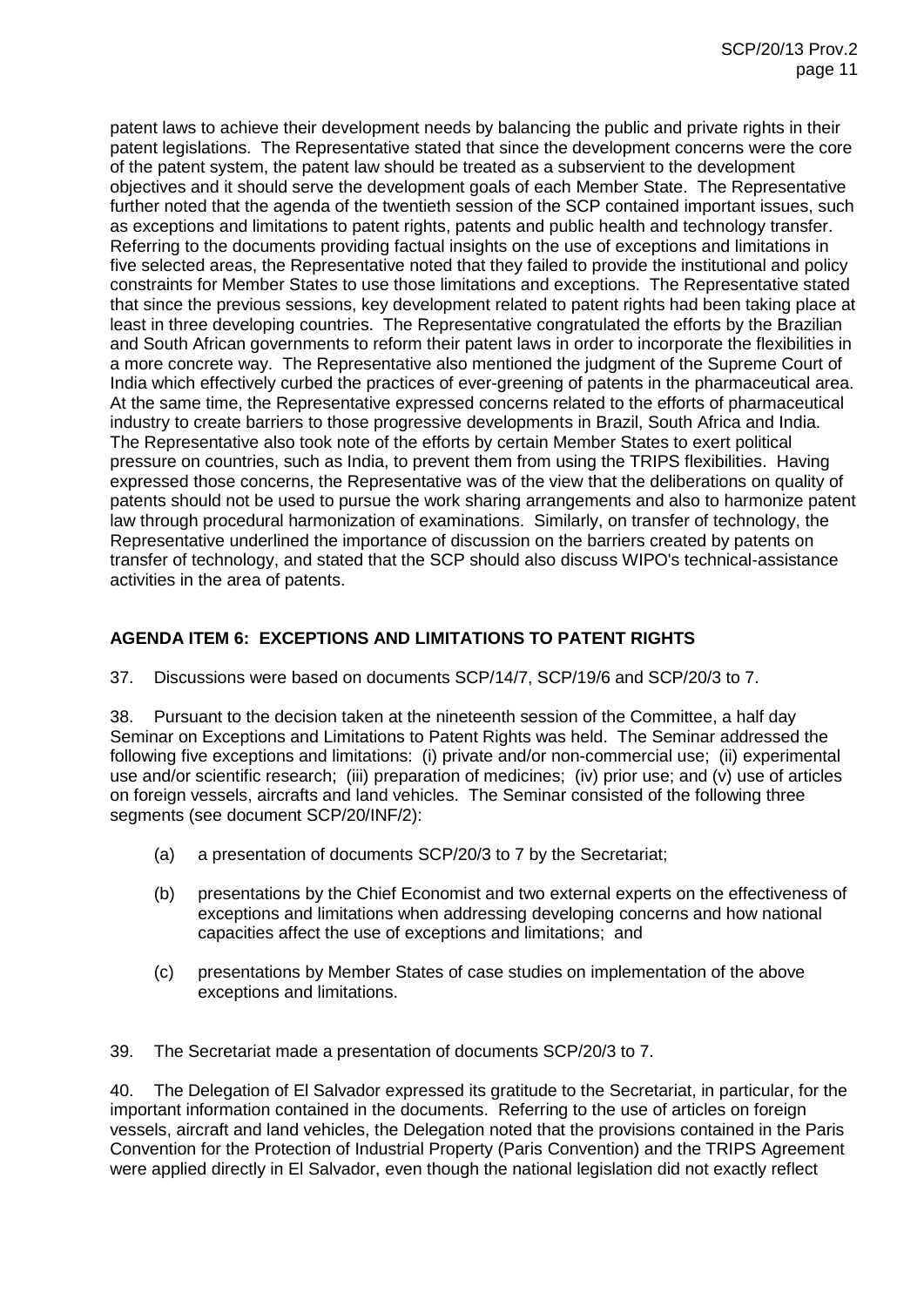those provisions.

41. The Secretariat confirmed that those provisions were directly applicable in that country as reflected in document SCP/20/7.

42. The Delegation of Brazil expressed its appreciation for the cooperative spirit of Member States. The Delegation was pleased with the discussions about the questionnaire in the Committee, which constituted the first stage of the working program in its proposal. It noted that the proposal presented a broader aspect, aiming at not only the compilation of the information, but also the discussion as to which exceptions and limitations would offer greater benefits to developing countries. It further stated that exceptions and limitations were essential to the patent system. In its view, they contributed to the balance between broad societal interests and patent holders' interests. From that perspective, an accurate mapping and analysis of the implementation of exceptions and limitations by matured national systems would allow developing countries to identify which of them were best suited for their level of development and for their capacity to absorb and reproduce technologies. The Delegation could not accept the argument that the work of the Committee would duplicate discussions in other WIPO bodies. In its opinion, the different mandates of each WIPO body reflected the different perspectives and debates. It looked forward to continuing discussions on exceptions and limitations at the twenty-first session of the SCP. Furthermore, the Delegation requested clarification from the Secretariat as to how it had made conclusions on the non-existence of challenges to the implementation of certain exceptions and limitations, specifically in relation to the scientific research exception, since some Delegations had manifested that they had been in the process of improving or changing their national legislations. The Delegation drew attention to document SCP/20/10 with regard to transfer of technology where one LDC country had expressed its interest in having a more flexible system in order to allow for reverse engineering. In its view, that statement implied that they were facing a challenge which might be addressed by exceptions and limitations.

43. The Secretariat clarified that with respect to a number of exceptions and limitations, no concrete or specific challenge had been expressly mentioned by Member States in the responses to the questionnaire. At the same time, there were some Member States that had indicated that they were in the process of revising laws, exploring such possibility or evaluating legal changes, which could implicitly indicate some challenges that they would like to address through such legal changes.

44. The Delegation of Algeria noted that the exception on private and non-commercial use was useful to achieve broader public policy objectives in some countries where scientific research was included within that exception. Therefore, it suggested that a mapping of countries that provided a broader scope of that exception be made, and further analysis regarding the needs of some countries to amend their laws be conducted. Further, the Delegation noted that the experimental use exception was used more broadly in some countries than in others. It further stated that, while there was a lack of information on practical challenges in using that exception, the extent to which that could be used depended on the sufficiency of information disclosed in patent applications. Therefore, in its view, the relationship between sufficiency of disclosure and the use of the research exception should be further analyzed. With regard to the exception on extemporaneous preparations of medicine, it stated that, with the exception of a few countries, that exception could be used for the preparation of medicines based on prescriptions without limiting the amount of medicines that could be prepared. It therefore suggested exploring how that exception could be used for responding to public health challenges. As a general comment, it noted that, with the exception of the private and non-commercial use, the Secretariat had not indicated any implementation challenges. In that respect, the Delegation expressed its belief that in some countries, especially developing countries and LDCs, there was no implementation challenge, because there was no implementation at all due to the lack of human or financial resources in order to understand and implement that exception. Therefore, in its view, that could be the real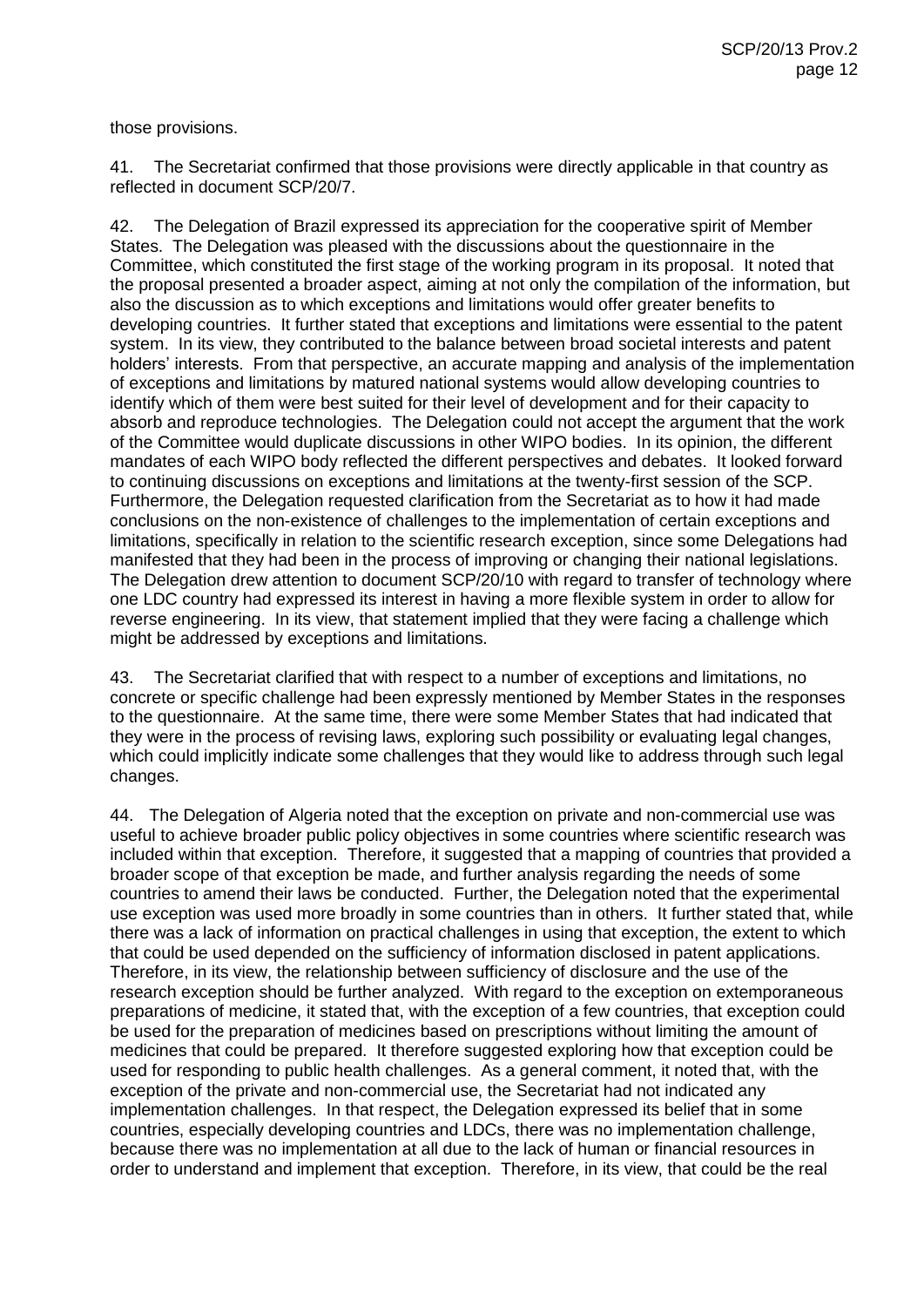challenge that prevented countries from implementing such useful exceptions. In that respect, it raised a question to the Secretariat as to whether it had noticed such lack of understanding in some countries, especially in developing countries.

45. The Secretariat acknowledged the challenges related to the issue of understanding of how those exceptions and limitations worked, while the documents were prepared on the basis of information received from Member States.

46. At the second segment of the Seminar, the Secretariat introduced two external experts, Dr. Cathy Garner, Board Member of the Council on Health Research for Development (COHRED), London, United Kingdom and Dr. Nikolaus Thumm, Visiting Fellow, Max Planck Institute, Centre for Innovation and Entrepreneurship, Munich, Germany.

47. Ms. Garner made a presentation on the effectiveness of exceptions and limitations in the context of development. She noted that patents were tools for innovation. She further emphasized the key exceptions and limitations in a development context. She also introduced, beyond patents, the global health perspective. The presentation is available at the WIPO's web site at: http://www.wipo.int/edocs/mdocs/scp/en/scp\_20/scp\_20\_ref\_garner.pdf

48. Mr. Thumm presented the economic effects and trends related to the patent system, the economics of patent exceptions in general and an economic analysis of the research exception in Switzerland in particular. He further highlighted some challenges in relation to Member States' national capacities and made some recommendations to regulators and patent offices. The presentation is available on the WIPO's web site at:

[http://www.wipo.int/edocs/mdocs/scp/en/scp\\_20/scp\\_20\\_ref\\_thumm.pdf](http://www.wipo.int/edocs/mdocs/scp/en/scp_20/scp_20_ref_thumm.pdf)

49. The Delegation of El Salvador raised a question as to how developing countries such as El Salvador could optimize the use of initiatives such as WIPO Re: Search and WIPO Essential. The Delegation expressed its gratitude to WIPO for its field visit and looked forward to knowing more about those initiatives. Further, it invited Mr. Thumm to briefly explain the meaning of "high quality patents".

50. Mr. Thumm emphasized that there was no single definition of the quality of patents. He explained that, normally, quality of patents referred to the quality of the examination, but also to enforcement. He referred to the definition the Economic and Scientific Advisory Board of the EPO had agreed upon: "a high quality patent satisfies the legal patentability requirements at a given patent office, it has been granted, and it is likely to withstand invalidity proceedings in court or before an administrative body". He explained that while the said definition had been found for practical and economic purposes, there were many different ways in approaching that complex issue.

51. Without knowing the specific situation of El Salvador, Ms. Garner emphasized that, in general, WIPO Re: Search combined with the WIPO Development Agenda was very valuable, since both were looking at the provision of patents as a tool, and assisting in scaling up the capacity building for better use of such tool. She emphasized that it was generally important to open dialogue to identify the needs of a country's innovation and research system, in order to be able to reach out to get support for a wider development goal.

52. The Delegation of Brazil expressed its agreement with Mr. Thumm that any regulation had to be seen in its context and its environment. It recalled that the presentation regarding the research exception was mainly based on the experience from Switzerland and about data from that experience. The Delegation requested more information or any other studies about how those exceptions and limitations would affect different contexts or different environments, in particular, in a developing country or an LDC. In the same line, it inquired how exceptions and limitations in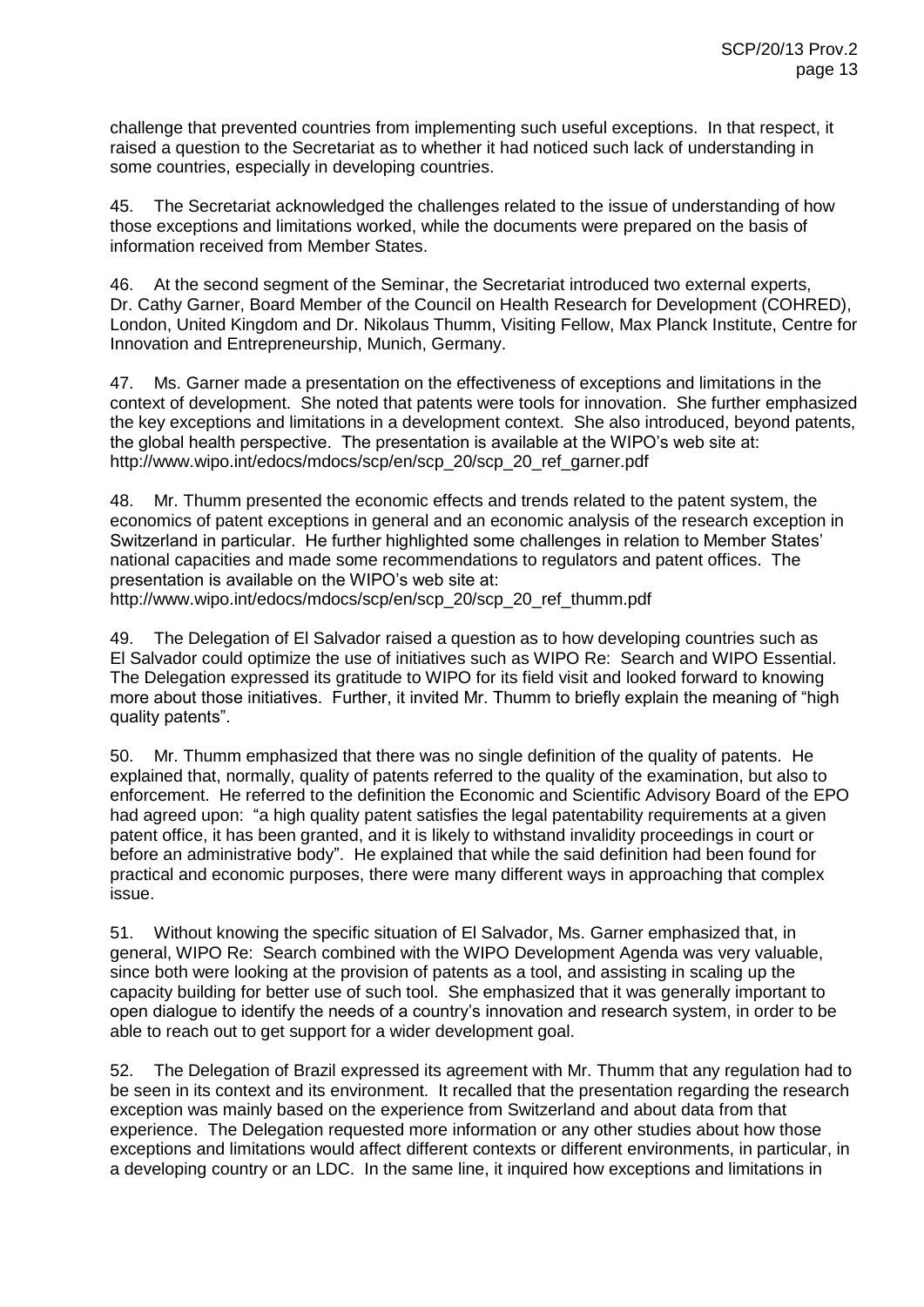research would be applied to neglected diseases. On that point, it recalled that the presenters had stated that there was a failure in the system as to how to foster innovation in those fields, because for private companies, there was no incentive for developing new medicines in those areas. It invited ideas about how exceptions and limitations could be used as a tool for improving research in those fields.

53. Mr. Thumm regretted that he was not aware of any specific economic research with respect to exceptions and limitations impacting rights in developing countries or LDCs. He encouraged WIPO or any other entity to examine that issue. Although it was not specifically on the use of exceptions and limitations, he explained that data accessibility was the difficulty he had encountered in conducting a study at the EPO on clean energy patents in Africa. While there was significant development in specific countries in Africa, he indicated that he was not aware of any study on exceptions and limitations in relation to neglected diseases.

54. Ms. Garner emphasized that one of the big challenges in the context of neglected diseases was the lack of market pull mechanism. One example was the Chagas disease, where there had been a potentially potent invention being licensed from a university in the United States of America to a pharmaceutical company for the market pool. The license had contained the restriction to the fields of use and separation of purpose in order to allow development in a non-profit public sector. The speaker noted that, despite efforts made, she had no information of whether that had been successful. In the context of neglected diseases, she emphasized that much had been done in the last 15 years to create funds and market pools. There were funds for the bigger global diseases, such as tuberculosis and malaria. Work had been done by biopharmaceutical companies in donating patented products to initiatives such as WIPO Re: Search. Many companies were taking measures, since there had been a major move to corporate social responsibility in the world. She however explained that difficult issues remained, and that it was necessary to help build up the research and the innovation capacity. She emphasized that there was not one silver bullet. She observed that although some efforts had been made to overcome those barriers through pooling mechanisms and access to patented pharmaceuticals, the issue involved a number of complex questions.

55. The Delegation of India expressed its gratitude for the illuminating presentations. With respect to the question by the Delegation of El Salvador on quality of patents, it commented that one of the parameters that had been stated was the quality of an individual patent, i.e., the capacity of the patent to withstand the challenge in case of litigations. It indicated that most of the countries had a layer of courts, i.e., district courts, high courts, division benches and the Supreme Court. Further, there were also specialized tribunals. In cases where a patent had been litigated before a district court and its decision was reversed by a high court, the Delegation raised a question as to whether that could be an indication of the low quality of the patent. The second question by the Delegation referred to the fact that litigations were dependent on many extraneous factors, such as a party's financial capacity to appeal. It posed a question to Mr. Thumm: to what extent could the capacity to withstand the legal challenge be a parameter for the quality of patents?

56. Mr. Thumm acknowledged that those were complex questions which were difficult to answer. He highlighted that quality of an individual patent was one issue and quality of the patent system was another matter. On the first question, the issue of quality of an individual patent had some elements which were dealt with the patent system, in order to guarantee higher quality, such as certain court proceedings and specialized courts so as to increase the overall quality. As the court process took a long time, he advocated for opposition systems and reexamination procedures as an important element for patent quality. He underscored that, before going to court, offices provided a certain list of remedies. He also reiterated the importance of the quality of data, since all the details in the data could contribute to avoiding litigation, or, at least, providing competitors and other persons with the essential information. Referring to a hearing in Brussels with IP experts from industry, he noted that quality remained a very fishy concept. For instance, one expert from a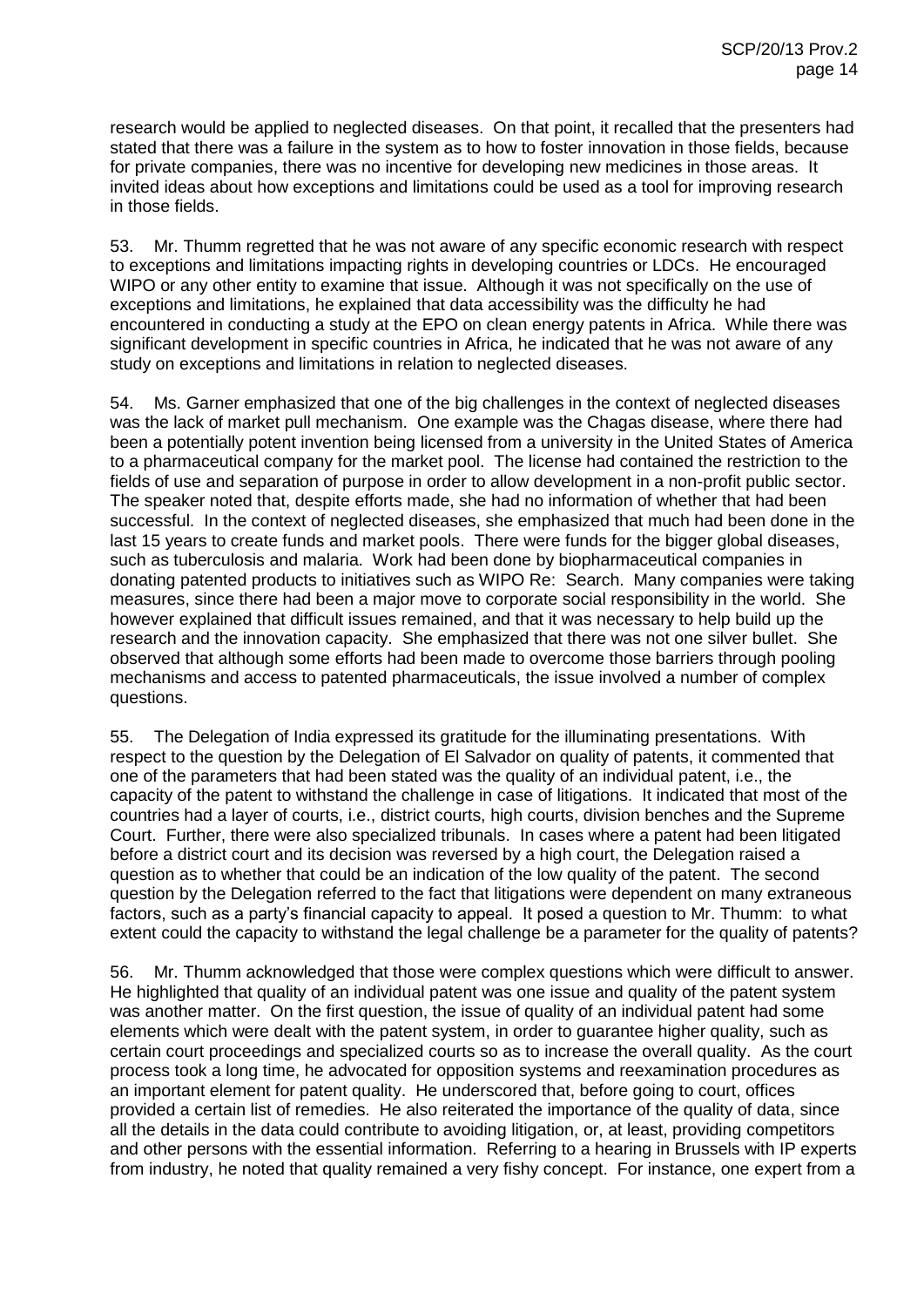big international company had told him that, if somebody was suing him on a specific patent, that expert would always go back into the file and conduct his own review of that patent. In the view of the speaker, the need to check again the whole examination process before going to court shed some light on the concept of quality.

57. The Representative of TWN expressed his gratitude for the excellent presentations. With regard to the quality of patents, he referred to the recommendations of the Royal Society in its report of 2003, according to which follow up research might be constrained by patents being granted with too broad claims. In his view, such patents posed a particular risk in the technological areas in the early stage of development and were bad for science and society. Therefore, he considered it important that patent offices were sensitive to that risk, ensuring that patent examiners were properly trained and patent applications were thoroughly examined. The Representative asked the speakers about other mechanisms or ways Offices such as the EPO had been taking in addressing that issue. On the question of the definition of patent quality and the ability to withstand a legal challenge, he commented that it might be an indicator from an applicant's point of view, but not an indicator from a patent offices' point of view. In his view, the burden was on the applicant to file an application which should withstand the challenge. Finally, he requested Mr. Thumm to clarify what exactly was meant by harmonization, and asked Ms. Garner what the elements of a "long view" perspective could be.

58. Ms. Garner responded that at a very high level and as a general point without going into the details of any specific patent law, the "long view" perspective referred to the scope of some patents which had been granted in the very early stage of development in a new field of technology and had been leading to some of the current challenges. She noted that in emerging areas where there had been little experience, one should therefore be cautious that the scope of patents was not too broad. Thus, referring to the statement of the Royal Society in its 2003 report, she noted that the consequences of having too broad patents should be considered from a long term perspective as to the development of downstream research.

59. Mr. Thumm emphasized that patents were market tools, to be used or not used and enforced, on a market for economic purposes. That meant that an applicant who considered the highest gain on the market started with the broadest possible scope of claims, which would be often reduced during the process of granting a patent. In the discussions about the shortcomings of patent quality, he indicated that offices, including the EPO, frequently referred to the quality of patent applications, although that was a voluntary element depended on the applicants. Thus, he acknowledged that patent quality was not only an issue of patent offices, but also depended on the applicants. If an application containing claims with clearly defined scope was received, the process of examination would be easier and would lead to a more clear-cut solution. He pointed out that while some companies had understood that mechanism because it fitted into their strategy, their behaviors were very much related to the economic use that a company made out of a patent. On the question of harmonization, he explained that, from a general point of view, if an exception for a certain research use existed in one country, whereas not in other countries, that might be a reason, for instance, to move that research to the former country.

60. Referring to the consideration of patents as a "social contract" within the presentation, the Delegation of the Bolivarian Republic of Venezuela was of the view that any monopoly was generally supposed to be harmful as part of any civilization, and patents were an exception to prohibiting monopoly. The Delegation wondered how exceptions and limitations to the patent rights that were the exception to monopoly had been created at some point in history.

61. Mr. Thumm clarified that, speaking about a social contract, economists did not refer to monopoly, since anything that could be invented around a specific patent could be on the market. He clarified that the word "monopoly" was deliberately not used by economist, because, as a matter of fact, there were very few cases where a patent created monopoly on a market. On the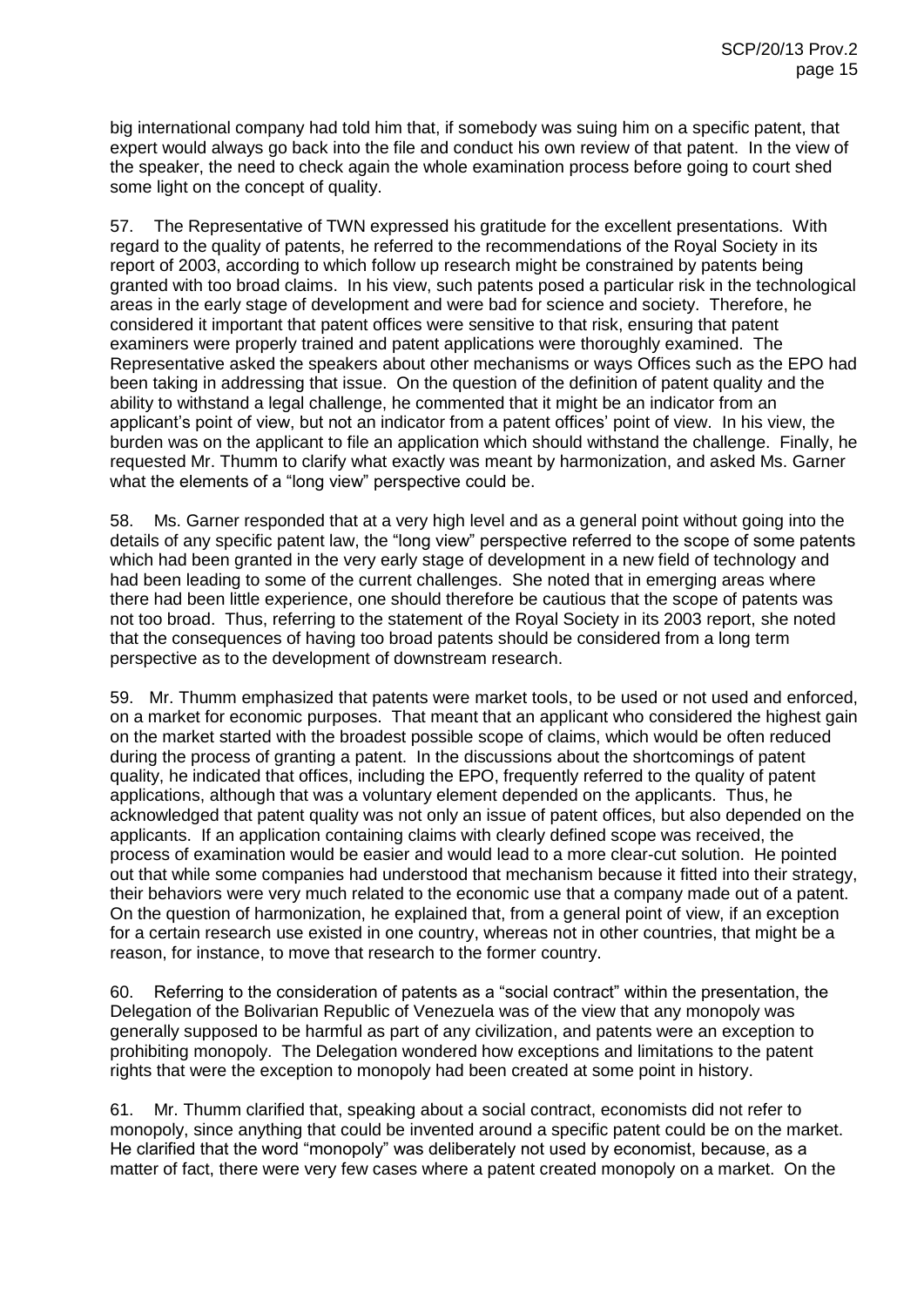contrary, he noted that the benefits from a patent was to make information contained in the patent available to the benefit of all – usually known as the second pillar of the patent system. In his view, that was a very important element and equally important to the exclusivity aspect. He agreed with the idea of an exception to the exception since, in his view, it reflected very well the economic aspects of patents as an exception to the free market. Therefore, he noted that the attitude to regulations was more restrictive on the part of economists.

62. The Chair opened the third segment of the Seminar, namely case studies on implementation of exceptions and limitations, presented by Member States.

63. The Delegation of Costa Rica expressed its gratitude for the holding of the Seminar. It informed the Committee that the Costa Rican Law No. 6867 on Patents, Industrial Designs and Utility Models provided for the following exceptions and limitations: private use, research use, prior use, actions to obtain regulatory authorization by the authorities, exhaustion of the patent rights and granting of compulsory licenses and government use. Those exceptions and limitations should neither affect the normal working of a patent nor cause significant damage to the legitimate interests of a patent holder or a licensee. Similarly, Article 5*ter* of the Paris Convention provided for the exception of use of articles on foreign vessels, aircraft, and land vehicles. The Delegation noted that the Costa Rican Law did not contain any exception regarding extemporaneous preparation of pharmaceuticals or exceptions and limitations for the use by farmers or plant breeders of patented inventions. Regarding the exhaustion of patent rights, its legislation provided for international exhaustion. In addition, the patent law provided for compulsory licenses in Articles 18 and 19. The grounds for issuing those licenses were non-working, inadequate working or insufficient exploitation, that meant anticompetitive or unfair competition, or dependent patents. With regard to the exception of government use, Article 20 contained a so-called "public use license" or "license for public use". For example, in cases of national emergencies, a granted patent or a patent application could be subject to a compulsory license at any point, even without the patent holders' authorization, so that it could be exploited by third parties or the government. The law also stated the reasons why a compulsory license for exploitation by the government might be issued. Further, the Delegation informed that the patent office of Costa Rica had not documented cases where use of exceptions and limitations had been made. For example, it was not possible to know when use had been made of the exceptions for the purposes of scientific research or exhaustion of rights because, as commonly known, those activities were carried out in the purely private sphere. For the Delegation, it was important to highlight that neither use of a compulsory licenses nor use of licenses for public use had been made in Costa Rica. The Delegation reiterated that it had submitted further information in its response to the questionnaire on exceptions and limitations. In its view, it was very important to continue to look at those issues in the Committee and to make progress on the items on the agenda. It suggested that experiences should be shared so as to adopt best practices implemented by offices with greater experience.

64. The Delegation of Brazil expressed its gratitude to the Delegation of Costa Rica for bringing important information about how exceptions and limitations were used and which were the most important for development. In its view, that was of the utmost importance for the SCP, since it touched upon vital development concerns. It reiterated that a number of recommendations of the Development Agenda addressed that issue directly or indirectly, be it in connection with norm-setting, public policy, technology transfer, access to knowledge or impact studies. For instance, recommendations 17 and 22 of the Development Agenda stated that WIPO should take into account in their activities the flexibilities in international agreements, as well as address in its working documents for norm-setting activities, as appropriate and as directed by Member States, issues such as potential flexibilities, exceptions and limitations for Member States. With that in mind, the Delegation had tabled document SCP/14/7, which contained a work program on exceptions and limitations in three phases. In the view of the Delegation, the widespread support that its proposals had received demonstrated the relevance of discussions of exceptions and limitations for WIPO Member States. The Delegation further underscored the underlying rationale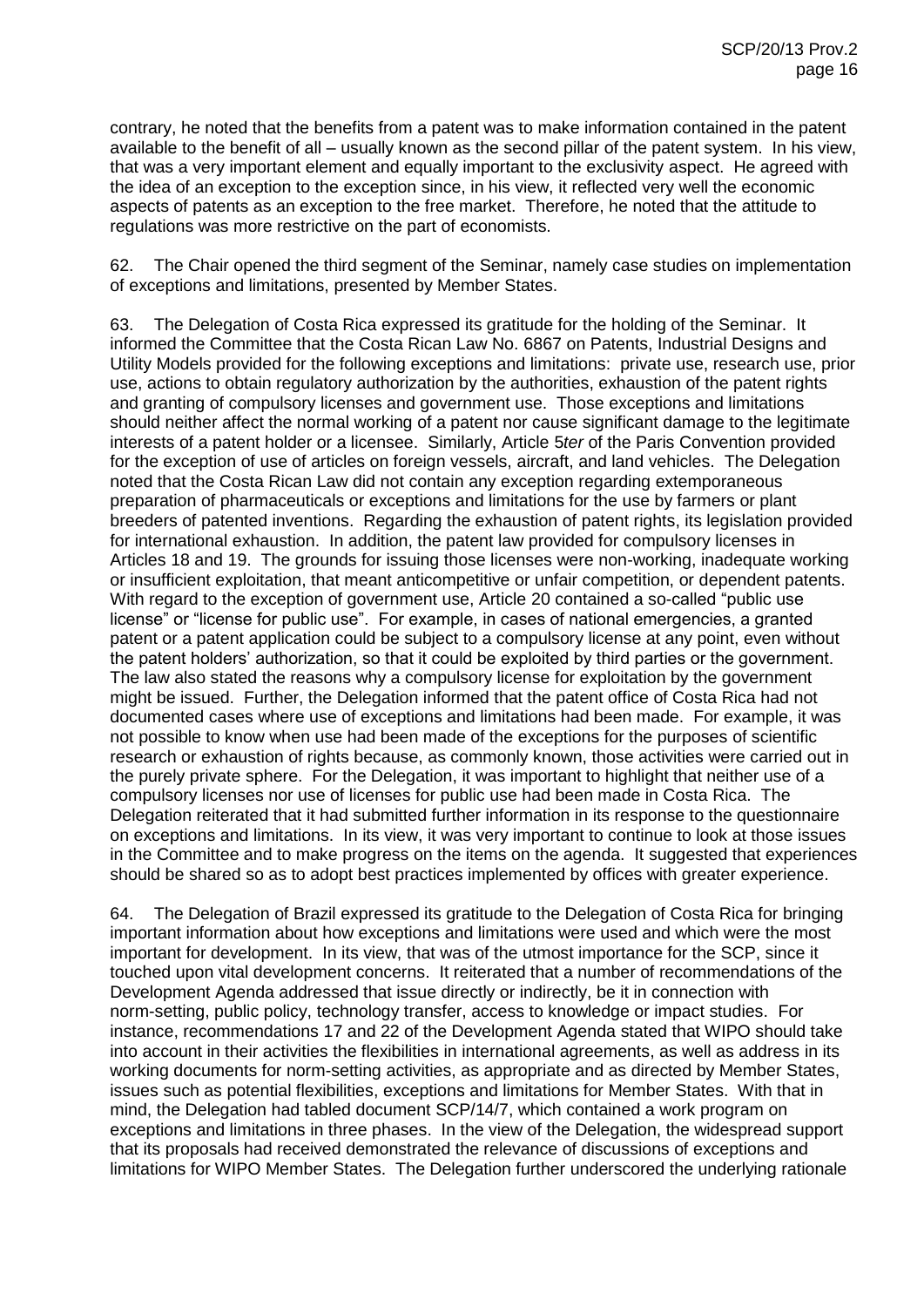of the exceptions and limitations through patent law. In its view, exceptions and limitations were intrinsic elements of every law. They served a number of purposes by conferring the necessary flexibility, for example, to guarantee national security and to shape public policies, to meet *inter alia* development, competition and public health surveillance, to build roads, to prevent crimes, to promote elections or to avoid pandemics. Governments sought to ensure compliance with rules and protect private goods and rights, as well as to make use of exceptions and limitations. In order to fulfill the purposes above, the Delegation observed that patents were also subject to a special treatment. In the view of the Delegation, the patent system had to strive for equilibrium of rights among its users and accordingly, it should not only comprise benefits for IP holders but also for the society as a whole so that the welfare of the society prevailed. All those elements constituted clients of the system. Exceptions and limitations to patent rights were standard parts of laws and legal doctrine. Therefore, the Delegation noted that there was substantial convergence among Member States as to the importance of those flexibilities to the patent systems. It noted that the existence of different approaches to exceptions and limitations might raise Member States' doubts regarding: (a) why and how they could use their policy space; and (b) how the use of exceptions and limitations was linked to innovation policies addressing public health, nutrition or environmental concerns. As provided in the answers to the questionnaire (see document SCP/16/3), Member States from different levels of development made use of exceptions and limitation in order to ensure that the patent system in place was balanced, both with respect to the rights granted to right holders and third parties, which included not only companies and governmental institutions but also the society as a whole. In the Delegation's view, the exceptions and limitations, however, greatly varied in its scope, since the objective reality of each Member State influenced the details of the exceptions and limitations in place. For instance, the exceptions and limitations for experimental use and/or scientific research might be applicable or not, depending on as to whether the individual researcher had a commercial intent. In some countries, experimental use with commercial purpose was not allowed, while, in others, it was believed that a patentee would not suffer a direct loss as long as the product was not put on the market. In the view of the Delegation, such differences illustrated the necessity of a flexible policy space that each Member State was able to adapt its legal framework to its level of development and thus reach the goals of public policy. In its view, that was another argument against international harmonization of patent laws since harmonized patent laws would impair the ability of States to adjust their legislation and encumber the attainment of the objectives of the patent system. Considering the examples of experimental use and scientific research, a well-designed law that made use of the exceptions and limitations should attract foreign direct investments to create legal certainty. Thus, the Delegation was of the opinion that exceptions and limitations would not weaken the patent system but rather calibrate it in order to reach a common ground where the right holders and third parties were adequately addressed. The Delegation further noted that the social aspect of exceptions and limitations was also relevant. One of the answers to the questionnaire had stated that the goal of a patent was to protect the right holder against the commercial exploitation of the invention. That perspective was often found in the answers of other Member States. In the view of the Delegation, technical knowledge found in patents should be the basis for further research and education. The Delegation highlighted that the single information on exceptions and limitations was not enough. A more forward investigation should be made with the intent of identifying which exceptions and limitations were potentially more effective to address the development concerns and what should be the conditions for Member States to fully take advantage of them since national capacities affected to a large extent the individual ability of States for using exceptions and limitations. The Delegation suggested it as another area for future work of the Committee, provided that it remained in line with the Development Agenda recommendations, especially in line with those ensuring the policy space.

65. The Delegation of India, referring to the metaphor used by Ms. Garner in her presentation, that patents were tools, stated that it was most appropriate to raise a question as to how the tools could be used. In the Delegation's view, while the tools could be used in various ways, keeping in mind that a patent was a social product, such tools had to be used for the purpose of the public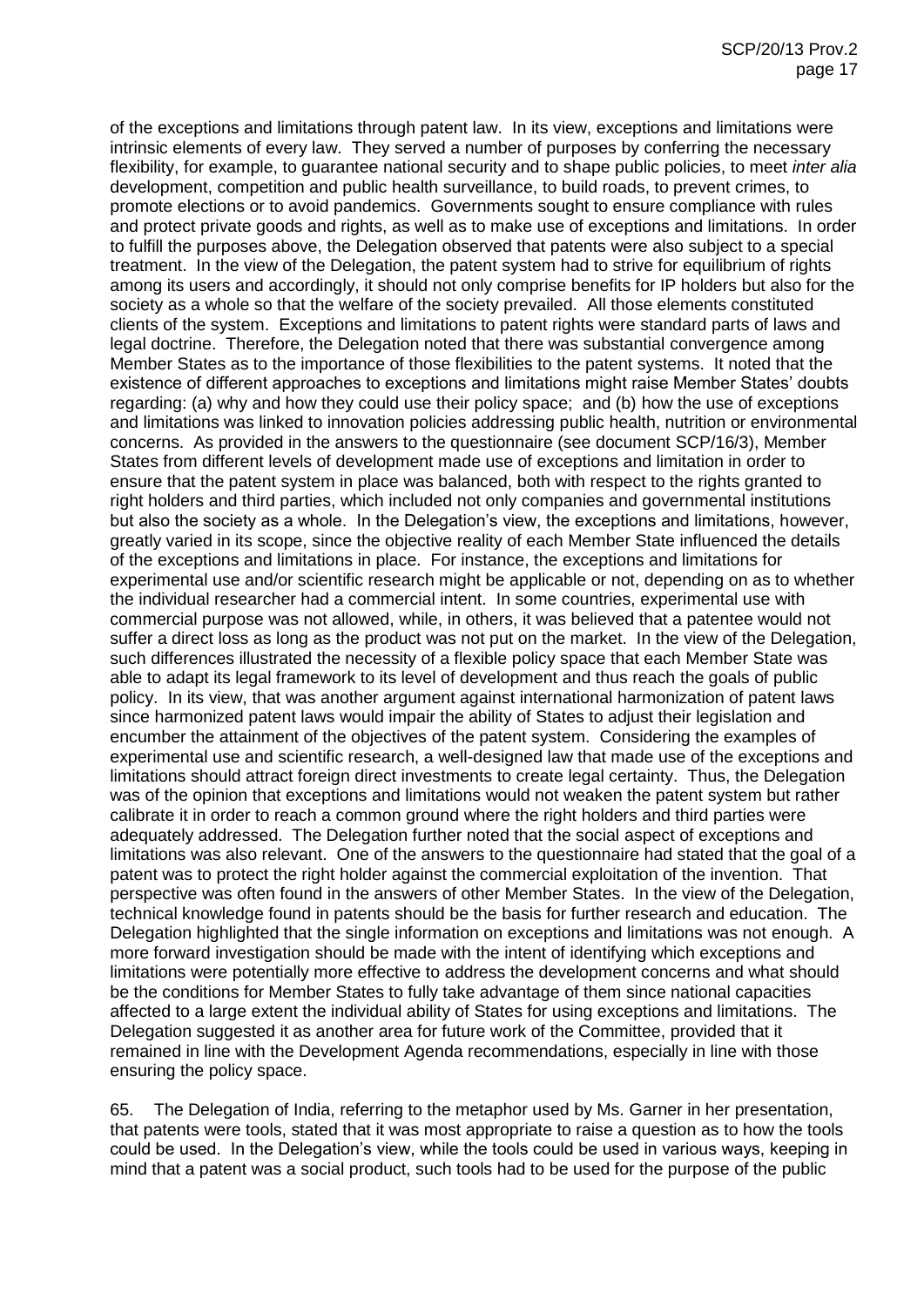good. The Delegation welcomed that proposal in her presentation and suggested that the Committee continue to extend ideas on that issue. Referring to the statement made by the delegations from developing countries, the Delegation of India suggested that their needs be explored further through a study by the Committee.

66. The Delegation of the Russian Federation expressed its wish to the Secretariat for preparing new documents based on the questionnaire detailing national practices in applying limitations and exceptions. It stated that the information contained in the documents was useful for further analysis in its country, such as in improving national law enforcement (e.g., on issues of extending limitations and exceptions to means of transport, storing and importing vehicle spare parts, and the right of prior and subsequent use, etc.). In its view, the sections of the respective documents which defined the concepts and terms used in the applicable law of Member States should be highlighted in particular. That information facilitated a deeper understanding of the content of the legal norms and the objectives of government regulation with regard to exceptions and limitations. The Delegation of the Russian Federation supported the standpoint of several Member States regarding the adequacy of the legal framework in terms of achieving the objectives for which the limitations and exceptions had been introduced. It informed that the general requirements of the Russian legislation were focused on the provisions of Articles 30 and 31 of the TRIPS Agreement, under which members could stipulate limited exceptions to patent rights. It then elaborated on the theoretical approaches and practical examples in the Russian Federation for the five designated clusters of exceptions and limitations As to private and/or non-commercial use, Article 1359(4) of the Civil Code of the Russian Federation stated that "use of the invention for personal, family, domestic or other non-business needs shall not infringe the exclusive right in an invention where the purpose of such use is not to generate profit or income." According to the judicial practice, use of a product or process in safeguarding an organization's or entrepreneur's business (e.g. office equipment, office furniture, vehicles, etc. (Resolution No. 18(5) of the Plenum of the Supreme Arbitration Court of the Russian Federation of October 22, 1997)) constituted purposes unrelated to personal use. Given the court's decision, use of patented subject matter was permissible where a person directly manufactured a product containing the patented solution. In addition, it was irrelevant as to whether the product was manufactured as a result of parallel, independent, creative work, or using other people's ideas (including directly using patent application materials). It should be noted that importation into the territory of the Russian Federation by a person intending to use a product for private purposes also constituted free use of the product. As to experimental use and/or scientific research, Article 1359(2) of the Code stipulated that "conducting scientific research on a product or process incorporating an invention, or performing an experiment on such a product or process, shall not constitute an infringement of the exclusive right in an invention". In the Russian Federation, the application of that exception to patent rights was limited to the performance of scientific research or experiments on the patented subject matter (for the purposes of testing, and assessing effectiveness for scientific purposes, etc.). Under the legislation of the Russian Federation, third parties could only study the patented subject matter, but not use it as a means of conducting research, without infringing the exclusive right of the patent holder. The legislators in the Russian Federation had not treated scientific research on a product or process in which patented inventions were incorporated as an infringement of the patent holder's exclusive right. The Constitutional Court of the Russian Federation had recognized that the limitation had been established in order to safeguard the balance of interests of all parties for whom freedom of scientific and technical creativity had to be guaranteed, and did not presuppose the introduction of the patented solution (Opinion of the Constitutional Court of the Russian Federation No. 389-0 of October 16, 2003, Resolution of the Plenum of the Presidium of the Supreme Arbitration Court of the Russian Federation No. 2578/09 of June 16, 2009). Specifically, in the case of Novartis AG, the Supreme Arbitration Court of the Russian Federation had confirmed that in using the drug Imatinib, manufacturing and submitting drug samples to a scientific examination center for subsequent quality testing, as well as officially registering the drug with the Federal Supervision Service for Healthcare and Social Development (Roszdravnadzor), could not be deemed as an infringement of rights. However, the manufacture or storage of the product prior to the patent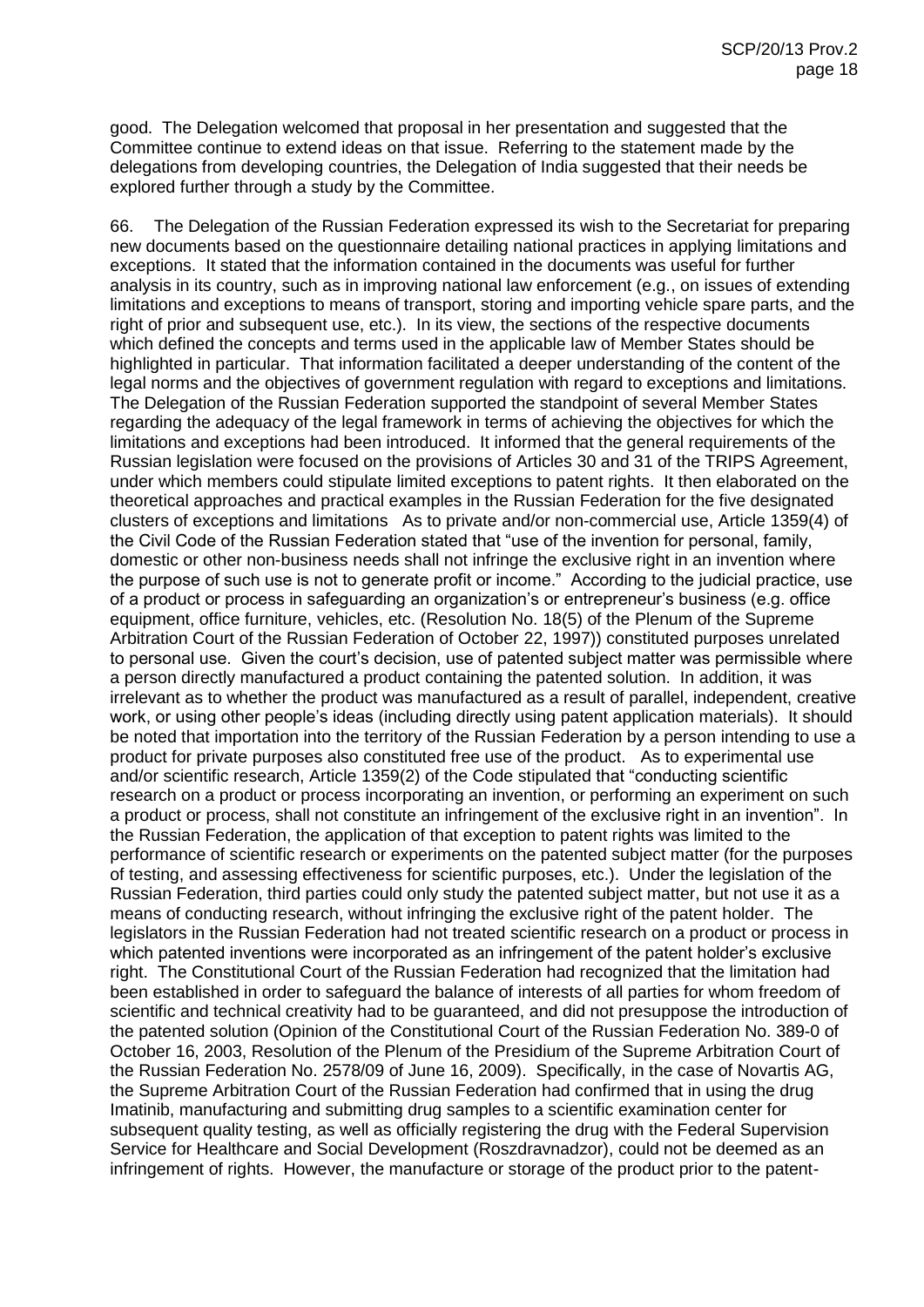expiry date for the purpose of sale or introduction into civil circulation had not been permitted. As to the preparation of medicines, according to Article 1359(5) of the Code, "one-off preparation in pharmacies based on physicians' prescription of medicines using an invention shall not constitute an infringement of the exclusive right in an invention". The Delegation noted that the legislators in the Russian Federation had formulated the exception to the patent monopoly narrowly. In adjudicating legal disputes, the courts deemed the preparation of medicines to be one-off only to the extent specified in the prescription. Preparation of a medicine for subsequent storage and sale could not be considered a single use: therefore, preparation of a patented medicine for future use could be regarded as an infringement of the patent holder's exclusive right. As to prior use, Article 1361 of the Code provided that "any person who, before the priority date of an invention, was using in good faith within the territory of the Russian Federation an identical solution created independently from the author, or made the necessary preparations for such use, shall have the right to proceed with that use free of charge provided that the scope thereof is not extended (the right of prior use)". The right of prior use was a subjective civil right with unique characteristics within the territory of the Russian Federation. The classical meaning of prior use was to incentivize parallel creativity of persons who, for one reason or another, had been unable to patent the results of their technical work at the appropriate time. Paragraph 11of Resolution of the Plenum of the Supreme Court of the Russian Federation No. 14 of April 26, 2007, had established that the right of prior use referred to conditions precluding liability for use of patented subject matter. The prior user could apply to a court to request the establishment of the right of prior use. However, the overwhelming majority of judicial cases concerning recognition of the right of prior use had involved examining objections to the patent holder's action against the prior user to prevent infringement of exclusive rights. In any case, the right of prior use had arisen not as a result of a court decision, but as a result of the act of creating and using the subject matter. The court judgment had confirmed that the right of prior use could be established in law, subject to proving the following factors: use by the prior user of a solution identical to the patented solution, independent creation of the identical solution, fair use of the solution, and use of, or making preparations to use, the identical solution within the territory of the Russian Federation before the priority date of the patented subject matter. The identical nature of the solution used by the prior user was to be confirmed by forensic examination. Further, independence of creating the identical situation was manifested in the independent nature of the prior user's art, which was presumed unless proven otherwise by the patent holder. Specifically, where judicial examination of a dispute concerning prior use had established that the work had been created with the participation or assistance of the inventor of the patented solution, or based on information obtained from the patent holder, the independence of the creation of an identical solution would not be established. Specifically, the courts had upheld the defendant's inability to claim the right of prior use in the case of production of a therapeutic food additive using a method created by one of the co-inventors of the patented method under the scientific supervision of the patent holder. As case law had shown, an individual requesting the right of prior use had to provide evidence of *bona fide* of his own identical solution. Regarding the use of or preparation to use, an identical solution within the territory of the Russian Federation before the priority date of patented subject matter, the Delegation observed that that fact was particularly important in recognizing the right of prior use, and was subject to confirmation by the prior user. It noted that legal arbitration provided examples of how use of a solution identical to a patent was established on a specific date or over a period of time. In that case, the "use" meant delivery of goods containing a patented solution and a sale of manufactured products. At the same time, the following were taken into account as evidence: the act of commissioning equipment for the production of goods; bills of lading; and the act of accepting services rendered for the production of leaflets and manufactured products. It added that technical documentation containing the patented solution and used for manufacturing the products, played a special part in proving the right of prior use. Drawings, certificates of conformity and test reports might be subject to investigation. The existence of approved technical specifications and technical descriptions for production was likewise regarded as evidence of preparation for manufacture. Purchase of equipment for the manufacture of products, for example, served as proof of the date of preparation to use the said solution. The Delegation noted that it was worth noting that many uses of an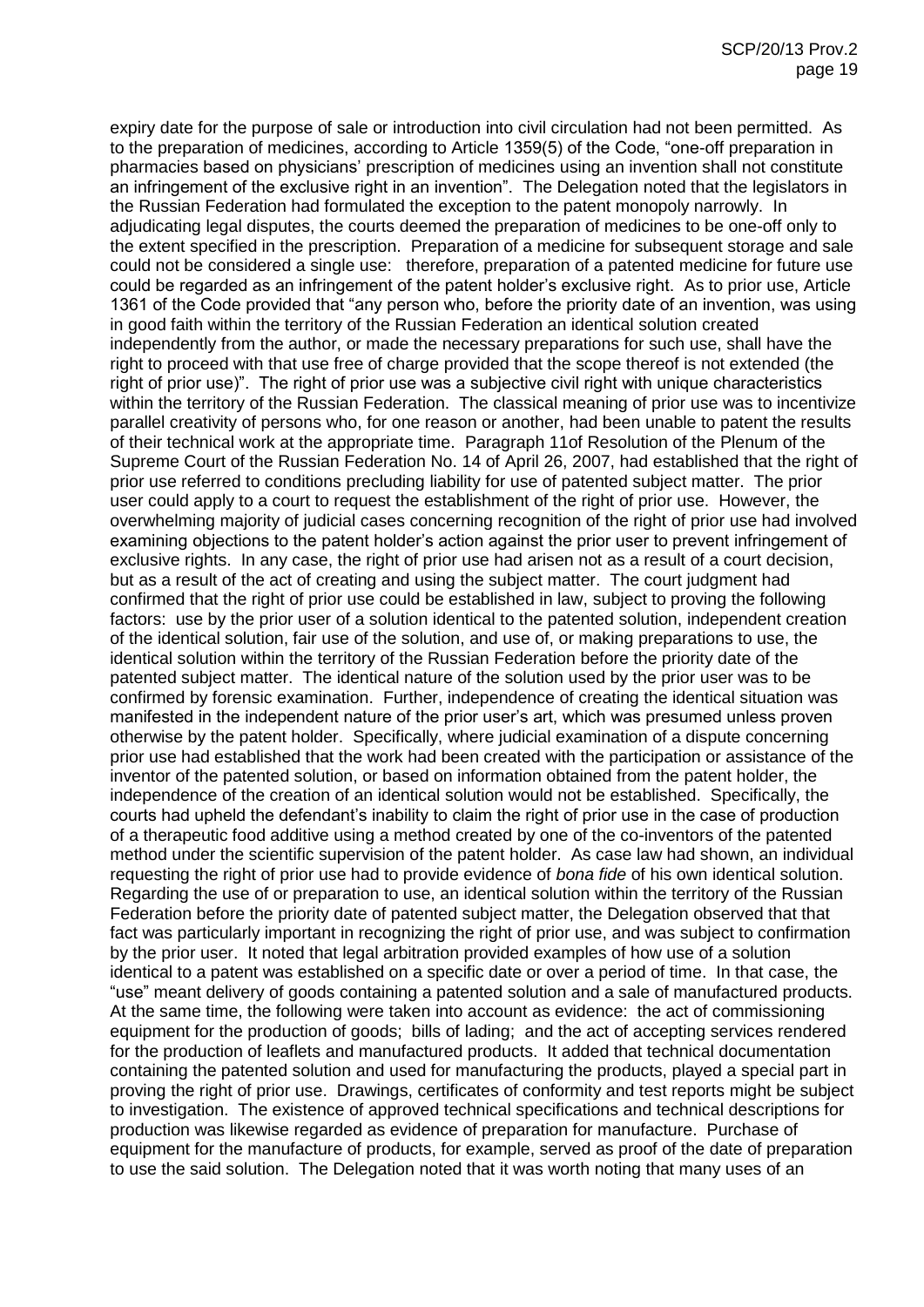identical solution, including the importation of products, and not only manufacture thereof, had already been defined in the judgments of the Russian courts in establishing the right of prior use. The courts had recognized that the importation of the product (or article), and its subsequent sale or lease, constituted use of the identical solution which was covered by the right of prior use. In one case, the court had established recognition of the right of prior use not only in relation to a product, but also in relation to the method of using the patented product with patent No. 2125298, "a display device and a method of operating the display device" (specifically, in that case, the issue had been whether to allow the defendant to use the article free of charge, as had been the case before the priority date). A similar judgment had been made in recognizing the right of prior use when importing products from abroad, covered by an industrial design patent. The courts found that the defendant did not manufacture the disputed article, but imported it from other countries; the courts likewise identified the defendant's right of prior use, referring to the defendant's *bona fide* sales of the product up until the priority date of the plaintiff's patent. As to the scope of prior use, the defendant should specify the scope of use and provide evidence of such scope. The burden of proof, that the scope of using an identical solution, had not been extended lay with the prior user. Case law specified that the scope of use meant the number of products or articles manufactured using a patented solution, or in relation to which the necessary preparations had been made. In determining such scope, not only should the actual number of articles manufactured up until the priority date be taken into account, but also the number of products for the manufacture of which the necessary preparations had been made. In addition, the Delegation explained the issue of legal regulation on transferring the right of prior use. Transfer of the right of prior use was only possible together with a business in which an identical solution had been used, or necessary preparations to that end had been made. As a business entity, the prior user could exercise his right not only in his own business, but also in renting and manufacturing facilities and necessary equipment and supplies from other persons. The right of prior use, together with manufacturing equipment used in order to exercise it, could constitute property and could be bought and sold, exchanged, leased, and used in a number of other transactions. The right of subsequent use could be considered as a limitation to the patent monopoly. The right of subsequent use was granted under the Russian legislation, subject to the following conditions: (i) use of the invention commenced when preparations to that end had been undertaken during the period between early termination of the patent and reinstatement thereof; and (ii) the scope of use of the invention, for which patent protection had been reinstated, had not to been extended by the subsequent user. The Delegation explained that the right of subsequent use was the opportunity for the subsequent user to use the invention after the reinstatement of the patent monopoly without the threat of accountability for infringing another person's patent. It was worth noting that, unlike the right of prior use, the right of subsequent use could not be transferred to another person together with an enterprise. Regarding the use of articles on foreign vessels, aircrafts and land vehicles, Article 1359 of the Code stated that "use of a product incorporating the invention in the structure, in auxiliary equipment, or in operating vehicles (river and marine, air, automobile, and railway transport) or spacecraft of foreign States, provided that such vehicles or spacecraft are located within the territory of the Russian Federation, temporarily or accidentally, and that the aforesaid product or article is used solely for the needs of vehicles or spacecraft shall not constitute an infringement of the exclusive right in an invention. Such an act shall not be recognized as an act of infringement of the exclusive right with respect to vehicles or spacecraft of those foreign States that grant similar rights with respect to vehicles and spacecraft registered in the Russian Federation". The auxiliary equipment meant equipment which facilitated operation of the vehicle, but was not a constituent part thereof. The provisions of Article 1359 of the Code amended the principle of territoriality with regard to the scope of the exclusive right: if a solution used in a vehicle had only been patented in the Russian Federation, foreign countries were not bound by said patent – in such countries, use of the solution was free. While, "importation" of those vehicles into Russia was an infringement of the Russian patent holder's exclusive right, use of a product incorporating an invention in vehicles of foreign States located temporarily or accidentally within the territory of the Russian Federation was generally accepted as an exception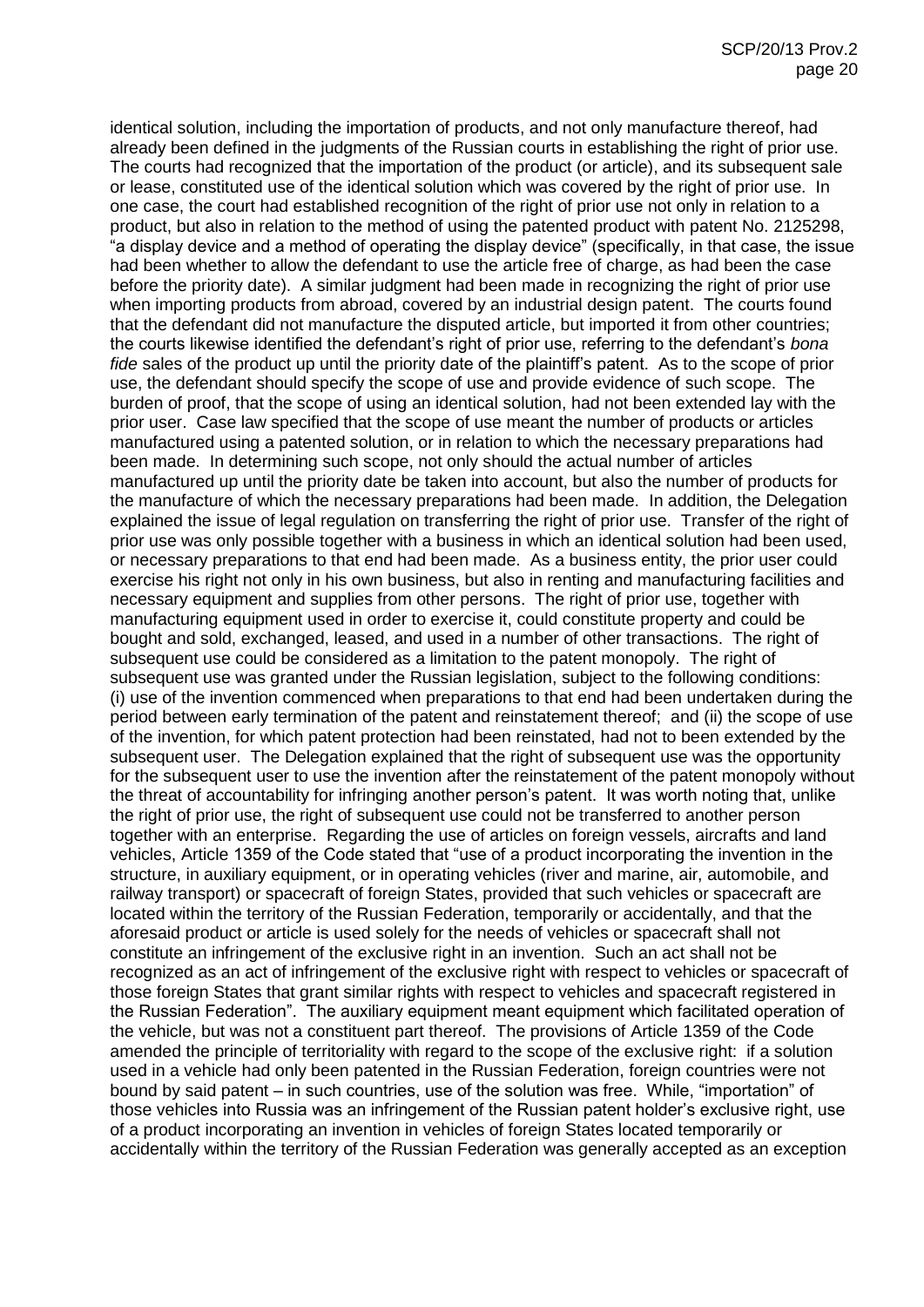to the patent right under global practice on the basis of reciprocity. An exception to the exclusive right provided by a patent right was provided for in Article 5*ter* of the Paris Convention, for instance.

67. The Delegation of Japan, speaking on behalf of Group B, thanked the Secretariat for preparing the series of documents on how five different exceptions and limitations were implemented in Member States (documents SCP/20/3 to 7). The Delegation stated that those documents provided useful information on the implementation of exceptions and limitations in other countries, providing a valuable reference when Member States considered arrangements which were appropriate and adapted to their domestic circumstances. In its opinion, the documents showed that the current existing exceptions and limitations worked well. Further, the Delegation reiterated the fundamental principle that all Member States should keep in mind, i.e., exceptions and limitations should be used in very limited and specific circumstances and should not be the general rule. It explained that appropriate patent protection was the general basis on which exceptions and limitations could be built upon, where necessary and justified. Therefore, the Delegation stated that exceptions and limitations should not be considered or discussed in an isolated manner, namely, outside of the context of appropriate patent protection. It further considered that policy making should always be evidence-based.

68. The Delegation of the Czech Republic, speaking on behalf of the CEBS Group, appreciated work done by the Secretariat in preparing a number of new documents concerning exceptions and limitations to patent rights, which contained information received from Member States on how the five exceptions and limitations under discussion had been implemented in Member States. The Delegation also thanked the Secretariat for its presentation of those documents. The CEBS Group considered a comprehensive and comparative overview of the practical implementation of relevant exceptions and/or limitations under the applicable laws of Member States, as provided in those documents, together with an accompanying seminar on exceptions and limitations, very useful and helpful for further discussion. The Delegation shared the view of other Member States which had stated that further work on the issue should maintain an appropriate balance between the interest of right holders and the interest of the general public. In its opinion, the discussion on exclusions from patentability and the exceptions and limitations of patent rights should take into account corresponding legal standards relating to substantive conditions of patentability of an invention, such as novelty, inventive step and industrial applicability. The Delegation reiterated the Group's readiness to participate constructively in continuing discussions on exceptions and limitations to patent rights.

69. The Delegation of Greece, speaking on behalf of the European Union and its Member States, expressed its gratitude to the Secretariat for the preparation of documents SCP/20/3 to 7 containing a summary of how certain exceptions and limitations to patent rights were provided for in national laws, as well as the practical challenges encountered by Member States in implementing them. The European Union and its Member States recognized the importance attached to the issues of exceptions and limitations to patent rights, and expressed its belief that those documents would serve as a useful reference for academics, law and policy makers working in the area. The Delegation considered that exceptions and limitations to patent rights maintained an appropriate balance between the interests of rights holders and the general public. Thus, in its view, neither exclusions from patentability nor exceptions and limitations to patent rights should be discussed without corresponding legal standards used to determine whether an invention was patentable, such as novelty, inventive step, and industrial applicability. The Delegation noted that the nineteenth session of the Committee had mandated the Secretariat to prepare a further document in that area for the twenty-first session of the Committee, covering the remaining exceptions and limitations to patent rights contained in document SCP/18/3. It emphasized that, in preparing those documents, the Secretariat should be objective and not seek to judge the effectiveness of exceptions and limitations in meeting national development or other criteria. The Delegation looked forward to the similar seminar on exceptions and limitations to patent rights to be held at the following session of the SCP.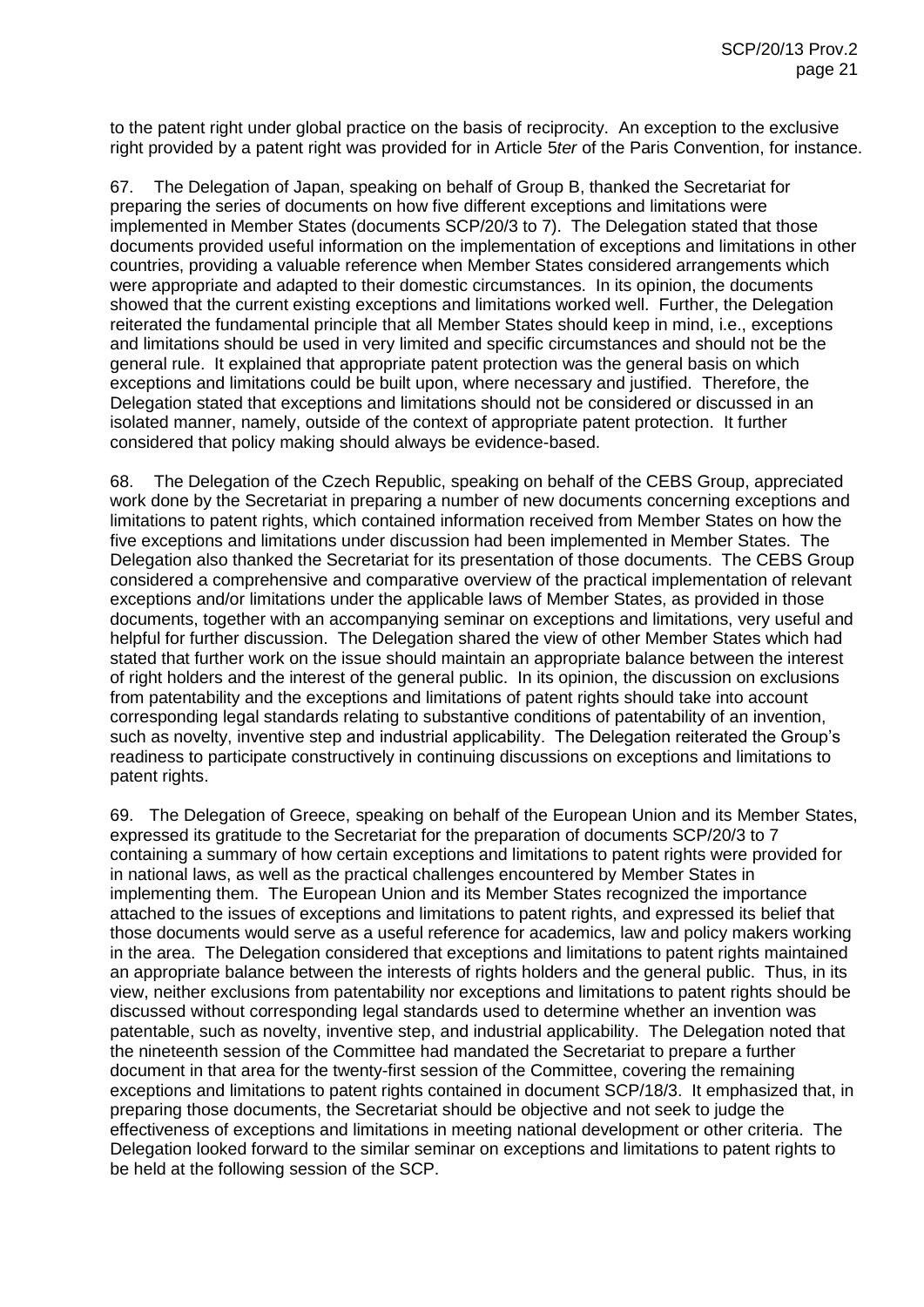70. The Representative of TWN made some general comments about the studies which had been prepared by the Secretariat. Unfortunately, the mandate which was given to the Secretariat in preparing those documents was limited, as it had to be based on the input from Member States and without evaluating the exceptions and limitations. Therefore, as provided by the mandate, there was no wider assessment of whether any of the exceptions or limitations were being used for the purpose of meeting public policy goals and society needs and excluded important elements, such as developing needs and public health goals as found in the proposal by the Delegation of Brazil contained in document SCP/19/6. Further commenting briefly on the question of implementation of the exceptions and limitations, he noted that the documents which were prepared by the Secretariat had taken a narrow approach to the implementation and seemed to be a cursory and factual overview of the responses submitted by Member States. On the issue of constraints, he noted that, even if exceptions and limitations existed in national legislation, developing countries and LDCs might not be able to implement them due to other various constraints, as had been mentioned by the African Group, such as lack of human resource capacity and existence of other policies and laws at the national and international levels. In his view, there was a need to emphasize those aspects when discussing national implementation. The Representative added that the existence of those exceptions and limitations from a legal perspective was not enough and should only be considered as a first step. In his opinion, another important challenge for the implementation of research use exception was judicial intervention that had reduced its scope in some countries.

71. The Delegation of the Bolivarian Republic of Venezuela requested clarification with respect to the statement made by the Delegation of Brazil, in which it had stated that exceptions did not weaken the patent system.

72. The Delegation of Senegal expressed its gratitude to the Secretariat for providing the documents and supported the statements made by the Delegations of India, Brazil and other members of the African Group on exceptions and limitations.

73. The Delegation of Brazil responded to the Delegation of the Bolivarian Republic of Venezuela that in accordance with a traditional position of Brazil, having a strong patent system equaled to having a balanced patent system that would, strike the balance between the patent rights on the one hand, and the obligations to disclosing information as well as exceptions and limitations to the patent right, on the other hand.

## **AGENDA ITEM 7: QUALITY OF PATENTS, INCLUDING OPPOSITION SYSTEMS**

74. Discussions were based on documents SCP/17/7, 8, 10, SCP/18/9, SCP/19/4 and 5 and SCP/20/8 and 11 Rev.

75. The Delegation of Japan, speaking on behalf of Group B, reiterated the importance of the issue of quality of patents, including opposition systems, and thanked the Secretariat for the preparation of document SCP/20/8. Taking account of significant difficulties experienced by the IP offices in meeting the increasing demand for patents and reducing existing backlogs, the Delegation stated that further efforts were required to expedite examination and promote innovation. Work sharing between IP offices was an important solution which was essential to make the most of limited resources of IP offices and to make the patent system operate in a more efficient and effective manner and enhance the quality of patents. In the opinion of the Delegation, it was useful for the IP offices to know the programs adopted by other offices in order to learn from them. It was also beneficial for users to know the kinds of programs they could use in order to acquire greater international protection for their inventions. The Delegation stated that document SCP/20/8 gave detailed information about various initiatives, categorized them based on the character of the initiatives and further identified challenges and initiatives supporting the work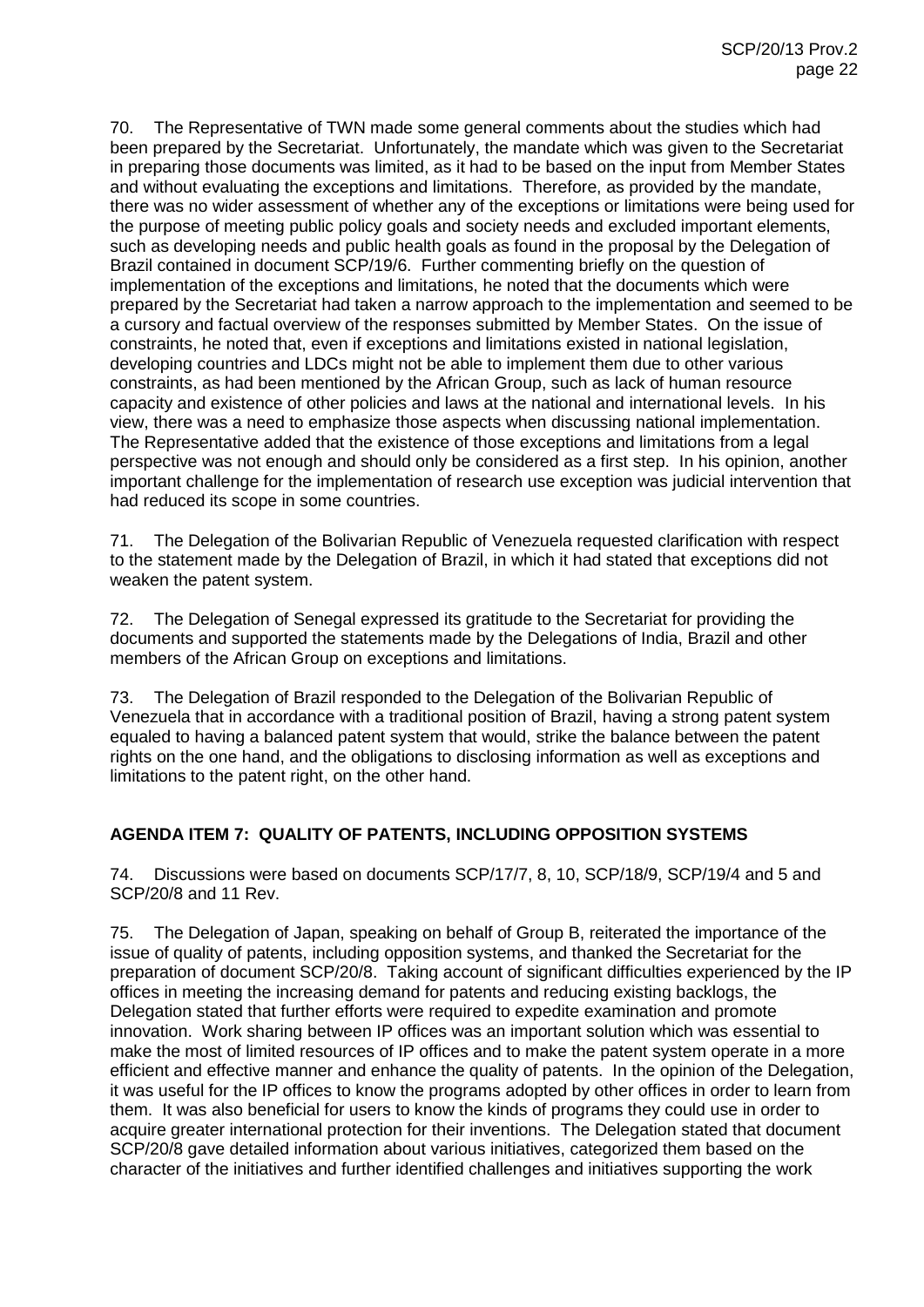sharing environment. In its view, it also provided a very useful source of information both for the IP offices and users. The Delegation stated that there was further room for that information to be complemented by the Secretariat in cooperation with national and regional offices. It further stated that Group B appreciated efforts by the Secretariat to further improve the quality of that document. Turning to the proposal contained in document SCP/20/11 Rev. regarding the dedicated webpage on the WIPO website, the Delegation considered that it could positively contribute to both IP offices and users. In its opinion, annual conferences on the margins of the SCP sessions could further deepen the understanding of those activities and further improve the initiatives. Therefore, in the view of the Delegation, that proposal should be further pursued for the benefit of users whose contributions promoted the activity of WIPO and which were important priority for WIPO. Group B continued to be convinced that a questionnaire covering the elements found in the proposals by the Delegations of Canada, Denmark, the United Kingdom and the United States of America would provide further valuable insights on the issue of patent quality. The proposal by the Delegation of Spain on inventive step which encompassed the issue of quality of patents could also provide great insight on that issue. The Delegation stated that the SCP was and should be a technical Committee where experts on patents developed technical discussion keeping in mind the purpose of the patent system and how the system could contribute to innovation through its development. In that sense, the Delegation believed that the agenda item "quality of patent", should form a very fundamental basis of further work of the Committee.

76. The Delegation of the Czech Republic, speaking on behalf of the CEBS Group, thanked the Secretariat for preparing and presenting document SCP/20/8. The CEBS Group stated that it attached great importance to quality of patents and further improvement of the patent system. The Delegation reiterated its interest in continuing discussions on various aspects of that important issue, based on all related proposals submitted to the Committee by the Delegations of Canada and the United Kingdom, Denmark and the United States of America. The CEBS Group was also in favor of launching a questionnaire containing elements of all above-mentioned Delegations' proposals. In addition, the Delegation supported the various channels of information-sharing, provided they were efficient and non-duplicative. In that light, the CEBS Group welcomed the recent proposal made by the Delegations of Japan, the Republic of Korea, the United Kingdom and the United States of America. The CEBS Group considered the gathering of information on work sharing programs among patent offices extremely useful and helpful for discussing legal and technical issues related to the improvement of quality of patents, namely patent search and examination. The Delegation considered that clarification and identification of different concerns and practices relating to work sharing, including its benefits, might facilitate greater sharing of work among different Patent Offices. The Delegation was of the opinion that the proposed webpage on the WIPO website and annual conferences on the margins of SCP were suggestions towards the above mentioned aims. The Delegation also supported the proposal by the Delegation of Spain, and considered it useful to launch a comparative study on the inventive step concept. The Delegation was convinced that such a study would increase the knowledge in that respect and support furtherance of work on quality of patents for the benefit of all Member States. The CEBS Group further expressed its belief that a working program on quality of patents should be created by the Committee, and expressed its readiness to participate actively and constructively in the Committee's discussion.

77. The Delegation of India stated that quality of patents was very important issue not only for the development of any patent system of a nation but for the smooth transfer of technology and for enriching further stock of technical knowledge of that nation. The Delegation noted that a good patent served the nation by escalating its technological standard and, consequently, its competence to protect its society. It further noted that the question of the quality was proportional to the public policy objective of a nation. Accordingly, in the view of the Delegation, the perception of the quality would not be uniformly equal for all the countries with different levels of development. The Delegation then stated that the *raison d'être* of the patent system was the disclosure of the invention in an enabling manner so that a patent could be used as the best mode of transfer of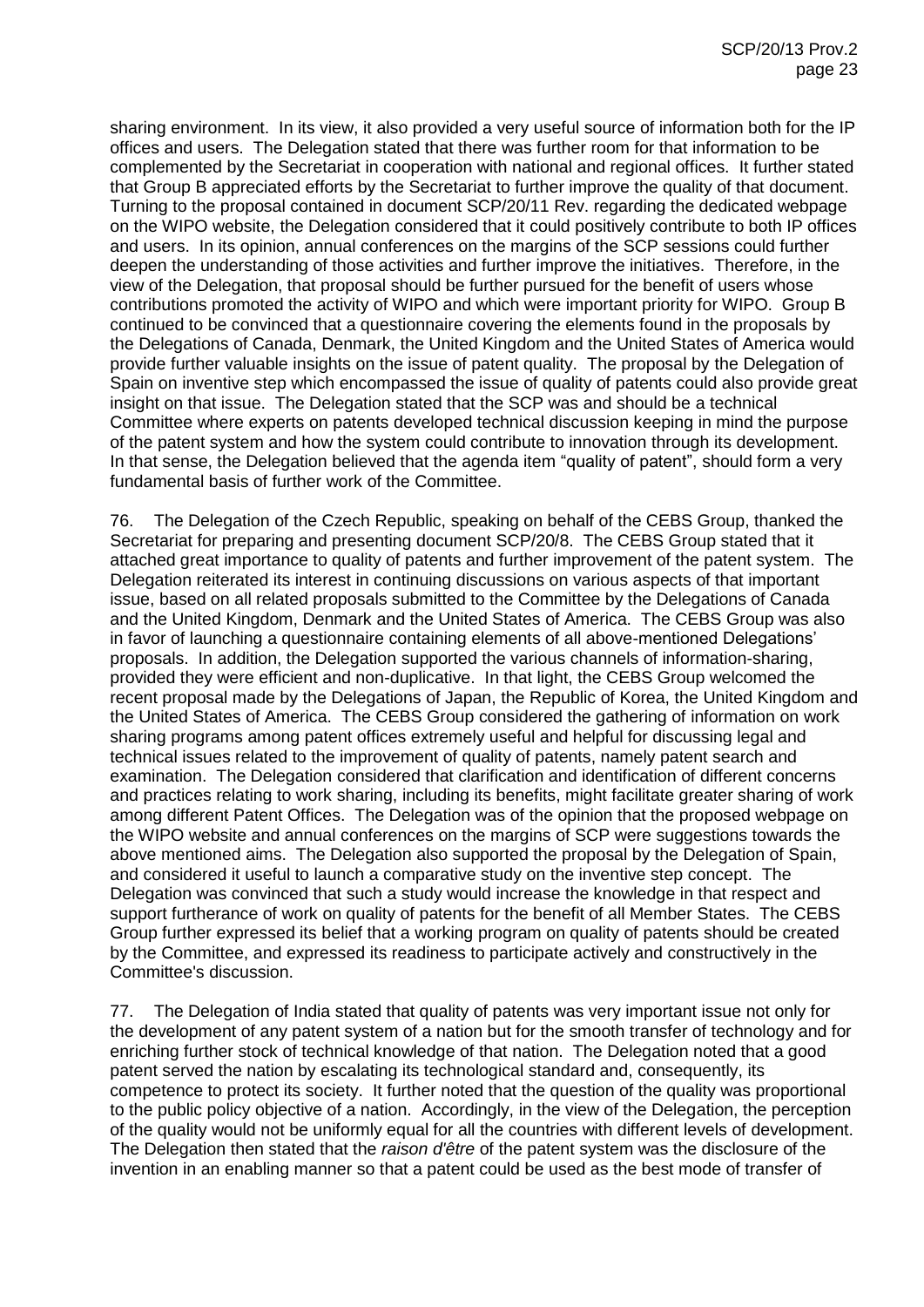technology in preference to trade secrets. The Delegation was of the opinion that in the present system, however, they had drifted far away from that idealistic notion of the patent system. Therefore, in the view of the Delegation, the quality of the patent system was better understood from the perspective of the degree of technological content of a patent specification and its efficiency as a tool for transfer of technology. The Delegation believed that quality of a patent could not simply be improved by adopting the practice of other patent offices. The Delegation opposed any attempt of harmonization in the name of quality issues. As a matter of principle, the Delegation neither favored the automatic validation of international search and examination reports, nor did it consider that a national patent office was under any obligation to accept automatically any report prepared by another national patent office. In the opinion of the Delegation, the work sharing would create a dividing line, i.e., the offices of some countries would forever remain on the receiving side of the dividing line thus depending upon the product delivered by the other countries. The Delegation therefore considered that enhancement of the competence of the offices would thus be a more preferred option. In accordance with the Indian Patents Act, the Delegation explained that its examiners were duty bound to conduct their own search and examination. Although they could use the results of the search and examination done by other patent offices, they must use them *vis-à-vis* the provisions of the Indian Patents Act. With respect to document SCP/20/11 Rev., the Delegation restated its position that work sharing could not be the ultimate solution for improving quality of patents. The Delegation noted the DAG statement made at the third session of the PCT Working Group in June 2010 (see document PCT/WG/3/13): "Member countries of the PCT will always be divided across a line separating those that are international search and examination authorities (ISEA) and those that are not. The former would ideally produce top-notch quality examinations within the PCT system whereas the latter would have little if any capacity for conducting substantive examination of patents, thereby limiting themselves mostly to validating the work of the ISEA. We do not favor this approach that only freezes a divisive situation rather than contributes to the better integration and operation of the overall PCT system". With respect to the proposal made by the Delegation of Spain on the study of inventive step, the Delegation reaffirmed its interest in the study as the notion of a skilled person had the most vital role in determining the inventive step. The Delegation noted that Article 27 of the TRIPS Agreement did not define the level of the skilled person and kept a room for flexibility for setting the floor of that hypothetical addressee as per the policy norms of a Member State. It considered that lowering of the level of the skilled person would allow the entry of the frivolous inventions. Moreover, in the view of the Delegation, the patent system had to promote the progress of useful arts in conformity with public policy objectives. It was stated further that with the passage of the time, horizons of inventions were continuously redefined and every day needed to begin from the new horizons. The Delegation stated that the concept of the skilled person in the context of the inventive step had to be judged from that perspective. Reiterating its support to the study, the Delegation, however, clarified that such support should not be construed to mean that harmonization of the concept of the skilled person was a desired result of that discussion. The proposed study might be useful to understand the differences in terms of inventive step. The Delegation reiterated that a study related to the different thresholds of a skilled person for the determination of sufficiency of disclosure would also be useful in the context of quality of patents.

78. The Delegation of the Republic of Korea noted that the business activities, as well as patents, had become increasingly international. According to the WIPO Statistics Report, over 35% of the patent filings in the world were made overseas. Since the introduction of the PCT, which was the first and largest scale multinational work sharing program established in 1978, all the multinational work sharing programs pursued by patent offices had served the same purpose of avoiding duplicative work, enhancing consistency in examination results, speeding up the securement of patent rights and bringing efficiency to the patent system as a whole. In that context, the Delegation believed that the active engagement of all delegations of the Committee and the Secretariat in the preparation of document SCP/20/8 that dedicated that explored the inter-office work sharing programs was truly praiseworthy. KIPO had been also actively implementing bilateral and multilateral work sharing programs and information-sharing platform, including the PPH, PCT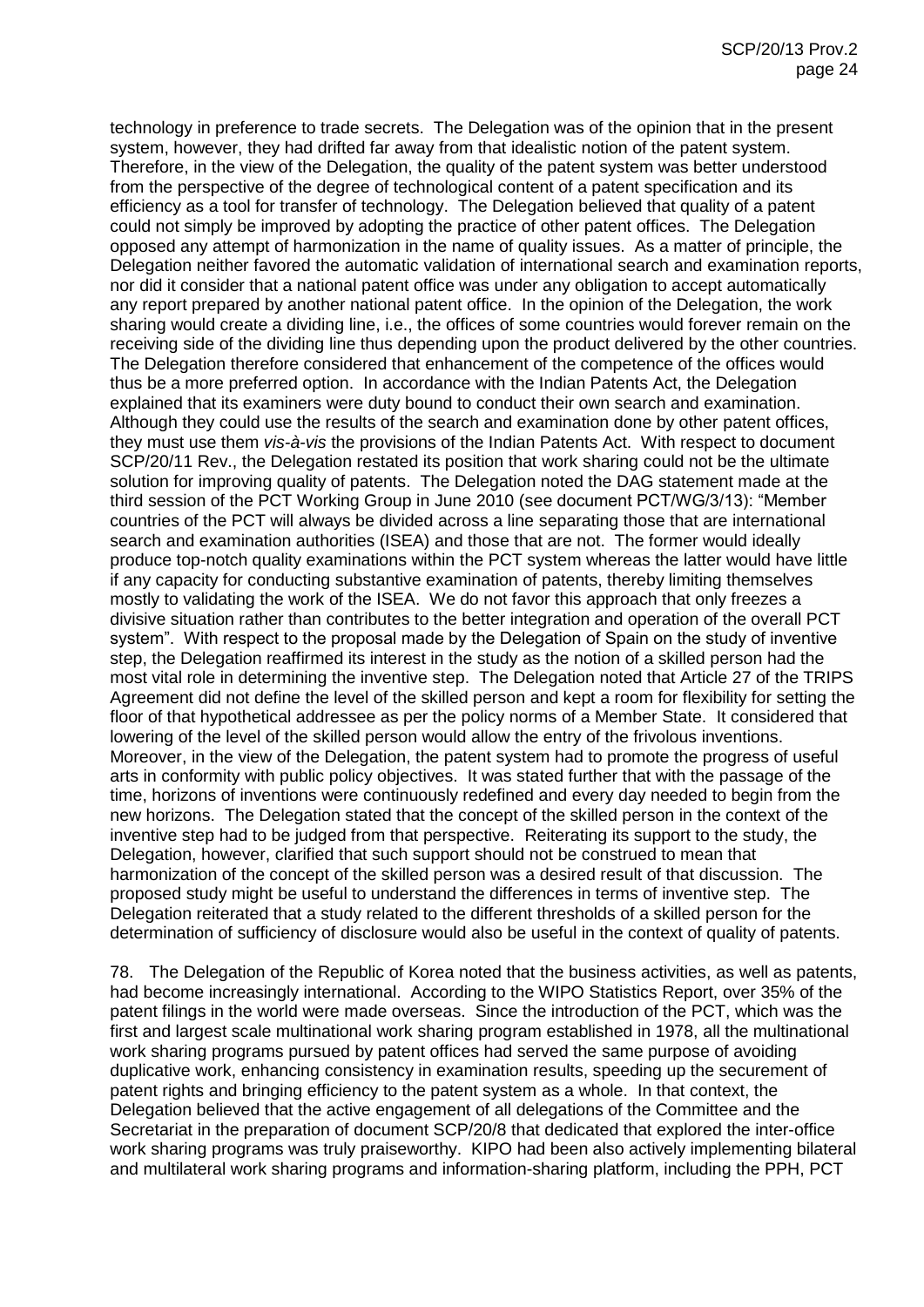Collaborative Research and Examination, Joint Prior Art Search Program, KIPO-USPTO pilot and IP5 One Portal Dossier. The Delegation explained that those programs had contributed to enhancing the efficiency of the patent system and improving the quality of patent examination. The Delegation stated that, for example, over 90% of the KIPO examiners expressed their strong support to the PCT collaborative search and examination between the KIPO, USPTO and EPO, as it had made remarkable contribution to the quality of the international search reports by making timely exchange of information between participating offices. The Delegation noted that, in the process of enhancing work sharing programs, during the IP5 meeting in 2013, KIPO had proposed a work sharing program entitled "Collaboration before the Office Action" to ensure reception and utilization of all necessary information from other IP offices before the launch of a first office action on the part of The Office of Early Examination. The Delegation further explained that KIPO had proposed other collaborative programs between the ISAs and national offices. In line with the positive feedback on the work sharing activities, KIPO was internally preparing work sharing enhancement package called the "Work sharing 3.0" which included timely exchange of information between the offices, including the Office of Early Examination and the Office of Later Examination, expanding the volume of the work sharing programs, and the involvement of users in the operation of the work sharing programs. Considering the increasing importance of the multinational work sharing, the Delegation expressed its firm belief that the dissemination of the latest information regarding worldwide work sharing activities would contribute to the enhancement of the international cooperative works which might ultimately serve users benefit worldwide by improving quality and consistency of the examination. Therefore, establishing a special webpage reserved for the work sharing activities on the WIPO homepage and hosting an annual work sharing Conference were considered by the Delegation as timely and beneficial for any patentrelated entities. Finally, the Delegation stated that it looked forward to continued discussion of the important issue of work sharing.

79. The Delegation of Greece, speaking on behalf of the European Union and its Member States, reiterated its support for advancing work on quality of patents as proposed by the Delegations of Canada and the United Kingdom (document SCP/17/8), the Delegation of Denmark (document SCP/17/7), the Delegation of the United States of America (document SCP/17/10), and the Delegation of Spain (document SCP/19/5). The Delegation considered those proposals fully complementary to the mandate and the core expertise of the Committee, taking into account a number of the Development Agenda recommendations. The Delegation noted with pleasure that some WIPO Member States, including six European Union Member States, had already contributed to the discussions on quality of patents with comments, additional proposals and further information about the subject matter, compiled in documents SCP/17/INF/2 and SCP/18/INF/3. The Delegation continued to encourage a broader range of members to do the same. The European Union and its Member States were of the view that the Committee should establish a work program on quality of patents. As to the next steps to be taken by the Committee in relation to the subject matter, the Delegation was in favor of launching a questionnaire containing the elements of all the proposals by the Delegations of Canada and the United Kingdom, Denmark and the United States of America, taking into account relevant comments/suggestions from other groups. Furthermore, in relation to the third component of the work program proposed by the Delegations of Canada and the United Kingdom, i.e., "process improvement", the Delegation supported the proposal of the Delegation of Spain to look further at the inventive step concept and methods of evaluating inventive step used in the WIPO Member States. In the view of the Delegation, that proposal had the potential of becoming a new agenda item that could help the Committee opening new areas of work to make further progress. In relation to opposition systems, the European Union and its Member States recognized the important role of opposition procedures, and similar administrative revocation and invalidation mechanisms, in ensuring the proper functioning of patent systems. In particular, the Delegation was convinced of their contribution to increasing the quality of patents by providing a simple, rapid and inexpensive alternative to litigation. While the Delegation reiterated that the freedom of all WIPO Member States in deciding whether or not to introduce such procedures or mechanisms into their national legislation should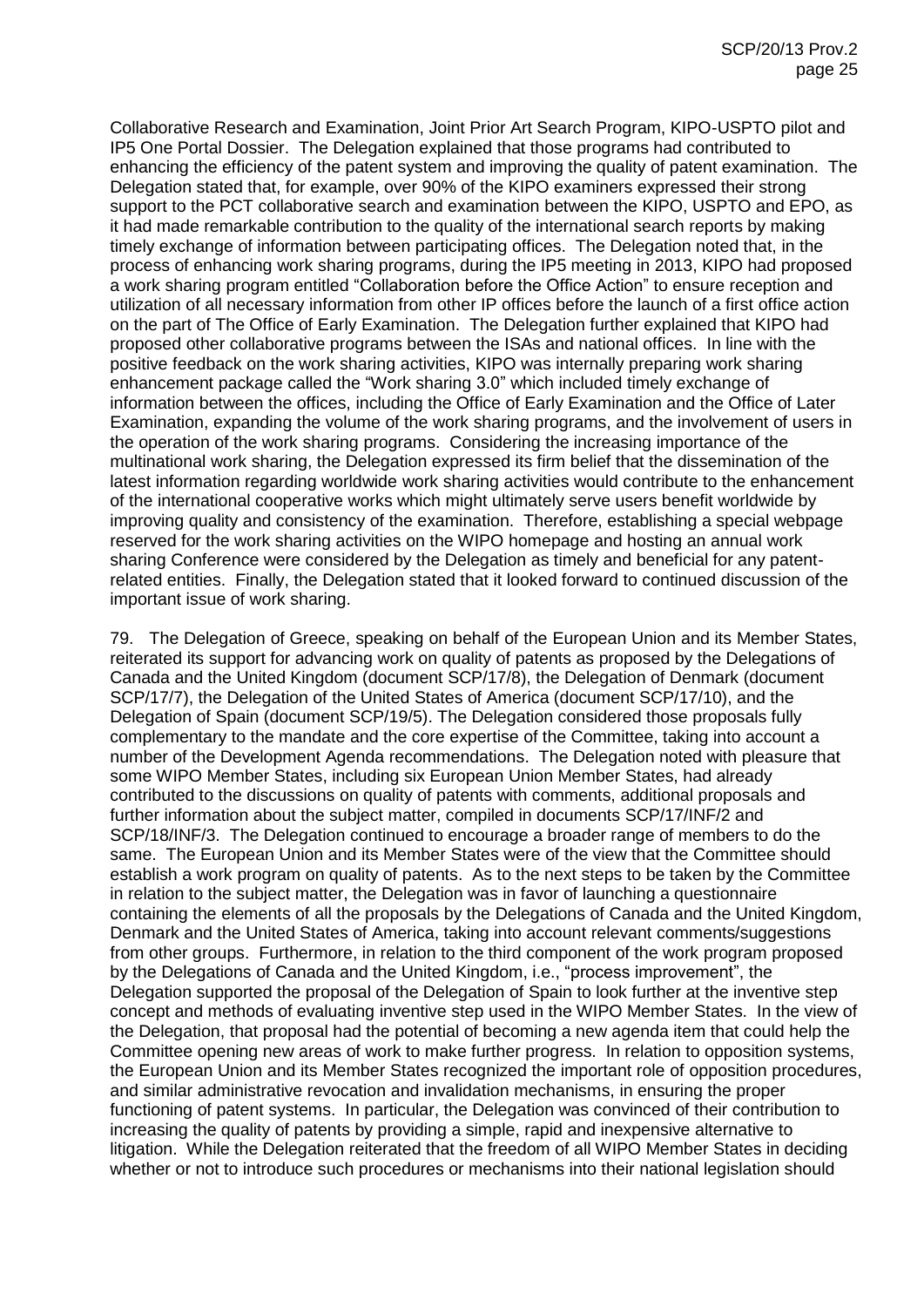be preserved, the European Union and its Member States were of the view that the Committee should continue its work on opposition systems, and consider the elaboration of a compilation of models of opposition systems and other administrative revocation and invalidation mechanisms, in a non-exhaustive manner. As regards work sharing programs, the European Union and its Member States thanked the Secretariat for its preparation of document SCP/20/8 on work sharing programs among patent offices. It noted that all the work sharing regimes identified in that document aimed at enhanced international cooperation to improve the quality and efficiency of the patent system overall. It further noted that many delegations also endeavored to support and improve the PCT system toward the same goal. The Delegation observed that the work sharing initiatives listed most frequently involved the sharing of information and work products related to the search and substantive examination of patents, through specialized IT systems. Some also involved the use of collaborative patent classification regimes, and standardized documents. The Delegation supported the proposal by the Delegations of Japan, the Republic of Korea, the United Kingdom and the United States of America regarding works-sharing. In the opinion of the Delegation, a dedicated page on the WIPO website would improve awareness of existing initiatives and enable patent offices to collaborate more effectively. In its opinion, annual conferences on the margins of the SCP sessions would also provide a valuable opportunity to share experiences on work sharing programs and find ways to improve the usefulness of those programs to IP offices, to users of the IP system and to the general public. Given the positive benefits described in relation to work sharing and the optional nature of the schemes, the Delegation encouraged more widespread use of work sharing products among patent offices of different sizes and from different levels of development. The Delegation observed that work sharing among patent offices of different sizes could be further enhanced if some difficulties identified in document SCP/20/8 were removed. In the view of the Delegation, it would be useful for WIPO to further explore those challenges. Therefore, the Delegation proposed that the Secretariat, together with the Member States, prepare a study examining how different laws and practices limit the potential for work sharing, and what voluntary measures could be put in place to address problems at the international level.

80. The Delegation of Brazil attached great importance to the discussion on quality of patents, which was a priority issue to Brazil, as expressed by the investments in the improvement of its patent system in order to reach its public policy goals. The Delegation, therefore, underscored the importance of having an inclusive debate that encompassed all users of the system, such as inventors, companies, public and private R&D institutions. The Delegation stated that the debate on the relationship between the patent system and the fulfillment of national objectives should be assessed in the framework of the implementation of WIPO´s Development Agenda. That debate, according to the Delegation, led to the conclusion that the "one-size-fits-all" approach was not adequate to address different socio-economic realities. Thus, in its view, every Member State needed to calibrate its patent system according to its national priorities. The debate on the quality of patents, in the view of the Delegation, should not be restricted to the accelerated processing of patent examination. It should include a high-level requirement of novelty, inventive step and industrial application. The scope of protection and the sufficiency of disclosure requirement must also be determined to protect only the innovative technologies. The Delegation further stated that a dysfunctional patent system could harm society. The Delegation expressed its understanding that patent monopolies must be well delimited in order not to foreclose the possibility of all forms of short-term and long-term competition. Therefore, according to the Delegation, a deeper debate on the quality of patents was a prerequisite to the eventual evaluation of the benefits of information exchange mechanism and process improvements between WIPO Member States. Regarding the proposal found in document SCP/20/11 Rev., the Delegation thanked the sponsors of the proposal for preparing that document. The Delegation, however, expressed its regret that, since the first version of the proposal had been circulated only 11 days before the opening of the twentieth session, it had not been able to properly analyze and consult the capital on the content of the proposal. The Delegation nevertheless stated that it looked forward to discussing that proposal in future SCP sessions.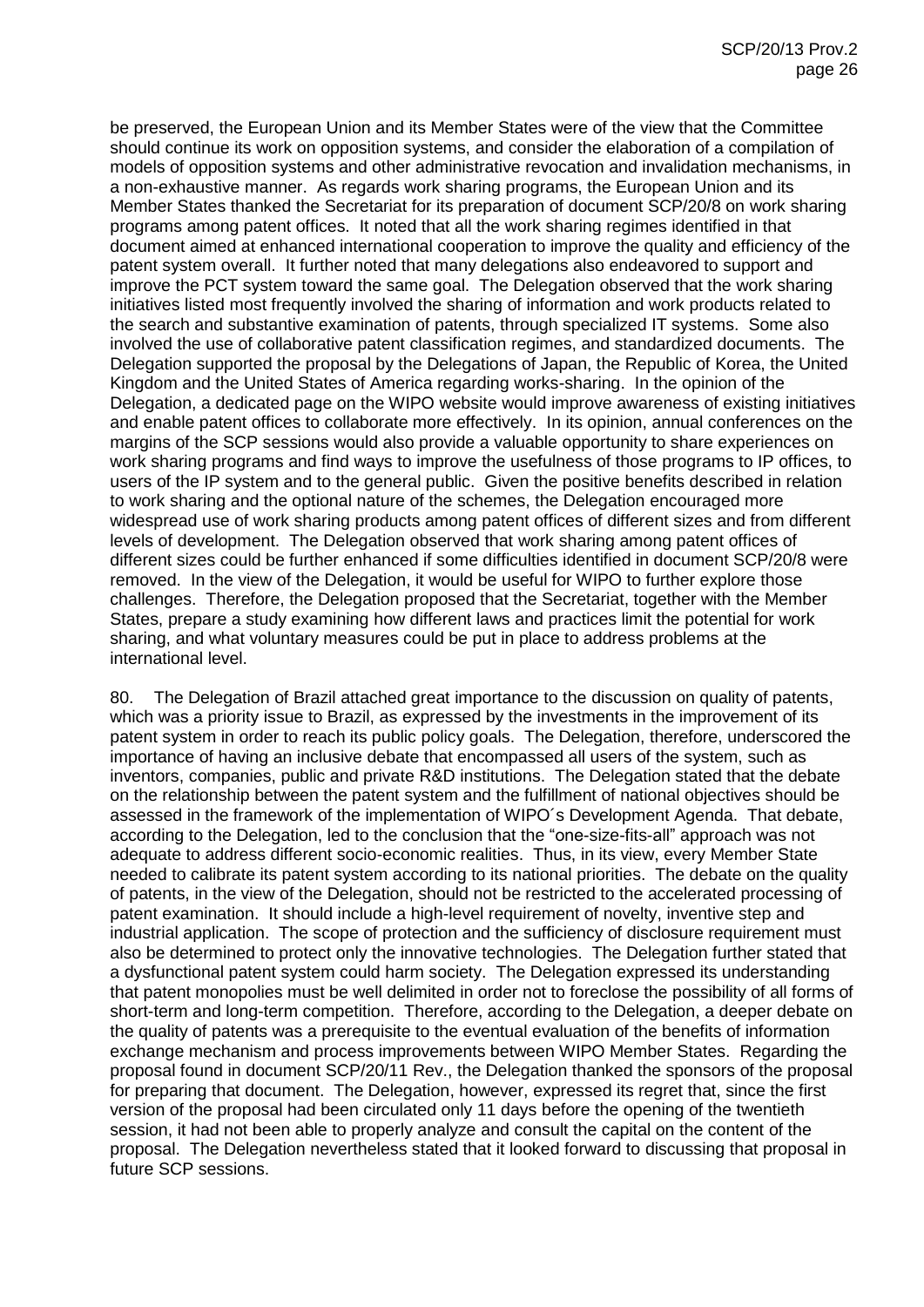81. The Delegation of Algeria, speaking on behalf of the African Group, reiterated its concern about the lack of a precise definition of the concept of "quality of patents". From the perspective of the members of the African Group, the quality of patents was largely based on the criteria of patentability which depended essentially on the development objectives of each country. The African Group believed that the proposed initiatives would not achieve those objectives and would also result in harmonization of practices in the field of patent law, which might be prejudicial to the provisions of flexibility in national legislation on patents in various countries. The quality of patents, according to the Delegation, referred to the ability of the patent office to apply the domestic patent law effectively, as the criteria for patentability might be defined and applied differently among national patent legislations. The Delegation further referred to paragraph 49 of document SCP/20/8, which cited differences in substantive laws as the first challenge with regard to work sharing processes. The Delegation noted the proposal to develop a work program in the SCP to address how patent offices could cooperate and collaborate in conducting search and examination work in order to improve the quality of granted patents. However, in the view of the Delegation, patent quality could not be improved by simply adopting the practices of other patent offices, and harmonization of patent law might undermine the flexibilities existing in various national patent laws. The Delegation stated that it would be important for national offices to retain the discretion in determining the patentability criteria as defined in their respective national legislations. Regarding the questionnaire proposed by the Delegations of Canada and the United Kingdom (document SCP/18/7), the Delegation noted that it focused only on the issues of how national offices defined patent quality and how they measured the quality of the examination and granted patents, as well as how they utilized, or might utilize better, foreign search and examination work. In its opinion, however, the issue of patent quality was not limited to the quality of patent examination. It stated that strong and effective patent oppositions also played a significant role in ensuring a high quality patent. Referring to the proposal made by the Delegation of Spain, the Delegation recalled that the inventive step was not the only criterion that was determinative of the quality of a patent. In the view of the Delegation, it also involved the issues of novelty, industrial applicability and sufficiency of disclosure. Therefore, it was important to look at those factors in order to understand how those elements were evaluated in different countries and their impact on patent quality. However, the Delegation stated that caution needed to be exercised in discussing issues like inventive step or any other patentability criteria under the agenda item on patent quality to ensure that those discussions did not address issues of substantive harmonization. Finally, the Delegation noted the need to consider different thresholds in national patent legislations for the requirement of "sufficiency of disclosure", including the identification of practical means for addressing issues related to insufficient disclosure, as it linked to patent quality.

82. The Delegation of Spain supported the statement made by the Delegation of Greece on behalf of the European Union and its Member States. The Delegation also thanked the Secretariat for the preparation of a document concerning the issue of the re-use of work carried out by other patent offices. The Delegation noted that the re-use of work was the only item with regard to which progress had been made since the inclusion of the issue of quality of patents on the agenda of the sixteenth session of the Committee. Having looked at the latest developments concerning that issue, the Delegation highlighted the Global Patent Prosecution Highway (GPPH) pilot. The GPPH, a project in which Spain was taking part, enabled patent owners to request accelerated processing at any participating office, should their applications contain claims that had been found to be patentable by any of the other participating offices. By adopting that approach, in the view of the Delegation, Member States could avoid the need to sign bilateral PPH agreements. The Delegation believed that it was important to remember that search and/or examination work carried out by other patent offices should not be re-used in a way that was detrimental to the quality of the examination carried out by the Office of Second Filing. The Delegation noted that a number of criticisms had been leveled at the so-called PPH, one of which was based on the fact that the Office of Second Filing (or second examination, in the case of PPH Mottainai) could receive applications originating from patent offices with differing patentability criteria, for example, different requirements in terms of inventive step. Although examiners must always re-use the results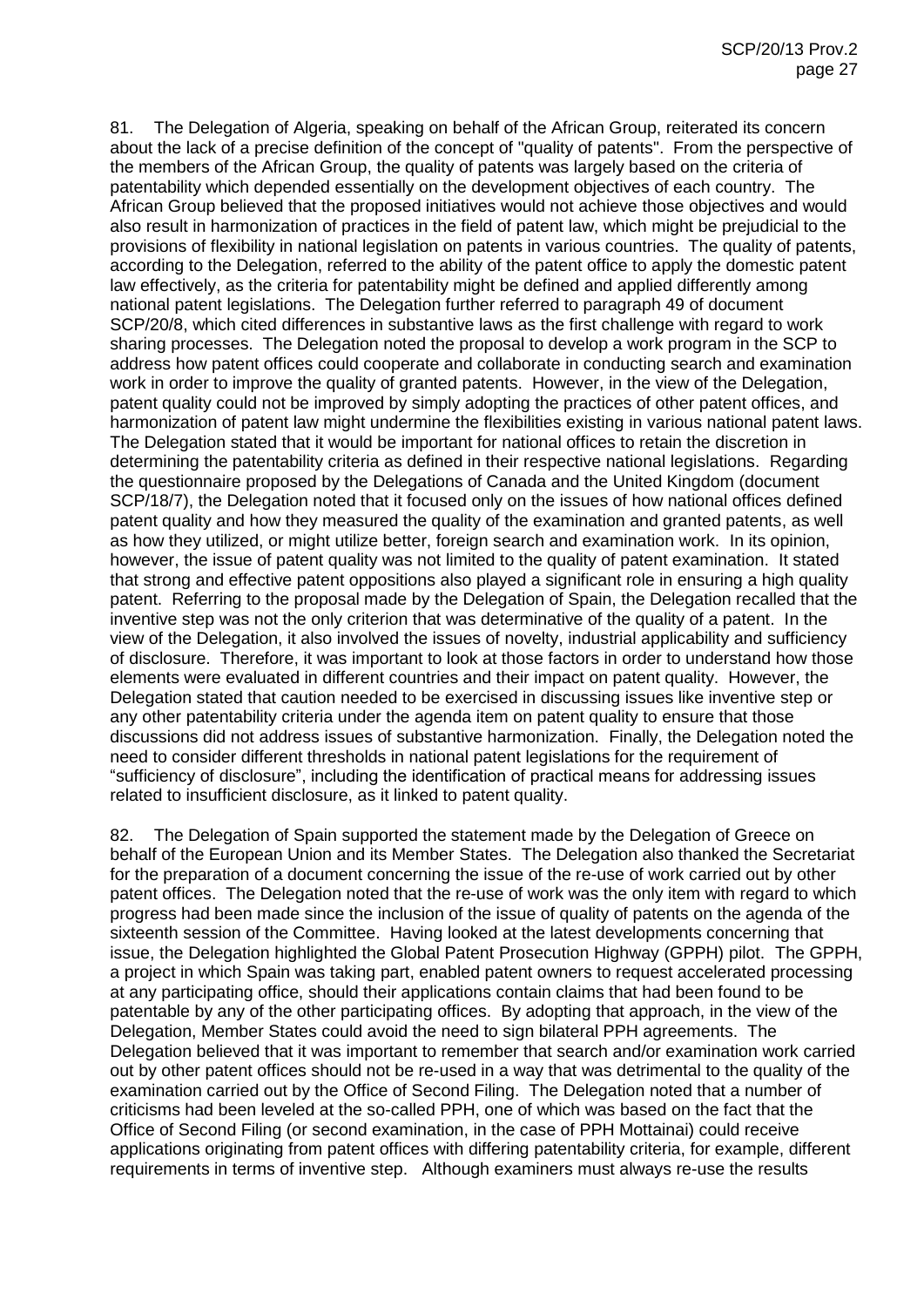originating from the Office of First Filing, they should apply their national examination guidelines and carry out a patentability examination of sufficient quality, without being influenced by the criteria of the first office. Thus, the Delegation stated that it would be useful to supplement the study already carried out by the Secretariat with additional information on how the various laws and practices limit the potential for the work sharing and what could be done to resolve that situation at the international level. The Delegation noted that, given that patent applications and all related information were kept secret until their publication that normally occurred after 18 months from the priority date, it would also be useful to examine in greater depth those issues that arose as a result of the confidential nature of applications and to seek possible solutions in that regard. The Delegation further stated that another major problem of the patent offices, wishing to re-use of work carried out by other patent offices, was the language barrier. In the view of the Delegation, translations produced by automated systems were not of sufficient quality to allow the re-use of work carried out by other offices in a beneficial manner. In addition, the Delegation noted that document SCP/20/8 did not contain any information on PROSUR, a system covering Argentina, Brazil, Chile, Colombia, Ecuador, Paraguay, Peru, Surinam and Uruguay. The main purpose of PROSUR was to facilitate data exchange between the parties and operational cooperation concerning procedures. The Delegation noted that according to the feedback received, the system was functioning extremely well. In its view, that oversight provided another reason why the scope of the study should be widened. The proposal submitted by the Delegation of the United States of America and the United Kingdom concerning the setting up by WIPO of a dedicated web portal gathering together all available information on work sharing was also of great interest to the Delegation. The Delegation considered that the web portal would be similar to that focusing on PPH agreements run by the Japan Patent Office (JPO), but would host a larger amount of contents, covering all currently existing programs. Turning to its proposal for the improvement of understanding of the requirement of inventive step (document SCP/19/5), the Delegation stated that the key factor in terms of the grant of patents of an appropriate level of quality was the proper application of the patentability requirements, including the so-called "inventive step", or "nonobviousness" as referred to in some legislations. In its opinion, that was the only way to ensure that patents were granted on inventions that warranted such protection and that the aim of the patent system .i.e., encouraging innovation, was achieved. Despite the fact that there were a number of elements involved in the issue of quality of patents, the Delegation considered that the key lay in the appropriate evaluation of inventive step. It observed that, given the complex nature of the evaluation of the requirement of inventive step, work had been ongoing both through major patent offices and the case law of a number of Member States in order to develop a variety of methods designed to evaluate that requirement as objectively as possible. The Delegation expressed its firm belief that, regardless of their level of development, it was in the interest of all Member States that a detailed analysis of the various methods employed to evaluate inventive step could be performed. The Delegation stated that such a study should be carried out not with harmonization in mind, but in order to set out the advantages and disadvantages of each of the methods used, enabling the various national patent offices to decide which method they should employ, depending on the characteristics of the invention examined. The study jointly published in 2013 by the WTO, WHO and WIPO, entitled "Promoting Access to Medical Technologies and Innovation" contained a chapter focusing on pre-grant issues and, more specifically, on questions of patentability. In the said chapter, the author referred to the recommendation made by the Commission on Intellectual Property Rights, Innovation and Public Health (CIPIH) of the WHO (a body established in May 2003 to examine how to improve access to medicines for diseases which affect developing countries), in which it had suggested that governments take action to avoid barriers to legitimate competition by considering developing guidelines for patent examiners on how properly to implement patentability criteria. Furthermore, that study mentioned the fact that examiners must be supported in their work through appropriate examination guidelines, with a view to ensuring high quality of granted patents. The Delegation stated that those recommendations were consonant with its proposal that a clearer understanding of the requirement of inventive step and its evaluation would facilitate the drafting of examination guidelines by patent offices. Those guidelines, according to the Delegation, would allow examiners in each office to apply the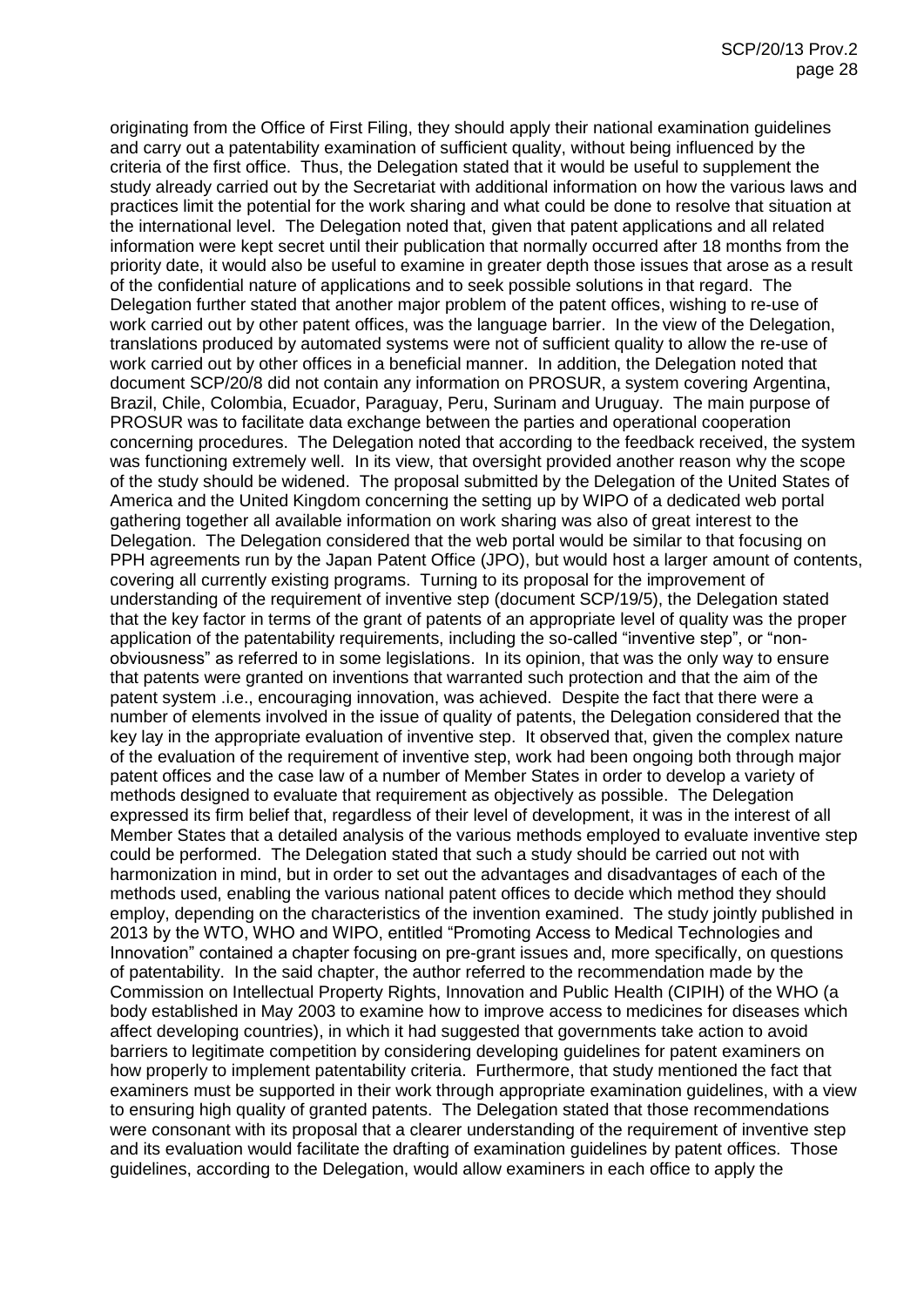patentability requirements in a more appropriate and uniform manner, contributing to an increase in the quality of the patents granted and, in a way, making it possible to avoid the grant of patents for inventions that did not warrant such protection. The benefits of such an approach, in the view of the Delegation, would accrue to all Member States and to society as a whole. Therefore, as was apparent to the Delegation, its proposal had also been designed to take into account the interests in terms of social and economic development. The Delegation further stated that, in the previous years, a number of Member States had implemented new patent examination guidelines with respect to the evaluation of inventive step. The Delegation believed that it could be useful to share those guidelines with the rest of the Member States. Furthermore, the Delegation observed that among the three patentability requirements traditionally applied to inventions for which a patent had been applied, it was inventive step that allowed Member States and their national patent offices the greatest room for maneuver. The Delegation noted that the process of obtaining a patent might be rendered easier or more difficult by the definition of the requirement, intervening elements and their method of evaluation, either through legislation or examination guidelines. In the view of the Delegation, a low level of inventive activity meant that exclusive rights over small improvements might be obtained at the risk of limiting the business activities of third parties. Meanwhile, a very high level of inventive activity meant that exclusive rights might not be granted on potentially deserving inventions or that only extremely limited exclusive rights might be granted, blocking investment and research. The Delegation stated that, according to a number of studies, the differences in terms of methods of evaluation of inventive step had an influence on the differing rates of grant of patents. Therefore, the Delegation considered that it was a field that warranted closer attention through the carrying out of an objective study on the different existing levels of inventive step and the factors that determined them. The Delegation stated that a study on inventive step would be of use to all those Member States in the process of amending their patent legislation and increasing the level of inventive step required. The Delegation pointed out that its proposal was consonant with recommendation 45 of the WIPO Development Agenda: "To approach intellectual property enforcement in the context of broader societal interests and especially development-oriented concerns". In the view of the Delegation, only a patent system under which protection was solely granted and maintained for deserving inventions, would contribute to the achievement of its social goals of technological innovation, technology transfer and the dissemination of technology. The Delegation noted the fact that the Committee set up to focus on the "Law of Patents" had not addressed the issue of inventive step since 2008, reflected badly on that body, and had led the Delegation to question whether it was making the best use of the only forum within which the issue of patents could be dealt with on a global scale. Consequently, the Delegation urged the Committee to treat the issue of the evaluation of inventive step as a fundamental element, be it within the context of "quality of patents" or, preferably as a separate item, as a part of the future work of the Committee. As the first step, according to the Delegation, a study could be carried out on the definition of the person skilled in the art as a key figure in the evaluation of inventive step.

83. The Delegation of the Islamic Republic of Iran thanked the Secretariat for its work in preparing for the twentieth session. It also thanked the delegations that presented proposals on that matter, and stated that it took note of their proposals. The Delegation believed that, in the framework of the SCP, any exchange of information would be beneficial to all Member States. The Delegation was of an understanding that the Committee still had no common ground regarding the term "patent quality". In the view of the Delegation, a common understanding on the definition of the term "quality of patents" was necessary in order to take further steps on that issue and before discussing a detailed work plan. The Delegation also reiterated that any future work on the quality of patents should not lead to harmonization of substantive patent law. The Delegation was of the opinion that every Member State would codify its national patent law on the basis of its requirements and on the basis of its developmental concerns. The Delegation believed that any work on patent quality should take into account the following elements: (i) the different nature and the different role of patent systems in Member States, as well as the different levels of development in IP offices; (ii) the need for capacity building and training programs for IP officers;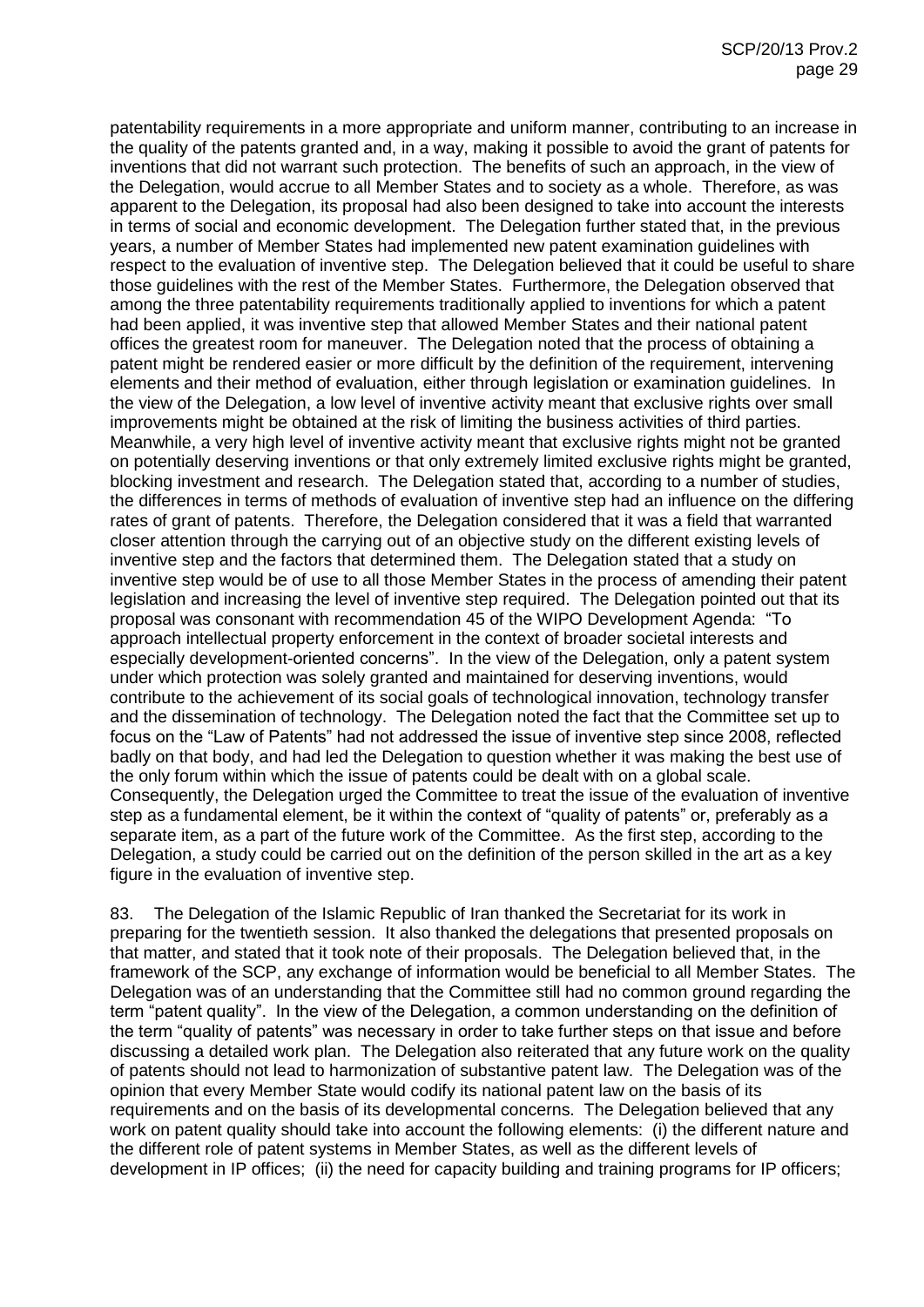(iii) the relevant Development Agenda recommendations with the objective of strengthening patent offices in granting high quality patents based on their national law; and (iv) that process should be voluntary and be guided by Member States and not aimed at harmonizing patent laws. Finally, the Delegation stated that any work on the patent quality should ensure compliance with the requirements of patentability, including sufficiency of disclosure of inventions.

84. The Delegation of the United States of America expressed its support to the statement made by the Delegation of Greece on behalf of the European Union and its Member States, which supported continuing work on the questionnaire presented in the proposal by the Delegations of Canada and the United Kingdom (document SCP/18/9) and work further on the proposals by the Delegation of Denmark and by the Delegation of Spain. The Delegation also thanked the Member States that had contributed information on the topic of work sharing programs among patent offices and use of external information for search and examination. It further thanked the Secretariat for compiling that information in document SCP/20/8. The Delegation was encouraged by the interest shown by Member States on that topic and by the number and range of offices that had contributed to that document. The Delegation stated that document SCP/20/8 on work sharing programs was an excellent starting point for the Committee to work on that important aspect of the quality of patents. The current proposal that the Delegation of United States of America had submitted jointly with Japan, the Republic of Korea and the United Kingdom was built upon and was refinement of the proposal that the Delegation had set forth in document SCP/19/4, which had been presented at the previous SCP session. It was intended to address work sharing between the offices, a topic that appeared to be of importance to offices of all sizes. The Delegation believed that every Member State had an interest in improving efficiency of the patent system and granting high-quality patents as defined by their national objectives and economic considerations. Referring to document SCP/20/8, the Delegation noted that many work sharing programs were currently in place between offices of all sizes. The Delegation also noted that tangible success in harnessing improved quality and efficiency had already been seen by many offices taking part in those programs. The Delegation stated that document SCP/20/8 provided a very useful snapshot of some current work sharing and collaborative programs. However, the Delegation pointed out the need to provide up-to-date, comprehensive information on work sharing and collaborative programs that was relevant and useful for IP offices as well as for the users of the patent system. Many of those work sharing and collaborative programs, according to the Delegation, were constantly evolving and expanding. Thus, there was a real need to provide up-to-date information. For example, additional offices were joining the PPH programs, and several pilot programs had been devised to explore enhancements to the PPH system. The number and type of the work sharing programs was constantly changing, and to be useful, the information pertaining thereto needed to be updated on a regular basis. The Delegation was convinced that the website portal devoted to work sharing and collaborative programs maintained and updated by the Secretariat would be a very good way to provide such up-to-date information. The Delegation also believed that there was a need to conduct regular conferences on work sharing and collaboration between offices, designed to share national and regional experiences, as well as best practices, and to find ways to improve usefulness of those programs to IP offices, to users of the IP system and to the general public. The Delegation envisioned the content of the website would be developed by the Secretariat to maximize the usefulness to offices and to users, including, for example, descriptions of the various work sharing and cooperative programs between offices, links to the websites of those programs and statistical information pertaining to the programs. Referring to the programs accessible directly by the users, such as the PPH programs, in the view of the Delegation, instructions and/or links to instructions on how users could take advantage of those programs should be provided. The Delegation further noted that the WIPO's website already included limited information on the PCT-PPH programs. However, the proposal of the Delegation was to provide information on a wider range of work sharing and cooperative programs beyond what was currently available. Work sharing, in the opinion of the Delegation, continued to be increasingly important in the development of patent systems. For example, according to the Delegation, the PPH continued to be refined to attract participation of new offices. The Delegation observed that the PCT system,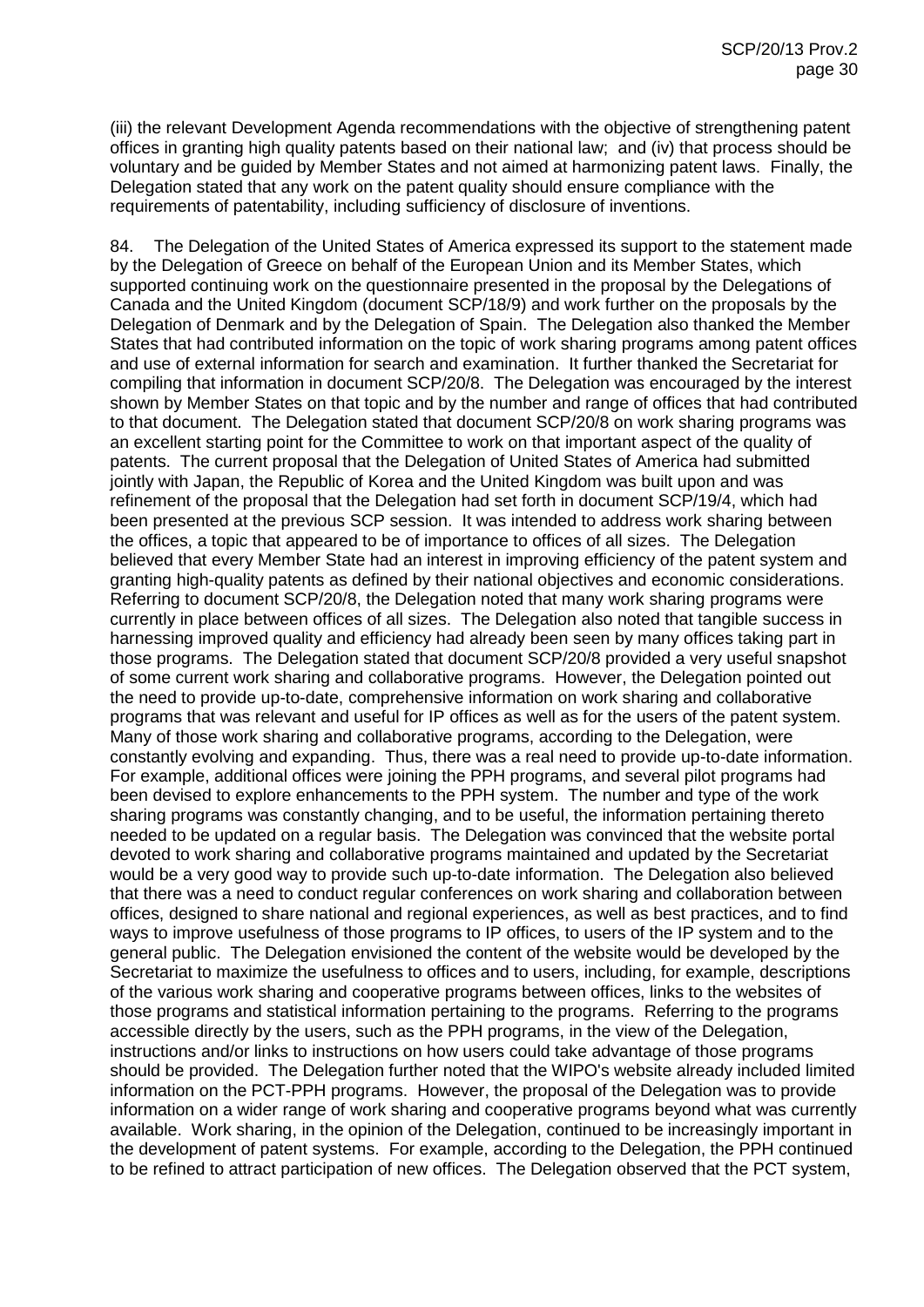which exemplified the oldest work sharing mechanism implemented on the international scale, had developed to a system under which Ukraine, Chile, Egypt, Brazil and 14 other offices acted as International Authorities. In concluding, the Delegation stated that its proposal well reflected the important role that work sharing and collaborative programs played in improving efficiency of the patent system in many countries around the world, and the need to increase awareness among patent offices and patent system users of existing work sharing and collaborative programs, as well as to keep that information current.

85. The Delegation of the United Kingdom thanked the Secretariat for its work in preparing the meeting. The Delegation considered that the patent quality was an important issue with potential to bring economic and social benefit to all countries. In particular, the Delegation reiterated its belief that the Committee could benefit from a questionnaire to facilitate sharing of information among Member States. The purpose of the questionnaire would be to share information between Member States so that countries could learn from each other, while maintaining their existing laws and practices. Such questionnaire, in the view of the Delegation, could contain elements of the proposals previously put forward jointly with the Delegation of Canada, as well as the proposals by the Delegations of Denmark and by the United States of America, while taking into account comments and suggestions from other Delegations. With regard to work sharing, the Delegation noted that there were a number of works sharing initiatives among offices to improve efficiency of services and reduce duplication of effort which would lead to reducing backlogs with economic benefits to users and patent offices. The Delegation thanked the Secretariat for preparing document SCP/20/8 which provided useful summary of a number of initiatives in that area. Referring to the proposal put forward by the Delegations of the Republic of Korea, the United Kingdom and the United States of America (document SCP/20/11 Rev.), the Delegation believed that providing up-to-date information on various work sharing activities in line with the proposal would improve awareness of existing initiatives and enable patent offices to collaborate more effectively.

86. The Delegation of Kenya associated itself with the statement made by the Delegation of Algeria on behalf of the African Group. The Delegation noted that Kenya regularly used external information for search and examination of patent applications. It was also stated that there were four main sources of such information that were prescribed in the Kenyan Industrial Property Act of 2001: (i) information provided by an applicant during the prosecution of the application beginning from the filing stage; (ii) information accessed by a patent examiner during searches and examination (mainly via databases such as those of WIPO, the EPO, the USPTO and IP-Australia); (iii) information provided by WIPO upon request by Kenya under the patent cooperation mechanism; and (iv) the information submitted by an applicant upon request by the Kenyan patent office. The last case applied where an application for a patent or other title of protection, relating to the same invention as that claimed in the application filed in Kenya, had been filed by the applicant with a national industrial property office of another country or with a regional industrial property office. Such information might relate to: (i) any communication received by the applicant concerning the results of any search or examination carried out in respect of the foreign application; (ii) a copy of the patent or other title of protection granted on the foreign application; (iii) a copy of any final decision rejecting the foreign application or refusing the grant requested in the foreign application; (iv) any decision revoking or invalidating the patent or any other title of protection granted to the applicant on the basis of the foreign application; and (v) any communication received by the applicant concerning the results of any search or examination carried out in respect of any foreign application other than the one already indicated. The Delegation noted that an applicant always had the right to submit comments on the information obtained from a foreign patent office, especially under the fourth arrangement above. The Delegation expressed its appreciation for the availability of such external patent information. However, it was stated that such information, including examination reports, were not binding on the Kenyan patent examiners or Kenya as such. In particular, the Delegation clarified that the information obtained especially under the fourth arrangement merely served the purpose of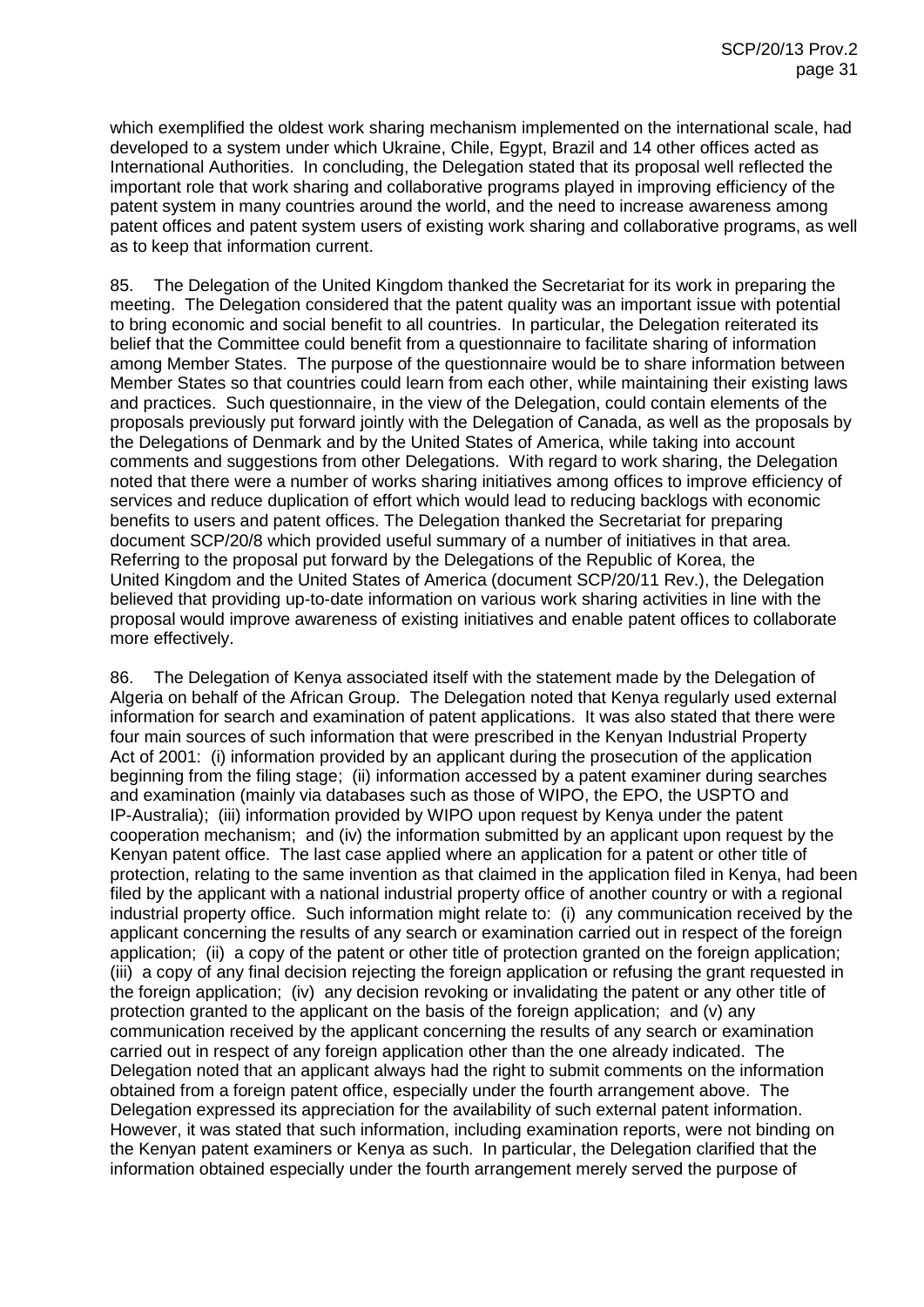facilitating the evaluation of novelty claimed in the application filed in Kenya or in the patent granted on the basis of that application. In its opinion, such access to information, and it being not binding, availed Kenya of the opportunity to ensure the quality of patents granted within its territory, as well as to safeguard public national interest, including availing herself of the flexibilities accorded by the patent system. Therefore, the Delegation stated that continued availability of such information should be supported. However, the Delegation also stated that any further development on that matter, including work sharing initiatives, should not obligate Kenya towards automatic acceptance of the reports of the work shared, and thus any international efforts should not lead to harmonization of substantive patent law.

87. The Delegation of Japan thanked the Secretariat for its extensive work in preparing the meeting. The Delegation stated that Japan had co-sponsored the proposal regarding the establishment of a dedicated WIPO website and holding of annual conferences on work sharing (document SCP/20/11 Rev.). As a co-sponsor of the document, the Delegation associated itself with the statement made by the Delegation of the United States of America. As mentioned in document SCP/20/8, the Delegation noted that the PPH enabled an application whose claims had been determined to be patentable in the Office of First Filing (OFF) to undergo an accelerated examination in the Office of Second Filing (OSF) based on a simplified procedure, upon request from applicants. The Delegation highlighted the purpose of the PPH as follows: (i) to help applicants acquire patents as soon as possible; (ii) to promote utilization of search and examination results between and among IP offices so as to reduce workload involved with conducting examination; and (iii) to enhance the quality of examination worldwide. Those purposes of the PPH, in the view of the Delegation, did not mean automatic validation. The Delegation further stated that in aiming to make the procedures that applicants followed under the PPH more convenient, the Global Patent Prosecution Highway (GPPH) had been commenced in January 2014. In its opinion, in addition to the expansion of the GPPH framework, the PPH was expected to become a more convenient system for applicants. Further, the Delegation explained the introduction of a post-grant patent review system in Japan. It was stated that the first action pendency period had significantly reduced in Japan since 2009. That was expected to be shortened to around 11 months by the end of the fiscal year 2013. The Delegation, however, stated that it had caused an increase in the number of patents being granted without third parties being given sufficient opportunities to submit prior art information. Taking that situation into account, the Delegation noted that the Patent Systems Subcommittee had recommended that it would be appropriate to introduce a new post-grant patent review system. The Delegation recognized the need for the patent system to continually adapt, so that it was able to stay aligned with current circumstances in a timely and balanced manner, which could be achieved through discussion with stakeholders. Finally, the Delegation expressed its belief that it would be valuable for all countries to share their experiences, and reiterated its willingness to continue contributing to the discussions on those issues in the constructive manner.

88. The Delegation of Colombia stated that the work related to examination of patents had increased exponentially during the previous years due to the growing demand for industrial property services. In the view of the Delegation, that generated an overburdening of the system due to, *inter alia,* the submission of multiple applications for the same invention, so that the same patent application was often examined by patent examiners in different industrial property offices around the world. The Delegation stated that Colombia, through its industrial property office, was carrying out various projects aimed at modernization of the system for the examination of patents, taking advantage of the opportunities provided by law and through the cooperation with other industrial property offices in South America, including PROSUR, an alliance of nine offices that shared search and examination reports of patentability. The Delegation observed that it reduced the duplication of overlapping of efforts and processing times for the same patent applications submitted in the countries of the region. The Delegation expressed its firm belief that the process of cooperation and division of work among different industrial property offices was one of the best ways to reduce the duplication of efforts specifically as regards search, patentability examination,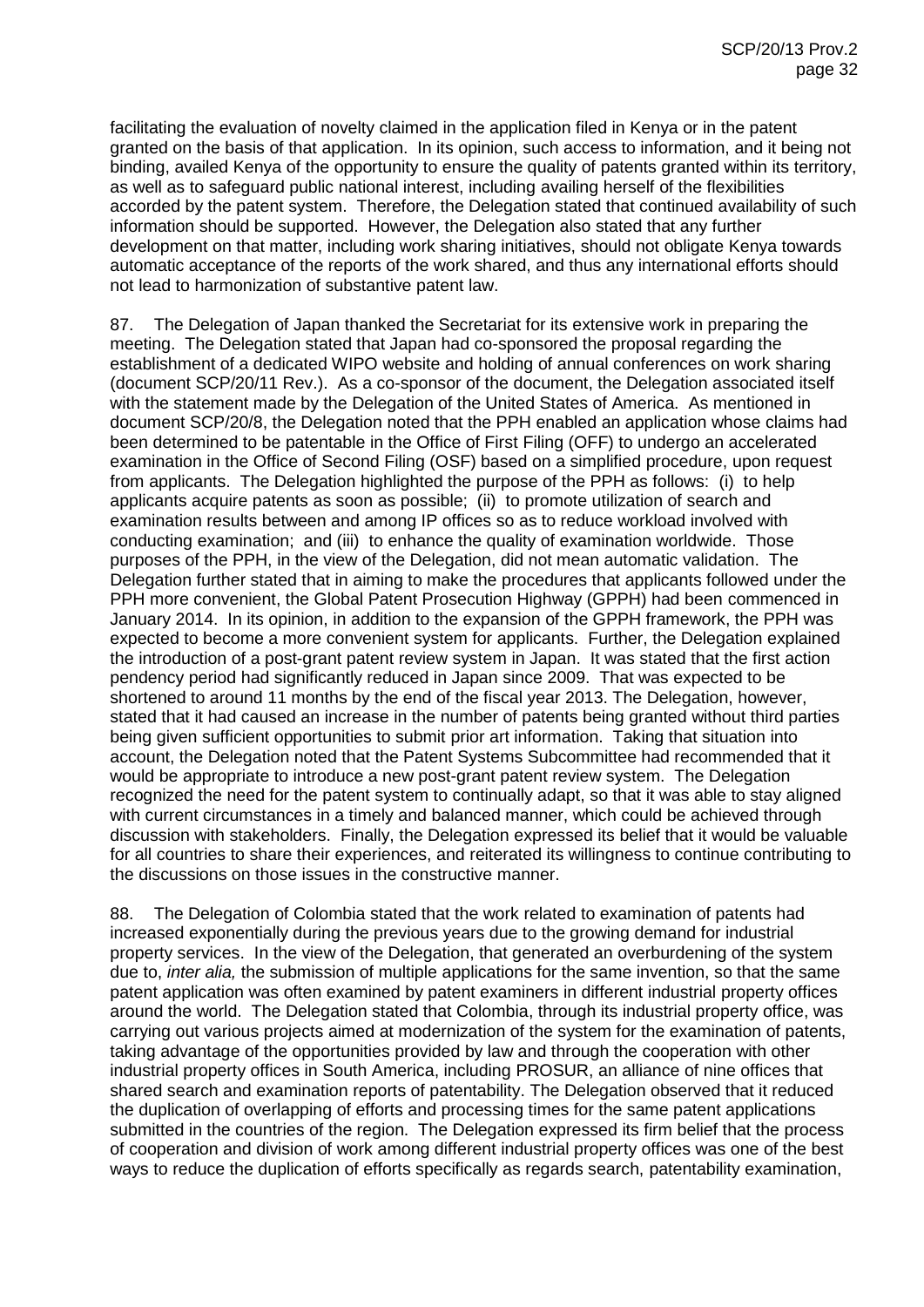analysis of the requirements established in patent laws of the different countries and the final decision on the right granted. The Delegation agreed with the Delegations of the United States of America and Spain with respect of establishing a better way of disseminating information on work sharing initiatives among industrial property offices. The Delegation also noted that Colombia was involved in the Pacific Alliance, a political cooperation and integration framework between Chile, Colombia, Mexico and Peru, which was officially set up on June 6, 2012, by a framework agreement. The main objective of the Pacific Alliance framework was to draw up an integration area, to achieve an effective inclusion of the other regions, particularly of Asia and the Pacific. That trade agreement included a chapter dedicated to the Working Group on Intellectual Property that opened up a little space to delve into the activities for cooperation among the intellectual property offices of the countries of the Pacific Alliance. The Delegation observed that it had contributed to the improvement of the intellectual property system and had been beneficial to the users of the system. The Delegation thanked WIPO for its cooperation with respect to the WIPO CASE that would enable intellectual property offices of the Pacific Alliance to share the information on patent applications which had been processed in Mexico, Peru, Chile and Colombia. The Delegation informed the Committee that the process for participation in WIPO CASE had been carried out in a successful manner. Furthermore, the Delegation stated that Colombia, alongside with Mexico, had been participating in the PPH since 2012. The Delegation also noted that Colombia would hold a seminar on those accelerated patent procedures in April 2014, and welcomed any information which could be provided through WIPO and the Committee. Finally, the Delegation supported the proposal made by the Delegation of Spain regarding inventive step to promote greater sharing of information and experiences of countries when analyzing those requirements. In the view of the Delegation, that proposal could be the future work benefitting all members of the SCP.

89. The Delegation of Denmark thanked the Secretariat for preparing document SCP/20/8, which was a good basis for further work on the topic of quality of patents. The Delegation endorsed the statements made by the Delegation of Greece on behalf of the European Union and its Member States and the Delegation of Japan on behalf of Group B. In its view, quality of patents was a key topic of interest to all members of the Committee. Therefore, the Delegation expressed its willingness to move forward with the questionnaire which was submitted by the Delegations of Canada and the United Kingdom. The Delegation further expressed its support to the proposal contained in document SCP/20/11 Rev. and stated that work sharing, as a means to improve efficiency and quality of patents, was a topic where much work could be further explored along the lines proposed in that document. Noting the experience of its country in participating in different work sharing programs, including the PPH, the Delegation stressed that such programs increased quality and efficiency, and that they did not led to or intended to lead to harmonization or transfer of standards. Regarding the proposal of the Delegation of Spain concerning the inventive step requirement, the Delegation stated that the proposal had merits to study it further.

90. The Delegation of the Russian Federation stated that the proposal contained in document SCP/20/11 Rev. would be a good basis for discussion in order to develop cooperation on the international sharing of work of patent offices. It further stated that Rospatent had been involved in many international projects concerning work sharing, including the PPH and PCT-PPH. For example, the office had concluded bilateral agreements with Denmark, Finland, Japan, the Republic of Korea, Spain and the United States of America. The Delegation expressed its support to the creation of a specialized WIPO web page on that topic as well as the idea of a seminar as proposed in document SCP/20/11 Rev.

91. The Delegation of Cuba stated that there were various factors that influenced quality of patents, in particular, the responsibility of the applicant to sufficiently disclose the invention and the responsibility of the office to check the invention in light of novelty, inventive step and other requirements so as to avoid granting trivial patents. Further, the Delegation expressed its support to the proposal of the Delegation of Spain concerning the analysis of the inventive step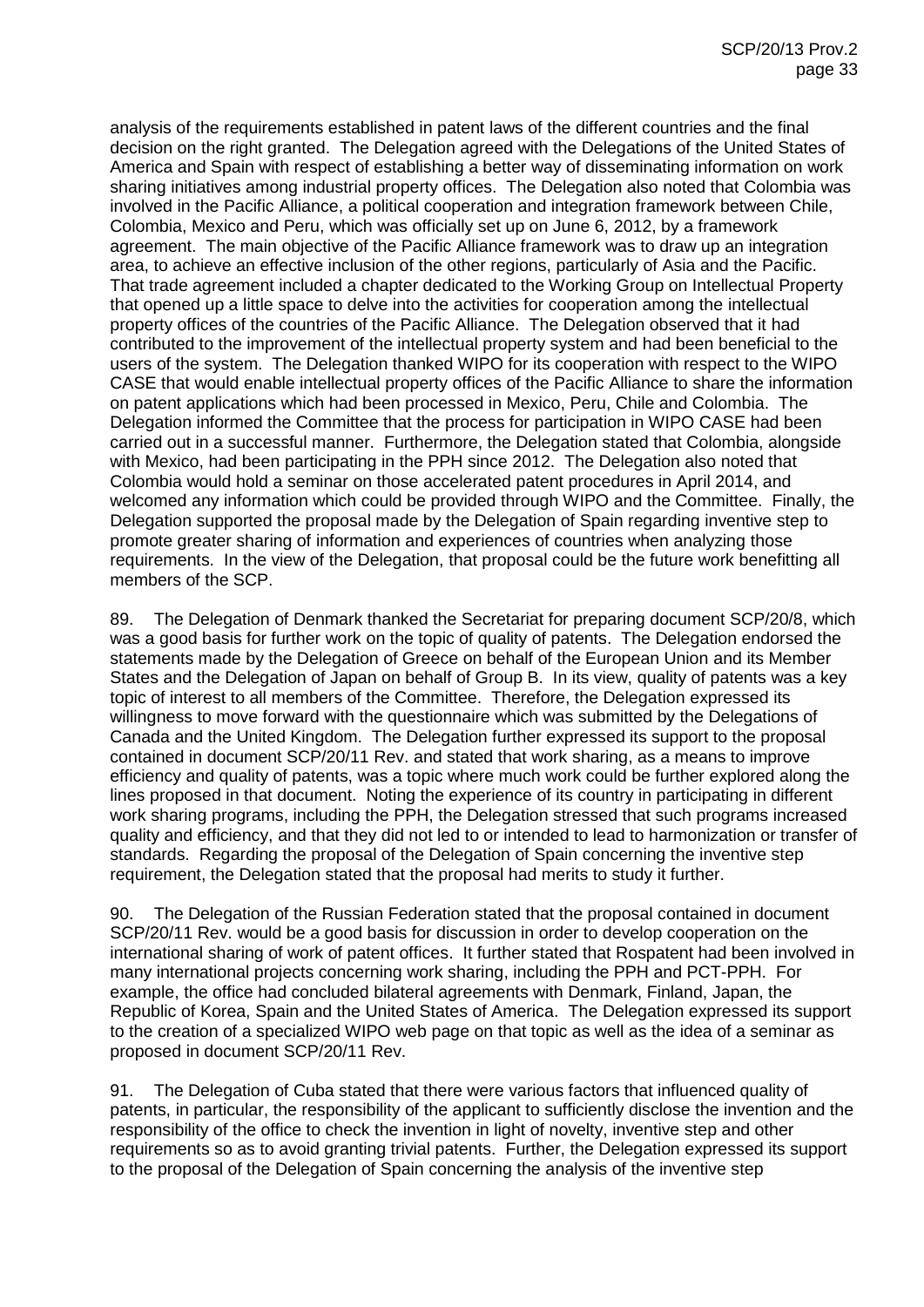requirement. It also expressed support to work sharing initiatives, and noted that such initiatives would not affect each country's sovereignty and that examiners would take a final decision based on their national law, taking into account specific national circumstances. In addition, the Delegation stated that opposition procedures were favorable to offices and users and were important component to the quality of patents.

92. The Representative of TWN stated that it was important to work towards arriving at a consensus with regard to the meaning of the term "quality of patents" before launching a work program on that issue. Further, he stated that the efficiency was not a synonym for quality. In his opinion, quality of patents was related to granting a patent only to a genuine invention without prolonging the patent monopoly preventing further innovation and access to knowledge. Noting that efforts of the patent offices should be on the quality and not on the quantity of patents, the Representative stated that work sharing was not a solution to improve the quality of patents. In particular, he stated that work sharing was *de facto* leading to harmonization. In that regard, he referred to the work of Professor Peter Drahos which had supported that opinion and stated that such harmonization had compromised the policy space for developing countries with regard to the patentability. In relation to the proposal on creating a dedicated web page on work sharing programs, the Representative stated that all those work sharing arrangements lacked the legitimacy of a multilateral initiative, and that multilateral fora should not be used to legitimize them.

93. The Representative of KEI questioned how work sharing would apply when differences in laws regarding the patentability existed, and asked proponents further explanations in that regard. In particular, noting that the PPH programs were going slower than what had been anticipated partly due to the above problem, the Representative asked the proponents to share information on how those problems had been dealt with in practice. Further, referring to some of the delegations' position that a work sharing would undermine the capacity of developing countries to develop their own examination expertise, the Representative questioned about the role of developing countries in being suppliers of the work. Finally, the Representative questioned whether it would be more productive if WIPO would work towards creation of a global system for better annotation of prior art and pre-grant and post-grant disputes taking place in different jurisdictions on the issue of patentability.

94. The Representative of the ICC drew the Committee's attention to a policy statement, prepared by the ICC Commission on Intellectual Property, entitled "Cooperation between Patent Offices, Prior Arts Searching of Patent Applications" which elaborated positions taken by the ICC on the following three points: (i) to support the PCT as the preeminent vehicle for work sharing on global patent applications; (ii) to continue working with participating patent offices in the implementations of the PPH programs; and (iii) to encourage patent offices to take positive steps to achieve what was called an "early comprehensive coordinated search".

95. The Delegation of India referred to its previous statement supporting the proposal of the Delegation of Spain on the inventive step requirement. It also recalled the statements of other delegations, e.g., the Delegation of Algeria on behalf of the African Group, which had suggested studying other patentability requirements. Further, in relation to document SCP/20/11 Rev., the Delegation stated that it needed more time to reflect on that proposal, and requested information regarding its budgetary implication. The Delegation highlighted Article 29(2) of the TRIPS Agreement which allowed countries, on voluntary basis, to require patent applicants to provide information about the applicants' corresponding foreign applications and grants, and expressed its interest in further studying it. Finally, the Delegation reiterated that all those activities should be conducted on a factual basis and not with the view of doing an analysis or making a recommendation.

96. The Secretariat stated that, in relation to the budgetary implication of the proposal contained in document SCP/20/11 Rev., it would revert to the Committee later.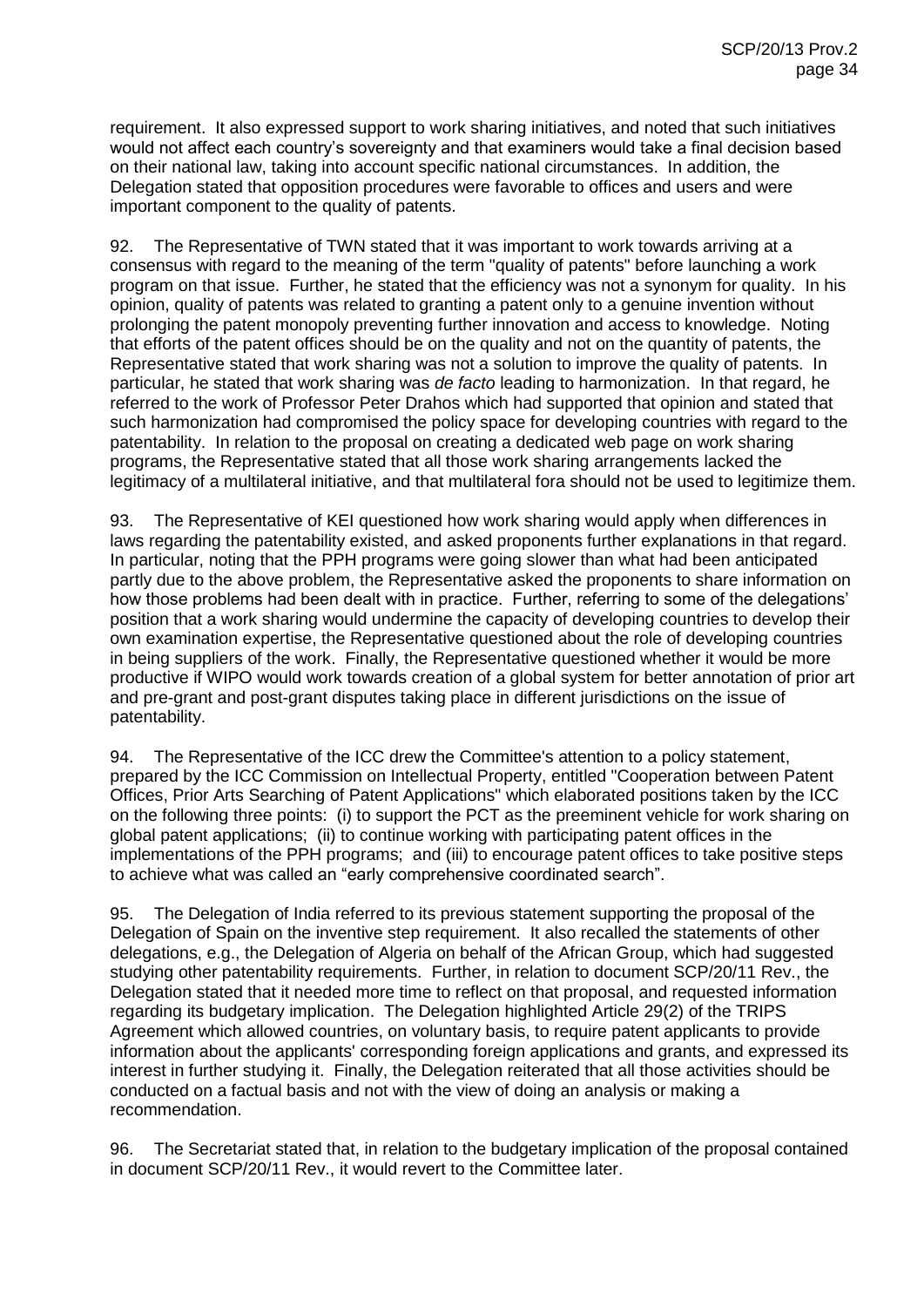97. The Delegation of Algeria, speaking on behalf of the African Group, reiterated that the purpose of all the proposals made on that agenda was still not clear. Therefore, the Delegation could not agree on launching any kind of questionnaire or any other study before clarifications on the objectives of such initiatives were given. In relation to the proposal contained in document SCP/20/11 Rev., the Delegation stated that since the proposal had been submitted recently, its Group had not had time to discuss it, and therefore, the proposal should not be an element of the future work plan for the next session of the SCP.

## **AGENDA ITEM 8: PATENTS AND HEALTH**

98. The Chair opened the sharing session on countries' use of health-related patent flexibilities.

99. The Delegation of India expressed its strong support for the proposal submitted by the Delegation of South Africa on behalf of the African Group and the DAG (document SCP/16/7). It noted that the proposed work program would seek to enhance the capacities of Member States, in particular, developing countries and LDCs, to adapt their patent regimes to make full use of the flexibilities available in the international patent system in order to promote public policy priorities related to public health. In the view of the Delegation, the components of the study and other actions proposed in the work program were most relevant and should be given due consideration by the Committee. The Delegation stated that according to paragraph 5 of the Doha Declaration on the TRIPS Agreement and Public Health (Doha Declaration), each member had the right to grant compulsory licenses and the freedom to determine the grounds upon which such licenses were granted. The Doha Declaration also acknowledged that the effect of the provisions in the TRIPS Agreement that were relevant to the exhaustion of intellectual property rights was to leave each member free to establish its own regime for such exhaustion without challenge, subject to the most-favored-nation (MFN) and national treatment provisions contained in Articles 3 and 4. The Delegation further stated that the proposal for a study on compulsory licensing and exhaustion of rights was within the mandates of different international covenants and within the Development Agenda recommendations, and would assist to achieve the mandates of Millennium Development Goals (MDGs). The Delegation recalled that the United Nations, in its 2012 report on the attainment of the MDGs, had noted that availability and affordability of essential medicines still remained a challenge. The Delegation expressed its belief that the study would help developing countries in resolving the difficulties in applying compulsory and government use licenses. It further noted that such study did not necessarily mean wholesale application of compulsory license in the area of pharmaceuticals, as had been mentioned in the proposal by the Delegation of the United States of America. The Delegation continued that the Paris Convention and the TRIPS Agreement acknowledged the availability of compulsory licenses to prevent the abuse of patent rights and also in case of a national emergency, circumstances of extreme urgency or other public non-commercial use. Further, the Delegation expressed its full support to the component of a study related to assessment of the benefits of mandatory disclosure of International Nonproprietary Names (INNs) in the abstract or title of patent applications. Reiterating its comment with respect to INNs, the Delegation noted that the UNDP, in its publication "Patent Information and Transparency: A Methodology for Patent Searches on Essential Medicines in Developing Countries", available at www.undp.org, recognized the importance of the INNs as one of the viable options for search in determining patentability. Particularly, in the fields of incremental innovations related to such substances for which INNs were already established or were being established, the disclosure of the INNs, at the time of filing of applications or during the pendency of the application, would greatly enhance the quality of search and would reduce the uncertainty surrounding the scope of the invention. The Delegation further noted that most of the pharmaceutical compounds were complex organic molecule that were difficult to describe and that even a structurally small compound might be described in the prior art in various ways, since there was no internationally binding uniform system of nomenclature to describe a molecule, including in the system of the International Union of Pure and Applied Chemistry (IUPAC). Therefore, in its view, the disclosure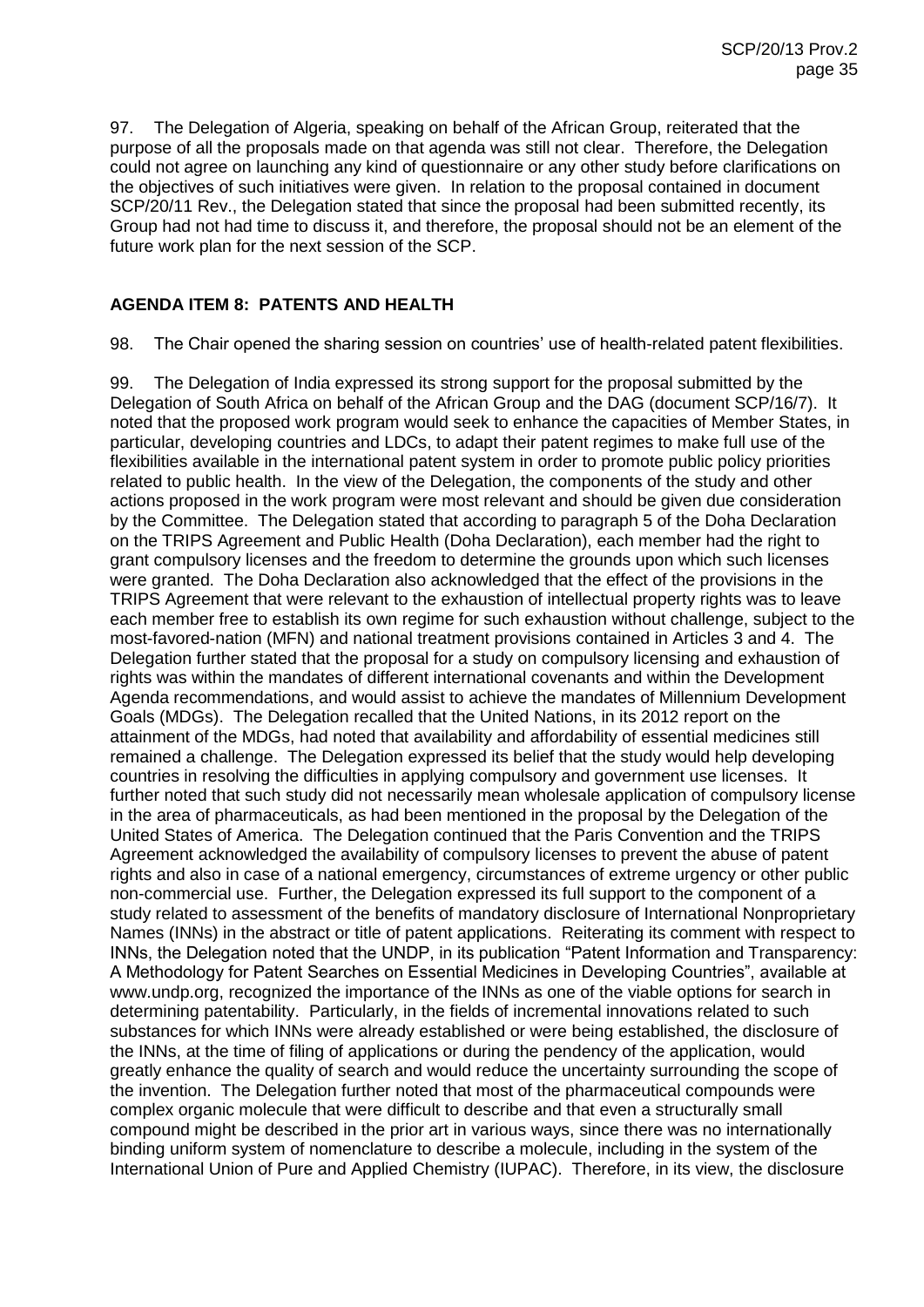of INNs in case of incremental innovations would be extremely useful. It would not only help the examination system, but would also facilitate technology transfer as the nature of the invention would be clearer. Further, referring to the Markush claims, the Delegation explained that such claims represented one of the most difficult aspects of the patentability of organic compounds and bio-molecules. As such, claims could cover billions of compounds that involved almost all issues related to their patentability, i.e., novelty, inventive steps, industrial applicability, unity of invention, as well as sufficiency of disclosure, enablement and support. Moreover, the Delegation noted that searching Markush claims involved high costs, and such claims were capable to obfuscate the scope of the claims and had potential to hinder technology transfer. Therefore, according to the Delegation, a cost-benefit analysis of the admissibility of Markush claims, as proposed by the African Group and the DAG, was justified. Similarly, the Delegation supported the component of the proposal relating to the organization of a technical workshop on state practices involving the compulsory licensing of medical technologies, including the application of Articles 30, 31 and 44 of the TRIPS Agreement and developing a database on the patent status in WIPO Member States of relevant diagnostic tools and medicines for at least 10 non-communicable and communicable diseases. The Delegation noted, in particular, that such activities were highly justified and appropriate from the angle of public health. Further, the Delegation reiterated its opinion that competition policy, as had been recognized in the trilateral study carried out by WIPO, the WHO and WTO, was highly relevant in addressing the issue of access to medicine. It reaffirmed that the creation of a sound competitive market structure through competition law and enforcement would play an important role in enhancing both access to medical technology and fostering innovation in the pharmaceutical sector. The Delegation further expressed its full support to the component of the proposal related to technical assistance which would explain various approaches to the grant of compulsory licenses. Further, quoting the following sentence found in the proposal by the United States of America "To successfully employ a technology such as manufacturing of medicines, know-how and specialized skills are often required in addition to the detailed disclosure found, for example, in a patent", the Delegation stated that the sentence pointed to a serious deficiency of the patent system which the Delegation had been advocating since the SCP meetings had resumed after a temporary halt. The Delegation noted that it had been urging the issue of transfer of technology and the role of disclosure, not only in the SCP but almost in every forum. Noting that, ideally, a skilled person should be able to translate the knowledge into reality, after a patent was granted, the Delegation stated that, in fact, transfer of other supporting technologies in the form of trade secrets was always required. Therefore, the role of patents as a stand-alone tool in transfer of technology, independent of any trade secrecy, could be a subject matter for investigation, according to the view of the Delegation. In conclusion, referring to a study proposed by the Delegation of the United States of America, the Delegation stated that such study was uni-dimensional as it was based only on the positive role of the patent system unlike the study proposed by the Delegation of South Africa on behalf of the African Group and the DAG.

100. The Delegation of Pakistan stated that the debate on patents and health was of crucial importance for all Member States. It further stated that availability and affordability of medicines that satisfied the primary healthcare needs of the population, especially at the price an individual and a community could afford, could not be ignored. Noting that patent rights had a direct impact on the right to health, especially in developing countries, where pharmaceutical products were priced beyond the reach of poor patients, the Delegation stated that intellectual property protection should not inflate prices and put the right to health beyond the reach of developing countries. While the Delegation fully recognized that patents fostered innovation and creativity it noted, however, that patents should not trump the right to health of individuals especially in developing and least developed countries. The Delegation expressed its belief that the protection and enforcement of IPRs should be done in a manner conducive to social and economic welfare. Finally, the Delegation urged Member States to pay a special attention to and be mindful of the disparity of technological and economic development of different countries.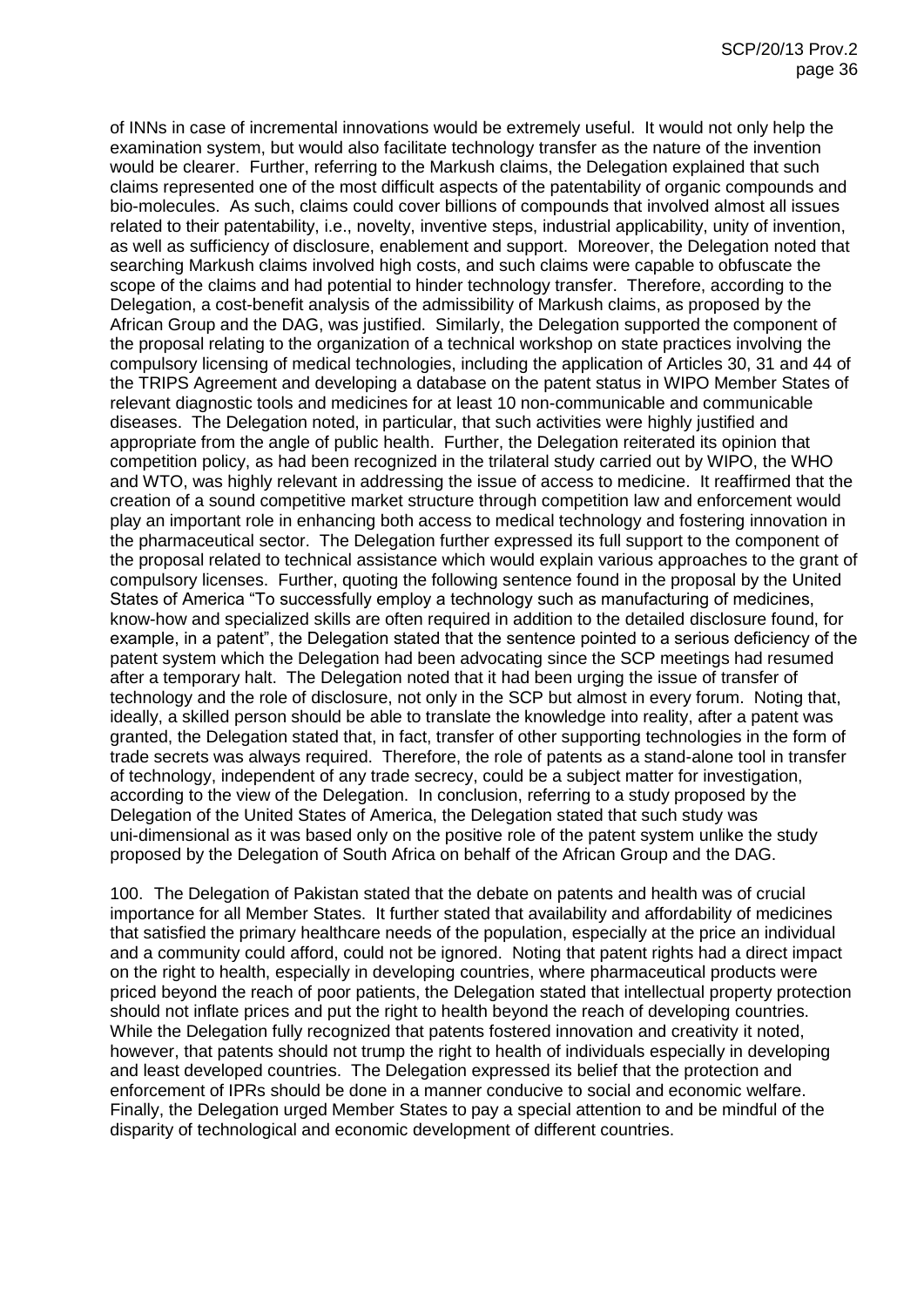101. The Delegation of Japan, speaking on behalf of Group B, stated that its Group recognized the importance of agenda item 8 to developing and least developed countries. The Delegation stated that Member States should, however, fully respect the activities that had been undertaken in that context by other WIPO Committees and Geneva-based international organizations, including the trilateral study which had been carried out by WIPO, the WHO and WTO. The Delegation emphasized that patents provided an important incentive for the innovation in the pharmaceutical field, and contributed effectively to the development in that field. In its view, that important context should be taken into account when considering the relationship between patents and health. The Delegation further stated that it was important to deal with that issue at the SCP in a balanced manner, which would not shed light only to one side of the issue. In addition, it was stated that all policy making should be evidence-based. From that perspective, the Delegation looked forward to learning about objective and impartial evidence-based policy making in adopting flexibilities in a particular country during the information sharing session on countries' use of health-related patent flexibilities.

102. The Delegation of Algeria, speaking on behalf of the African Group, underlined that the agenda item on patents and health represented the highest priority for its Group. The African Group believed that WIPO must strengthen its commitment and involvement in that area, building on current activities to achieve the international goals set in that area in the future. It was within that context that the African Group and DAG jointly submitted a proposal on that subject. The proposal covered a work program which aimed at assisting Member States, particularly developing countries and LDCs, in adopting and adjusting their patent systems in order to take full advantage of the flexibilities in the international patent system to promote their policies on public health. Turning to the first element of the proposal concerning elaboration of studies to be commissioned by the WIPO Secretariat to independent experts selected in consultation with the Member States, the Delegation explained that the studies would examine the challenges and constraints faced by developing countries and LDCs in making full use of the public health-related patent flexibilities in the pre-grant and post-grant stages. It was proposed that the studies would include information on: (i) the use of compulsory and government use licenses; (ii) the use of the exhaustion doctrine to allow parallel importation of medicines; (iii) assessment of benefits of mandatory disclosure of INNs in the abstract or title of patent applications; and (iv) a cost-benefit analysis of the admissibility of Markush claims. Regarding the second element of the proposal on information exchange, the Delegation stated that the proposed activities included: (i) inviting the UN Special Rapporteur on the Right to Health to present his report to the SCP; (ii) the sharing of national experiences on the use of patent flexibilities for promoting public health objectives; (iii) holding a technical workshop on state practice involving compulsory licensing of medical technologies; and (iv) development of a database on the patent status in Member States of relevant diagnostic tools and medicines for selected non-communicable and communicable diseases. Further turning to the third element of the proposal on provision of technical assistance to Member States, the Delegation stated that one of the main aims of the proposal was to give direction to the work of WIPO on that issue. Referring to document SCP/18/5, the Delegation stated that WIPO undertook a number of activities on its own and with other international organizations, and through its technical assistance, to which Member States could provide only a limited input. While recognizing that some of those activities had been beneficial for developing countries, the Delegation expressed its concern regarding some other activities and questioned their development orientation from a public health perspective. Therefore, the Delegation reiterated that having the topic of patents and health on the agenda of the SCP would allow Member States to discuss national experiences and to provide guidance to WIPO on its work on that issue. The sharing session on countries' use of health-related patent flexibilities would offer the opportunity to exchange their experiences on the use of such flexibilities, and on the challenges to their use. The Delegation further noted that the African Group took note of the proposal by the Delegation of the United States of America and recalled that the proposal, though interesting, might guide the discussions in the SCP to issues that were not related to patents and hence were outside of the mandate of the Committee. The Delegation expressed its hope that the proposal would not depart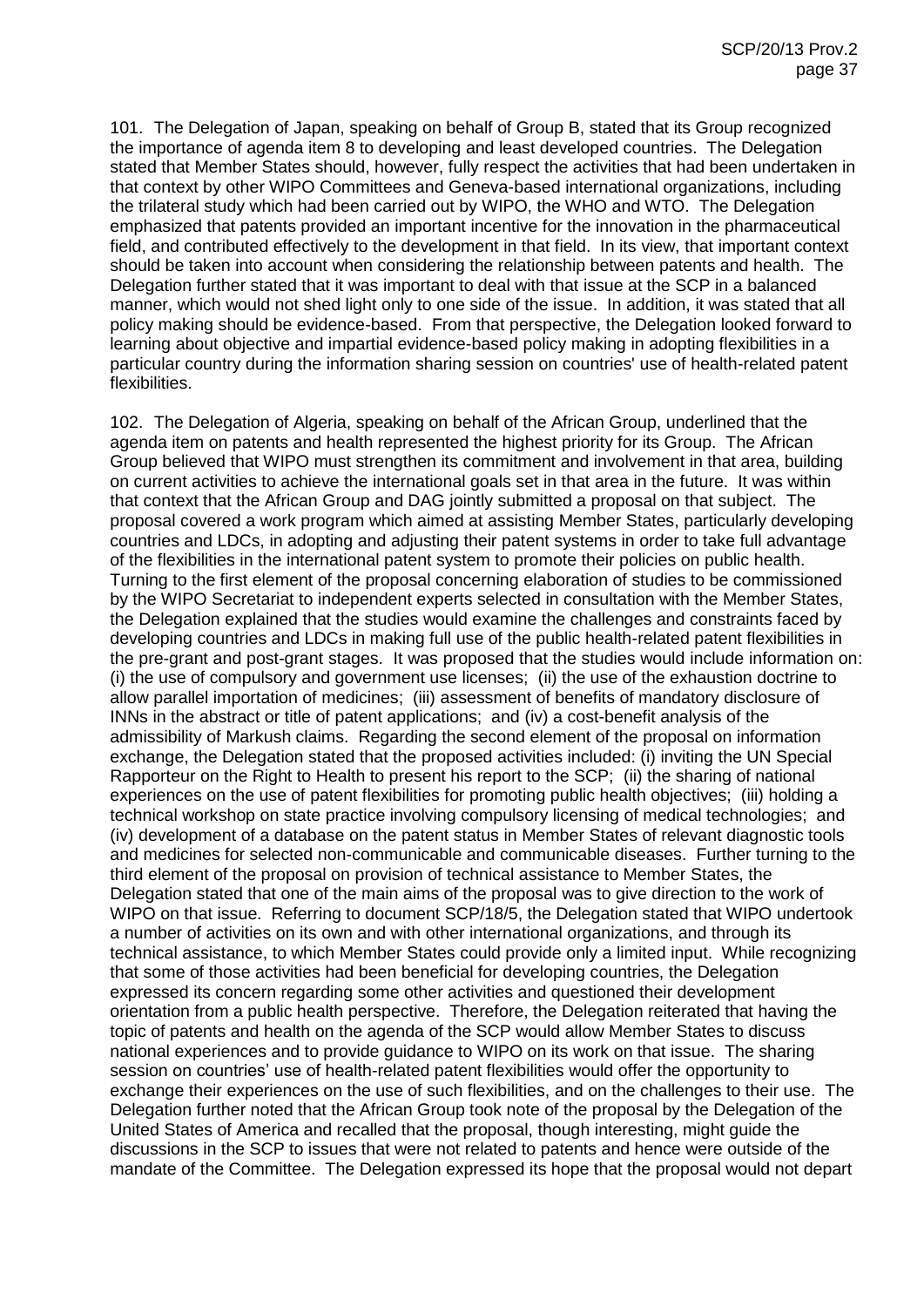the discussion from its main objective, namely, to enable developing countries and LDCs to take advantage of the flexibilities in the international patent system for their need in the public health.

103. The Delegation of Czech Republic, speaking on behalf of the CEBS Group, stated that it continued to support adequate activities which might assist developing countries and LDCs in addressing their public health problems. In that respect, the CEBS Group considered sharing session on countries' use of health-related flexibilities useful. It also expressed its belief that, together with the analysis and evaluation found in the trilateral study on promoting access to medical technologies and innovation, elaborated jointly by WIPO, the WHO and the WTO, it might further contribute, in particular, to identification of the concrete patent-related issues, relevant to possible discussion in the Committee. The CEBS Group continued to share the view that any duplication of work done within WIPO relating to the topic, i.e., the CDIP, and in other international organizations, such as the WHO and WTO, should be avoided. The Delegation also continued to share the opinion that any discussion on patents and health within the Committee should be balanced, taking into account interests of all patent users and various relevant factors, including the role of the patent system to support innovation in pharmaceutical industry. Noting that evidence should be a driver of policy making, the Delegation was looking forward to the sharing session on that issue. The Delegation was expecting evidence-based justifications to be given for each policy which was implemented or being prepared.

104. The Delegation of Kenya supported the statement made by the Delegation of Algeria on behalf of the African Group and the proposal put forward by that Group and the DAG. The Delegation stated that the issue of patents and public health was a subject which was of immense importance not only to the African Group but also to other Member States. Those Member States had been keen on availing themselves of the flexibility in the substantive provisions of several bilateral, plurilateral and multilateral arrangements in order to take necessary measures to protect human, animal or plant health. Further, the Delegation introduced the approach relating to patents and health taken by the East African Community (EAC) to which Kenya was a Partner State. The EAC had adopted a regional policy related to that matter, namely, the EAC Regional Intellectual Property Policy on the Utilization of Public Health-Related WTO-TRIPS Flexibilities and the Approximation of National Intellectual Property Legislation (EAC-TRIPS). The overall objective of the Policy was to guide the EAC Partner States on how their national intellectual property legislation should be adjusted in order to enable them to fully utilize the public health-related flexibilities contained in the TRIPS Agreement. The Policy provided a comprehensive road map of how EAC Partner States could facilitate optimization of the populations' access to health and other health-related products. It further identified the lowest common denominator of intellectual property legislation that could be approximated across all the EAC Partner States. In the Policy, EAC Partner States reaffirmed their commitment to availing themselves, in line with their respective public policies and priorities, of the public health-related flexibilities contained in the TRIPS Agreement and its related instruments in order to help them address public health problems afflicting their populations. Further, the EAC Partner States undertook to reject, both at the national, regional and international levels, any attempts which might hinder the full utilization of flexibilities. Further, turning to the Common Market for Eastern and Southern Africa (COMESA), to which Kenya was also a member, the Delegation stated that COMESA had developed, or endeavored to improve or develop, policies on intellectual property rights and public health. Further, noting that the African Union (AU) was, as well, keen on that subject matter, the Delegation expressed its hope that the work of the SCP would be supportive of the work of the EAC, COMESA and AU. Further, turning to issues specific to Kenya, the Delegation noted that its country appreciated the role of patents in facilitating solutions to public health problems. However, the Delegation continued that patent rights as private rights should be supportive of public health interests including those relating to public health. Noting that that position had been consistently pronounced in various fora held before and after the WTO Doha Declaration, including those held under WIPO, the WTO and the WHO, the Delegation recalled, among others: (i) the General Agreement on Trade and Tariffs of 1947 (GATT), and especially its general exceptions under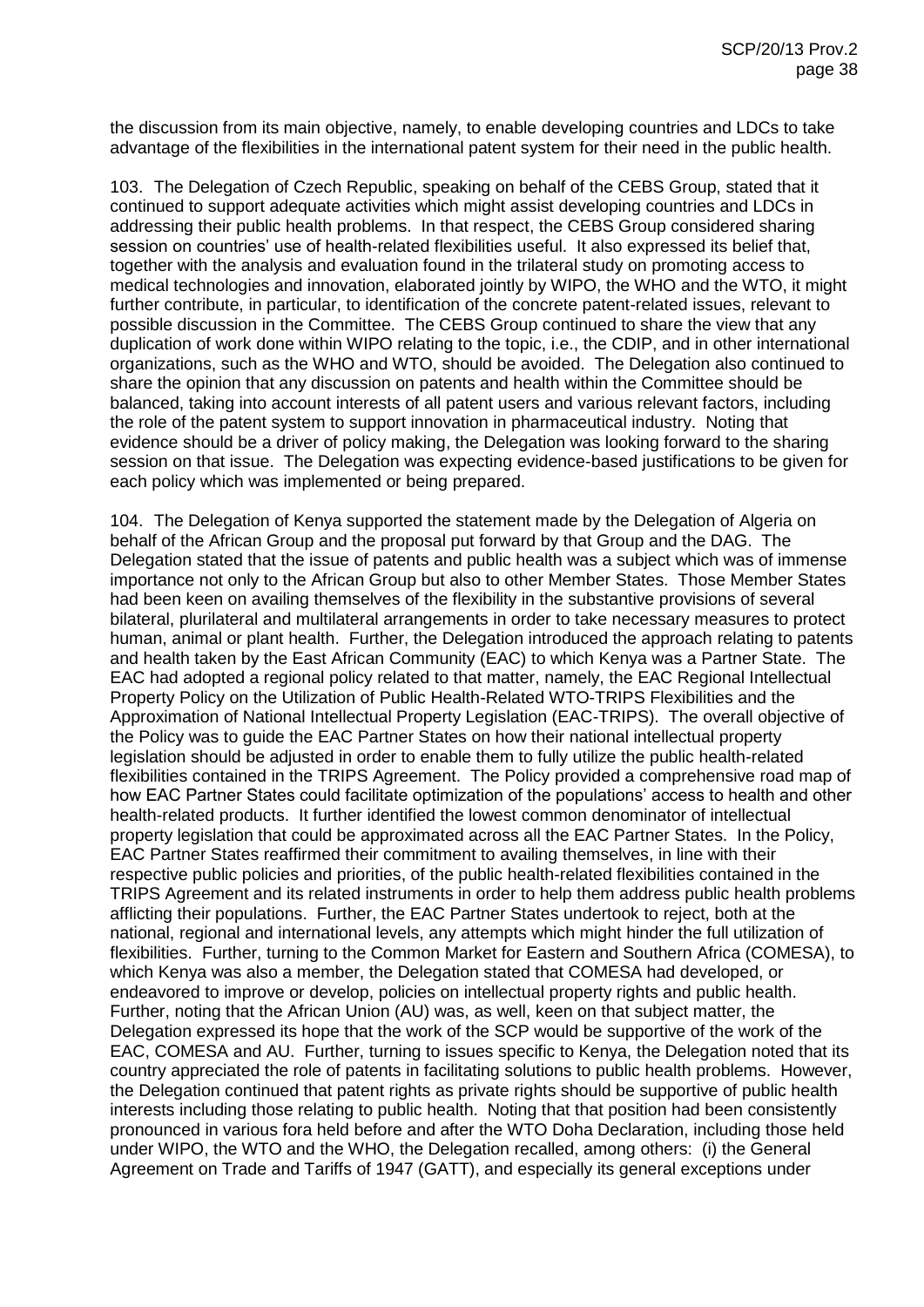Article 20; (ii) the WTO Doha Declaration on the TRIPS Agreement and Public Health of 2001, and its paragraph 6-related Decision of 2003 and Protocol of 2005; (iii) the WIPO Development Agenda of 2007, and especially recommendation 17 thereof; and (iv) the WHO Global Strategy and Plan of Action on Public Health, Innovation and Intellectual Property in 2008. Further, the Delegation recalled that prior to the conclusion of the above arrangements, several studies had been undertaken to guide their negotiations. Noting that such studies had been sanctioned by a great majority of the stakeholders in the SCP process, the Delegation named the following studies as an illustration: (i) the 2002 report of the UK Commission on Intellectual Property Rights entitled "Integrating Intellectual Property Rights and Development Policy"; (ii) the 2002 WTO and WHO joint report on WTO Agreements and Public Health; (iii) the 2003 report of the WHO Commission on Intellectual Property, Innovation and Public Health (CIPIH); and (iv) the 2012 WIPO, WTO and WHO joint study on Promoting Access to Medical Technologies and Innovation: Intersections between Public Health, Intellectual Property and Trade. The Delegation further stated that those studies were extensive, factual, and some of them were recent. Noting further that their recommendations had been very useful for the respective processes they were to inform, as well as other related subsequent processes, the Delegation expressed its belief that the said findings and recommendations could enrich the SCP process in respect of the subject of patents and health. The Delegation suggested that the Secretariat facilitate access to such reports by the SCP stakeholders by compiling them and posting them on a website. Where necessary, the Secretariat might also summarize the reports as regards the findings and recommendations, despite most of them having executive summaries. Further, the Delegation shared the experience of its country in the use of the public health-related flexibilities. The patent law of Kenya contained provisions concerning most of the flexibilities. The legislation and the application thereof had been helpful in addressing public health problems in Kenya, including facilitating access to affordable medicines. For example, in 2001, upon coming into force of the Kenyan patent law, significant reduction of price for medicines had been witnessed. The Delegation assumed that such price reduction might be attributed to the flexibilities incorporated in the law such as international exhaustion, research exemption, compulsory licensing including governmental use, the Bolar provision, exclusions from patentability, as well as prohibition of anti-competitive practices. Further, the Delegation shared a particular case related to the use of compulsory licensing in its country. The Delegation stated that in the 2000s, a Kenyan pharmaceutical manufacturer, Cosmos Ltd, wanted to manufacture HIV-AIDS related pharmaceutical products: Lamivudine, which had been patented in Kenya by GlaxoSmithKline (GSK); Zidovudine and Stavudine, which had not been patented in Kenya; and Nevirapine, which had been patented in Kenya by Boehringer Ingelheim. It therefore had sought a voluntary licence in respect of the patented products. Cosmos had waited for over one year without a response from the patent holders before it applied for a compulsory license. Within a few weeks, visits by representatives of both companies had been received. Boehringer Ingelheim had stated that they had not known that Cosmos had existed. Eventually, a compulsory license had not been issued because both companies accorded Cosmos with voluntary licences. The Minister for Trade and Industry had witnessed the conclusion of a voluntary licence between GSK and Cosmos. Eventually, the treatment regime had been changed to a triple combination after an application for WHO prequalification by the government, following the WHO's new guidelines that had removed Stavudine from the formulation and replaced it with Zidovudine. That had completely distorted Cosmos's plan to launch the product and, as a result, the government could not purchase them from Cosmos. In the view of the Delegation, that could be seen as a challenge in the use of flexibility relating to a compulsory licensing. Thus, the Delegation concluded that despite some flexibilities working in Kenya, some challenges to their use did exist. That was why Kenya was in support of the study to unearth some of them and even propose solutions. In view of the above, the position of Kenya was that the patent system should be supportive of public health policies of Kenya – a position which Kenya sought to retain in any discussions or negotiations relating to patents and health, including those under the SCP.

105. The Delegation of China stated that the patent system was closely linked to the issue of health which was a fundamentally important issue. On the one hand, patents had to protect the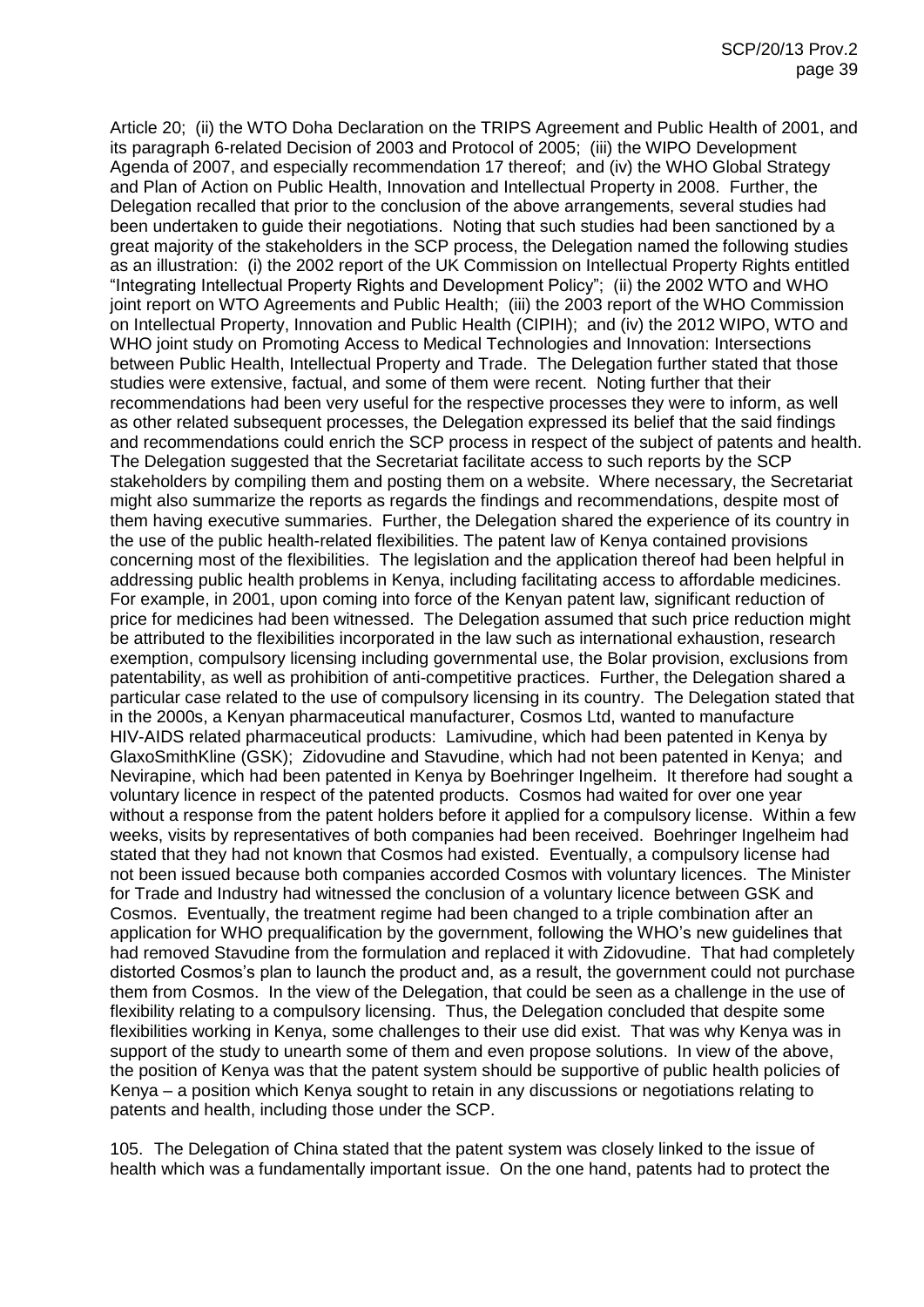rights of patent holders, encourage innovation, and on the other hand, it should also accommodate the interests of the general public. The Paris Convention as well as the TRIPS Agreement expressly contained provisions safeguarding public interests and provided flexibilities including a compulsory license. Noting that most patent laws provided for compulsory licensing, and that some Member States had already accumulated national experiences as to its implementation, the Delegation suggested that the SCP undertake work based on the proposal made by the African Group and the DAG. The Delegation concluded by stating that patents encouraged pharmaceutical innovation and could promote national economic growth.

106. The Delegation of the Islamic Republic of Iran expressed its belief that the issues of public health and patents as well as having access to medicines at an affordable price were important issues for developing countries. Therefore, the SCP should explore practical ways to respond to existing challenges, including the use of flexibilities available under international agreements. The Delegation further welcomed document SCP/18/5 which listed the projects and activities, including their status or outcome, on patents and health in WIPO, the WHO and the WTO. In its view, that information was useful in developing a focused work plan on patents and health in the Committee. Further, the Delegation expressed its support to the proposal of the African Group and the DAG. It was of the opinion that WIPO, as a specialized agency of the United Nations, had a mandate to address the topic of patents and public health. The Delegation opposed to the idea that the proposal submitted by the African Group and the DAG would constitute duplication with other processes within or outside of WIPO. Regarding the studies, the Delegation was of the opinion that any kind of study on the subject should not be one-sided, focusing only on the positive or negative role of the patent system. Following the outcome of the studies and information exchange, Member States should be in a position to fully utilize the flexibilities accorded to them under international agreements, and WIPO should give advice to Member States on the basis of those findings in order to make appropriate revisions in their national laws to enjoy those flexibilities. Further, the Delegation stated that any work program on that issue should be balanced and based on a long-term approach. The work program of the SCP should also provide the possibility of analyzing the potential impediments and obstacles created by the system in accessing medicines such as the legal and structural impediments and capacity constraints facing developing countries and LDCs in making full use of the flexibilities and how those constraints could be removed. On the issue of the interrelation between patents and the right to health, the Delegation was of the view that WIPO's cooperation and contribution to the work of the WHO on the issue of patents and health should be reported to and discussed by the SCP. It stated that WIPO should represent the consensus view of its Member States in providing advice to the WHO, particularly in the course of the norm-setting process. In relation to the proposal by the Delegation of the United States of America, the Delegation was of the opinion that the proposal had not observed a balanced approach and had looked at the problems from one angle. That proposal also did not share the view that the patent system could constitute a problem for accessing medicines at affordable price. Referring to the part of the proposal concerning the issue of falsified and other substandard medicines, the Delegation reiterated that that issue had no connection with patent issues and thus the SCP did not have the mandate to discuss it. The Delegation continued by stating that a patent was granted on a pharmaceutical product on the basis of whether it fulfilled the patentability criteria as provided by the national law and not on the basis of quality and safety of medicines. It observed that the topic of proliferation of poor quality medicines was within the mandate of the WHO.

107. The Delegation of Greece, speaking on behalf of the European Union and its Member States, reiterated its understanding of the concerns of developing countries and LDCs, as well as the challenges and constraints they faced in handling public health problems. In that regard, the Delegation was supportive of adequate activities which might assist those countries. The Delegation was aware of the efforts made by WIPO, the WHO and the WTO, as presented in document SCP/17/4 and in the trilateral study entitled "Promoting Access to Medical Technologies and Innovation: Intersections between Public Health, Intellectual Property and Trade". The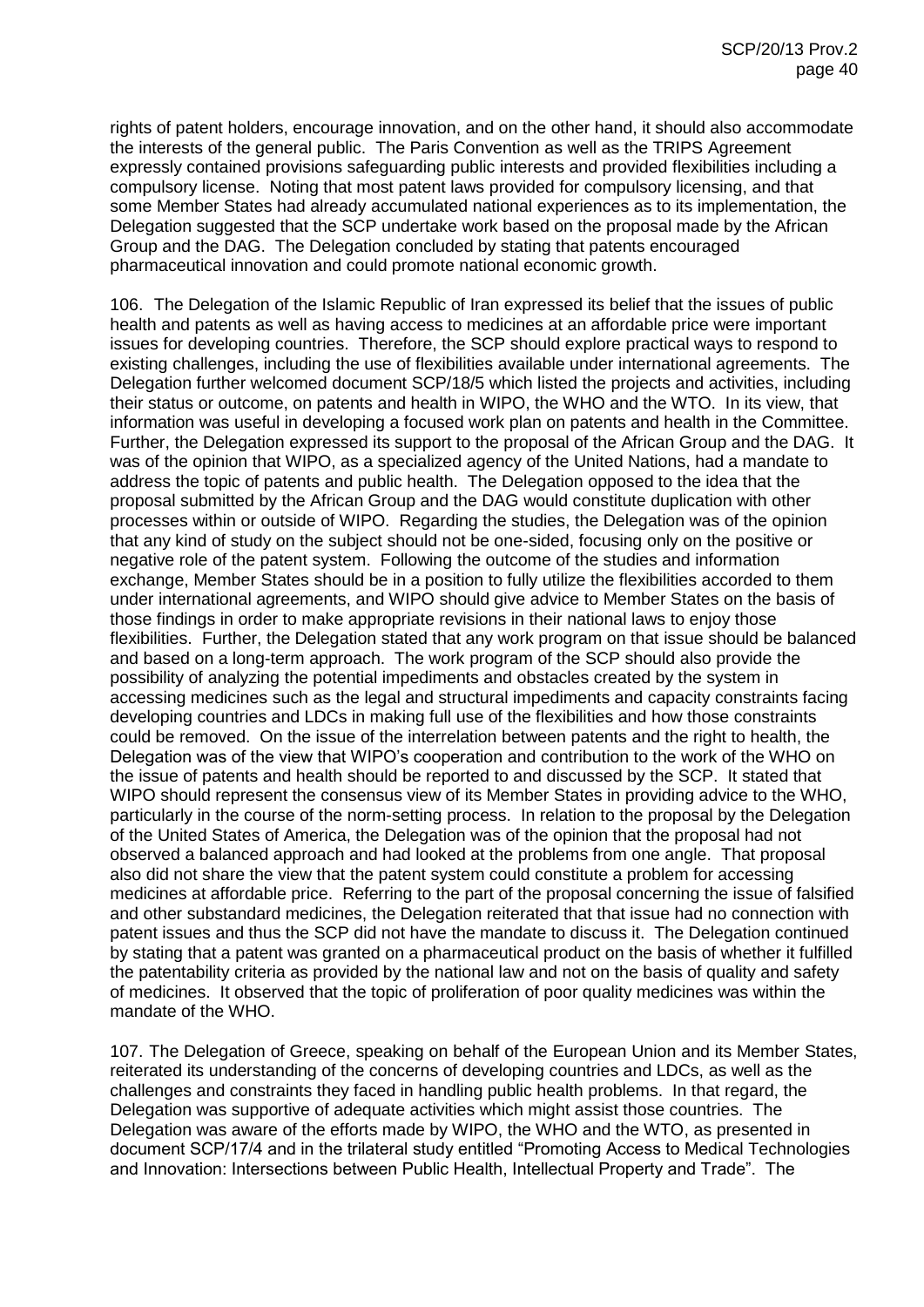Delegation stated that the trilateral study highlighted that lack of access to medical technologies was rarely due to a single isolated factor, such as patents and other intellectual property, but included other factors such as rational selection and use of medicines, affordable prices, sustainable financing and reliable health and supply systems with quality as an underpinning element. The mere existence of IPRs on a product was neither a barrier to, nor its absence a guarantee of, access to that product. The study also highlighted that providing specific incentives to absorb the high cost and associated risks and liabilities was a central policy challenge which had been the historic role of the patent system, in particular, as applied to pharmaceuticals. Access without innovation would mean a declining capacity to meet an evolving global disease burden. Therefore, the Delegation emphasized that any further work in that area should reflect a balanced approach, taking into account the various interfaces and factors of relevance to patents and health and drawing, for instance, inspiration from the proposal by the Delegation of the United States of America.

108. The Delegation of Zimbabwe associated itself with the position of the African Group and the DAG. The Delegation stated that Zimbabwe's Patent Law, in Chapter 26, contained all the key flexibilities as provided by the TRIPS Agreement, including compulsory licenses, exhaustion of rights and parallel importation, government use, and exclusions from patentable subject matter. However, to that date, only one flexibility, namely, a compulsory license, had been utilized. The Delegation reported that Vericom, a company that had been granted a compulsory license to manufacture certain drugs, was no longer doing so as a result of a myriad of challenges. In particular, the production of first line drugs had been stopped due to viability issues. Further, since Vericom had been given the WHO prequalification certificate exclusively for first line drugs, the company had to approach the WHO to obtain the certificate for second line drugs. The Delegation stated that WHO prequalification process was a costly process, as it required the company to meet the cost of transportation and accommodation of experts who would carry out an assessment of the manufacturing plant. Hence, the Delegation concluded that challenges related to the use of flexibilities existed, and therefore, it requested a technical assistance and capacity building on how countries could best utilize those flexibilities to promote public health, including on how the government could make use of those flexibilities that were in the national legislation, but not implemented. Further, the Delegation stated that the IP office of Zimbabwe did not conduct substantive examination of all patent applications as a result of lack of expertise. That implied that all applications were literally approved and that had a serious implication on health when medical patent applications were applied for. Finally, the Delegation reiterated the need for constant technical assistance and capacity building to promote access to essential medicines at affordable prices to the population.

109. The Delegation of Brazil supported the statements delivered by the Delegations of Algeria, on behalf of the African Group, India, Pakistan and other delegations which expressed their support to the work program on patents and health contained in document SCP/16/7. In Brazil, the universal access to health was an individual right present in the constitution. To guarantee access to health to 200 million Brazilians had been a challenge faced by the Brazilian society. In the international debate, Brazil supported different initiatives and processes aimed at promoting universal access to health. The Delegation stated that the Brazilian law, in certain aspects, provided a broader protection when compared to the protection granted by multilateral treaties. Nonetheless, Brazil recognized the importance of policy space guaranteed by the TRIPS Agreement that allowed Member States to implement public policies aimed at access to medicines. Further, the Delegation stated that, at the same time, Brazil supported a balanced system that would facilitate innovation and guarantee the benefits of innovation to the society. To Brazil, those objectives were not contradictory. The Delegation observed that access to medicines was an item of interest to all countries. Further, the Delegation wished to recall that access to pharmaceuticals was an integral part of the trade-off translated in the patent system. In its opinion, it was up to WIPO Member States to engage in discussions and explore a work program on the subject. The Delegation did not agree with the argument that the SCP's work duplicated discussions in other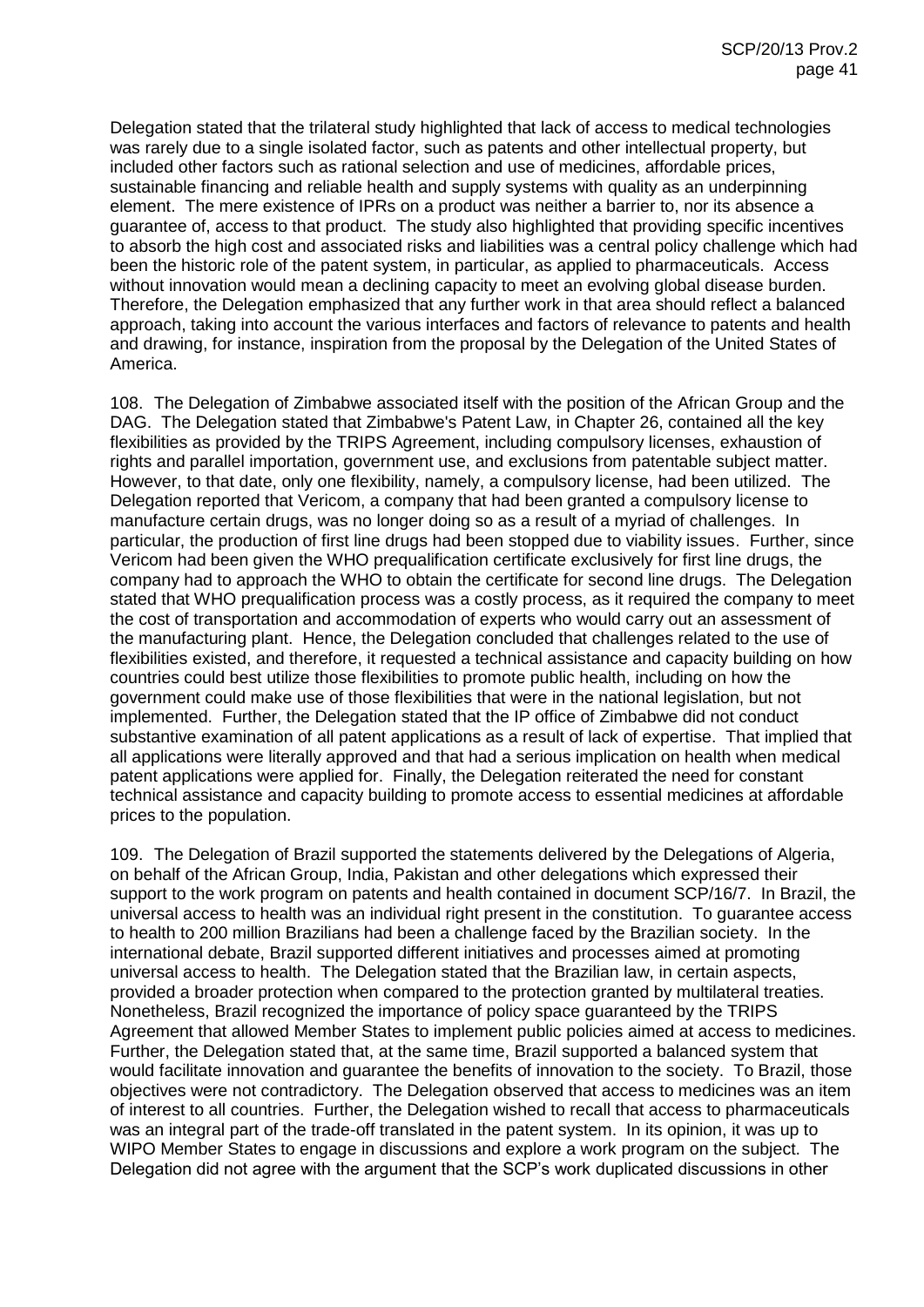WIPO bodies or other organizations. It stated that different mandates of each WIPO body and of each specialized UN body reflected different perspectives adopted in the debates. In conclusion, the Delegation stated that the results of the Consultative Expert Working Group on Research and Development: Financing and Coordination of the WHO (CEWG-WHO) clearly demonstrated that the current mechanisms for financing of pharmaceutical research were not aligned to developing countries needs on health. The Delegation suggested that that issue could possibly be a subject to be discussed at the SCP.

110. The Delegation of Belarus stated that the quality and efficiency of the health system ceased to be a purely national issue and expressed its support to the work of the SCP on patents and health in view of, *inter alia*, its socio-humanitarian significance. Belarusian policy was aimed at progressive modification of national legislation in order to achieve the balance of interests of both patent holders and the general public via use of patent flexibilities. Therefore, the Delegation stated that a closer attention needed to be made to those provisions of international treaties in the field of intellectual property, which allowed to achieve more balanced protection of inventions: a system that would take into account the interests of the healthcare system and, as a consequence, of the individual. As Belarus was a socially-oriented government, access to good healthcare was one of the priorities of the government. Given the importance of the system of legal protection of the results of scientific activity, one of the directions of the state policy of Belarus was the establishment of an effective system for the protection of inventions and its continuous improvement. The patent system, which had been created more than twenty years ago, could effectively protect the results of inventive activity. At the same time, the Delegation stated that its patent law did not incorporate all the flexibilities contained in international treaties in the field of patents. Thus, while the Law of the Republic of Belarus of December 16, 2002 on "Patents for Inventions, Utility Models, Industrial Designs" contained provisions concerning compulsory licenses, exhaustion of rights, and the right of prior use, the law did not adequately reflect the specificity of issues which might arise in relation to patents in the area of health. For example, the Delegation noted that the regulatory review provision was not contained in the law. Recognizing that the system of legal protection of inventions could be more socially oriented, without diminishing the rights of patent holders, the patent law revision had been undertaken in Belarus to incorporate some of the flexibilities associated with the issue of health. Therefore, the Delegation stated that it was supportive of initiatives aimed at investigating the health-related patent flexibilities. In its view, such a study would enable countries, if necessary, to make changes and additions to the national legislation with a view to achieve a proper balance between the interests of patent holders and the public.

111. The Delegation of South Africa aligned itself with the statement made by the Delegation of Algeria, on behalf of the African Group, as well as with the statements delivered by the Delegations of Kenya, Zimbabwe, Brazil, Pakistan and India. The Delegation informed the SCP that its government had been working on the national policy on intellectual property rights which focused heavily on health reform to address the particular health challenges. The Delegation stated that the leak by the multinational pharmaceutical industry to undermine that effort was unfortunate. It was noted further that that was not the first time that South Africa had been under attack even in the face of the most devastating HIV/AIDS and TB co-morbidities. Nelson Mandela was the first respondent to the legal challenge. The Delegation continued that as South Africa moved to promoting competition, leveling the playing field and adopting an IP policy which would enable South Africa to fully utilize flexibilities provided for in the TRIPS Agreement, it would require the support and not pharmaceutical companies conspiring to undermine their efforts. The Delegation underlined that such action should be strongly condemned by all, including WIPO. Further, the Delegation stressed that it was imperative that the SCP substantively discussed the issue of patents and public health and drew up a work program which would assist countries in adapting patent laws to make full use of patent-related flexibilities in accordance with their public health needs. The Delegation was of the view that the African Group and the DAG proposal advanced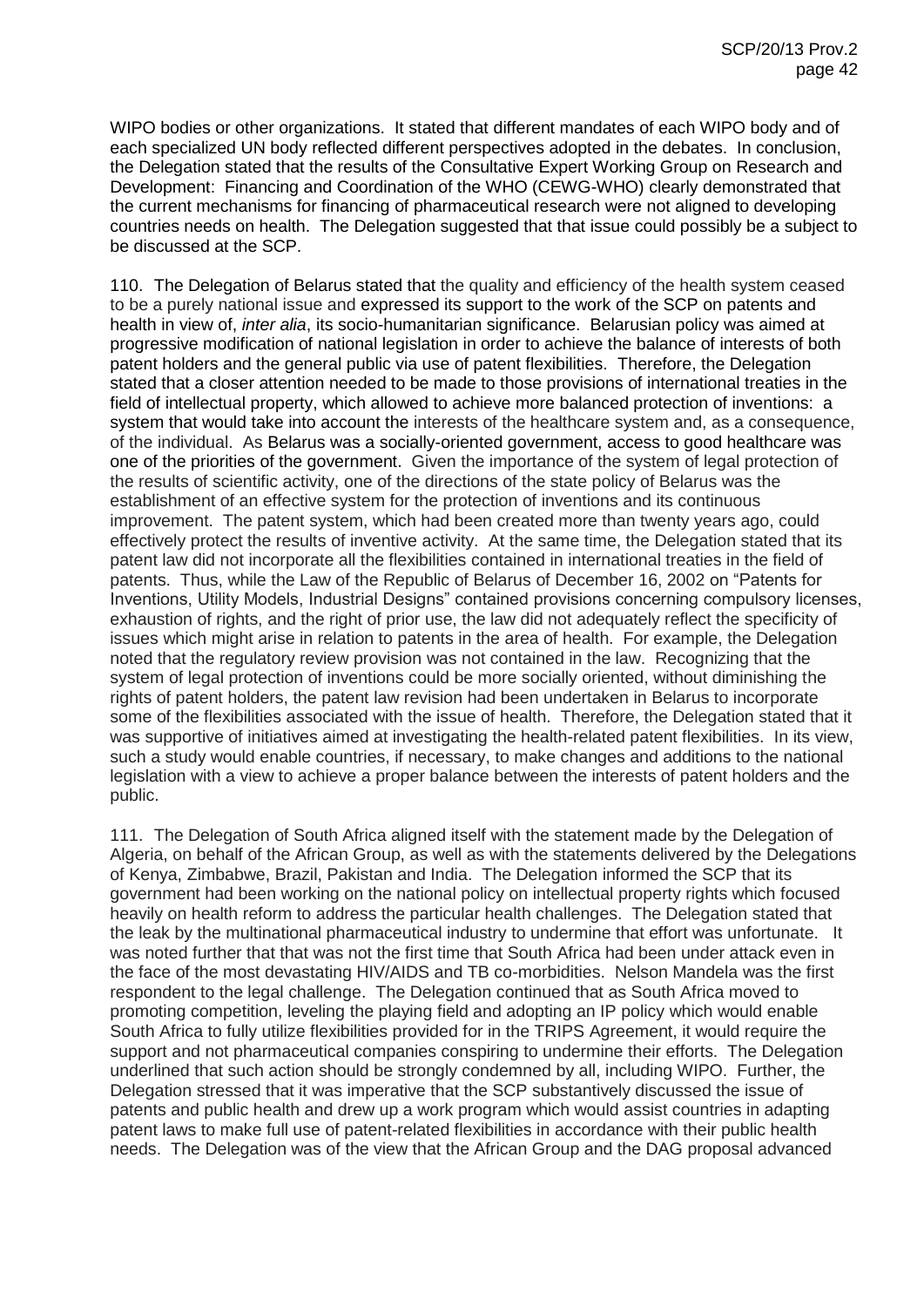such a work program. The Delegation concluded by stating that WIPO, as a specialized agency of the United Nations, had a key role to play within its mandate to facilitate access to medicines.

112. The Delegation of Zambia supported the position taken by the African Group. It underlined that the issue was critical to Zambia which had no manufacturing capacity for special drugs, especially drugs for HIV and AIDS and other related illnesses. Further, the Delegation stated that medicines were not like any ordinary commodity. The issue of public health required a holistic approach which was practical, balanced and sustainable. That could be achieved through sharing information on national experiences on the use of flexibilities as proposed by the African Group and the DAG. Further, the Delegation stated that its experience had shown that the flexibilities were not easy to implement or utilize. For example, in 2004, Zambia had issued a compulsory license in line with its Patent Act. However, due to the requirement of predominant supply to the domestic market, the company which had been granted the license was not able to manufacture the drugs.

113. The Delegation of Colombia stated that the right to health brought together very different interests, those connected with the right to make a commercial use of a certain type of pharmaceutical information and the right to receive a certain level of medical treatment. The Delegation pointed out that the patent system did not only reward the patentee who had invested efforts and money into research in order to make medicines available to the public, but it also worked as a tool for the disclosure of technological information to public on the basis of which new therapeutic treatments could be developed for the benefit of mankind. Further, the Delegation considered important to refer to the connection that existed between competition law and patents, which had also been indicated in the trilateral study carried out by WIPO, the WTO and WHO. In particular, the Delegation stated that the competition law objectives was to guarantee: (i) market efficiency and the free choice of goods and services at different prices and qualities for the consumer; and (ii) free access by companies and their free participation in the national economy in order to ensure a fair, transparent market which was not unduly burdened by restrictive commercial or trade practices and abuses of dominant positions. Further, the Delegation stated that the relationship between competition and innovation could encourage the entry of new agents into the market. Noting that a number of market participants having a common purpose of maximizing their own profits would attempt to keep or retract consumers through various instruments, including the price of the product, its quality or novelty, the Delegation emphasized that it was precisely the last instrument, namely, the novelty, which led to innovation. The supply of innovative products and services by a successful economic agent, in its turn, would encourage the production of goods and services that were even more innovative by other agents, because they would try to increase the share of customers and influence the consumer preferences. Therefore, the Delegation explained that the competition and innovation were intimately connected. Innovation itself could lead to more competition on markets. Turning specifically to patent protection, the Delegation stated that grant of exclusive rights enabled a patentee to enjoy, during a particular period of time, the right of excluding anyone else from the economic benefits derived from his creation. In that way, the States provided inventors the possibility of return on high costs and risks involved in the inventive process, through protecting those inventions from imitations. Such a mechanism encouraged continuity and an increase in inventive processes, which would eventually promote the development of society and the general well-being of the community. The Delegation further observed that if competitors could commercialize inventions without undergoing the costs and risks run by inventors, there would be no incentive to make inventions and produce technologies. Noting that the above applied to all market players, the Delegation turned to the particular issue of pharmaceuticals. The Delegation stated that pharmaceutical companies had social responsibility to contribute to development and the well-being of a community in which they work. It therefore considered that pharmaceutical companies should conduct their activities in a transparent manner, and they should contribute to the protection of the environment. In its view, the corporate social responsibility would be a test of good practices carried out by economic agents in pursuing their commercial aims. Further, the Delegation noted that the social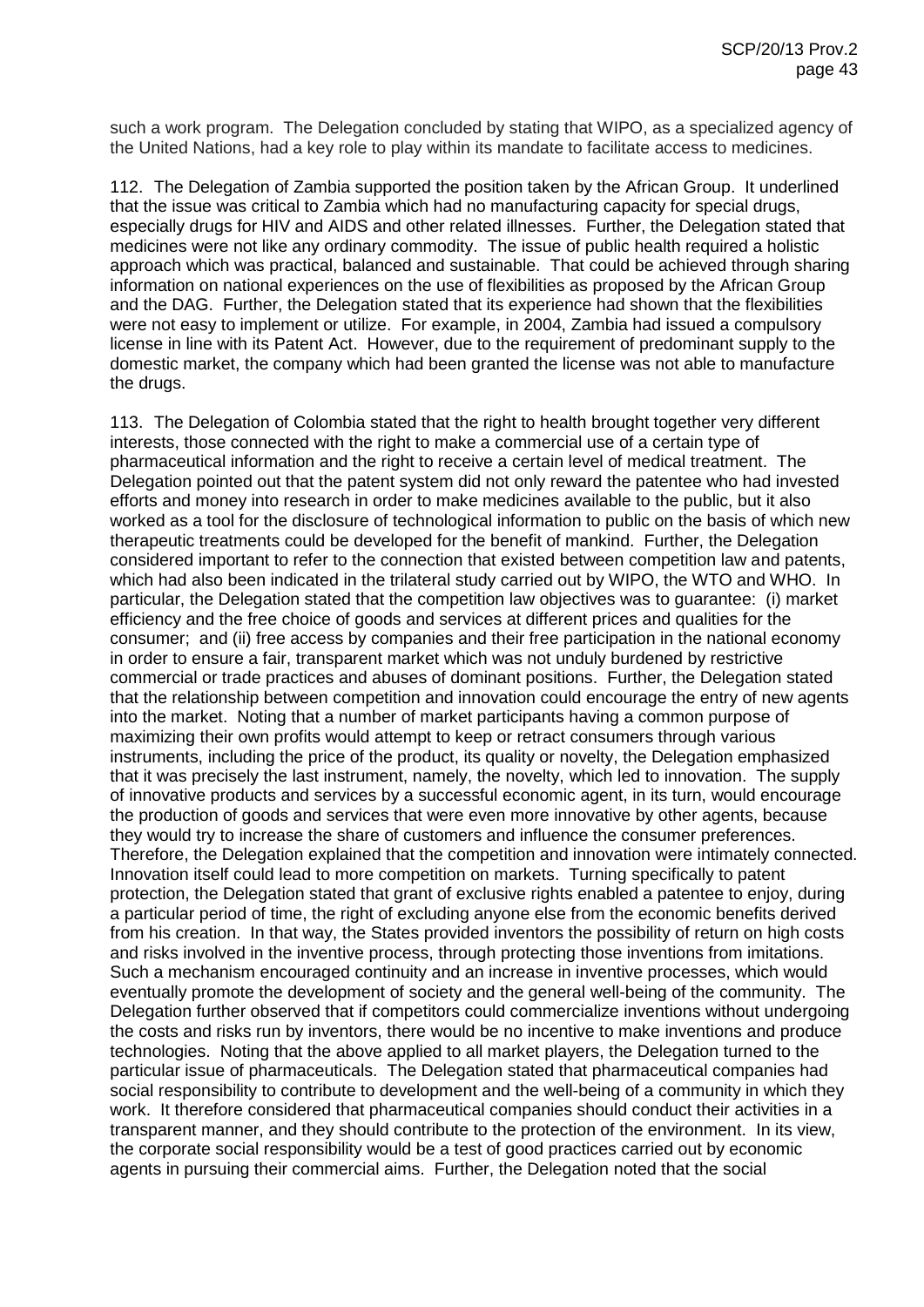responsibility of pharmaceutical companies, when it comes to patents, would be to transfer their knowledge to the community, and to ensure that creative and innovative products were on the market. If that would not occur, in the view of the Delegation, a compulsory licensing could be issued, making it possible for a third party to use the patent without the consent of the patent holder against payment. The Delegation, however, stressed that that would not imply that the States should get involved in the way in which an individual pharmaceutical company used or exploited its resources, unless there were some indications that the commercial or marketing practices infringed the law of the country concerned. Furthermore, the Delegation noted that one should not, in advance, assume misappropriation or misuse of a patent, because that would be an infringement of the principle of good faith.

114. The Delegation of Algeria stated that the Algerian legislation had taken into account the balance which should exist between the rights of the right holder and the public interest. The Order of July 2003 recognized a number of flexibilities, including, in particular, exceptions and limitations to the rights through issuance of compulsory licenses in case of health, nutrition and national security needs. Further, the Delegation stated that the patent procedure in the national patent office was applied in the same manner for all areas of technology. A compulsory license could be granted by the competent authority when a patent holder did not agree to issue a voluntary license for the product or service. The Delegation stated that they did not have any problem in implementing various flexibilities so far. While stating that some exceptions and limitations were easy to implement, the Delegation, however, noted that compulsory licenses in respect of medicines had not been used. Considering that they might use compulsory licenses in the future, the Delegation proposed that the Committee examine whether there should be a legal assistance to strengthen the human resources of offices, so that countries could better cope with the implementation of the provisions under their law.

115. The Delegation of Argentina stated that public health was of great importance for all States and was an issue that required a special attention in the implementation of the TRIPS Agreement. The Delegation stated that, in determining the requirements for patentability, the TRIPS Agreement granted Member States the power not only to define the concept of invention, but also other patentability requirements. That ability had been confirmed by the Doha Declaration on the TRIPS Agreement and Public Health, adopted by the WTO Ministerial Conference in November 2001. The Delegation observed that the WHO Secretariat had recognized that patents could have an influence on access to medicines, and it had encouraged the use of flexibilities under the TRIPS Agreement. The Delegation noted there was abundant literature that showed that flexibilities enabled governments to reduce negative impacts that IPRs might have on health through the adoption of appropriate legislations and regulations. Consequently, in the view of the Delegation, it was important to develop a study on flexibilities available under the TRIPS Agreement and their implementation based on the proposal made by the African Group and the DAG.

116. The Delegation of Japan expressed its hope that many new medicines would be developed, since there were many diseases all over the world, for which there was no effective treatments. Emphasizing that developing new medicines required a large amount of time and resources, the Delegation stated that there was a need to give certain incentives to inventors for the development of effective medicines. In its opinion, that was exactly what the patent protection was all about. The Delegation was of the view that denying the contributions of the patent system toward enhancing public health would prevent medicines from being developed in the future. In conclusion, the Delegation expressed its belief that the existing patent system was well-balanced and that any work should not shift that balance toward creating greater flexibilities.

117. The Delegation of the United States of America stated that patent law flexibilities in its country were used to facilitate and expedite the marketing of generic drugs. The Delegation stated that the Drug Price Competition and Patent Term Restoration Act of 1984, informally known as the Hatch-Waxman Act, demonstrated the use of patent flexibilities to incentivize the development of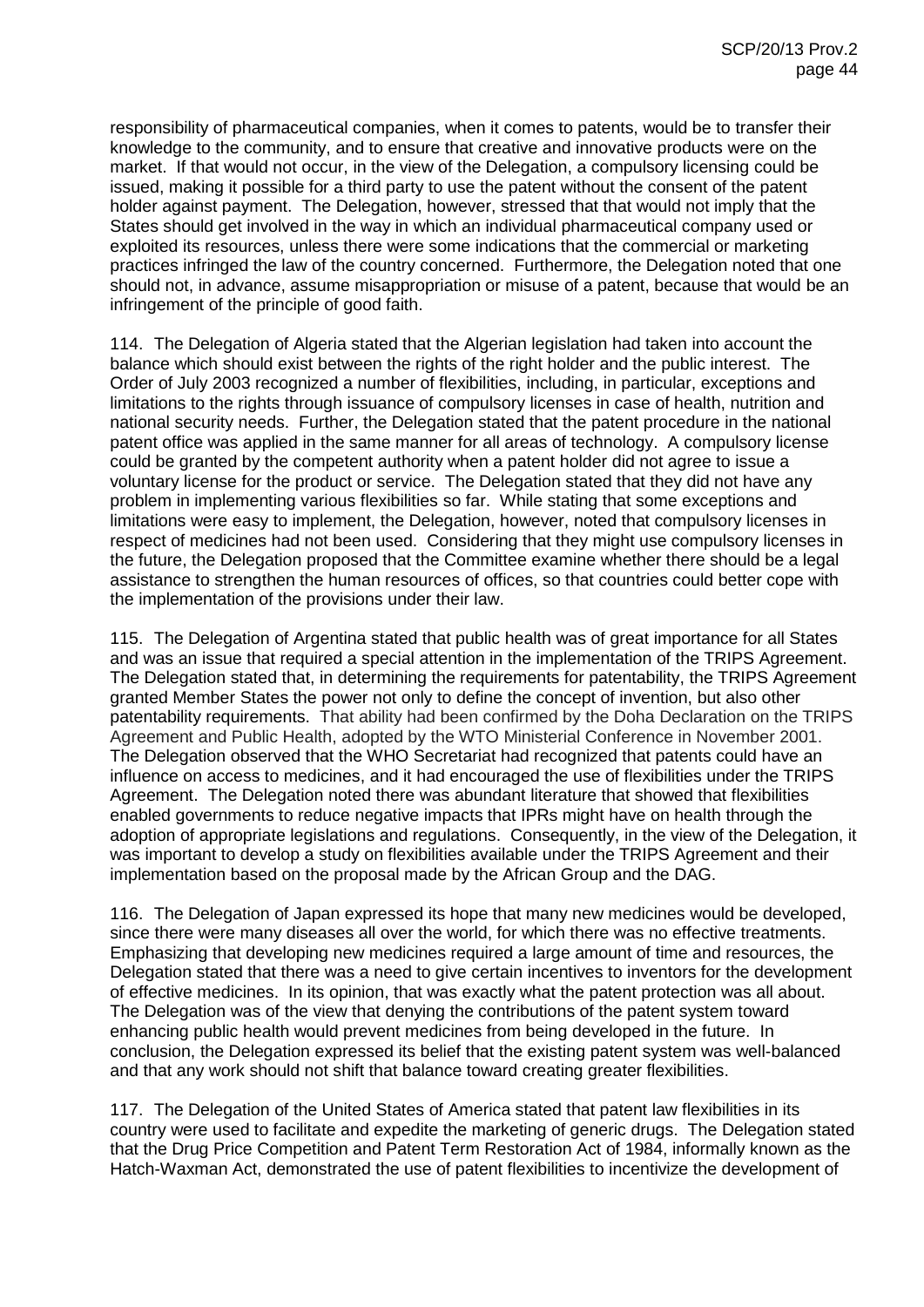new drugs by providing a mechanism to restore patent term lost due to review of the new drug applications by the U.S. Food and Drug Administration and facilitating the approval of generic drugs by simplifying the application for generic drugs and encouraging timely patent challenges. The Delegation noted that the Hatch-Waxman Act created a balanced approach to flexibilities which resulted in continued innovation in new medicines as well as strong generic drug industry in the United States of America. Further, the Delegation stated that the generic drug market entry in the United States of America had been further facilitated by the United States Code, Title 35, paragraph 271(e), which permitted use of patented inventions for testing intended to develop generic drugs for the U.S. Food and Drug Administration approval. In particular, the provision stated: "It shall not be an act of infringement to make, use, offer to sell, or sell within the United States or import into the United States a patented invention […] solely for uses reasonably related to the development and submission of information under a Federal law which regulates the manufacture, use, or sale of drugs or veterinary biological products".

118. The Delegation of Chile stressed the importance of patents and inventions within the health sector. The Delegation informed the Committee about a seminar organized in Santiago by the National Institute on Industrial Property in conjunction with other public health related institutions. Turning to various proposals that had been made, the Delegation stated that, despite the differing viewpoints expressed, the activities covered in various work plans could contribute to making further headway on the issue. The Delegation further expressed its hope that they would provide specific information on implementation of health policies *vis-a-vis* the patent systems in various States, in particular, in developing countries and LDCs.

119. The Representative of KEI stated that as the SCP had been considering the relationship between patents and health, it was timely and relevant to reflect on the statement made by Marijn Dekkers, the CEO of Bayer on December 3, 2013. The drug company had been in the middle of a dispute in India over the pricing of the cancer drug, Nexavar. Bayer had set the price of Nexavar at 65,000 dollars per year in India, and in response, the Indian Government had granted a compulsory license. Due to the competition with two generic drug companies, the price of that drug had decreased 97 percent. The Representative stated that Dekkers had described the compulsory license as "essentially theft," and that she also had stated "We did not develop this medicine for Indians. We developed it for western patients who can afford it". In his view, in setting the price on a drug for a deadly disease like cancer, Bayer had determined that the company had been better off excluding nearly all patients in India. The Representative observed that that was why governments needed to have the authority to break patent monopolies – to protect health and in particular, to promote access to medicines for all, which was an obligation under 2001 Doha Declaration on the TRIPS Agreement and Public Health. Further, the Representative stated that during roughly the same period, Merck and a number of other large drug and medical device companies had proposed an extensive public relations and lobbying campaign to undermine the patent reform in South Africa. Also during the same period, Gilead had received a U.S. Food and Drug Administration approval for an important new drug that could cure hepatitis C, and had announced it would charge 1,000 USD per pill, and a total of 84,000 USD for a course of treatment. Noting that concerns about patents and health were not only a developing country issue, the Representative stated that since 2011, drug companies had registered a record number of new cancer drugs with the U.S. Food and Drug Administration, and that most of the new cancer drugs were priced at more than 60,000 USD per year. More than ten were priced more than 100,000 USD per year, and some were nearly 400,000 USD. Doctors, reimbursement authorities, patients and employers in high income countries had been shocked at those aggressive prices, and had been struggling to control costs and provide access. The Representative further stated that Greece and Spain were considering the use of compulsory licenses on patents for expensive cancer drugs. Germany, the United States of America, Belgium, Canada and France had all issued or considered issuing compulsory licenses on patents for medical devices and diagnostics. In the view of the Representative, in considering the work program on health and patents, the SCP needed to identify specific activities that were relevant to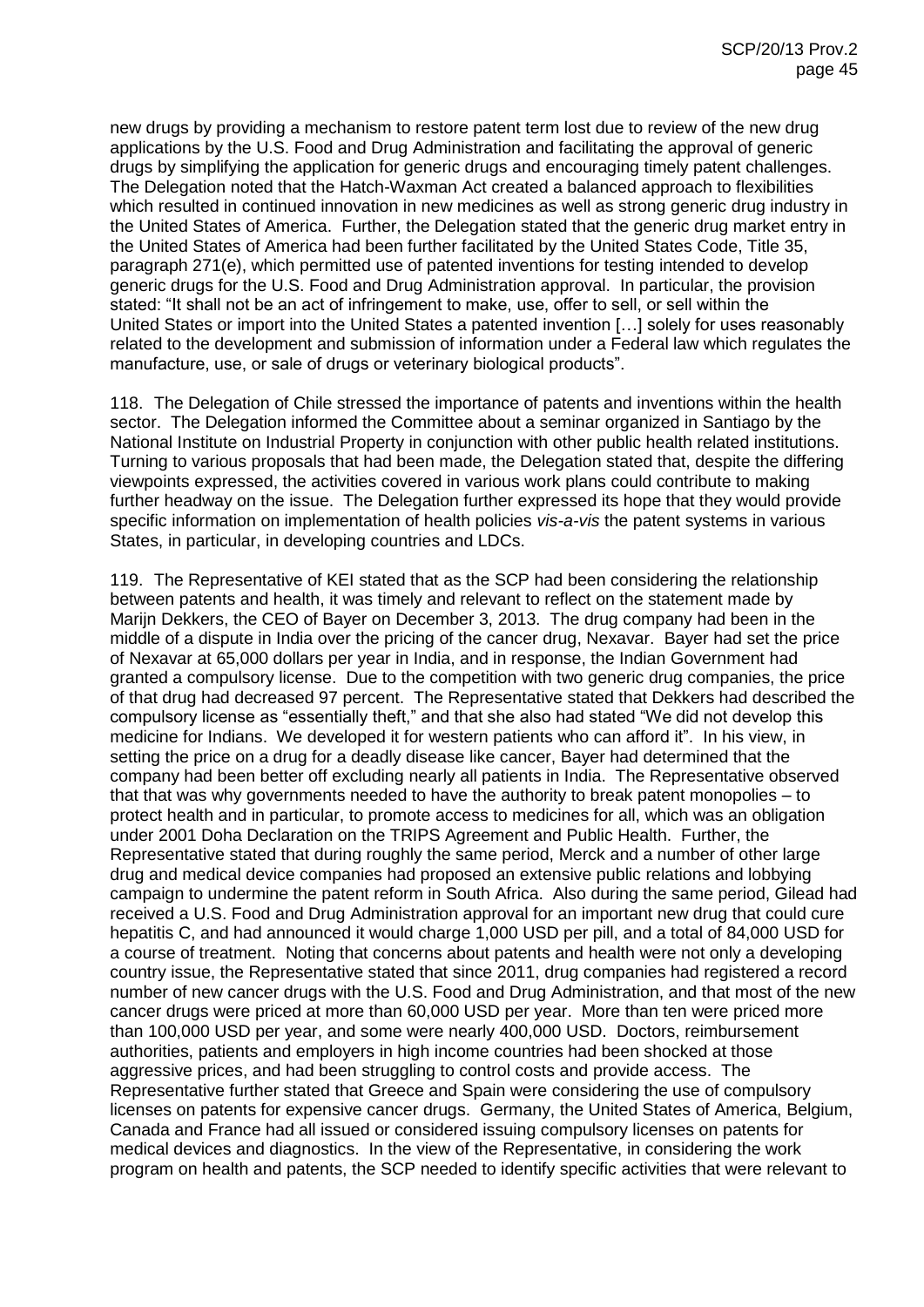the challenges faced by the governments, including those with aging populations, budget deficits and escalating healthcare costs. The African Group and the DAG had proposed a series of studies, meetings, research projects and technical assistance activities which collectively strengthen the ability of States to negotiate and manage some of the challenges directly relating to patents and health. Noting that some delegations had intended to block any work that could weaken drug company monopolies, the Representative stated that that was wrong for developing countries, and also wrong for countries with developed economies. Referring further to the proposal by the United States of America (document SCP/17/11), the Representative stated that the proposal was a defense of the worst abuses of the patent system in the field of health, as even courts in that country had issued compulsory licenses on at least four medical devices in recent years and recently denied patents on certain gene patents. In addition, the Representative noted that the Congress had created an automatic compulsory licensing program for undisclosed patents on biologic drugs as part of the Affordable Care Act. Therefore, the Representative suggested that the proposal by the United States of America be abandoned, and that delegations negotiate a work program based on, as a starting point, the African Group and the DAG proposal. The Representative concluded that if the patent system was going to survive and thrive, it would have to be seen as an instrument to benefit society, and not as a weapon of mass destruction. In its opinion, reforms that would moderate the worst abuses of the patent system were good for the patent system, because those reforms would protect the patent system's legitimacy and its role in promoting social welfare.

120. The Representative of TWN took the opportunity to congratulate the African Group and the DAG for submitting the proposal on patents and public health. The Representative fully supported that proposal and urged Member States to initiate a work program as found in the proposal. He further stated that access to medicine was one of the critical elements to ensure the enjoyment of the right to health. The 23<sup>rd</sup> session of the Human Rights Council had adopted a resolution on access to medicines. The recently concluded session of the WHO Executive Board had also approved a resolution of access to essential medicines. The Representative observed that both resolutions contained operational paragraphs which encouraged Member States to use the TRIPS flexibilities to ensure access to medicines. Similarly, the Representative noted that discussions in the context of the Development Agenda, as well as deliberations on sustainable development goals also flagged access to medicines as an important issue. In his opinion, in the absence of access to affordable medicines, global efforts on universal health coverage would fall apart. The Representative further stated that even though access to affordable medicines depended on many factors such as domestic production, public procurement, efficient distribution etc., patent rights could play an adverse role by limiting the competition in pharmaceutical market. The Representative observed that, unlike those other factors, there was a limited policy space for Member States to address the barriers posed by patents on access to medicines. Therefore, in the view of the Representative, it was timely for WIPO to move forward on that issue. Failure to do so would affect WIPO's credibility as an organization promoting the right to health. Noting that while more and more countries were taking measures to amend their national laws to optimize the scope of flexibilities to meet the access to medicine needs, the Representative noted that there were efforts from pharmaceutical multinational corporations and their associations to block such efforts. In his opinion, the leaks in South African media showed that there was a collective effort by pharmaceutical companies to unleash a campaign against the South African government's legitimate efforts to address public health concerns. Recent press reports from India with regards to the statement made by the CEO of Bayer also showed the disregard placed by pharmaceutical companies on ensuring access to medicines in developing countries. Further, he stated that, similarly in 2013, the Pharmaceutical Manufacturers Association of America had lobbied the US political leadership to mount political pressure on India against the use of TRIPS flexibilities. That lobbying had resulted in an investigation against Indian generic manufactures by the International Trade Commission, a government body of the United States of America. The Representative further urged the Director General of WIPO to either not engage or to disengage from pharmaceutical companies and their associations who were involved in the efforts to block use of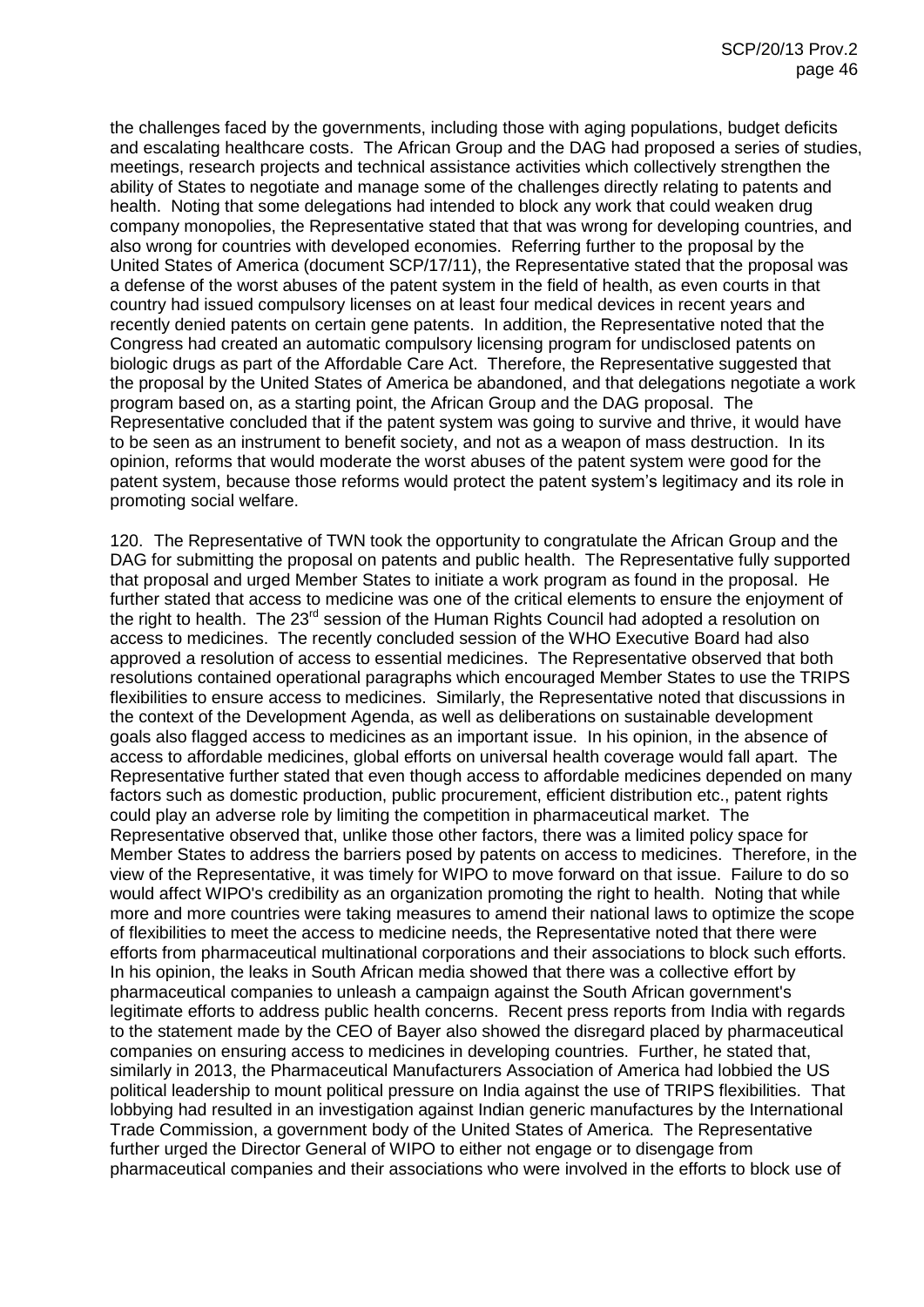flexibilities. He also urged the Member States to condemn the efforts of the pharmaceutical industry to undermine the use of TRIPS flexibilities and their disregard to human rights. The Representative expressed its hope that the deliberations should identify the constraints faced by developing countries to effective and efficient use of flexibilities in their patent laws to ensure access to medicines. Finally, the Representative urged that Member States put people's health above profits.

121. The Representative of MSF welcomed a discussion on patents and health, as it provided an opportunity for sharing countries' experiences in using TRIPS flexibilities to promote public health. However, the Representative expressed her concern about the slowness of WIPO in providing technical assistance to countries in order to enable them to design and reform patent laws through the use of public health flexibilities. MSF also remained concerned that developing countries continued to face difficult challenges in balancing intellectual property, public health and access to medicines in their national patent laws. The Representative stated that the recent events in South Africa had demonstrated the willingness of multinational pharmaceutical companies to secretly undermine a legitimate patent law reform process – the very sort of reform that WIPO should support – leading to the improvement of generic competition and promotion of access to medicines. The Representative observed that South Africa was facing one of the world's most acute HIV and TB epidemics, where price for medicines could be 35 times higher than countries with more robust generic competition. While those revelations had triggered the intensive discussions at the previous WHO Executive Board meeting, with many countries expressing their solidarity and support for South Africa, the Representative considered that the current SCP session on patents and health was a particularly appropriate forum to address the issues under discussion in South Africa from a technical standpoint. MSF further urged Member States to grasp the pressing need for WIPO to play an appropriate role to support patent law reform that could improve public health. Firstly, MSF urged the SCP to take concrete steps in adopting African Group and the DAG proposal contained in document SCP/16/7, with a clear implementation plan. The Representative noted that the proposal outlined the technical needs of developing countries, and a road map to apply WIPO's technical abilities in supporting countries to understand the impeding impact of patents on access to medicines, and incorporating technical solutions in their national patent systems to mitigate such effects. Further, noting that WIPO needed to collaborate with the WHO to implement the Global Strategy and Plan of Action on Public Health, Innovation and Intellectual Property, the Representative stated that the proposal was a positive step forward to fulfill WIPO's mandate. Secondly, MSF encouraged Member States of developing countries to increase information sharing and technical support to one another in the context of patent law reform that promoted public health. MSF also urged the Secretariat to facilitate such exchanges as an extension of the sharing exercise that was underway at the Committee. Further, the Delegation stated that, in recent years, debates and policy decisions regarding the intersection of intellectual property, public health and access to medicines had been reflected in a number of patent law reform processes, for example, in Brazil and India. However, the Representative noted that those efforts diverged greatly from South Africa which, in lacking substantive examination capacity, had granted nearly 2,500 patents on pharmaceuticals in 2008 alone without an adequate assessment of the quality of patent applications. By contrast, Brazil had granted only 273 patents in the fiveyear period up to 2008. The Representative was of the opinion that those divergent experiences could be mitigated in part by encouraging governments to work more closely with each other to ensure that best practices could be adopted. Thirdly, the Representative stated that there was a need to ensure a consistent application of public health concerns across the agenda items under consideration at the SCP. The Representative noted that, for example, delegations had debated over the ambiguity and absence of a shared definition of quality of patents. The Representative continued that, in the context of public health, second use patents could significantly restrict access and hinder innovation, especially the development of fixed dose combinations and other formulations of medical products that could be beneficial in resource-limited settings. In the view of the Representative, identifying public health-friendly patentability criteria in national patent laws could be a positive step to promote innovation and access. In addition, it was stated that any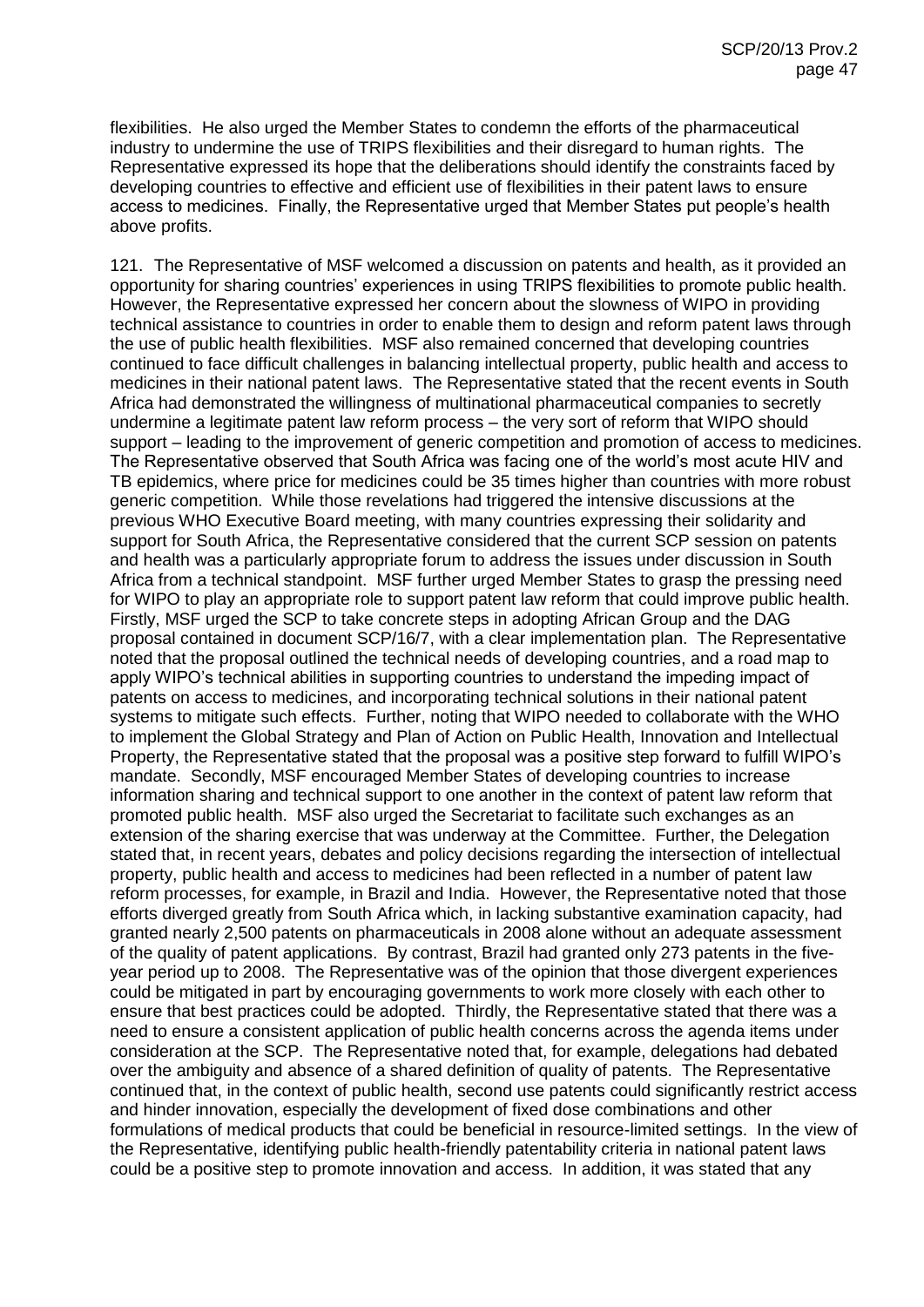discussions on patent opposition systems as well as exceptions and limitations must ensure the inclusion of the public health considerations. Noting that such analysis had been done elsewhere many times over the last decade, the Representative expressed its belief that it was long overdue for the Committee to integrate such perspectives into its work now and in the future. The Representative considered that failure to do so would mean that those discussions would not reflect the challenges and realities facing developing countries.

122. The Secretariat informed the Committee that, pursuant to the decision of the SCP at its nineteenth session, a summary of the sharing session on countries' use of health-related patent flexibilities would be available before the end of the twentieth session of the Committee.

# **AGENDA ITEM 9: CONFIDENTIALITY OF COMMUNICATIONS BETWEEN CLIENTS AND THEIR PATENT ADVISORS**

123. The Secretariat introduced document SCP/20/9.

124. The Delegation of the Czech Republic, speaking on behalf of the CEBS Group, thanked the Secretariat for preparing document SCP/20/9 containing a compilation of laws and practices on experiences relating to the issue of confidentiality of communications between clients and their patent advisors, and for the interesting presentation made on the subject. The Delegation expressed its strong interest in continuing discussion, in particular, in relation to the cross-border aspects of the issue. The Delegation was of the opinion that the discussion was still necessary, since it was closely related to quality of the international patent system. Taking into account different approaches of national laws of Member States and different practical solutions, the Delegation continued to believe that developing non-binding principles or guidelines to address the topic would be an appropriate way forward. The CEBS Group was of the view that soft law approach would be appropriate and useful, enabling and avoiding any need to amend national legislation or change judicial systems. Such approach, according to the view of the Delegation, would benefit all and, therefore, should be acceptable to all WIPO Member States.

125. The Delegation of India reaffirmed its stand on the issue of client-attorney privilege as it had taken in the previous sessions. In particular, the Delegation stated that there was no provision in the India's Patents Act of 1970 with respect to patent agents who were required to be science graduates. It also wished to reiterate that neither the Paris Convention nor the TRIPS Agreement provided any such privilege. Noting that the issue was of substantive nature, the Delegation stated that, in its view, harmonizing the client-attorney privilege would imply harmonizing the exceptions to the disclosure. In India, persons who graduated in science or engineering might be qualified for practicing as a patent agent, even without having a law degree. The lawyers were protected from discovery proceedings by the Indian Evidence Act. However, a patent agent, being a person of scientific background, did not fall under such protection under the Indian law. In addition, the Delegation stated that, since such disclosure might help the court in the final determination of the substantive issues such as the novelty and inventive step, such privilege might cause detriment to the patent system. Therefore, the Delegation reiterated that any attempt to harmonize the cross-border aspects of the issue was not compatible with its perspective.

126. The Delegation of Japan, speaking on behalf of Group B, thanked the Secretariat for the preparation of document SCP/20/9. In its view, the document provided useful information about laws, practices and experiences relating to confidentiality of communications between clients and their patent advisors. It was also found that information in the document was valuable in considering laws and practices that reflected Member States national circumstances. In its view, such information should be effectively disseminated, for example, by putting it in a more accessible and user friendly format, such as through a dedicated WIPO web page. It further considered that regular updates, including the court cases, would enhance the value of the information. In addition,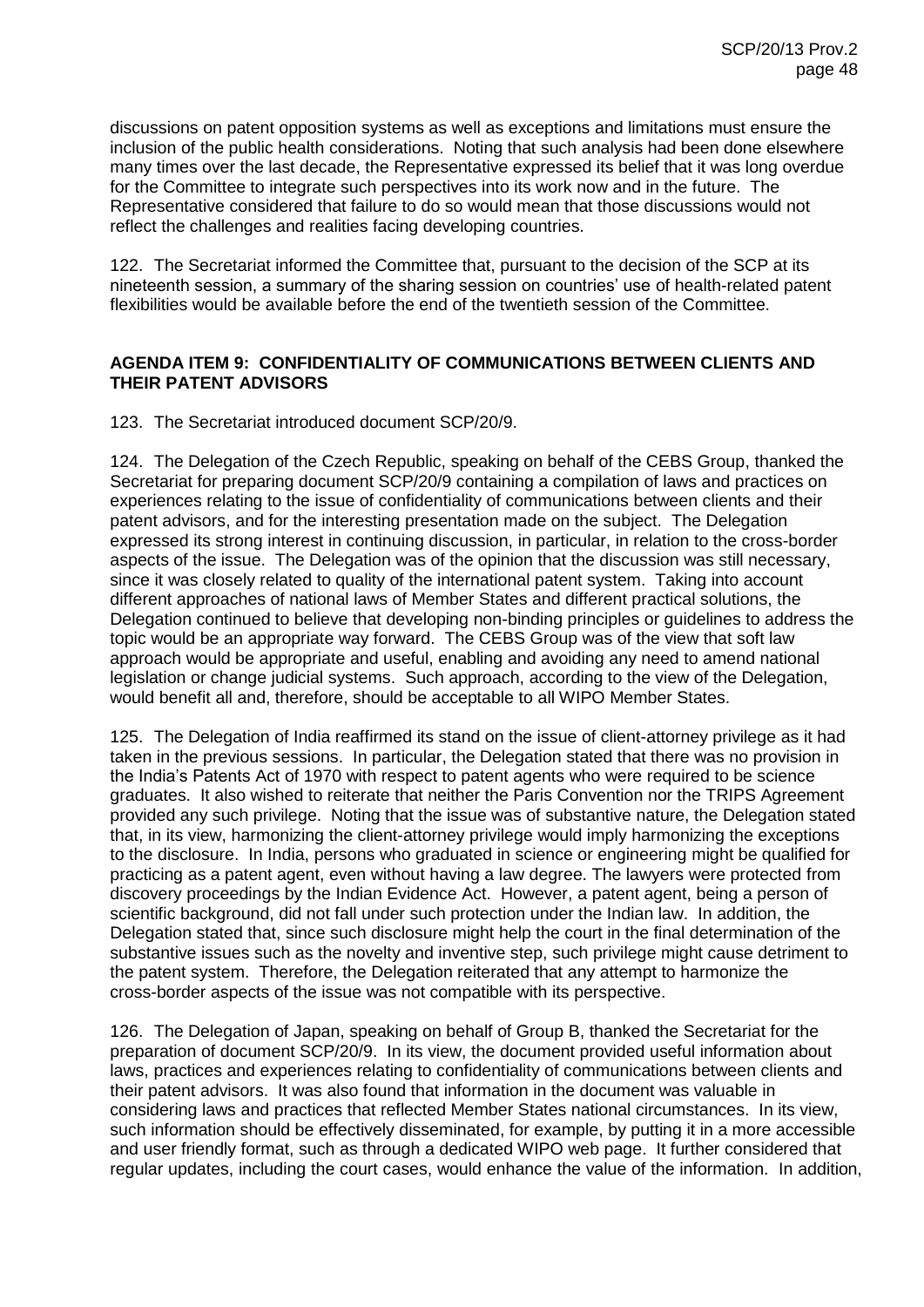the Delegation stated that such efforts could also be implemented by a possible seminar involving the users who had practical experiences to share. The Delegation stressed the importance of the cross-border recognition of foreign privilege, as its absence complicated business environment and could prevent core investment. Therefore, the Delegation considered that a greater cooperation to address that problem could bring benefits to all countries, irrespective of the level of development, through the enhancement of the credibility, reliability and certainty of the business environment. Noting that Group B continued to support further work on that issue, the Delegation suggested that solutions be found at the global level. In that regard, the Delegation was of the opinion that the SCP was the right forum to continue to deal with the issue. Consequently, it stated that guidelines or any other soft law approach, based on non-binding minimum standards, should be further considered as a possible solution. In its opinion, such an approach was appropriate, since each country could adopt its own measures, taking into account its specific legal situation.

127. The Delegation of Australia thanked the Secretariat for its continued work in preparing meetings and the papers for the SCP. In particular, the Delegation expressed its appreciation for the preparation of document SCP/20/9 and the related summary document. The Delegation expressed its belief that free and frank communication between clients and their patent advisors was essential to clearly articulated patent applications and to the prosecution of inventions throughout the world. The Delegation stated that that applied regardless of the status of the country, and the issue was relevant to all developed, developing and least developed countries. The Delegation further stated that the bulk of Australian patent applications originated from overseas, and in order to encourage technological importation into Australia, it sought to ensure that any advice provided to a client overseas would be privileged within Australia. The Delegation explained that before the amendment of its legislation, opposite had occurred - a privileged piece of information that had been discussed with an overseas patent attorney had not been privileged in Australia, and the substantive rights of that client had been prejudiced within the Australian borders. In order to rectify such situation, in April 2013, Australia had implemented legislation to provide a clear and specific privilege that had been extended to communications to patent agents and patent advisors outside of Australia. The Delegation was of the view that the new legislation would lead to better defined specifications for patents and to greater certainty of validity of those patents, and also allow frank and free disclosures to client advisors which clients needed to undertake. The Delegation further red out the revised subsection 200(2) of the Patents Act, which stated that a communication made for the dominant purpose of a registered patent attorney providing intellectual property advice to a client was privileged in the same way, and to the same extent, as a communication made for the dominant purpose of a legal practitioner providing legal advice to a client. The Delegation noted that a similar paragraph was provided regarding the documents that were prepared in providing legal advice, as well as another paragraph which provided a definition of a registered patent attorney. The Delegation stated that that was not a particularly complicated piece of legislation and that it set out a premise that a court could use in order to provide privilege in any particular situation. The Delegation further expressed its hope that the Committee would move forward on that issue. It stressed that the protection and preservation of confidentiality in relation to IP professional advice was the common principle that applied both in civil and common law nations. However, the Delegation observed that the problems of the lack or loss of protection remained, given that there were jurisdictions where the protection was not provided. The Delegation further stated that, based on that principle, the problems of client-attorney privilege could be resolved by some form of an agreement between nations that they mutually recognize confidentiality on the advice. However, the Delegation added that, before proposing such an agreement, there was a need to conduct another study or information gathering by the Secretariat with a view of finding out from Member States what limitations or difficulties they might have in their particular jurisdiction in order to provide a reciprocal client-attorney privilege.

128. The Delegation of Pakistan thanked the Secretariat for the presentation and the document that had been prepared on the subject. Further, it stated that client-attorney privilege was a sensitive topic considering the diversity in national laws of Member States. The Delegation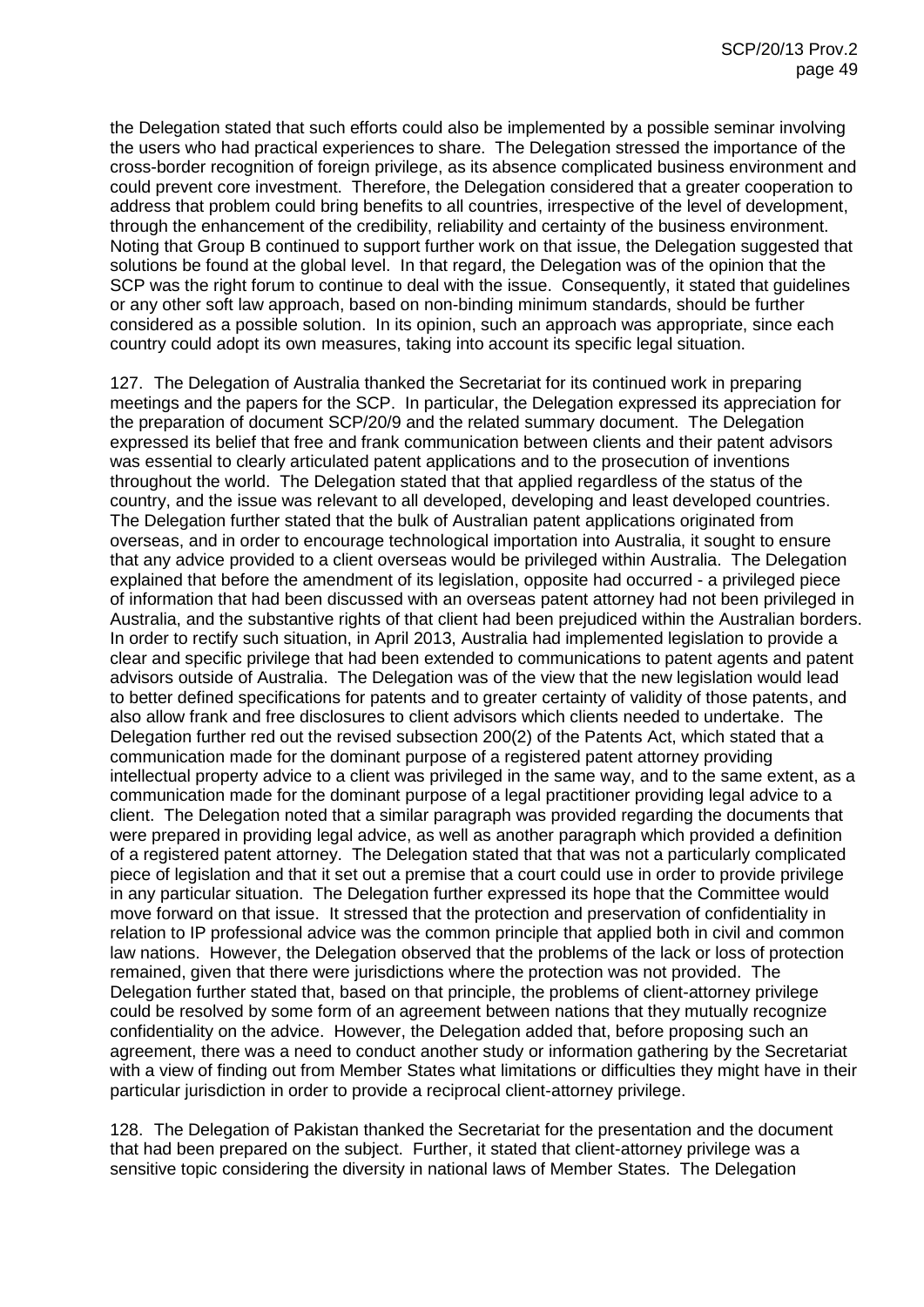stressed that there was a considerable variation in national laws, marked by a widespread lack of uniformity of protection and difference in opinion about the extent and scope of recognition of privilege both locally and internationally. Similarly, the Delegation noted that application of privilege showed a wide diversity, extending from lawyers to IP advisors, who may or may not be legal attorneys. The Delegation stated that the matter was further complicated by the fact that it fell in the domain of private law and regulation of professional services. In its opinion, the topic therefore reflected an issue which was not purely technical but also legal. The Delegation expressed its strong belief that further studies looking into possible adverse implications of having uniform legal standards on client-attorney privilege were required. In conclusion, the Delegation stated that it supported positive engagement and information sharing as long as it was not contrary to national legislations of Member States.

129. The Delegation of Kenya thanked the Secretariat for the preparation of document SCP/20/9. Further, it stated that in Kenya patent advisors were called patent agents, and in order to be qualified to practice as a patent agent in that country, the person needed to be a citizen of Kenya who would be practicing and residing in Kenya. That person could be a lawyer or a scientist or someone having a technical background. The Delegation stated that would mean that, in Kenya, foreign patent advisors or agents were not allowed to practice. Therefore, the Delegation was not yet convinced that those discussions were very encouraging in the SCP.

130. The Delegation of Montenegro fully supported the statement made by the Delegation of the Czech Republic on behalf of the CEBS Group. The Delegation expressed its belief that the confidentiality of communication between clients and patent advisors, in particular, in relation to the cross-border aspects, was of great significance. The Delegation stated that guidelines or non-binding principles would be the right direction for future work on that issue without the necessity of changing national patent laws or judicial systems in the respective Member States.

131. The Delegation of Greece, speaking on behalf of the European Union and its Member States, thanked the Secretariat for the preparation of the compilation of laws and practices in relation to confidentiality of communications between clients and their patent advisors, contained in document SCP/20/9, and the accompanying presentation. The European Union and its Member States remained convinced that the convergence of existing diverse systems in the area of confidentiality of communications between clients and patent advisors among WIPO Member States would be beneficial for users of the patent system, irrespective of the level of development of individual WIPO Member States. In the view of the Delegation, time was ripe to consider concrete mechanisms to address the recognition of foreign patent advisors' privilege. The Delegation suggested that in order to avoid the need to amend national legislation or change national judicial systems, a soft law approach be considered, whereby WIPO Member States would adopt nonbinding principles that could be applied at the national level. It urged delegations, particularly those countries who had stated that they did not have any provisions on confidentiality of communications, and that any attempt to establish minimum standards would undermine national legislations, to take a constructive approach.

132. The Delegation of Japan thanked the Secretariat for its extensive work in preparing the informative document SCP/20/9 and the presentation. The Delegation informed the SCP that, at the Patent Attorney System Subcommittee in Japan, the issue of attorney-client privilege had been discussed as one of the subject related to the revision of the patent attorney system. As a result of that discussion, it was considered that international negotiations should be pursued as a way to advance the issue. The Delegation stated that, as mentioned in document SCP/20/9, the respective national measures were not effective globally, in particular, in countries which had categorically denied the privilege to foreign-based patent advisors. In that context, the Delegation of Japan expressed its belief that a soft law approach, based on non-binding minimum standard, should be considered at WIPO as a viable approach so that the attorney-client privilege could be globally recognized by the judicial authorities. On that note, the Delegation associated itself with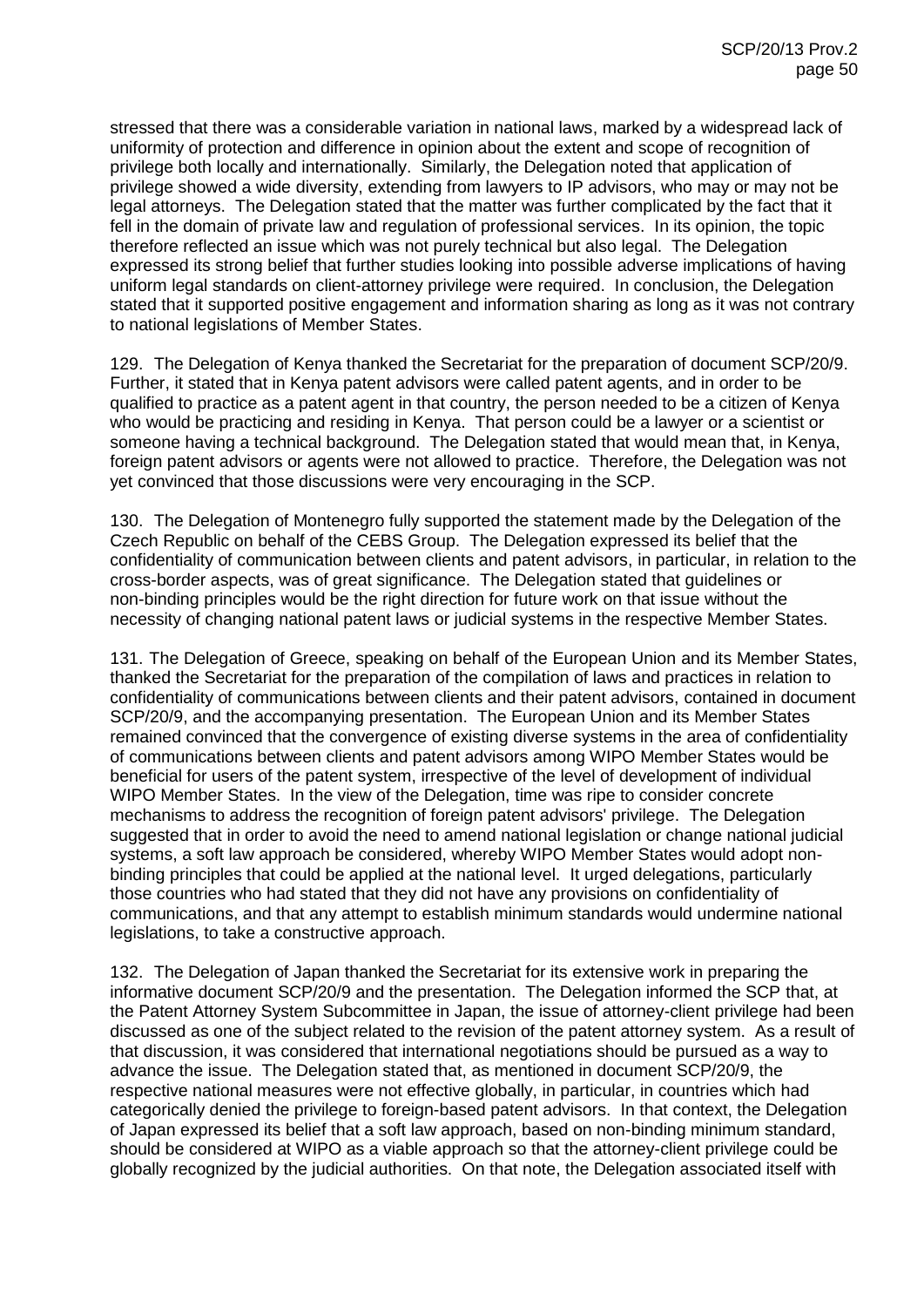the position taken by Group B on the issue and expressed its strong support for the dedicated WIPO web page and a possible seminar.

133. The Delegation of Canada thanked the Secretariat for its work in compiling the information contained in document SCP/20/9. The Delegation was of the view that the Secretariat should go further into details on the prevalence and severity of problems caused by a lack of privilege for non-lawyer agents as well as the remedies available. The Delegation stated that studies prepared by the Secretariat had provided examples of clear credible cases where the lack of privilege had been problematic. Therefore, in the view of the Delegation, it might be worthwhile to study the extent to which problems caused by a lack of privilege were systemic and widespread. The Delegation considered that information gathered from the Member States on their experience on that issue, in particular, on how countries' change of the regime to provide client-attorney privilege had benefitted them, could be a worthwhile exercise.

134. The Delegation of Zambia thanked the Secretariat for the preparation of document SCP/20/9, and stated that in its country, the issue of client-attorney privilege was governed by the Legal Practitioners Act which established who was entitled to practice, the privileges, restrictions and offenses in connection with the practice. In addition, the Patent Act provided for who could be qualified as a patent agent, their functions, qualifications, privileges and entitlement. Further, the Delegation underlined that a person wishing to become a patent agent or attorney must be a resident in Zambia and must be registered in accordance with the Legal Practitioners Act. In view of the above, in its opinion, no universal system on the issue of cross-border communications between clients and patent advisors should be applied. Noting the variation of approaches on the issue in various jurisdictions, the Delegation stated that the cross-border aspect should be looked at in a very critical manner and holistically. Consequently, the Delegation concluded that setting standards on the issue required a further study.

135. The Delegation of South Africa, speaking on behalf of the African Group, stated that its Group was of the view that the issue of client-attorney privilege was a matter that fell within the purview of private law and the regulation of professional services and hence fell outside of the mandate of WIPO. The Delegation also noted that in many countries, the issue of privilege was the subject of the law of evidence, and that it was not a substantive patent law issue. The African Group was of the firm view that it was up to each Member State to decide how to handle the issue within its national law.

136. The Delegation of Guatemala stated that, according to the legislation of its country, in case of cross-border IP issues, a legal representative had to be appointed who was of a Guatemalan national. Therefore, the issue was a subject to the professional code of lawyers in Guatemala. Further, the Delegation stated that Article 5 of that code provided that the professional secrecy shall be maintained, and it was a duty and a right of the attorney towards his clients to preserve the professional secrecy before the judges and the other authorities even after the termination of his services. In view of the Delegation, there was a need to include such a provision in legislation on patents as well as a provision on the confidentiality of information contained in the patent applications.

137. The Delegation of Switzerland congratulated and thanked the Secretariat for the preparation of the comprehensive document SCP/20/9 and stated that the issue of client-attorney privilege affected patent practitioners and courts all over the world and therefore should be further pursued. The Delegation stated that, in addition to the measures proposed by Group B, a possible next step for the Committee could be a non-binding recommendation which would contain general definitions of key terms such as, for instance, patent advisor, privileged information and a minimum standard of the privilege. In its view, those non-binding soft law definitions could serve as a common point of departure for future all-inclusive discussions about client-attorney privilege and would not entail an amendment of national laws or judiciaries whatsoever.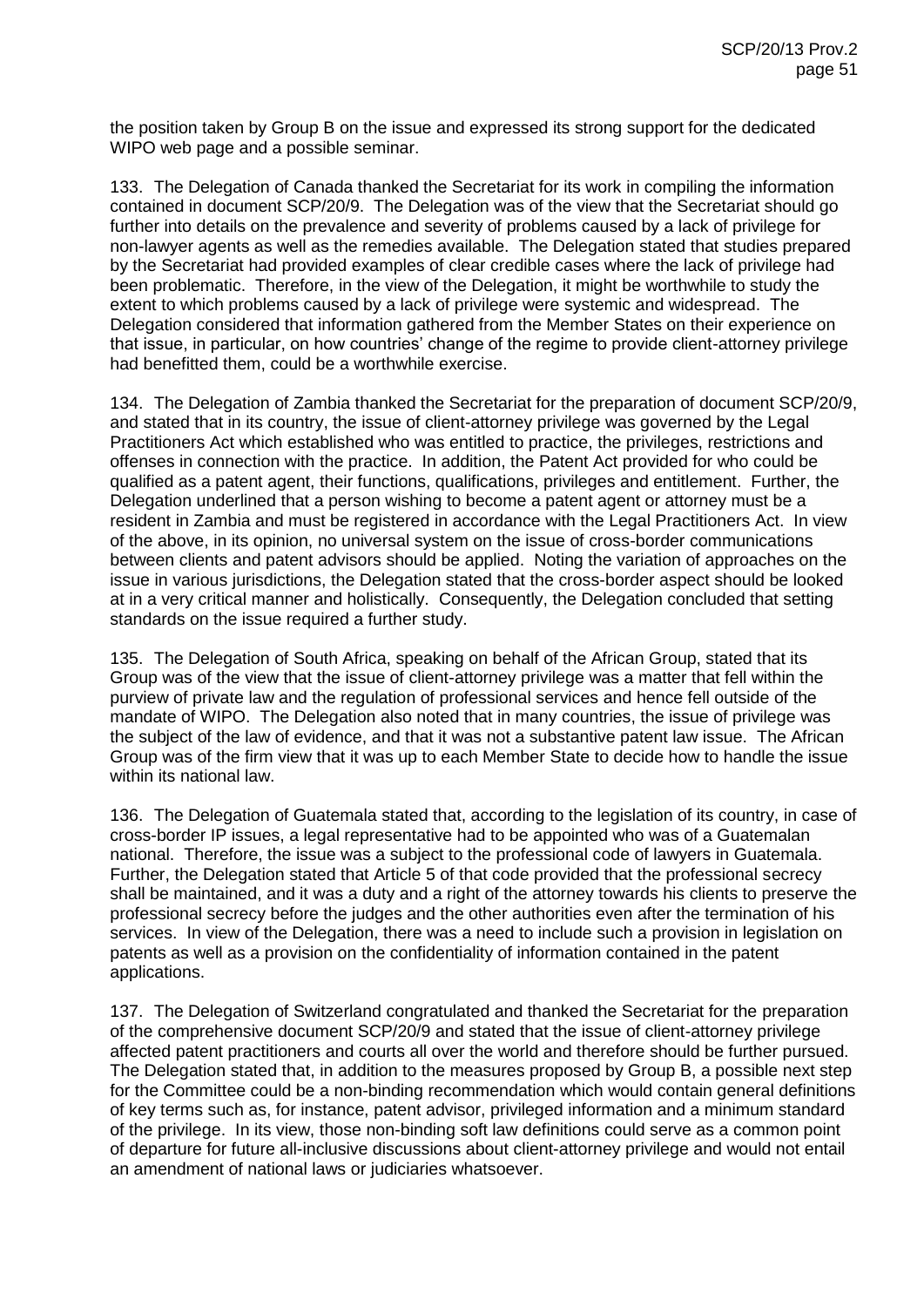138. The Delegation of Belarus thanked the Secretariat for the document prepared on confidentiality of communications between clients and their patent advisors, and supported those delegations which stressed the importance of examining the issue at the Committee. Noting the various nature of work that patent advisors handled, the Delegation underlined the urgency of the problem and the need to study the issue further in order to examine possible approaches to solving the problem at the Committee.

139. The Representative of the ICC drew the attention of Member States to the public interest implications of the issue. In particular, the Representative stated that privilege against disclosure of client-advisor communications played a key role in the transparency of the IP system. In his opinion, it helped to ensure respect for national laws and to achieve just and efficient outcomes for all parties, including right holders and those confronted by IP rights of others.

140. The Representative of TWN stated that one of the key reasons for granting patent monopoly was to facilitate disclosure of the invention in the public domain. Therefore, in his opinion, there should not be any legal protection which would protect against full disclosure. Further considering the implications of patent monopoly on people's life, patents should be granted only to genuine inventions which would satisfy the patent applicability criteria. In his view, any kind of privilege on communication between the patent attorney and the client would provide the legal protection to cover up information from the patent Office in order to obtain patents. Therefore, the Representative argued that, contrary to setting a protection, there should be legal requirements to reveal all such communications and to ensure the granting of patents of the highest standard.

141. The Representative of JPAA expressed its strong support for the continuation of the discussion of the issue at the SCP. The Representative noted that, after the six-year discussion at the SCP, the understanding of the issue by Member States had been deepened. The Representative expressed his belief that the SCP would be able to reach a good conclusion on the issue. The Representative stated that JPAA had been trying to introduce the privilege to the Japanese Patent Attorney's Law by seizing the opportunity of the revision of that law. Finally, the Representative expressed his strong support for a soft law approach on the issue and the adoption of a minimum standard.

142. The Representative of AIPPI thanked the Secretariat for the preparation and presentation of document SCP/20/9. He noted that the study of the protection of client-IP advisor confidential communications had made substantial progress since it had started in 2009 and had led to the recognition that the problems identified could not be solved by national laws alone – an international remedy was required. The Representative stated that the problems were generally two fold. The first was the lack of adequate protection in some nations. The second was the risk, and actual loss, of whatever protection which had been provided in particular nation when disclosure of advice was required cross-border. Noting that an element shared by both common law and civil law jurisdictions in relation to the needs of clients to be protected from forcible disclosure of their advice was the confidentiality of that advice, the Representative stated that the remedy for the problems identified could be based on that common element of confidentiality. He further stated that the protection from forced disclosure of confidential advice given by IP lawyers had been recognized for centuries both in the common and civil law regimes. Where the protection existed, it flew from the public policy that clients needed to be protected from forcible disclosure so that they could get correct legal advice, namely full, fair and frank advice from their IP advisor. The extension of that public policy to non-lawyer IP advisors was simply a reflection of the modern reality where many advisors were not lawyers, but individuals with advanced technical or scientific degrees. In relation to any proposed remedy, the Representative clarified that the protection would apply only to communications relating to the instructions and advice itself, and did not provide protection against disclosure of facts material to determining intellectual property rights such as the existence of relevant prior art. Such protection also did not serve to avoid the disclosure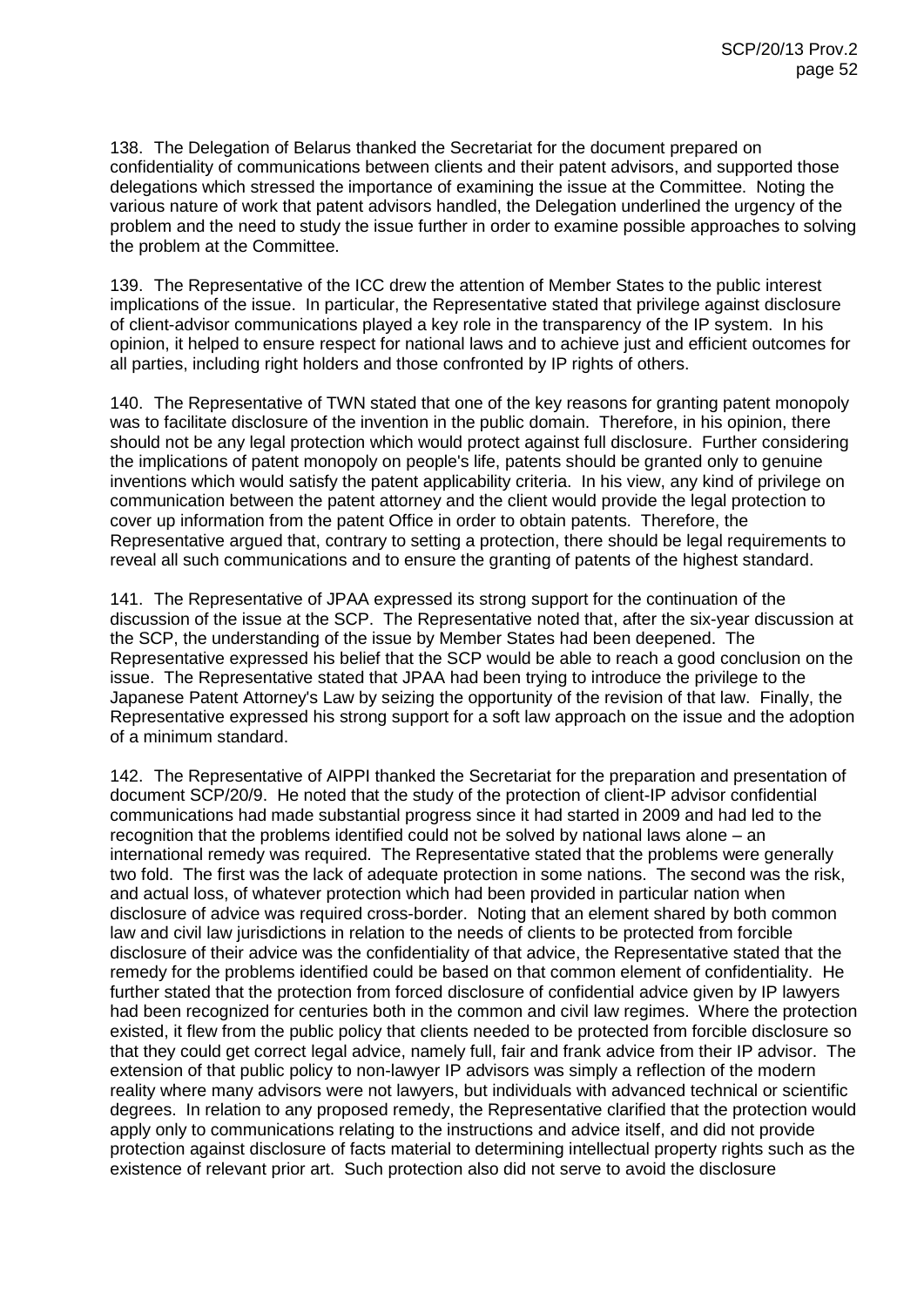requirements imposed upon patent applicants by national patent offices and patent legislations. The Representative further stated that the past SCP process had been enriched by its inclusiveness of all Member States, regardless of their particular position taken on the issue. AIPPI urged the Member States to continue working that way. AIPPI drew the attention of the SCP to AIPPI's work on the issue since the  $19<sup>th</sup>$  session of the SCP and the development of the international remedy which AIPPI proposed for the consideration by the Member States. The Representative stated that part of that work had been the further development of AIPPI's proposed remedy. That proposal had been peer reviewed by lawyers, patent attorneys and government representatives in a colloquium conducted by the AIPLA, AIPPI and FICPI with government representatives of Australia, Germany, Japan, Switzerland, the United States of America and others, in Paris in May 2013. Responding to the suggestions made in the SCP by developing countries and others that any remedy needed to make clear that knowledge of prior art was not compromised by the remedy proposed by AIPPI, the AIPPI proposal had been specifically amended to make clear that the protection did not extend to facts or relevant documents such as prior art. The proposal had also been amended to account for national exceptions that might reasonably apply. Further, the Representative wished to note that its proposal was consistent with the approach taken in Europe in respect of the Unified Patent Court (UPC) and its Rules of Procedure. In particular, he stated that those Rules included the provision for the establishment and preservation of confidentiality in communications relating to intellectual property advice in respect of proceedings before the UPC. In closing, the AIPPI congratulated the SCP on the work to date on the issue and encouraged the SCP to take advantage of that good work by continuing to consider the issue and the existing unknowns, including the investigation of the difficulties or problems that Member States might encounter in implementing a solution to the problem.

143. The Representative of APAA stated that APAA, being a representative of patent attorneys in private practice in the Asian region, had passed a resolution on client-patent advisor privilege issue in 2009. The Representative noted that during the 13<sup>th</sup> session of the SCP, APAA had made a statement supporting an international consensus on setting minimum standard or any other possible measures to protect client-patent advisor privilege against forcible disclosure. In consideration of the facts that a number of cross-border IP disputes had been increasing, in order to protect clients from being exposed to a high risk of forcible disclosure, thereby potentially undermining a client's potential to obtaining suitable legal advice on IP matter, APAA continued to support taking further steps for studying the feasibility of setting a minimum international standard on the issue in an accelerated manner.

144. The Representative of FICPI thanked the Secretariat for the compilation of document SCP/20/9 and for the very clear summary presentation of that document. The Representative stated that members of FICPI were professionals active in prosecution, litigation as well as in legal and technical advice with respect to IP rights such as patents, trademarks and designs. FICPI had over 5,000 members in 86 countries throughout the world, and it carried the views of those professionals with their diversity and practical experience. In view of that practical experience, FICPI considered confidentiality of communications between clients and their IP advisors as a very important topic. In fact, FICPI had been standing for many years for the recognition of client-attorney privilege for IP practitioners in private practice. Over the years, it had been carefully watching the developments on the topic at the SCP and had made written and verbal efforts to have the issue better understood by the Member States. Referring to the colloquium conducted by the AIPLA, AIPPI and FICPI on confidentiality in Paris in 2013, the Representative stated that the colloquium had confirmed the importance of the topic and allowed practitioners from around the world to realize once again that its appreciation could be diverse in different jurisdictions. Noting that one of the drivers for that colloquium had been the continued discussion at the SCP, the Representative stated that that discussion had indeed allowed identifying a different situation with respect to confidentiality of communications between clients and their IP advisors. Further, the Representative stated that IP was by nature international, and IP right holders were exposed to situations involving IP rights in jurisdictions all over the world. FICPI considered that it was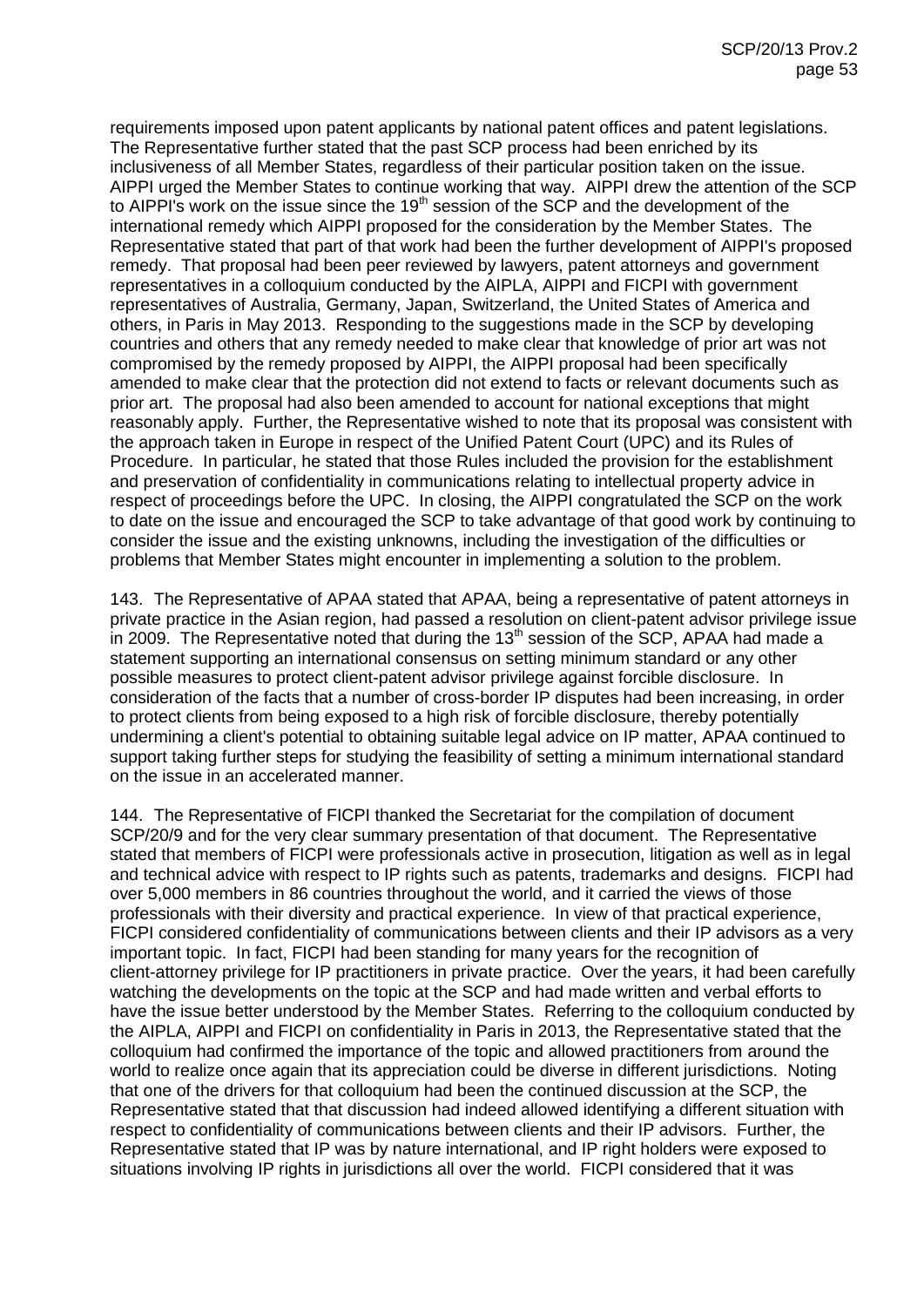essential for every client willing to explore a project involving IP to be able to communicate with an IP advisor without being exposed to unpredictable legal consequences, including those in foreign jurisdictions. The Representative observed that current legal situation with respect to confidentiality of communication was governed by provisions which differed significantly across jurisdictions, which created some strong uncertainty. Further, the Representative recalled that confidentiality of communication between clients and their IP advisors was not in any manner a means to retain facts such as, for example, prior art. He explained that confidentiality of communications provided protection on communications, which meant that communication between a client and its advisor could freely include exploration on every option concerning IP rights. The Representative noted that such open and unlimited communication was important, as it was a necessary condition for a good understanding on efficient exchange between a client and his IP advisor. He further stated that such confidentiality was a key to the IP advisor gaining a complete and unlimited understanding of his client's technology, which in turn allowed the drafting of good quality patents with a description of the invention as complete as possible. Therefore, in his opinion, confidentiality was a driver of quality of patent applications. In conclusion, the Representative reiterated its strong support for future work on that important topic.

145. The Representative of CEIPI reiterated its support for the continuation of the study of the issue under discussion.

# **AGENDA ITEM 10: TRANSFER OF TECHNOLOGY**

146. Discussions were based on document SCP/20/10.

147. The Delegation of the Czech Republic, speaking on behalf of the CEBS Group, thanked the Secretariat for having prepared document SCP/20/10, summarizing the information received from some members and observers of the Committee. The Delegation stated that the document, together with the previous document on the same subject, confirmed the complexity of transfer of technology, which was an issue affected by various factors, including the absorptive capacity of national industries and of the recipient party. The Delegation stressed that the issue of transfer of technology went beyond the patent system. In its opinion, a high quality of patents and well-functioning of the PCT system were essential elements for a patent system to fulfill its objectives in terms of supporting innovation and transfer of technology. The CEBS Group continued to maintain its position that it was necessary to avoid any potential duplication of work with the CDIP projects related to transfer of technology. As an example, the Delegation named the project "Intellectual Property and Technology Transfer: Common Challenges – Building Solutions", and stated that results of the specific projects related to transfer of technology should be analyzed before any new steps concerning transfer of technology could be envisaged in the SCP.

148. The Delegation of Japan, speaking on behalf of Group B, thanked the Secretariat for its preparation of document SCP/20/10 on practical examples and experiences relating to patents and transfer of technology. The Delegation stated that the document included initiatives and measures that Member States had adopted to promote technology transfer under the framework of the existing patent system. The Delegation also noted the absence of any conclusive example that suggested that the patent system was impediment to technology transfer. The Delegation continued that, as had been noted by its Group at the previous session of the SCP, technology transfer was affected by a range of elements. In its opinion, among those elements, the SCP could deal with factors which had a direct relationship to its core mandate. In particular, the Delegation stated that enhanced quality of patents would give a greater certainty, which was an essential part of the environment which could accommodate technology transfer. Further noting that there were other projects on the topic, as reported in paragraph 29 of document SCP/20/10, the Delegation stated that Group B was of the view that further work on the issue should be considered only after the whole picture of the issue was clearly presented.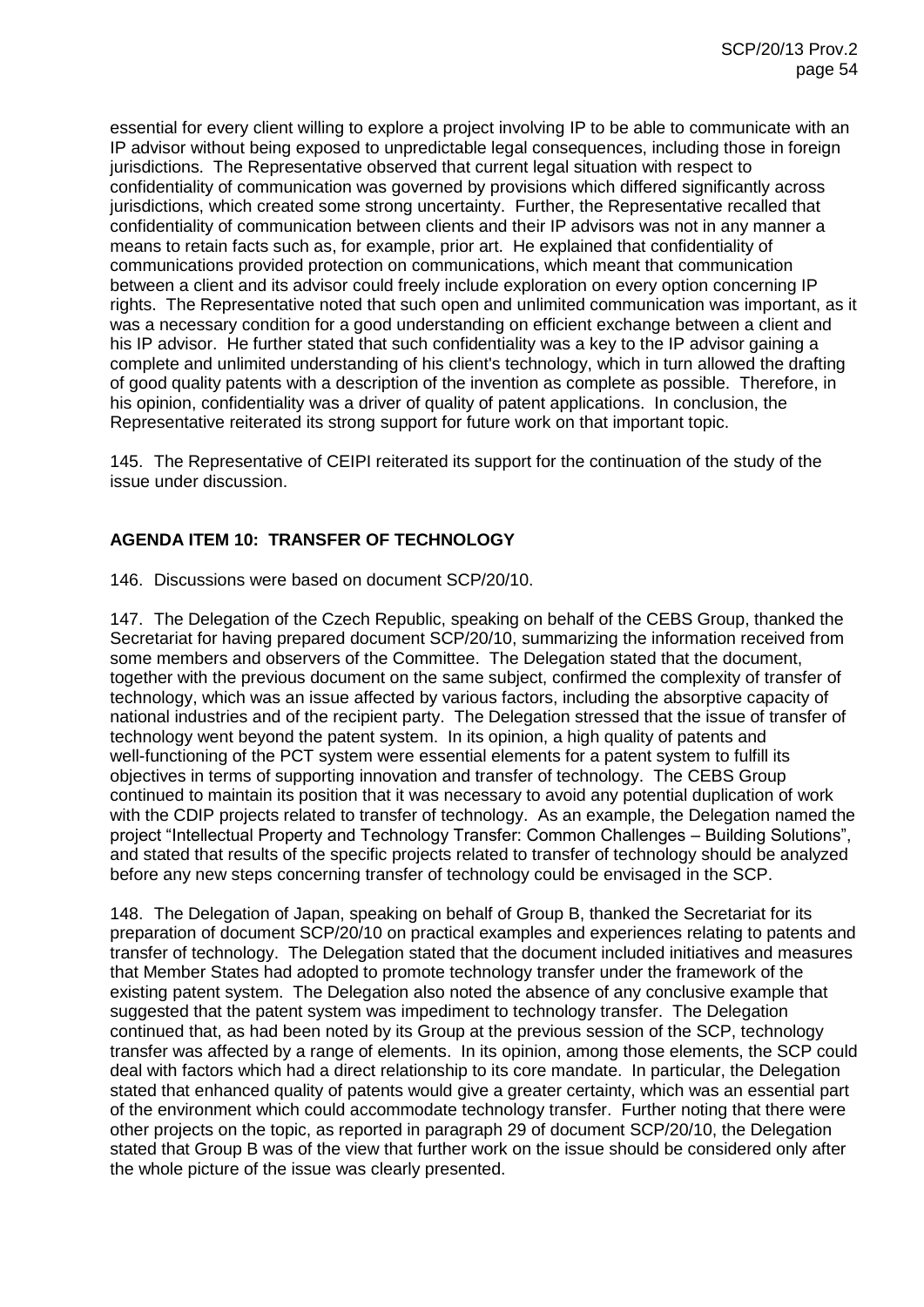149. The Delegation of Greece, speaking on behalf of the European Union and its Member States, thanked the Secretariat for preparing document SCP/20/10 expanding the study on patent-related incentives and impediments to the transfer of technology through practical examples and experiences. In particular, the Delegation expressed its satisfaction with the systematic approach and objectivity shown in the document, listing various activities on the transfer of technology undertaken by WIPO and its Member States. In addition, the Delegation noted that the Secretariat had difficulty in identifying cases in which patents had been an impediment to technology transfer. In its view, it demonstrated that all efforts to improve the patent system would have a positive impact on technology transfer. The Delegation further stated that document SCP/20/10 built on the findings of document SCP/18/8 suggesting that high quality of granted patents, sufficient disclosure of inventions in patent applications, an adequate scope of patent protection and the well-functioning PCT system were essential elements for a patent system to fulfill its objectives in terms of innovation and transfer of technology. In particular, document SCP/20/10 highlighted that better awareness of the patent system and the encouragement of private sector also played an important role in supporting technology transfer. As regards the WIPO Development Agenda and the CDIP projects concerning transfer of technology, the Delegation noted that the Project on Intellectual Property and Technology Transfer: Common Challenges – Building Solutions was due to report by the following session of the CDIP in May 2014. The Delegation, therefore, reiterated that, until completion of that Project and its follow up analysis, it was not in favor of launching new initiatives on transfer of technology within the Committee.

150. The Delegation of India stated that, from the public interest aspect, transfer of technology was the central theme of the patent system. The protection and enforcement of the patent rights should contribute to the promotion of technological innovation and the dissemination of technology, retaining the mutual advantage of producers and users of technological knowledge and in a manner conducive to the social and economic welfare and to a balance of rights and obligations. The Delegation further stated that since the discussion in the SCP resumed at the 12<sup>th</sup> session, India and other developing countries had been pressing for discussion on the issue of sufficiency of disclosure and transfer of technology. The Delegation pointed out that a patent would become a social burden if a skilled person in the country where application was filed failed to translate the patented invention into a workable reality without the aid of other secret technologies outside the coverage of the patent; also such failure posed a serious challenge to the very *raison d'être* of the patent system in that country. The Delegation continued that the role of the patent system, as a stand-alone system, and transfer of technologies effected by the patent system, independent of any know-how or show-how, had not been firmly established. In its view, under an ideal situation, a patent should contain all necessary information for transfer of specific technological knowledge. The Delegation further stated that practical examples, as provided in document SCP/20/10, showed the difficulty of transfer of technology faced by a developing country; which indicated that the patent system was yet to earn its credibility as an efficient tool for technology transfer, free from hidden conditions. Further, regarding the idea of compilation of information on the national/regional regulations, guidelines, practices and jurisprudence regarding voluntary licensing agreements, including anti-competitive patent licensing practices, contained in paragraph 27 of document SCP/20/10, the Delegation welcomed that idea and expressed its readiness to meaningfully participate in that regard.

151. The Delegation of China stated that document SCP/20/10 reflected the practices and experiences from many countries, which could be useful for people to learn from them and to explore how to carry out technology transfer. Further, the Delegation noted that there were two basic functions of the patent system. First, it was through granting patents that the innovation and invention was encouraged and protected legally. Second, the system also had to disseminate the use of the technology. Therefore, the Delegation stated that the patent system had a lot to do with the technology transfer, and should continue carrying out the relevant work in that field.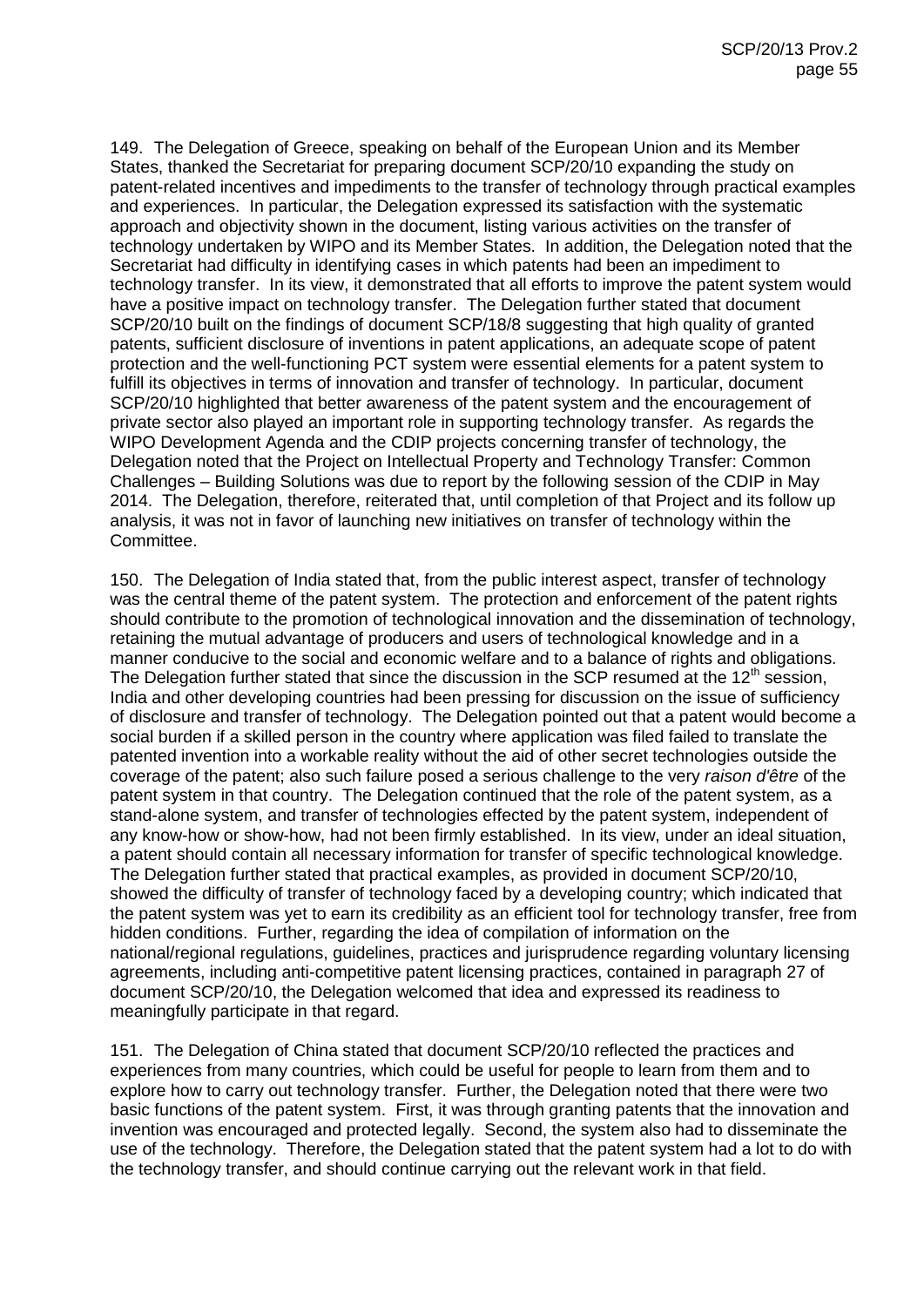152. The Delegation of Colombia expressed its appreciation to the Secretariat for the preparation of document SCP/20/10 on patents and transfer of technology. The Delegation wished to share with the Committee some experience that they had had with respect to the transfer of knowledge on the basis of patent documents. The Delegation stated that they had received a strong support from WIPO on the creation of a network called "Shared Services on IP" (SECOP), whereby universities and research centers would carry out research in the area of industry, energy and health in Colombia. On the basis of that cooperation, networks for the handling of intellectual property was set up. One important aspect of development of those networks, the Delegation noted, was that over 70% of the total number of patent applications filed in Colombia every year were filed by nationals and residents came through that particular initiative. Further, the Delegation stated that another experience they had had in relation to the topic under discussion was the production of publications known as "technological bulletins". The technological bulletins were publications which provided structured patent information on developments at national and international levels in various areas of technology. They served to help in creating greater understanding among people about the organizational strategies being followed by companies and enterprises. The Delegation noted that, in its view, there had not been much use of the patent system in developing countries and LDCs, particularly, in relation to the information that was available through the system. According to the Delegation, that could be the result of the fact that citizens of those countries did not know well about the industrial property system. The Delegation drew the attention of the Committee to the fact that patent applicants might not be providing all the technical or technological information necessary for a third party consulting the patent document to be able to make legitimate use of it. It stressed the importance of that aspect when it came to access to information.

153. The Delegation of Brazil thanked the Secretariat for the preparation of document SCP/20/10, which was an improvement of the document presented to the SCP at its previous session. The Delegation stated that the analysis of the issue of transfer of technology should take into account also the capacity of Member States to absorb and reproduce technologies. The Delegation wished to highlight further the importance of discussing the anti-competitive practices found in licensing agreements in relation to the transfer of technology. Further, stressing that the important aspect of the patent system lied in the transfer of technology, the Delegation stated that the SCP should maintain working on that subject. Turning specifically to document SCP/20/10, the Delegation stated that lessons could be learnt not only from success cases but also failures and their causes. Therefore, the Delegation encouraged the Secretariat to further investigate that aspect of transfer of technology, especially regarding LDCs.

154. The Delegation of Japan stated that it did not share the view that the existing system which was designed to protect intellectual property constituted a barrier to technology transfer. It expressed its firm belief that adequate protection of intellectual property created a stable foundation that induced direct investment and technology transfer. That was, in turn, expected to lead to the development and transfer of technology. The Delegation noted that "WIPO GREEN", an industry-driven initiative in which Japanese industry was actively involved, was designed to offer opportunities for both "technology providers" and "technology seekers" to find partners through a free online database that enabled them to transfer Environmentally Sound Technologies (ESTs). The online database included information not only on patented technologies but also on the knowledge and technical expertise that the technology providers might want to transfer. On the other hand, technology seekers could register their specific EST needs in the WIPO GREEN Database. The Delegation stressed the importance of encouraging industry to contribute to addressing the global environmental issues on a voluntary basis.

155. The Delegation of the Russian Federation thanked the Secretariat for preparation of the excellent document SCP/20/10. In particular, the Delegation stated that the document was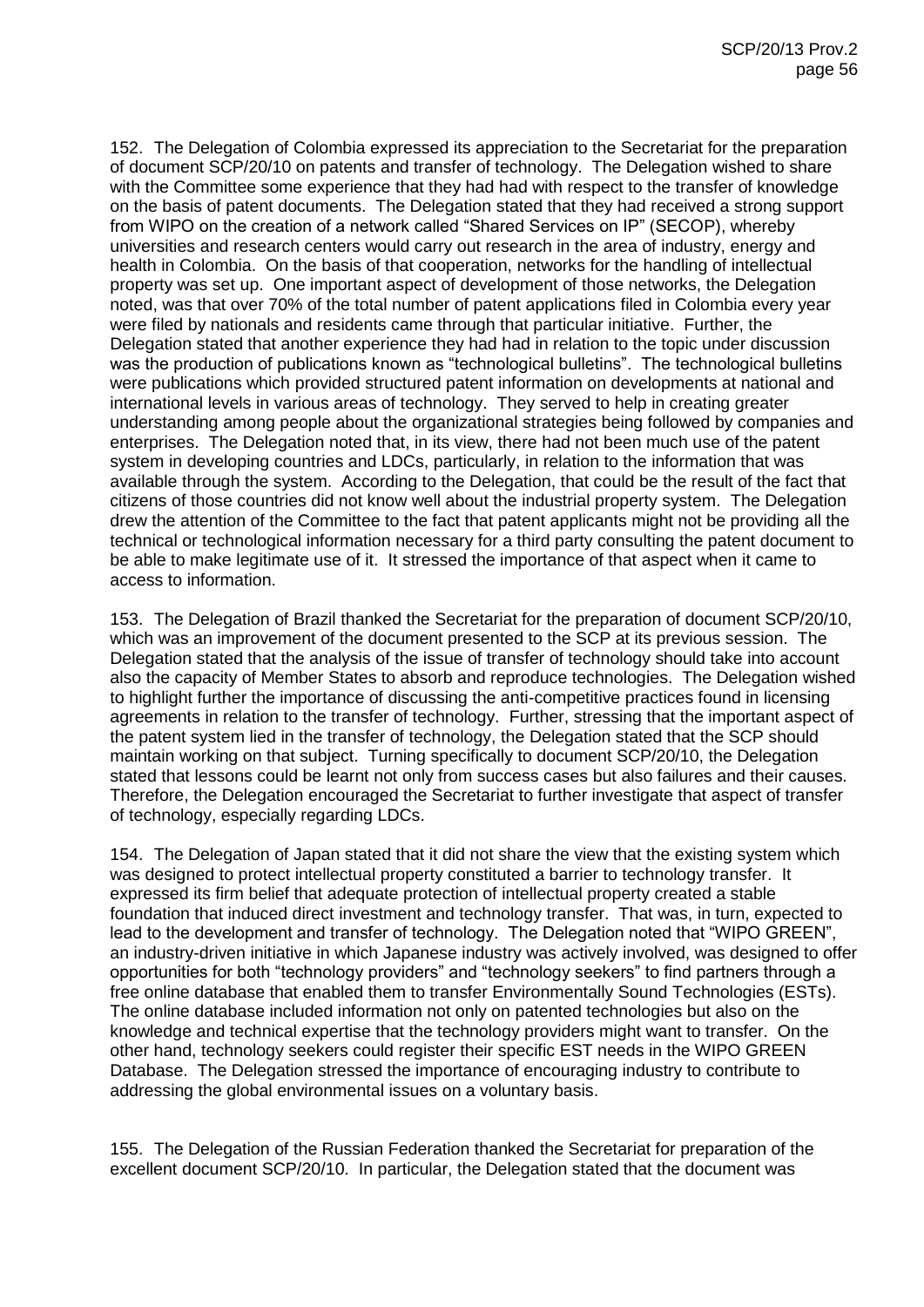detailed and beneficial to understand the issue. The Delegation stated that in the Russian Federation, their main strategy was to overhaul the Russian economy in such a way as to put it in the fine grade of technological development. That meant, among others, making sure that the Rospatent was able to increase the amount of knowledge and understanding of the IP system and to engage more actively in creative activities. The Delegation noted that in September 2011, through a memorandum of understanding between the Rospatent and WIPO, they had started to implement a project setting up centers to support innovation and technological development. Based on that project, 80 centers had been set up throughout the territory of the Russian Federation. Their purpose was to increase access to up-to-date useful and full technological and technical information to those who were engaged in the creation of inventions. The Delegation explained that they had also been creating networks between the centers, which they hoped would make it easier to implement the innovation strategy in the Russian Federation and to ensure that the Government's overall IP strategy could be carried out with 100% effectiveness. Noting further efforts to develop those networks in Russia as well as abroad, the Delegation stated that they would continue its work on that issue, and WIPO continuing the discussion of the topic as well.

156. The Delegation of Kenya thanked the Secretariat for the preparation of the document under discussion. It underlined the fact that transfer of technology was essential to an intellectual property system and especially the patent system. The Kenya Industrial Property Institute (KIPI) had undertaken two functions which would lead to the transfer of technology. One was that KIPI had been mandated to seek technology transfer agreements and licenses. In addition, the Office had been mandated to provide to the public intellectual property information for technological and economic development. Further, the Delegation noted that the patent law contained a number of provisions on how technology transfer should take place in Kenya. Therefore, the Delegation encouraged further discussions on the subject in the SCP.

157. The Delegation of Algeria, speaking on behalf of the African Group, stated that the issue of technology transfer was very important to its Group. In its view, the documents submitted by the Secretariat on the activities of WIPO in the context of technology transfer enabled the SCP to undertake concrete actions in that area. The Delegation considered that it was essential that the issue be discussed substantially by the Committee which primarily dealt with patents and innovation, and suggested the continuation of further studies on the issue of technology transfer. Noting that the Secretariat had been unable to access adequate information regarding failures in technology transfer due to impediments from the patent system, the Delegation considered that the Committee could identify flexibilities and measures available in the TRIPS Agreement concerning technology transfer, improve an understanding of developing countries' policy makers on the role of IPRs in technology transfer, learn from the experiences of developed countries in acquiring technology and building technological base, collate information on R&D policies of developed countries and identify appropriate policies that could be implemented by developed country governments and entities to facilitate technology transfer to entities in developing countries.

158. The Representative of TWN stated that transfer of technology was a critical component of industrial development. Before the establishment of the global IP regime through the TRIPS Agreement, the policy space in the patent system had allowed developing countries to facilitate the framing of national patent regimes which had promoted technology catch-up. He further stated that the history showed that all the developed countries followed the same technology catch-up pathway to achieve technological self-sufficiency. The Representative noted that towards that purpose, developed countries had had a very low level of patent protection to facilitate the imitation of technology. In his view, however, through the TRIPS Agreement, developed countries denied the pathway they had used in the early stages of development. In other words, developed countries had kicked away the ladder which they had used to move up the technology value chain. The Representative stressed that TWN attached utmost importance to the topic of technology transfer and patents. In his view, the patent regime was an important barrier to technology transfer. He stated that that had been recognized by UNCTAD in the early 60s and even WIPO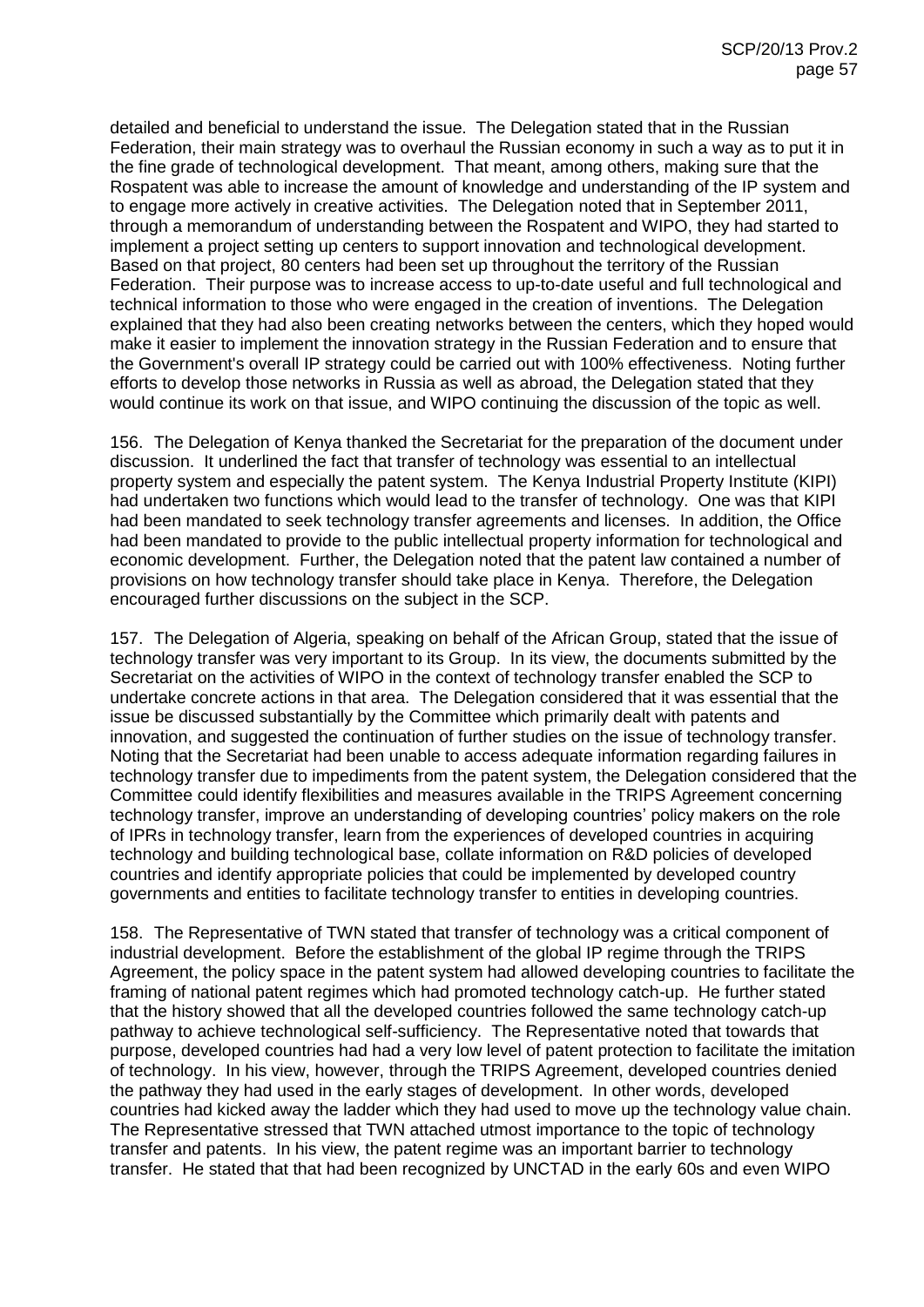had concurred with that view. He further noted that there was a very limited space available for developing countries to negotiate the barriers created by patents. Hence, it was important that the SCP focused its work on patents and technology transfer. The Representative recalled that, in 1975, there had been a report prepared by the United Nations Department of Economic and Social Affairs (UN DESA), UNCTAD and the International Bureau of WIPO on the role of the patent system and the transfer of technology to developing countries. The Representative stated that 40 years had passed since the publication of the report and almost 20 years since the establishment of the patent regime. Reiterating that the TRIPS Agreement had taken away the policy space of developing countries with regard to patent law and policy, the Representative stated that that had not only affected the technology catch-up process but also denied the treatment of millions of people in developing countries and in instances pushed them to death. Therefore, he considered that it was timely to examine the barriers created by patents on technology transfer. He further expressed his full support to the proposal of the DAG for the establishment of independent commission of experts to examine technology transfer and patents. After various revisions of the study by the Secretariat, the study was still not informing the Member States or the public on the exact barriers posed by patents on technology transfer. Therefore, he stated that the study should be further revised to include concrete cases of denial of technology to developing country governments and entrepreneurs. Towards that purpose, the Secretariat should examine the voluntary licenses granted by patent holders to developing countries entrepreneurs. The Representative wished to cite two concrete examples. First, he stated that the Energy Research Institute in 2009 had looked at technology transfer issues pertaining to climate change in five Asian countries, namely China, India, Indonesia, Malaysia and Thailand, and had concluded that there had been important patents in the hands of a few dominate players which had created a monopolistic situation where dissemination of knowledge had been restricted due to limited access and higher prices of climate friendly technology. It had also mentioned the case of Chinese IGCC demonstration power plants where Chinese companies had failed to get technology from foreign companies due to high cost and reluctances to transfer key technologies on the part of patent holders. After the prolonged negotiations, the project had finally been stopped. The Representative stated that Zuan, in 2011, had highlighted some of the IP-related problems that were faced by wind power equipment companies in China in a study which specifically made the following findings: there had been a major boom in China in companies that had manufactured wind power equipment. However, to produce a piece of complete wind power equipment, China had to buy foreign designed technologies, such as gear boxes, which generally contributed to the largest part of the price. The requirements for China to access patented wind energy technologies were also very strict. The Representative stated further that Zuan had cited a survey that an average Chinese company had to pay high licensing fees for the technology and 5% royalties per piece of equipment when the final product had been sold domestically. However, higher royalty fees had usually been applied when the final product incorporating foreign patents had been exported. Most importantly, Chinese innovation had been discouraged because R&D activities relating to the patent were only possible after agreement of the licensor. Further, Representative considered that the CDIP project on technology transfer should not be used as an argument to prevent further work in that area at the SCP. For example, the Representative noted that discussions on work sharing programs were also under discussion within the PCT Working Group. Stressing the importance of continued discussion on transfer of technology within the SCP, the Representative urged Member States not to further block discussions on that issue.

159. The Representative of the ICC stated that companies used patents and other IP rights to facilitate the development and delivery of new and useful products and services to their customers such as governments, individuals and other companies. They also used patents to protect their competitive advantage *vis-à-vis* their competitors, and relied on a strong patent system that attracted investment. Noting that private sector actors accounted for the bulk of investment, the Representative stated that, for instance, transactions between companies and their customers including sales, joint R&D or licensing were important drivers of technology diffusion across sectors over time. Patents helped to facilitate and structure those transactions. The Representative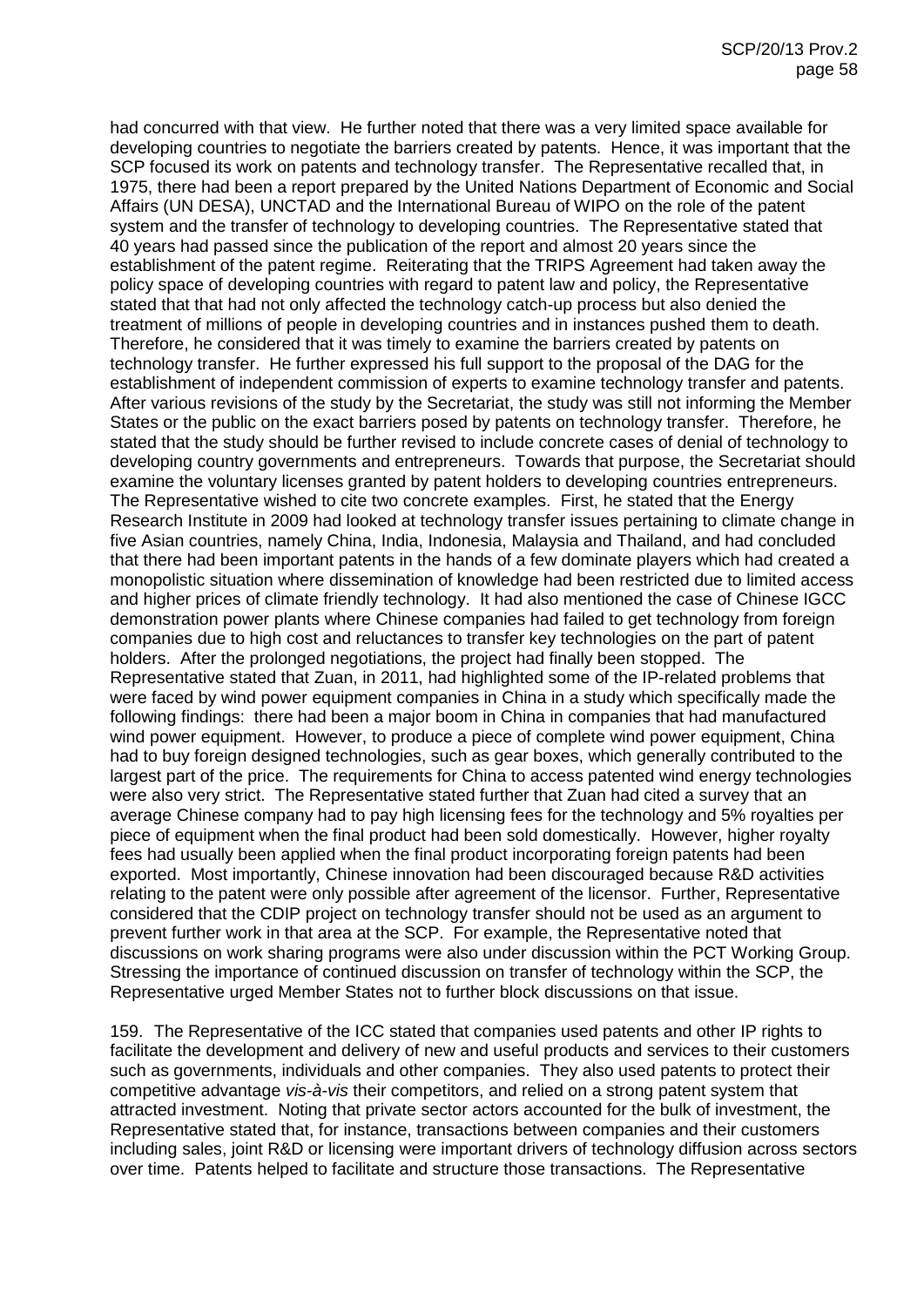further stated that, in general, patents did not constitute a barrier to technology diffusion even in the fields of technology with significant patenting activity. As an example, the Representative cited the case of mobile phones. He stated, in particular, that there had been 6.8 billion individual wireless connections in the world. Mobile phones had been becoming more widely available and cheaper even as their functionality had been increasing exponentially. It was well known that players in that field used patents intensively to protect their competitive advantage. Further, the Representative stated that it was important to note the role of know-how in technology diffusion. Even in jurisdictions where a technology solution was not protected by a patent, local companies approached a technology provider for a license if they needed additional technical input to develop a solution. They did so in order to work with that company to obtain a deeper understanding of possible solutions and to identify what might work best in their environment. Regarding what know-how exactly was, the Representative stated that it could be, for instance, a deep familiarity with a technology among the members of a team that had developed it over many years. He explained that know-how was not necessarily secret, but it could be hard to acquire precisely because it was gleaned from experience. It could not be simply transferred in an instant and its transfer could not be forced, but it was routinely shared in many ways. The Representative continued that that required trust among partners in the business environment, and use of IP rights and contracts by the technology provider to ensure that its valuable know-how would not leak to its competitors. The Representative explained that IP rights were part of frameworks for collaboration, providing clarity as to each party's rights and responsibilities. In his opinion, by facilitating collaboration and sharing, patents could facilitate technology transfer. The Representative further noted that the sharing of know-how and technology required adequate absorptive capacity. At the same time, such exchanges would enhance existing absorptive capacity at the firm or the macro level over time. He stressed that many factors influenced where technology and investments would flow. The Representative stated that legal certainty, which was quite important for businesses, was provided in part by predictable IP systems that could deliver high quality and enforceable rights.

### **AGENDA ITEM 11: CONTRIBUTION OF THE SCP TO THE IMPLEMENTATION OF THE RESPECTIVE DEVELOPMENT AGENDA RECOMMENDATIONS**

160. The Delegation of Egypt, speaking on behalf of the DAG, attached great importance to the coordination mechanisms developed for the implementation of the Development Agenda. It considered that the Committee was entitled to contribute to the Development Agenda recommendations, as it had done in 2012 and 2013. Therefore, in its view, that agenda item should become a standing item on the agenda of the SCP, which would enable the Committee to set up recommendations. The Delegation observed that, since the Development Agenda had been adopted, the Committee had made efforts in that area by tackling with a number of important subjects for Member States and guaranteeing a balanced implementation of the recommendations involving every Member State. In its opinion, the consideration of all national legislations, avoiding any marginalization and working with a common focus, would make it possible to get good results. The Delegation expressed its belief that those were the underlying principles for the work of the Committee, in accordance with recommendation 17 of the Development Agenda. The Delegation further stated that the work on quality of patents was connected with recommendations 8, 10 and 17, and that strengthening of the IP infrastructure and increasing quality could lead to the implementation of those recommendations. The Delegation was of the opinion that the Committee had been able to achieve progress in the area of technology transfer and the implementation of the recommendations of the Development Agenda. However, it considered that it was necessary to make more efforts to implement them. The Delegation explained that its Group was in the process of adopting recommendations for the implementation of other recommendations under the Development Agenda and expressed its willingness to cooperate with all Member States in the SCP.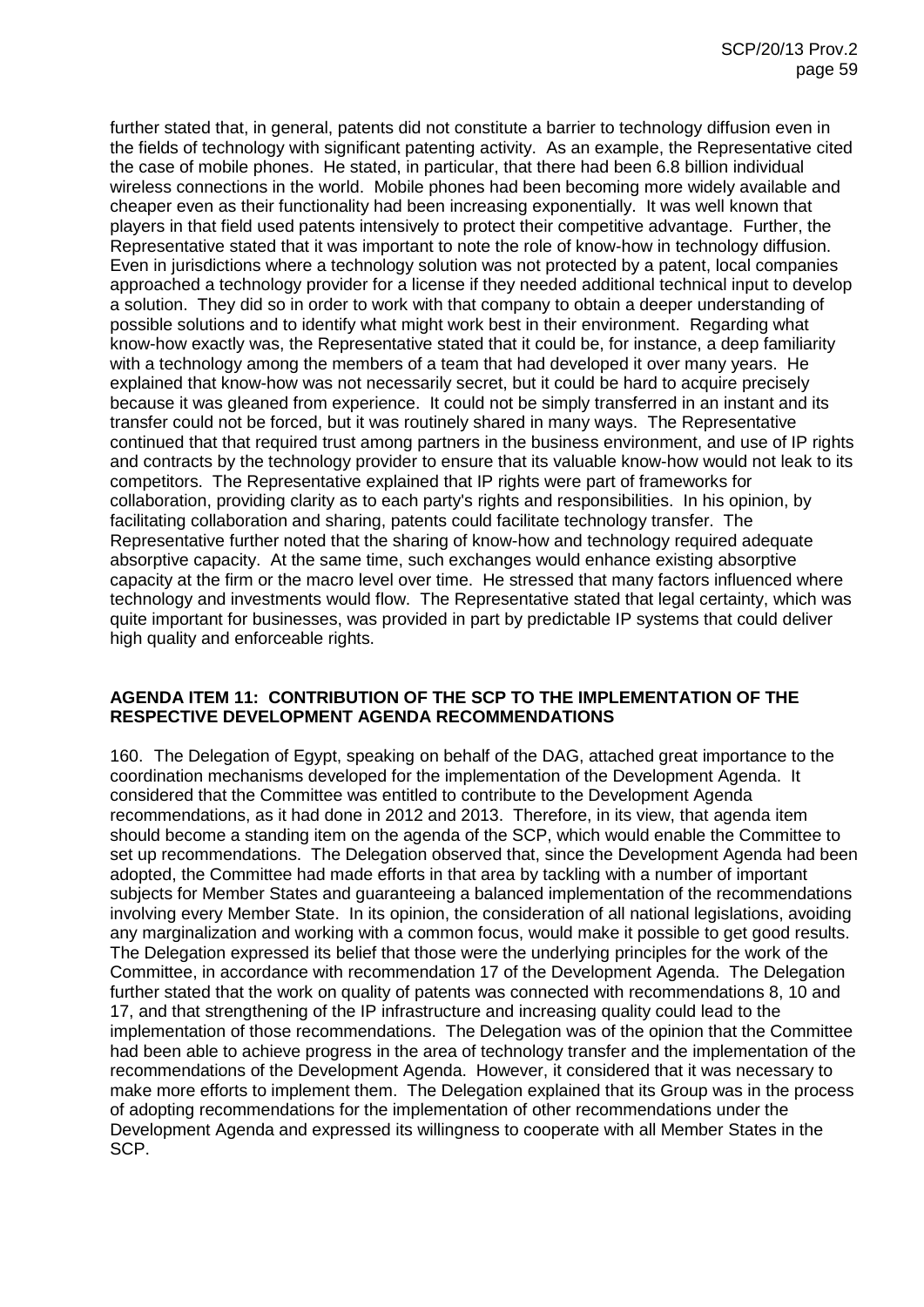161. The Delegation of South Africa, speaking on behalf of the African Group, noted that the Committee was taking stock of how it had contributed to the mainstreaming of the Development Agenda in its areas of work. It underscored that the patent system was a key in the IP framework that directly impacted national socio-economic development and societal welfare. It noted that there was a growing recognition that the current IP system was focusing heavily on ensuring rights to IP holders, without adequately ensuring that the public interest was taken into account. Subsequently, that was leading to the thought of the Delegation that the IP system was not working as it was originally intended. While the Delegation recognized that there had not been a discussion in the Committee on some of those aspects, it emphasized that it was necessary to have a more open and frank discussion about some of the current inefficiencies of the system. It considered that such discussion could only happen if there was a willingness and commitment to improving the system, where needed, both for the benefit of Member States and the future viability of the system itself. To that end, the Delegation welcomed the discussions that had taken place in the Committee on a wide range of issues, including exceptions and limitations to patent rights and patents and health. However, it noted that the Committee had to go beyond the theoretical debate to address issues that were the subject of intense debate outside WIPO but had not yet been addressed in the Committee. The Committee, therefore, should not be afraid of discussing and better understanding how patents were used in the market, and how those uses promoted or hindered innovation, technological growth and development. It considered that only through frank discussions, the Committee could be expected to generate the collective will and actions needed to improve the system. It stated that, similarly, more tangible discussions were needed on how patents could better contribute to addressing the challenges humanity was facing in the areas such as food, energy, security, environment, disaster management, climate change and education. It hoped that there would be an open and constructive engagement on those important issues in the Committee. It considered that the long prevalent and naive assumption that providing patent holders with stronger rights would by itself foster innovation and attract investments had presently been rejected in light of global economic realities and experience. In its opinion, so far, there had only been an academic discussion in the Committee on how countries could optimally calibrate the level of protection of IP rights, using exceptions and limitations, as well as other flexibilities. The Delegation, therefore, considered the establishment of an analysis on that issue would allow WIPO to play its dual role, in assisting countries and in establishing evolving and tailor-made IP policies. Noting that the SCP had started an important and necessary discussion on various development-related aspects of the patent system, the Delegation welcomed that positive step and looked forward to a meaningful translation of those discussions into concrete elements of a work program. It reminded the Committee that many critical issues had not yet been addressed and could become the subject of honest and constructive consideration leading to their integration in a holistic, development-oriented and balanced work program for the SCP.

162. The Delegation of the United States of America did not support the proposal of including the agenda item as a standing item in the agenda of the SCP. It stated that it should be continued to be treated as a temporary agenda item.

163. The Delegation of Japan, speaking on behalf of Group B, endorsed the statement made by the Delegation of the United States of America. In its understanding, that item was not a standing agenda item but a provisionary one.

164. The Delegation of the Czech Republic, speaking on behalf of the CEBS Group, supported the statements made by the Delegations of the United States of America and Japan on behalf of Group B.

165. The Representative of the TWN supported the statement made by the Delegation of South Africa on behalf of the African Group.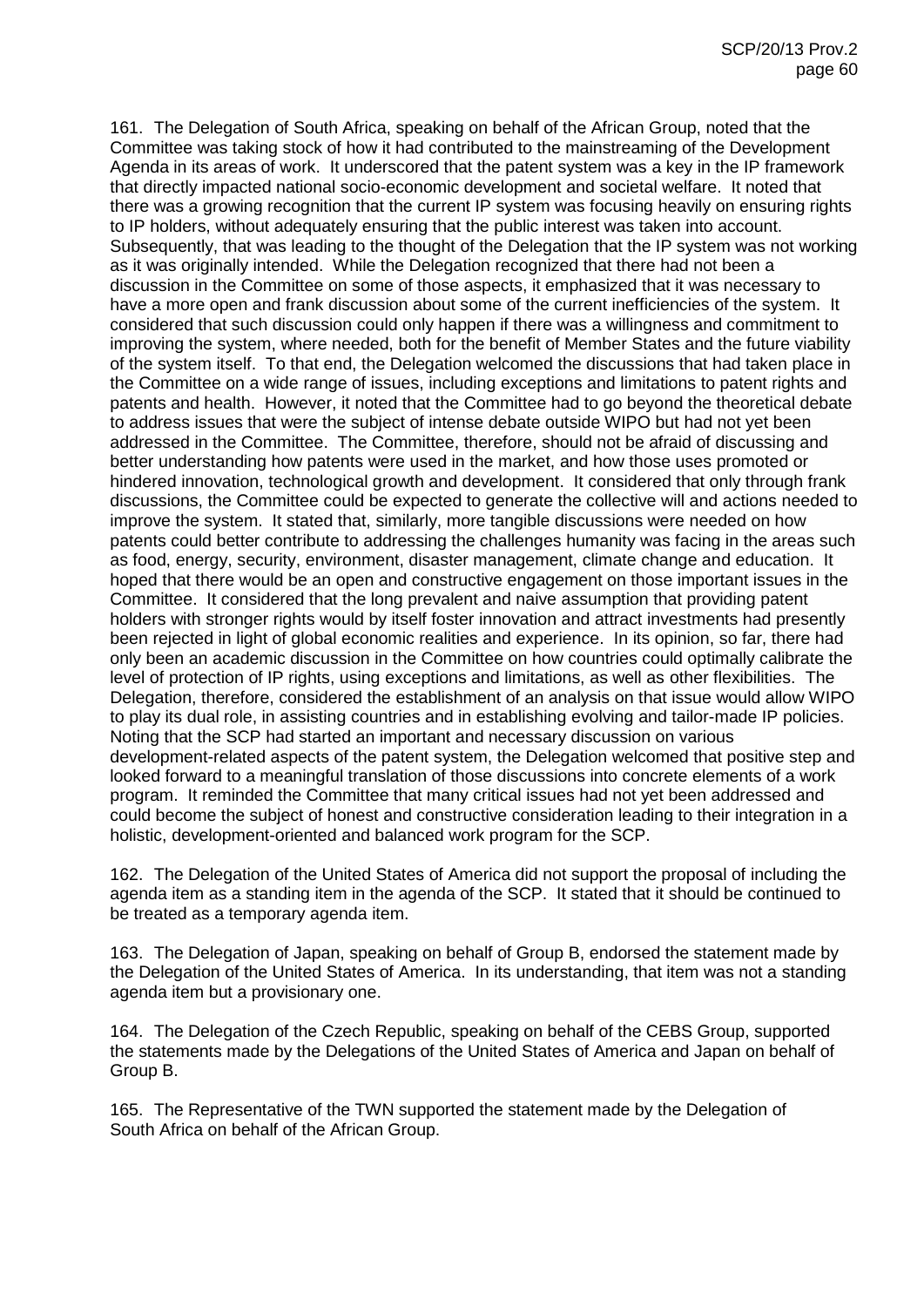## **INFORMATION ON THE PATENT-RELATED ACTIVITIES OF THE IP GLOBAL CHALLENGES PROGRAM (PROGRAM 18)**

166. The Secretariat from the IP and Global Challenges Program (Program 18) reported on its patent-related activities, and distributed a comprehensive document and materials related to its activities. The Secretariat stated that intellectual property was a tool used for socio-economic purposes − to encourage innovation and creative activities, to facilitate the distribution of innovative products, and to structure partnerships and technology transfer. Referring to the agreement that WIPO had concluded with the United Nations in 1974, the Secretariat noted that promoting innovation and creativity as well as facilitating transfer of technology in order to accelerate economic, social and cultural development had been WIPO's obligations since it had joined the UN system. As the issues relating to global challenges, such as climate change, global health and food security, predominantly affected the poorest populations in the world, they inherently brought a development aspect with them. Further, the Secretariat observed that it had been widely believed that innovation and technology could play a key role in addressing those global challenges. Therefore, the Secretariat considered that intellectual property had a role to play as a means to develop new technologies and to facilitate their transfer and diffusion. In 2008, WIPO had decided to become involved in that somewhat politicized area, i.e., climate change, global health and to a lesser extent, food security, where there had been important international discussions on how to address those challenges. WIPO's involvement, however, had been neither to further politicize the debate nor to push a specific agenda, nor to participate as a party in the negotiations, nor to lead and advocate changes to the existing system. Rather, WIPO had been involved in the discussions as a resource, making available its specific expertise and abilities. The Secretariat therefore stated that the areas in which WIPO could make a difference were those already identified in the agreement between the UN and WIPO, mainly intellectual property and transfer of technology. Referring to the Program and Budget 2012/2013, the Secretariat noted that the Program had published fact-based analytical studies and provided a forum for discussion, such as seminars, symposia and conferences. He stated that, most importantly, the task of WIPO over the last few years had been focused on platforms and projects that had the possibility to achieve tangible results to make a constructive contribution to finding ways of addressing issues regarding climate change and global health. Those platforms were: (i) WIPO Re: Search, which was an open innovation consortium launched in 2011 to address research and development in the area of neglected tropical diseases, malaria and tuberculosis; and (ii) WIPO GREEN which facilitated the use and transfer of green technologies. With those tools and platforms, Program 18 was trying to use WIPO's specific expertise in innovation, technology and knowledge transfer, and its specific ability to bring together multi-stakeholder partnerships. The Secretariat noted in that context that it had enjoyed good relationships not only with Member States, intergovernmental organizations and non-governmental organizations but also with the private sector that had traditionally been a user of the services which WIPO had offered in other areas. The Secretariat further elaborated on its principal patent-related activities, including: (i) a patent review of DNA fragments of influenza viruses upon a request by the WHO; (ii) collaborative activities with the WHO and WTO, such as organizing joint symposia and publishing a joint publication "*Promoting Access to Medical Technologies and Innovation – Intersections between Public Health, Intellectual Property and Trade*"; (iii) WIPO Re: Search; (iv) WIPO GREEN; and (v) a project ongoing in Tanzania related to intellectual property and food security in the area of wheat production. The Secretariat reiterated that WIPO had got involved in global challenges issues because it had expertise in intellectual property, innovation and technology transfer, which could be used productively to address those challenges, together with other partners. As a way for Member States to become involved, in particular, in those platforms, the Secretariat requested Member States to reach out to research institutions or companies that might be able to either contribute to the platforms or profit from information which were available from such platforms. The Secretariat further encouraged Member States' contributions through providing funds in trust.

167. The Delegation of Brazil expressed its appreciation to the Secretariat for the information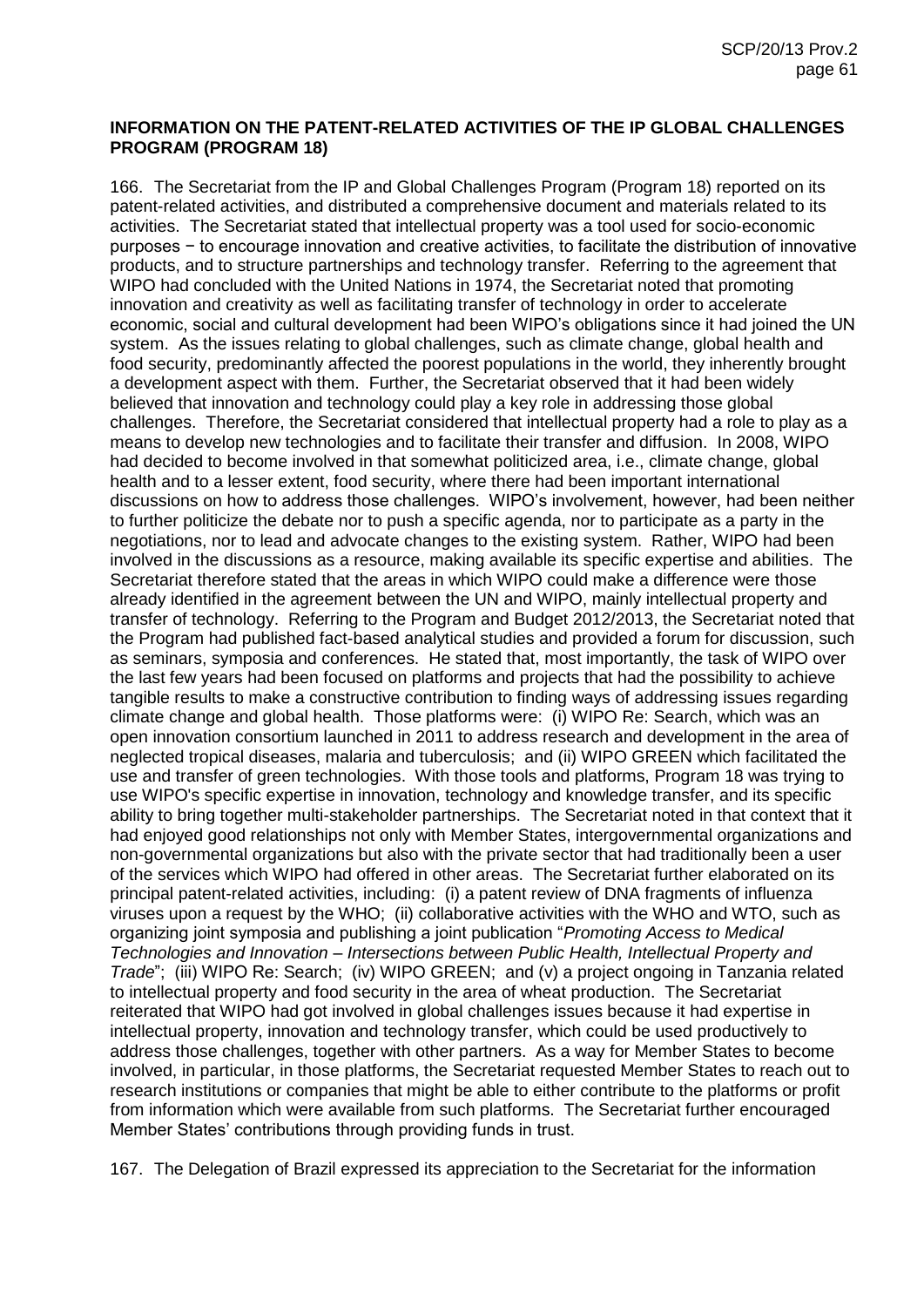provided on the patent-related activities of Program 18. The Delegation expressed its understanding that, due to the lack of sufficient time between the Assemblies in December 2013 and the twentieth session of the SCP, the Secretariat had not been able to prepare a written information document in a timely manner, enabling Member States to evaluate the document prior to the meeting by experts in the capitals. However, the Delegation requested that, for the report of Program 18 on its development-related activities at the next CDIP session, a written information document be circulated to Member States in a timely manner. It stressed the importance of improving the transparency of WIPO activities. The Delegation expressed its agreement with the Secretariat that WIPO should not interfere in the debates currently taking place in specialized fora on climate change, food security or global health. With respect to discussions on climate change, the Delegation stated that the United Nations Framework Convention on Climate Change (UNFCCC) was the appropriate forum for discussion, especially when referring to the definition and modalities of transfer of environmentally sound technologies. Further, noting that WIPO activities on the subject were voluntary and not binding Member States, the Delegation requested that material developed by the Program include a disclaimer stating that it had been developed by the Secretariat and that it did not express the opinions of WIPO Member States.

168. The Representative of TWN asked why the royalty free license mechanism under the WIPO Re: Search initiative was limited to LDCs only, although neglected tropical diseases cut across the countries other than LDCs. Further, in relation to the collaboration with the WHO, noting that the WHO was working on various models of research and development, addressing the cost of R&D and the price of medicines, she requested clarification on the role of the Global Challenges Division on that particular issue, since in her view, there could be ways and means of doing research without holding any kind of intellectual property rights.

169. The Secretariat clarified that, regarding the WIPO Re: Search licensing conditions, WIPO Re: Search was looking at gaps in technologies, basically, in medical products, vaccines and diagnostics, that were simply not in existence yet. Therefore, as a first step, material information had to be gathered in order to boost the development of those technologies. Such information was free of charge for everybody, all over the world, and research and development of relevant products was free of charge. The only distinction came into play when a product that had been developed was marketable and then introduced in various markets. At that point, any licensing agreement under WIPO Re: Search would stipulate that the sale of products would be royalty free in LDCs. Members also agreed to negotiate in good faith access to all developing countries, taking into consideration the burden of disease and the economic development of the populations most in need. While the WIPO Re: Search initiative recognized the disease burden in various countries and the need to make those products available on preferential terms, it could not currently decide what those terms were, since a product to be developed and the situation in the respective country were not known at that time. The Secretariat therefore noted that it was more a declaration of goodwill than a firm contract. He also clarified that if parties agreed, they could go beyond the minimum terms and understanding of all partners who participated in WIPO Re: Search, and agree on preferential terms. On the relationship with the WHO, the Secretariat stressed the importance of the WHO being on board from the outset and of close collaboration with them, since WIPO did not have expertise and a mandate specifically on global health. The Secretariat referred to the WIPO Re: Search launch event, during which the Director General of the WHO had expressed her strong support on the project, stating that it had been one mechanism of approaching and addressing neglected tropical diseases, malaria and tuberculosis. No one said that it was the only way, and it did not limit, and was not aimed at limiting, the discussions which had taken place among experts within the WHO. It was meant to provide a one answer and one model of facilitating innovation in an area that for far too long had been neglected. Further, the Secretariat observed that there was no conflict between WIPO Re: Search and the different funding mechanisms discussed at the WHO. It explained that WIPO Re: Search enabled new research to jump start and for ongoing R&D to be accelerated by being able to benefit from tremendous intellectual property and knowledge that had been generated by 70 plus billion dollars of R&D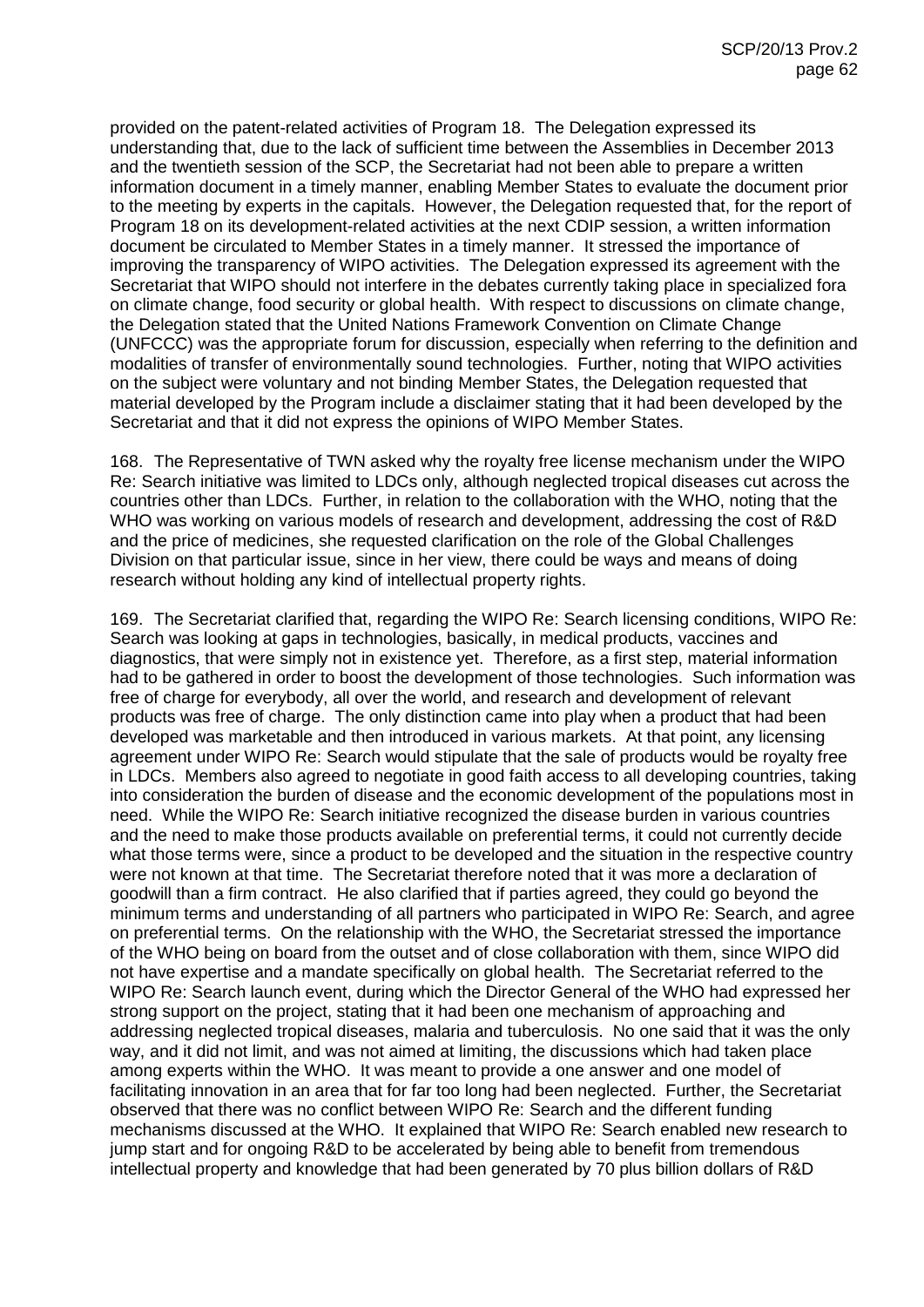spent in the public and private sector for health. Therefore, WIPO Re: Search was a type of indirect funding and a complementary contribution in an area where WIPO had a comparative advantage, namely to bring intellectual property assets to positively contribute to addressing global challenges, particularly in the area of neglected tropical diseases, malaria and tuberculosis.

# **AGENDA ITEM 12: FUTURE WORK**

170. The Delegation of Japan, speaking on behalf of Group B, stated that the future work program had to be balanced as a whole, and at the same time, balanced in the context of each item. With regard to exceptions and limitations, the Delegation noted that a half day seminar on the remaining five exceptions and limitations had already been agreed and scheduled for the following session of the SCP. It stated that further work on that issue should be considered only after the seminar at the following session would have taken place, taking account of its outcome. The Delegation recognized the significant merit of the work on quality of patents and attached great importance to it. Referring to several proposals on the table under that agenda item, in order to respond to concerns expressed by some Member States and to share the common direction to proceed, the Delegation clarified the objectives and the benefits of those proposals. As for the questionnaire proposed by the Delegation of Canada, Denmark and the United Kingdom (SCP/18/9), the Delegation explained that the objectives were: (i) to identify what the term "quality" meant to each Member State; (ii) sharing of knowledge to allow patent offices to learn from each other and improve practices; (iii) to build capacity of patent offices at varying stages of development; and (iv) better provision of technical assistance to patent offices. The first objective was to completely respond to the concern expressed by some Member States which stated that there was no common definition of "quality" of patents. The one of the purposes of that questionnaire was the gathering of materials in order to discuss what quality of patents was. Such discussion could include various aspects, for example, to what extent such definitions were diverged depending on countries and how the Committee could find common ground upon which it could further cooperate on that issue. Therefore, in its view, the fact that there was no common definition of quality of patents in front of the Committee justified the objective of that questionnaire, rather than preventing its launching. The Delegation further stated that other objectives of the questionnaire were clearly beneficial for all countries, especially developing countries, for self-explanatory reasons. The Delegation explained that the questionnaire included the question "What definition/s of 'quality of patents' is used within your national jurisdiction?" as Q.1, corresponding to the first objective, and the subsequent Sections (1) to (3) of the questionnaire corresponding to respective objectives mentioned above. The Delegation clarified that the purpose of that questionnaire was not to establish the unified definition of quality of patents, rather, to know the whole picture of the concept of quality of patents with respecting the right of Member States to interpret that concept, taking account of the respective domestic circumstances. If other Member States had other concerns, the Delegation expressed its willingness to include other questions that reflected those concerns. With regard to the work sharing proposals by the Delegations of Japan, the Republic of Korea, the United Kingdom and the United States of America (document SCP/20/11 Rev.) and by the United States of America (document SCP/19/4), the Delegation underlined that the sovereign right of respective countries to make a decision to grant a patent or not was completely preserved under those work sharing initiatives. As the Delegation of India had pointed out, Article 29.2 of the TRIPS Agreement prescribed that members might require an applicant for a patent to provide information concerning the applicant's corresponding foreign applications and grants. In its understanding, the work sharing programs such as the PPH provided incentives to applicants to embody the provision of information prescribed in that Article voluntarily. The Delegation drew the attention of the Committee to the fact that there were two types of work sharing programs. One was applicant-driven such as the PPH, and the other was IP offices-driven. As for the latter, in its opinion, it was important to understand that work sharing was just the simple reality of life, reflecting the necessity for the offices to collect useful information for examiners. The Delegation expressed its strong belief that a dedicated home page could provide a whole picture of work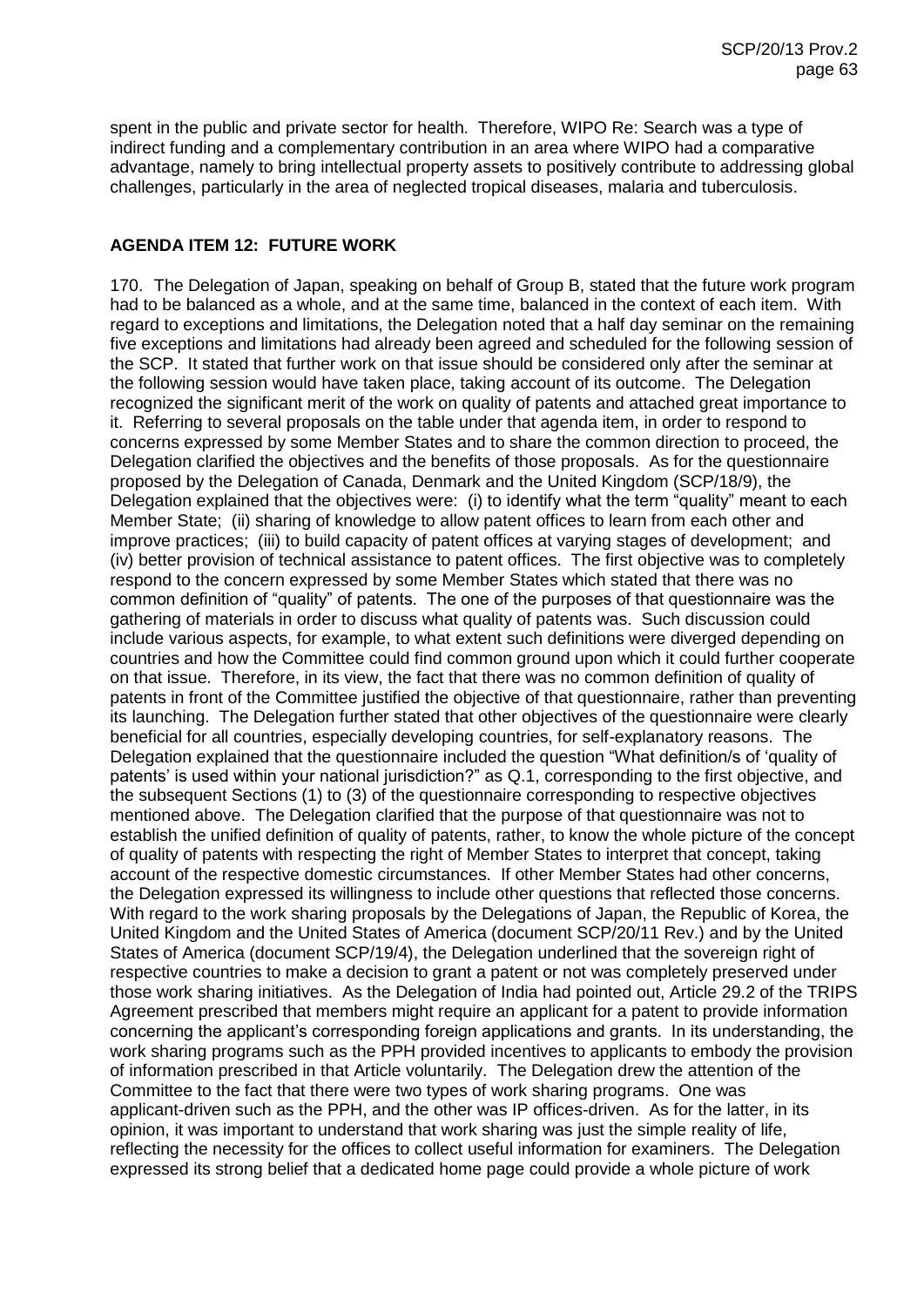sharing programs and it could contribute to actual understanding on the nature of the programs. It considered that the establishment of a home page was a transformation of existing information into accessible format, and it could be done through the expansion of the existing website of WIPO on the PCT-PPH. Furthermore, the Delegation stated that an annual conference, as initially suggested in document SCP/19/4, could be used as a venue to discuss whether work sharing program influenced the right to make a decision of respective countries or not in an evidencebased manner. It clarified that one of the purposes of that proposal was to promote actual understanding of the programs. In that regard, the Delegation considered that the study proposed by the Delegation of Greece on behalf of the European Union and its Member States on how different laws and practices limited the potential for work sharing and what voluntary measures could be put in place to address any problems at the international level, could also clarify the fundamental nature of work sharing programs. Furthermore, the Delegation stated that the objective of the proposal by the Delegation of Spain on inventive step (SCP/19/5) was not harmonization of that concept but improvement of knowledge about that requirement. The proposal was made up of three studies. The first one would be a fact finding survey about the definition of the person skilled in the art in legislation, examination guidelines, and case law worldwide. The second one would be a similar fact finding survey about methods employed worldwide to assess inventive step. In the opinion of the Delegation, the improvement of the knowledge on inventive step, for example, knowledge such as differences in terms of the level of inventive step would be useful for all offices and users irrespective of the level of development. As inventive step was the last hurdle to overcome to get patents, in its view, that patentability requirement was critical for quality of patents. The Delegation considered that, by improving knowledge about inventive step, countries would be able to grant patents only on inventions that comply with patentability requirements. In addition to quality of patent, the Delegation stated that Group B also attached the importance to further work on confidentiality of communications between clients and patent advisors. In its opinion, the Committee should take substantive steps to the concrete mechanisms to address the recognition of foreign patent advisors' privilege, based on soft law approach. In that regard, the Delegation supported the proposal by the Delegation of Australia on the study by the Secretariat about the problems which limited or prevented the implementation of attorney's privilege. The Delegation was of the opinion that those steps would also be complemented by the establishment of a dedicated WIPO web page which could disseminate useful information obtained through the Secretariat's activities so far and by a possible seminar involving observers who had practical experiences to be shared. With regard to patents and health, the Delegation reiterated that the Committee should adopt a balanced approach even within an agenda item. It noted that there were two aspects on the relationship between patents and health, namely, access and innovation. The Delegation observed that the Committee had dealt with the first aspect at the twentieth session by holding a sharing session on countries' use of health-related patent flexibilities. Therefore, at the forthcoming session, the delegation was of the opinion that delegations should turn their eyes to the other aspect, innovation in the context of patent and health. The Delegation supported the proposal by the Delegation of the United States of America (document SCP/17/11), which shed light to the innovation aspect of patents and health, as a possible element of the future work program at the 21<sup>st</sup> session of the SCP. Finally, regarding technology transfer, the Delegation reiterated that further work on that issue should be considered only after the whole picture of the issue would be clearly presented, following the completion of the work by the CDIP.

171. The Delegation of the Czech Republic, speaking on behalf of the CEBS Group, expressed its belief that the Committee could put together a balanced program. The Delegation considered that the objective of delegations was to build upon existing working program and to improve it further in order to enhance and develop a common better understanding of all relevant aspects. The Delegation stated that the CEBS Group remained committed to continuing discussions on all current topics. It however stressed that its priority was to continue discussion particularly on the issues of quality of patents and confidentiality of communication between clients and their patent advisors. As regards the quality of patents, the Delegation supported launching a questionnaire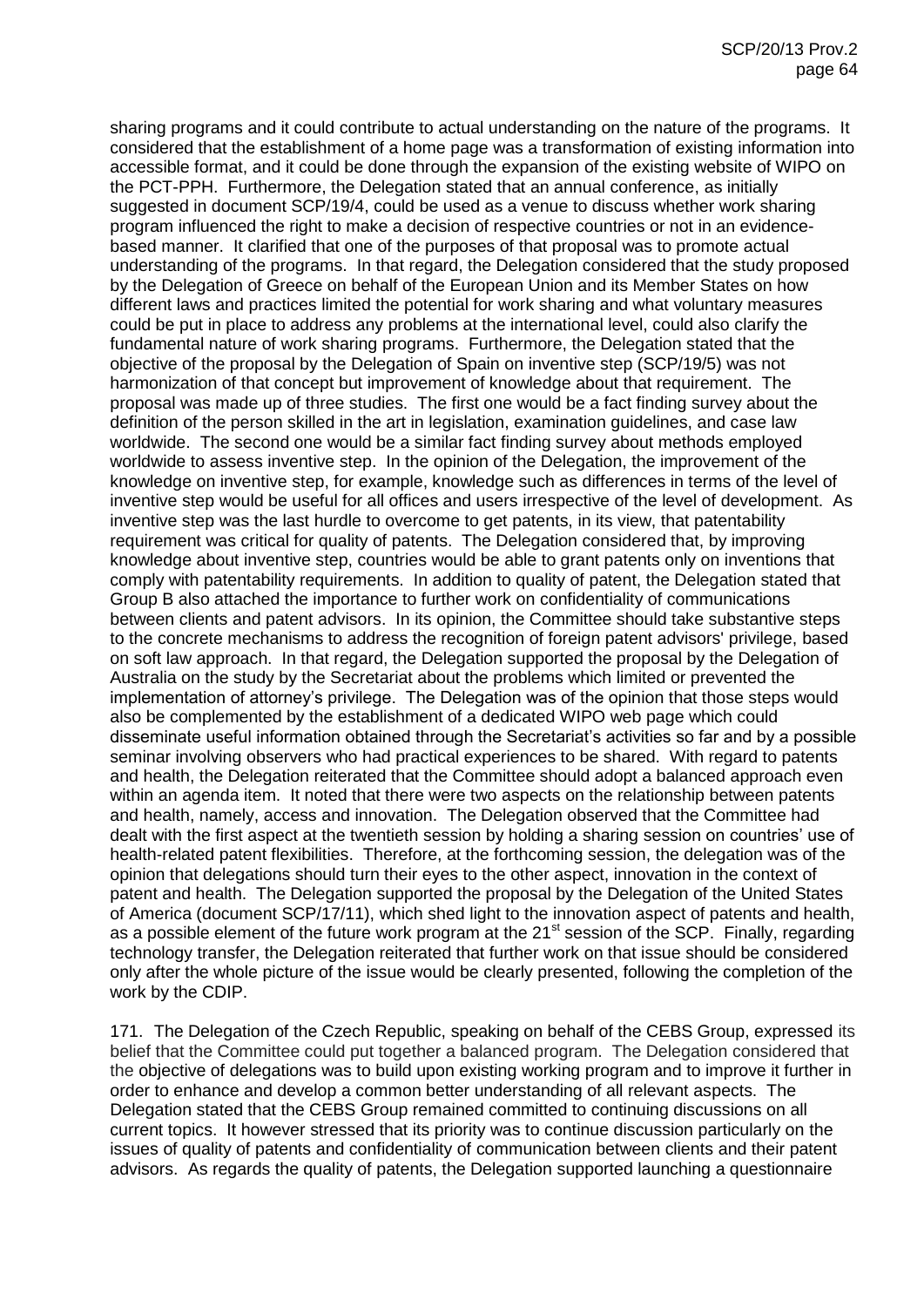proposed by the Delegations of Canada and the United Kingdom as well as by the Delegation of Denmark (SCP/18/9). The Delegation further expressed its continued support for the proposal by the Delegation of Spain (document SCP/19/5), and considered that it would be useful to launch a comparative study dealing with the inventive step concept. Moreover, the CEBS Group also considered that gathering information on work sharing programs among patent offices would be useful for the discussions concerning quality of patents, namely, patent search and patent examination. In that light, the Delegation endorsed the proposal made by the Delegations of Japan, the Republic of Korea, United Kingdom and the United States of America (document SCP/20/11 Rev). It strongly believed that both the dedicated web page and the annual conference could contribute to a better understanding of the nature and benefits of the programs. The Delegation also shared the view that the study proposed by the Delegation of Greece on behalf of the European Union and its Member States on how different laws and practices limit the potential for work sharing and what voluntary measures could be put in place to address any problems at the international level, might also contribute to clarifying the nature of work sharing programs. Concerning further work on confidentiality of communications between clients and patent advisors, the Delegation expressed its interest in developing nonbinding principles based on a soft law approach, which would not in any case have an effect on the souvereignity of WIPO Member States. The CEBS Group also supported the idea of establishing a dedicated web page providing information about the situations in Member States on that issue. Furthermore, in its opinion, a seminar should be organized by the Secretariat, involving observers, with the aim of sharing practical experiences in that area. The Delegation considered that all those steps would be an appropriate way forward. As regards the topic of exceptions and limitations to patent rights, the Delegation noted that the Committee should take into account the fact that a seminar on the remaining five exceptions and limitations during the next session of SCP had already been scheduled. It was of the view that further work on that issue should be discussed only after the seminar at the following session would have taken place. With regard to patents and health, the Delegation stated that further discussion should be balanced, taking into account the role of the patent system to support innovations in pharmaceutical industry. The proposal by the Delegation of the United States of America (SCP/17/11) that focused on the innovation aspect of patents and health might contribute to such balanced approach. Finally, concerning technology transfer, the Delegation was of the opinion that the results of the CDIP projects related to transfer of technology should be analysed before any new steps concerning transfer of technology were envisaged in the SCP. The Delegation expressed its belief that an agreement on the Committee's future work would be reached successfully.

172. The Delegation of Greece, speaking on behalf of the European Union and its Member States, stated that, in discussing future work, a balanced program should be reached. In reference to quality of patents, it stated that a work program should be established based on the proposals made by the Delegations of Canada and the United Kingdom (document SCP/17/8), the Delegation of Denmark (document SCP/17/7), the Delegation of the United States of America (document SCP/17/10) and the Delegation of Spain (document SCP/19/5). As a next step, the Delegation expressed its willingness to launch a questionnaire containing the elements of all the proposals by the Delegations of Canada and the United Kingdom, Denmark and the United States of America. Furthermore, the Delegation considered that a study on inventive step and the evaluation methods used in the WIPO Member States, as proposed by the Delegation of Spain, would allow for the improvement of understanding of that requirement. As regards opposition systems, the Delegation suggested that the Committee consider elaboration of a compilation of models of opposition systems and other administrative revocation and invalidation mechanisms, in a non-exhaustive manner. On work sharing programs, in its view, a dedicated page on the WIPO website for work sharing activities would improve awareness of existing initiatives and enable patent offices to collaborate more effectively. In addition, it was of the view that annual conferences on the margins of the SCP sessions would allow for the sharing of experiences on work sharing programs and explore ways to improve the usefulness of those programs to IP offices, to users of the IP system and to the general public. The Delegation considered that a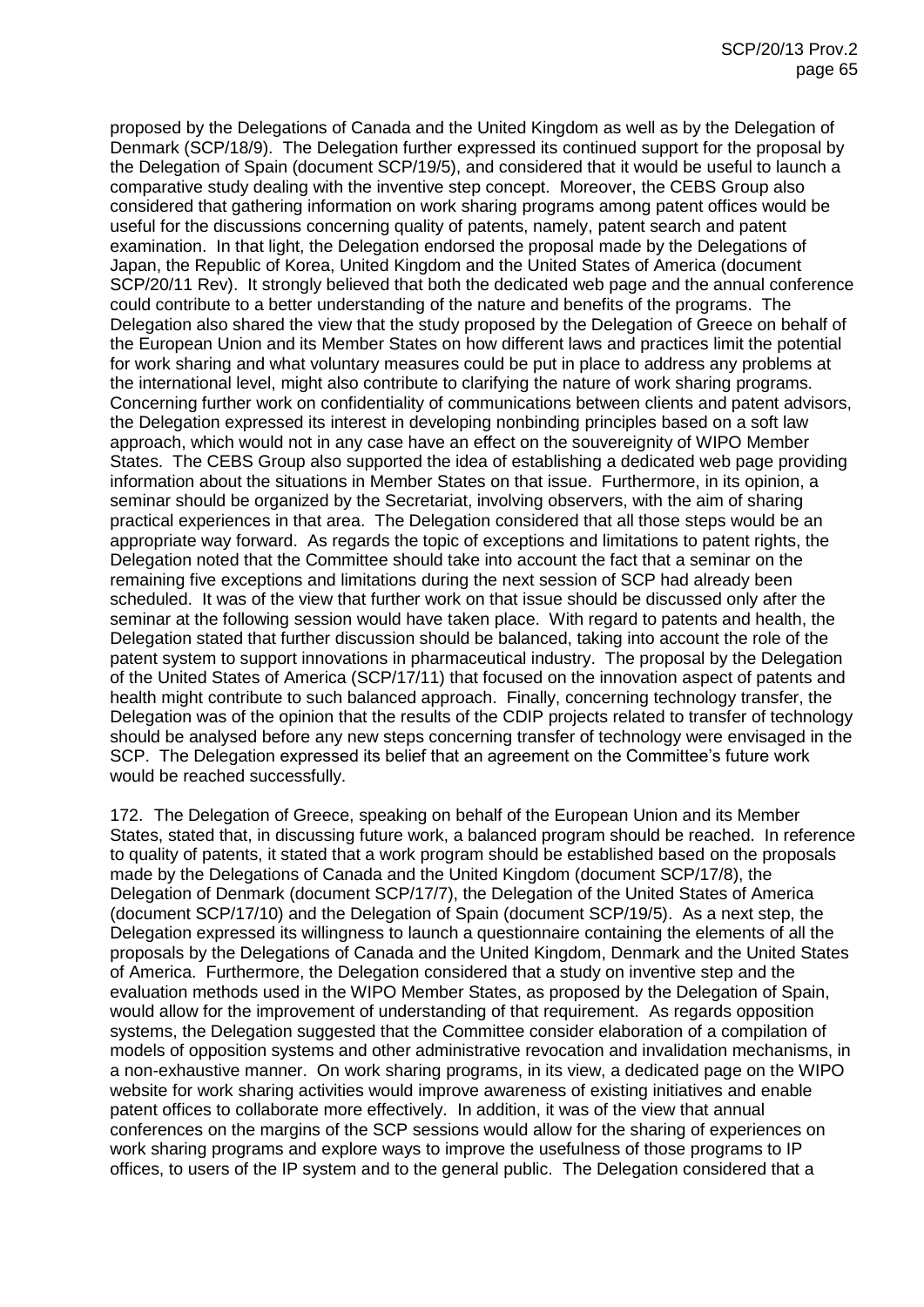study by the WIPO Secretariat on how different laws and practices limited the potential for work sharing and what voluntary measures could be put in place to address any problems at the international level, could identify areas where initiatives could be undertaken to improve the efficiency of the patent system. Given the optional nature of the schemes endeavored, in its opinion, any efforts to improve the quality and efficiency of the patent system should not be hindered. As regards the topic of patents and health, while understanding the concerns of developing and least developed countries in handling public health problems, the Delegation stressed that the mere existence of IPRs on a product was not a barrier to, nor its absence a guarantee of, access to that product. It stated that elements of the proposal made by the Delegation of the United States of America could be considered in discussing further work. In relation to confidentiality of communications between clients and their patent advisors, the Delegation noted that concrete mechanisms should be considered to address the recognition of foreign patent advisors' privilege. It stated that a soft law approach, whereby WIPO Member States would adopt non-binding principles that could be applied at the national level, would allow for the convergence of existing systems to the benefit of users of the patent system, irrespective of the level of development of individual WIPO Member States. On the topic of transfer of technology, noting that a report on the Project on Intellectual Property and Technology Transfer: Common Challenges – Building Solutions was due by the next session of the CDIP in May 2014, the Delegation stated that it was not in favor of launching new initiatives within the SCP until the completion of that Project and its follow-up analysis. Finally, as regards exceptions and limitations, the Delegation noted that a document covering the remaining exceptions and limitations to patent rights had already been mandated and was expected to be presented by the Secretariat in the next session of the SCP. The Delegation stated that it looked forward to a constructive discussion and remained committed to participate towards establishing a well-balanced work program.

173. The Chair submitted his suggestions on future work of the SCP in writing, which was discussed by the Committee.

174. The Delegation of Japan, speaking on behalf of Group B, noted inconsistency between the terms "feasibility study" and "confined to fact-finding", and invited the Secretary to provide an explanation on those terms for the record.

175. The Secretariat clarified that the issue was the relationship between the term "feasibility study" and the associated phrase "confined to fact-finding". It was the position and the understanding of the Secretariat that the term "feasibility study", standing on itself being a kind of ambiguous term, could nevertheless be read consistently with the phrase "confined to fact-finding" in that the ultimate word "study" would be controlled by the phrase "confined to fact-finding". The Secretariat explained that it would provide a full explanation of the context and identify and explore possibilities in that study, without engaging in evaluations and recommendations.

176. The Delegation of Algeria, speaking on behalf of the African Group, reiterated that it was looking forward to more substantial work under patents and health. The Delegation stated its understanding and hope that a study on exhaustion of rights would be carried out at the twenty-second session, even if the Committee still had to agree upon that. Further, the Delegation reiterated the African Group's concern that the work under the agenda item "quality of patents" might lead to harmonization to which it could not agree.

177. After some discussion, the Committee agreed that the non-exhaustive list of issues would remain open for further elaboration and discussion at the next session of the SCP.

178. Further, without prejudice to the mandate of the SCP, the Committee agreed that its work for the next session (SCP/21) be confined to fact-finding and not lead to harmonization at this stage, and would be carried out as follows: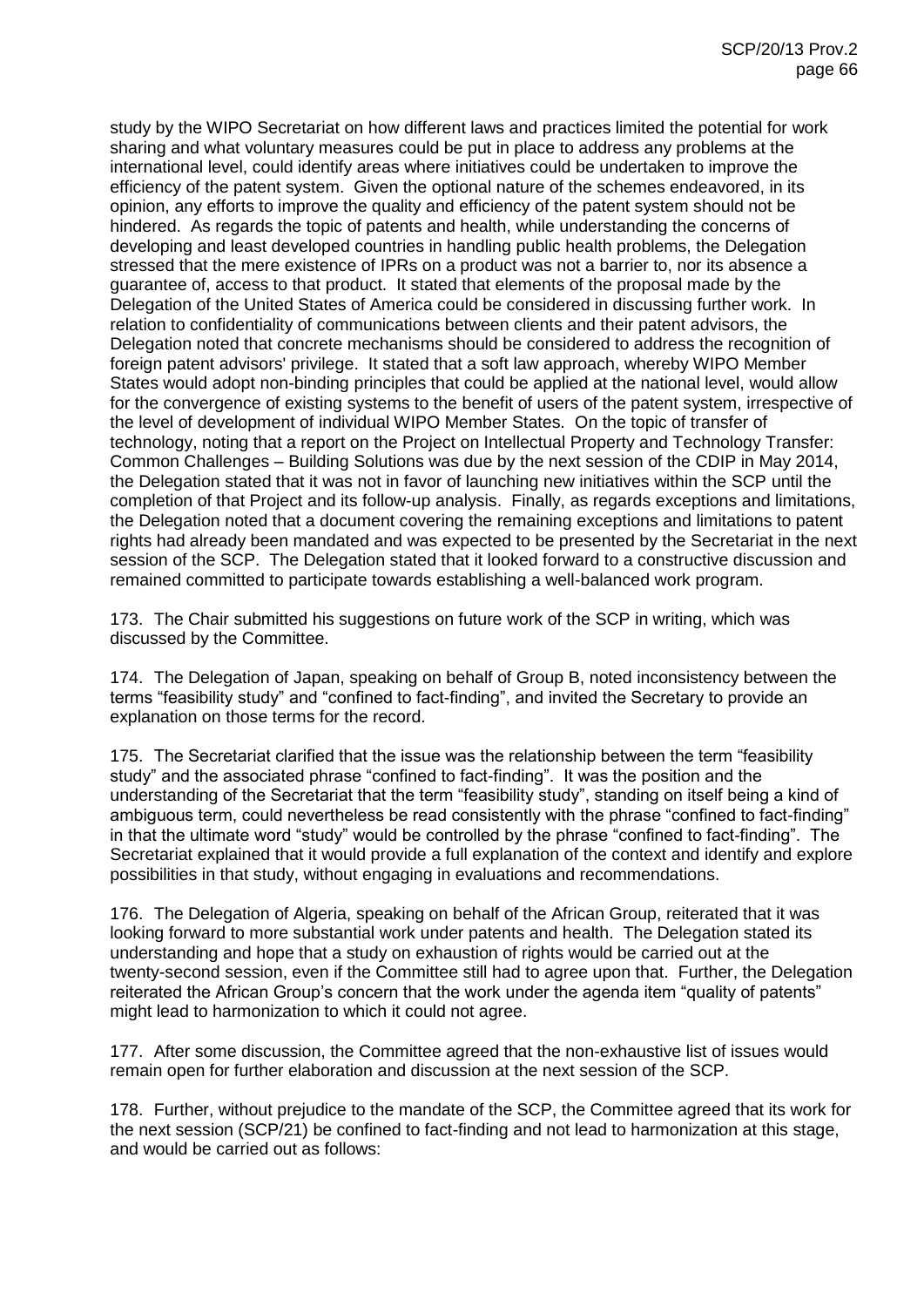## (1) Exceptions and Limitations to Patent Rights

- (i) The Secretariat will prepare a document, based on input received from Member States, on how the following exceptions and limitations are implemented in Member States, without evaluating the effectiveness of those exceptions and limitations: acts for obtaining regulatory approval from authorities; exhaustion of patent rights; compulsory licensing and/or government use; and exceptions and limitations relating to farmers' and/or breeders' use of patented inventions. The document should also cover practical challenges encountered by Member States in implementing them.
- (ii) A 1/2 day seminar as proposed in document SCP/19/6 will be organized during SCP/21 on the above exceptions or limitations.

#### (2) Quality of Patents, including Opposition Systems

- (i) The following two studies will be prepared by the Secretariat and submitted to SCP/22. They will be based on the information provided by Member States, and will be a collection of factual information without analysis or recommendation:
	- (a) a study on inventive step that contains the following elements: the definition of the person skilled in the art, methodologies employed for evaluating an inventive step and the level of the inventive step; and
	- (b) a study on sufficiency of disclosure that contains the following elements: the enabling disclosure requirement, support requirement and written description requirement.
- (ii) The Committee will have an information sharing session during SCP/21 among Member States regarding experiences on international work sharing and collaboration. The Committee shared the understanding that discussions on work sharing and collaboration do not imply any automatic acceptance of work sharing products and do not prejudice the sovereign rights of Member States in processing patent applications and patents in accordance with the applicable law.
- (iii) Document SCP/20/11 Rev. will be added to the working documents listed in the agenda of the next session of the SCP.
- (iv) The Secretariat will improve the WIPO webpage (PCT-PPH) on work sharing initiatives.
- (3) Patents and Health
	- (i) The Secretariat, in collaboration, to the extent possible, with the WHO and WTO, will carry out, for SCP/21, a feasibility study on the disclosure of International Nonproprietary Names (INNs) in patent applications and/or patents.
	- (ii) The Secretariat will prepare, for the next session of the SCP, a study on the role of patent systems in promoting innovative medicines, and in fostering the technology transfer necessary to make generic and patented medicines available in developing countries/least developed countries.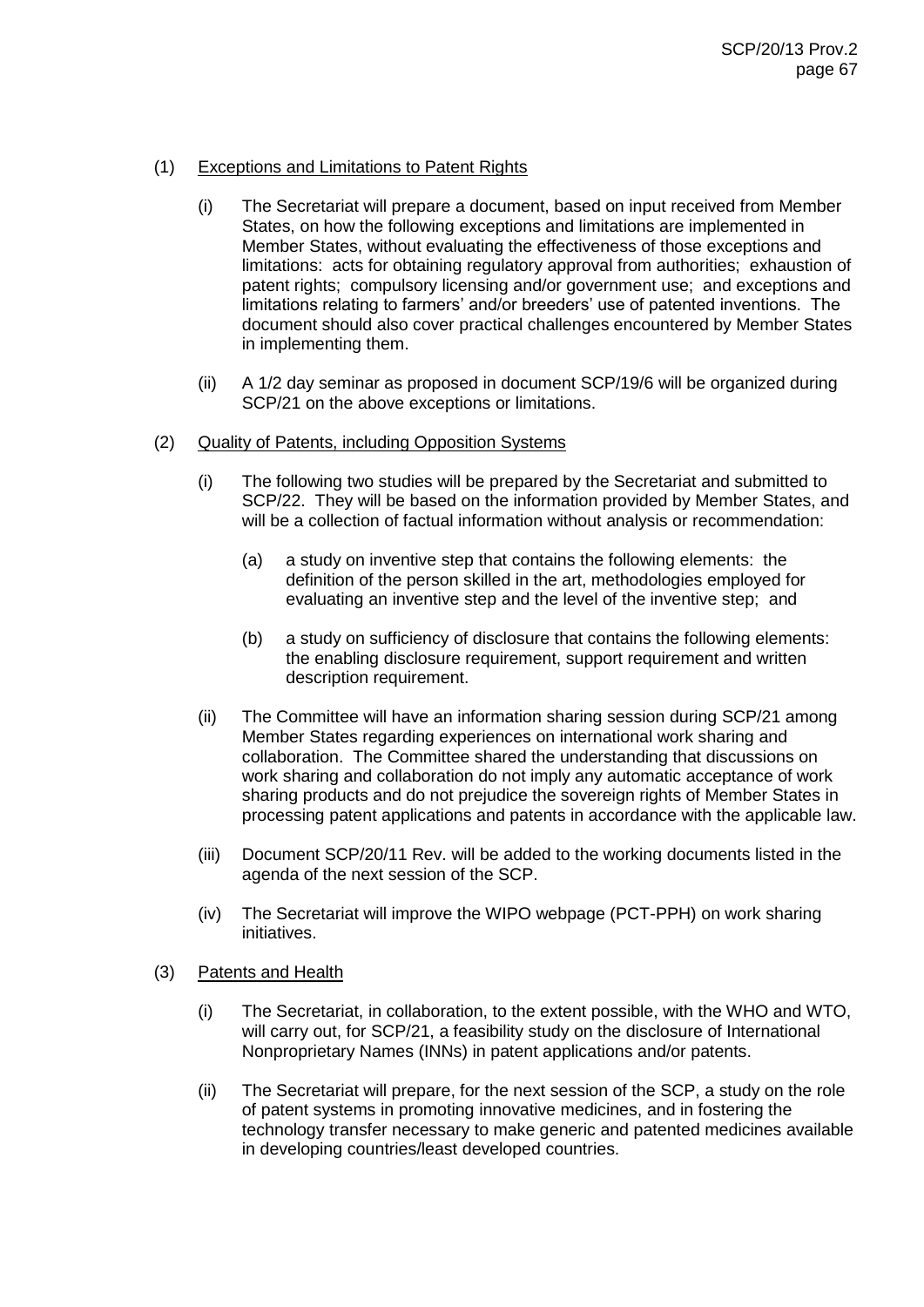- (iii) At SCP/21, the potential of a study on the implementation of flexibilities concerning different types of exhaustion of rights in Member States and its contents will be discussed.
- (4) Confidentiality of communications between clients and their patent advisors
	- (i) The Secretariat will publish the information contained in document SCP/20/9 on the SCP electronic forum website in more accessible and user-friendly format, and update regularly.
	- (ii) The Committee will conduct, at the next session, a half-day seminar on the confidentiality of advice from patent advisors and practical experiences of clients as well as patent advisors.
	- (iii) Member States are invited to submit proposals on this topic.
- (5) Transfer of Technology
	- (i) The Secretariat will collect further practical examples and experiences on patentrelated incentives and impediments to transfer of technology from members and observers of the SCP, in particular from least developed countries, taking into account the dimension of absorptive capacity in technology transfer.
	- (ii) Member States are invited to submit proposals on this topic.

# **AGENDA ITEM 13: SUMMARY BY THE CHAIR**

179. The Chair introduced the Summary by the Chair (document SCP/20/12).

180. The Secretariat informed the SCP that its twenty-first session would tentatively be held from November 3 to 7, 2014 in Geneva.

181. The Summary by the Chair was noted.

182. The SCP further noted that the official record of the session would be contained in the report of the session. The report would reflect all the interventions made during the meeting, and would be adopted in accordance with the procedure agreed by the SCP at its fourth session (see document SCP/4/6, paragraph 11), which provided for the members of the SCP to comment on the draft report made available on the SCP Electronic Forum. The Committee would then be invited to adopt the draft report, including the comments received, at its following session.

183. The Chair closed the session.

*184. The Committee is invited to adopt this draft report.*

[Annex follows]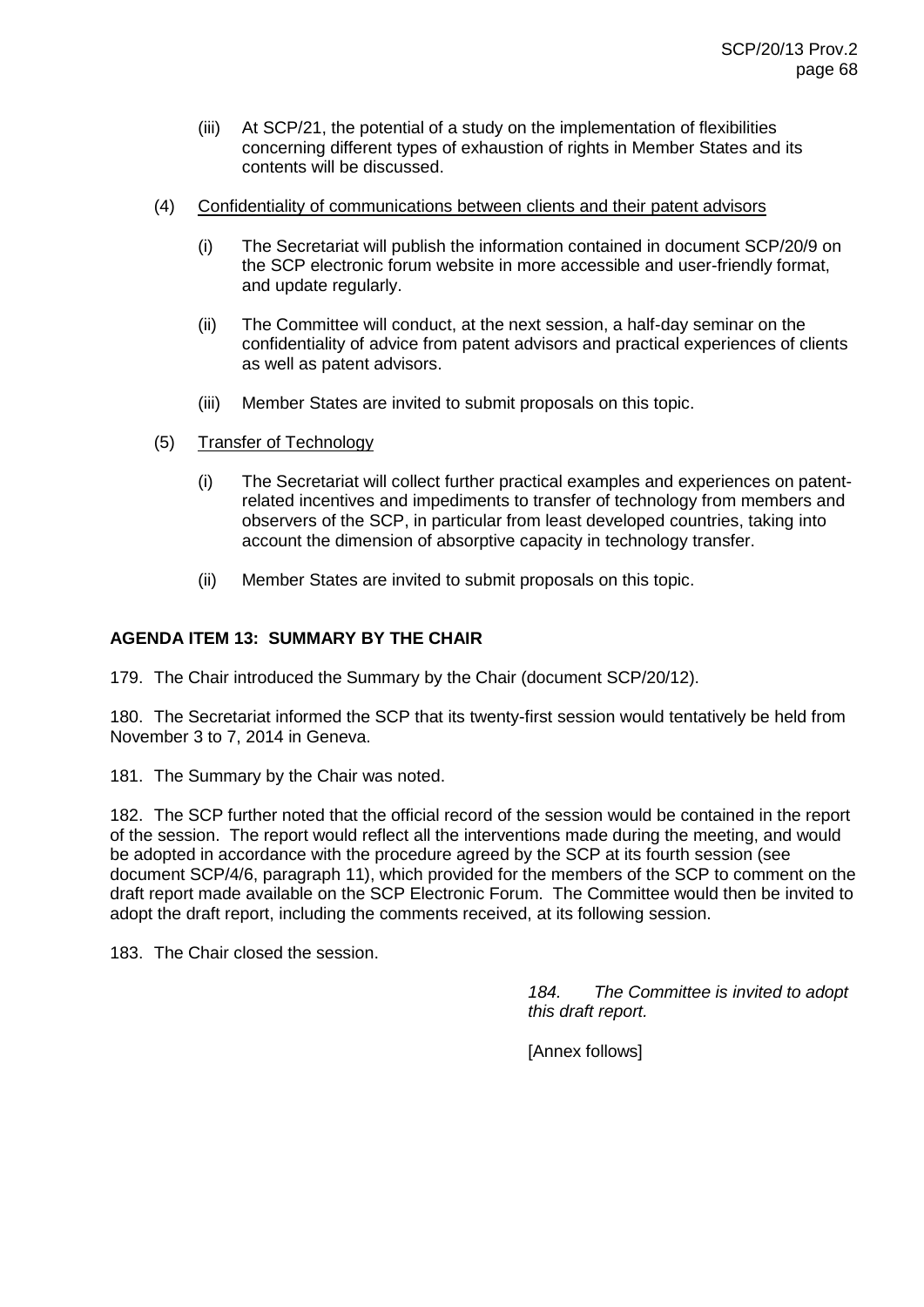# **LISTE DES PARTICIPANTS/LIST OF PARTICIPANTS**

# I. <u>ÉTATS MEMBRES/MEMBER STATES</u>

# AFGHANISTAN

Nazir FOSHANJI, Third Secretary, Permanent Mission, Geneva

### AFRIQUE DU SUD/SOUTH AFRICA

Victoria Ntombemtle Nosizwe DIDISHE (Ms.), Team Manager, Companies and Intellectual Property Commission (CIPC), Pretoria

Ponnen PRAGASHNIE, First Secretary, Permanent Mission, Geneva

# ALGÉRIE/ALGERIA

Mohamed Amine HADJOUTI, directeur des brevets, Direction des brevets, Ministère du développement industriel et de la promotion de l'investissement, Institut national algérien de propriété industrielle (INAPI), Alger

### ALLEMAGNE/GERMANY

Janina SCHÄFER (Ms.), Officer], Munich

Oliver WERNER, Senior Examiner, German Patent and Trademarks Office (DPMA), Munich

Pamella WILLE (Ms.), Counsellor, Permanent Mission, Geneva

#### ANDORRE/ANDORRA

Montserrat GESSE MAS (Mme), première secrétaire, Mission permanente, Genève

#### ANGOLA

Alberto GUIMARAES, Second Secretary, Permanent Mission, Geneva

# ARABIE SAOUDITE/SAUDI ARABIA

Hisham ALBIDAH, Head, Quality Unit, Saudi Patent Office, Riyadh

Saleh ALOTAIBI, Officer, Permanent Mission, Geneva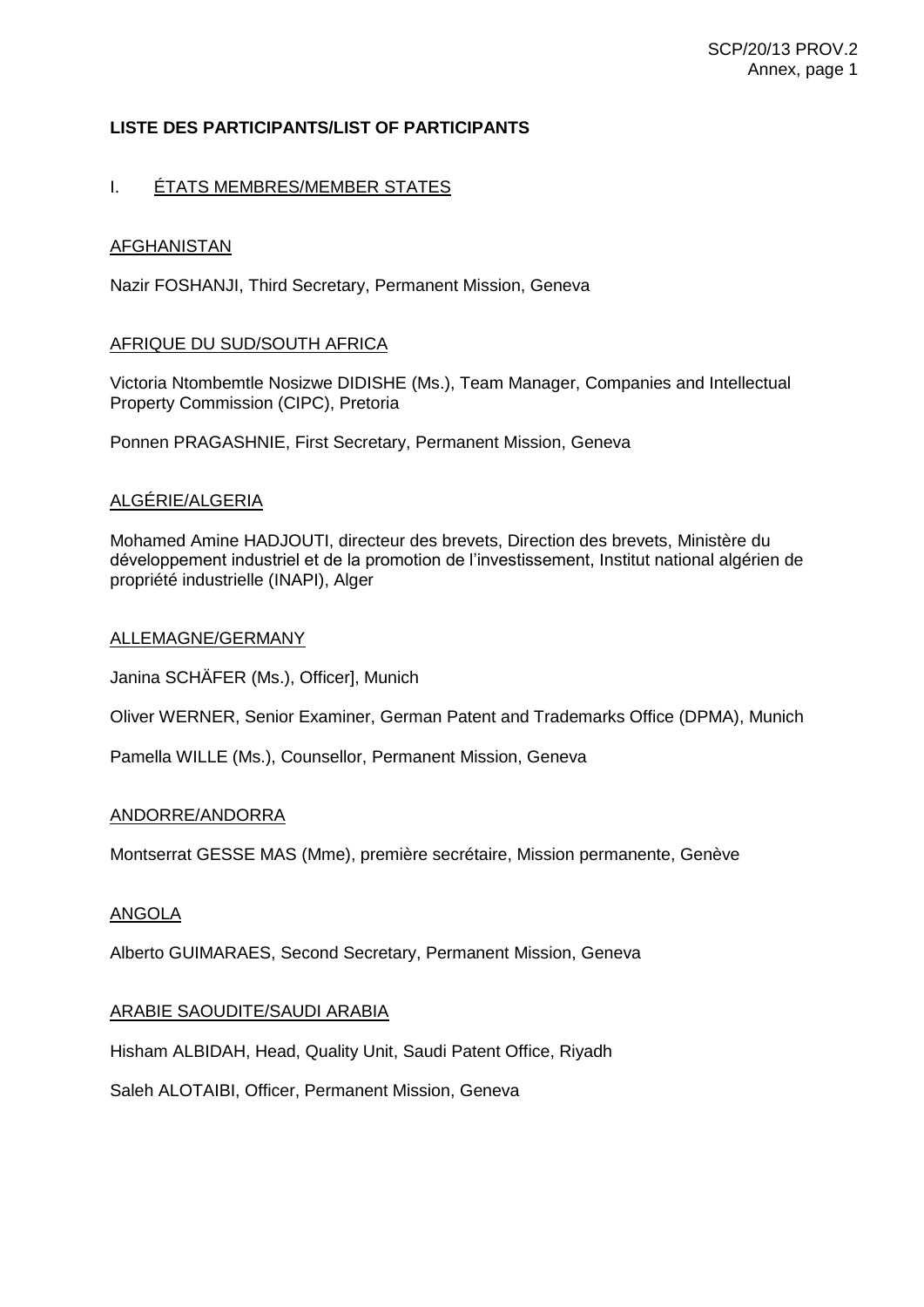### ARGENTINE/ARGENTINA

María Ines RODRÍGUEZ (Sra.), Consejero, Misión Permanente, Ginebra

### AUSTRALIE/AUSTRALIA

Victor PORTELLI, General Manager, Patent and Plant Breeder's Rights Group, IP Australia, Phillip, ACT

David KILHAM, First Secretary, Permanent Mission, Geneva

#### AUTRICHE/AUSTRIA

Lukas KRAEUTER, Patent Office, Federal Ministry for Transport, Innovation and Technology, Vienna

#### BANGLADESH

Nazrul ISLAM, Minister Counselor, Permanent Mission, Geneva

# BARBADE/BARBADOS

Marion WILLIAMS (Mrs.), Ambassador, Permanent Representative, Permanent Mission, Geneva

Heather CLARKE (Ms.), Registrar, Corporate Affairs and Intellectual Property Office (CAIPO), Ministry of Industry, International Business Commerce and Small Business Development, St. Michael

# BÉLARUS/BELARUS

Aleksandr PYTALEV, Third Secretary, Permanent Mission, Geneva

# BÉNIN/BENIN

Charlemagne M. DEDEWANOU, Attaché, Mission permanente, Genève

### BRÉSIL/BRAZIL

Adriana Brigante DEORSOLA (Mrs.), Industrial Property Researcher, Coordination of IP Global Issues, Brazilian National Institute of Industrial Property (INPI), Rio de Janeiro

Flavia Elias TRIGUEIRO (Mrs.), Head, Division of Pharmaceutical Patents, Brazilian Institute of Industrial Property (INPI), Rio de Janeiro

Rodrigo MENDES ARAUJO, First Secretary, Permanent Mission, Geneva

Cleiton SCHENKEL, Prime Secretary, Permanent Mission, Geneva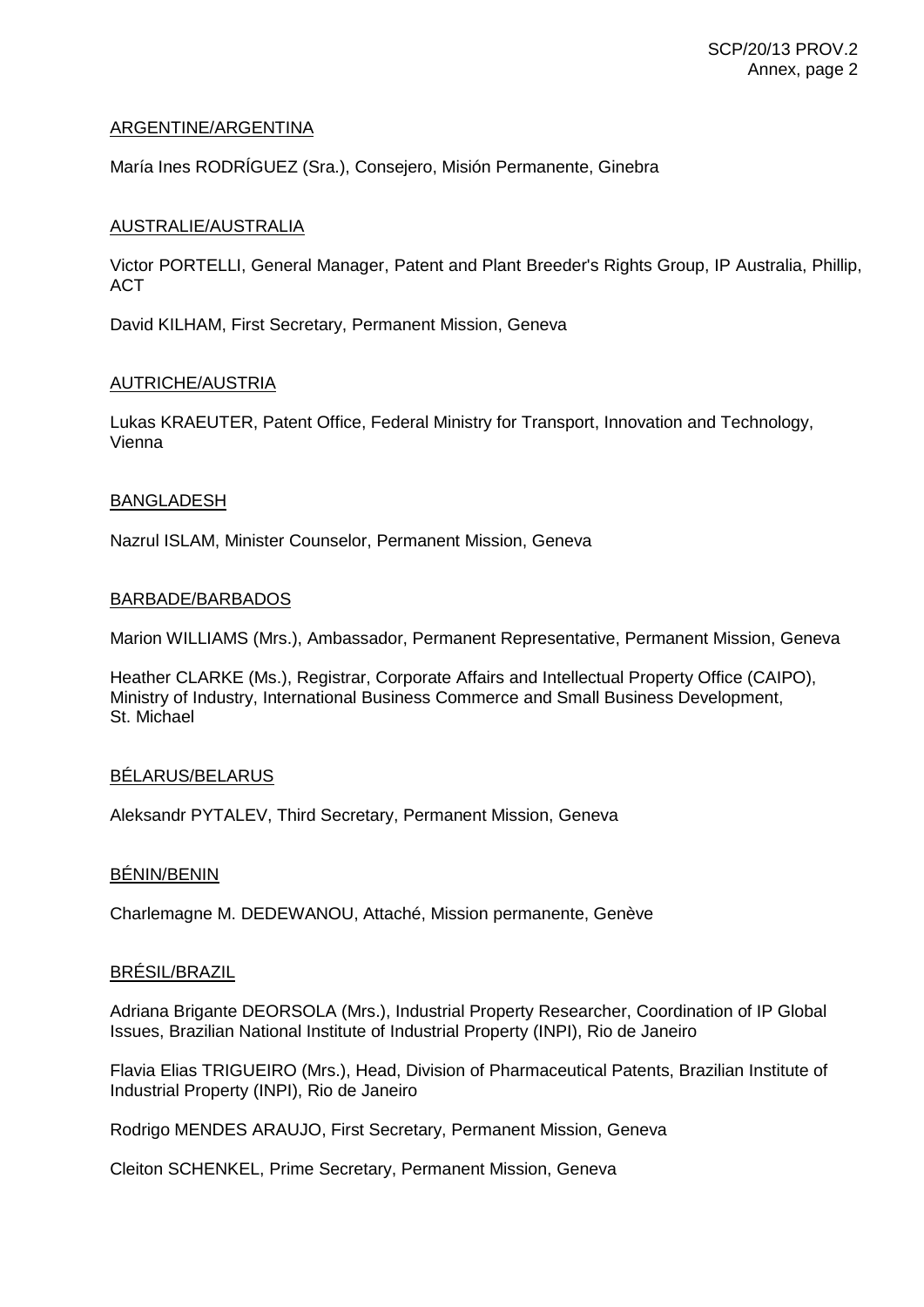### BURUNDI

Espérance UWIMANA (Mme), conseiller, Mission permanente, Genève

### CAMBODGE/CAMBODIA

NHEM Phally (Ms.), Deputy Director, Department of Industrial Property, Ministry of Industry, Mines and Energy, Phnom Penh

### CHILI/CHILE

Felipe FERREIRA, Asesor Jurídico, Ministerio de Relaciones Exteriores, Santiago de Chile

### CHINE/CHINA

SONG Jianhua (Ms.), Director General, Legal Affairs Department, State Intellectual Property Office (SIPO), Beijing

DONG Cheng (Mrs.), Division Director, Legal Affairs Department, State Intellectual Property Office (SIPO), Beijing

WANG Jun, Project Administrator, International Cooperation Department, State Intellectual Property Office (SIPO), Beijing

#### COLOMBIE/COLOMBIA

José Luis SALAZAR, Director de Nuevas Creaciones, Superintendencia de Industria y Comercio, Ministerio de Comercio, Industria y Turismo, Bogotá D.C

Juan Camilo SARETZKI, Consejero, Misión Permanente, Ginebra

María Catalina GAVIRIA BRAVO (Sra.), Consejero, Misión Permanente, Ginebra

# **CONGO**

Célestin TCHIBINDA, secrétaire, Mission permanente, Genève

#### COSTA RICA

Christian GUILLERMET, Embajador, Representante Permanente, Misión Permanente, Ginebra

Sylvia POLL (Sra.), Embajadora, Representante Permanente Alterna, Misión Permanente, Ginebra

Karen QUESADA B. (Sra.), Coordinadora, Coordinación Oficina de Patentes, Registro de Propiedad Industrial, Registro Nacional de Costa Rica, San José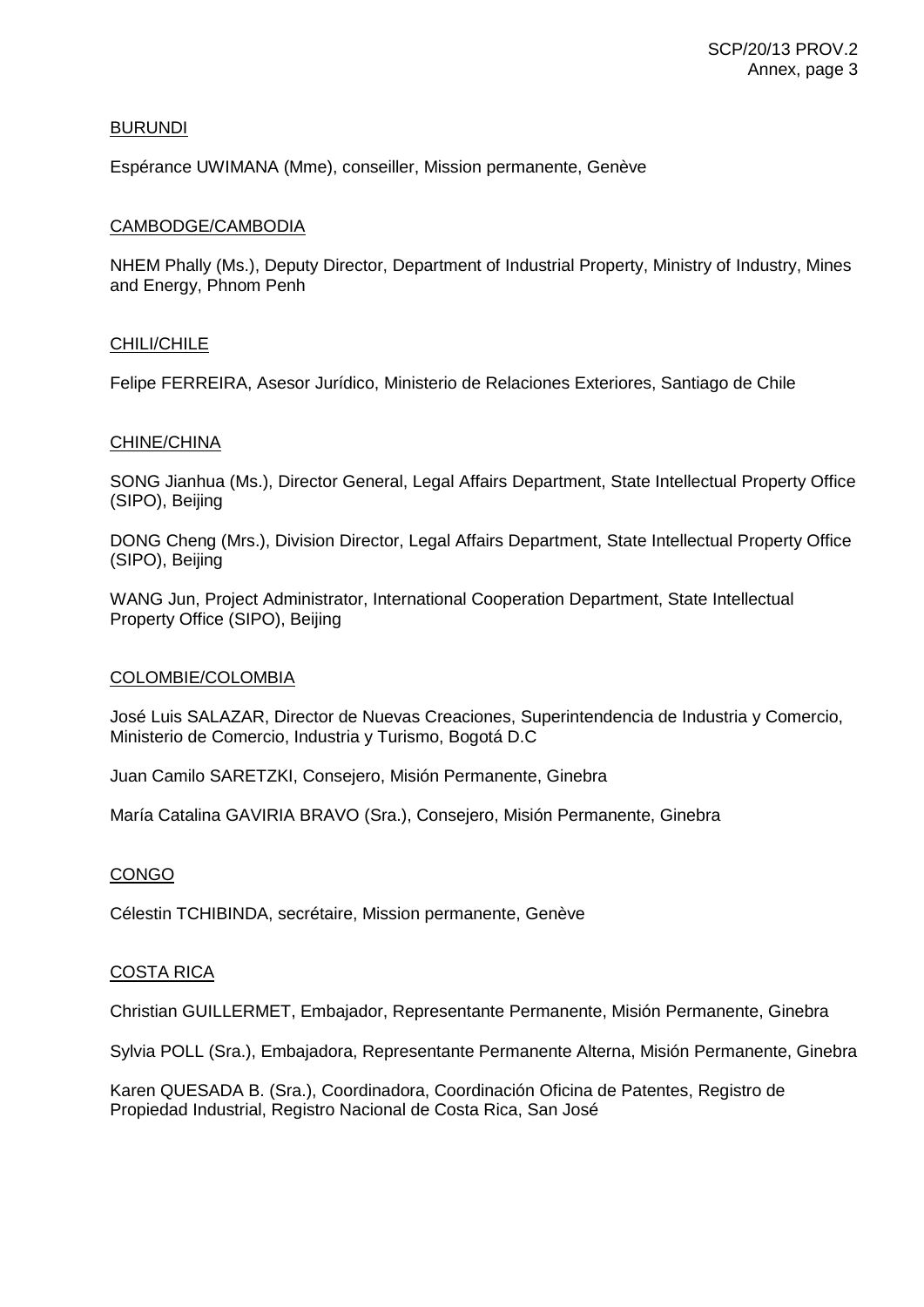# CÔTE D'IVOIRE

Kumou MANKONGA, premier secrétaire, Mission permanente, Genève

## CROATIE/CROATIA

Jasna DERVIS (Mrs.), Minister Counselor, Permanent Mission, Geneva

### **CUBA**

Eva María PÉREZ DÍAZ (Sra.), Jefe del Departamento de Patentes, Departamento de Patentes, Oficina Cubana de la Propiedad Industrial (OCPI), La Habana

#### DANEMARK/DENMARK

Flemming KØNIG MEJL, Chief Technical Adviser, Danish Patent and Trademark Office, Ministry of Business and Growth, Taastrup

Anne REJNHOLD JØRGENSEN (Mrs.), Director, Policy and Legal Affairs Department, Danish Patent and Trademark Office, Ministry of Business and Growth, Taastrup

#### DJIBOUTI

Djama Mahamoud ALI, Counselor, Permanent Mission, Geneva

# ÉGYPTE/EGYPT

Mokhtar WARIDA, Counselor, Permanent Mission, Geneva

Khaled Mohamed Sadek NEKHELY (Ms.), Legal Examiner, Academy of Scientific Research and Technology, Ministry of Scientific Research (ASRT), Cairo

#### ÉQUATEUR/ECUADOR

Miguel CARBO, Embajador, Representante Permanente, Misión Permanente, Ginebra

Juan CARLOS CASTRILLON, Ministro, Misión Permanente, Ginebra

#### EL SALVADOR

Martha Evelyn MENJIVAR CORTEZ (Sra.), Consejera, Misión Permanente, Ginebra

#### ESPAGNE/SPAIN

Leopoldo BELDA SORIANO, Jefe de Área de Mecánica General y Construcción, Oficina Española de Patentes y Marcas (OEPM), Ministerio de Industria, Energía y Turismo, Madrid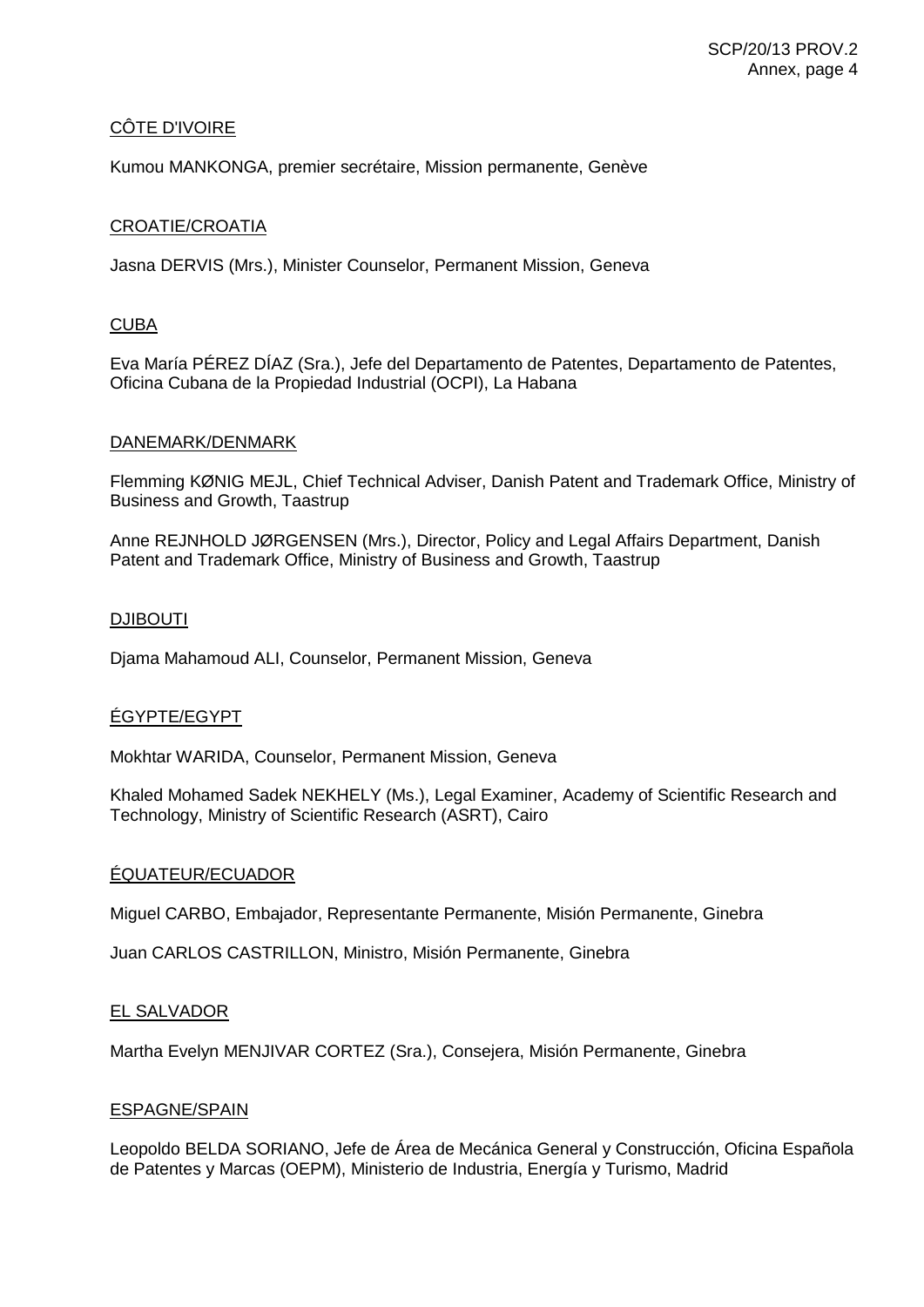# Xavier BELLMONT ROLDAN, Consejero, Misión Permanente, Ginebra

## ESTONIE/ESTONIA

Raul KARTUS, Counselor, Legal Department, Estonian Patent Office, Tallinn

## ÉTATS-UNIS D'AMÉRIQUE/UNITED STATES OF AMERICA

Karin FERRITER (Ms.), Intellectual Property Attaché, Permanent Mission, Geneva

Soma SAHA (Mrs.), Patent Attorney, Office of Policy International Affairs, United States Patents and Trademark Office (USPTO, Washington D.C.

Paolo Marco TREVISAN, Attorney-Advisor, United States Patents and Trademark Office (USPTO), Washington D.C.

## ÉTHIOPIE/ETHIOPIA

Kassaye Ayehu GIRMA, Minister Counselor, Permanent Mission, Geneva

## FÉDÉRATION DE RUSSIE/RUSSIAN FEDERATION

Victiria GALKOVSKAYA (Ms.), Head, Law Department, Moscow

Natalia POPOVA (Ms.), Principal Specialist, International Cooperation Department, Federal Service for Intellectual Property (ROSPATENT), Moscow

Elena SOROKINA (Mrs.), Head, Law Division, Federal Institute of Industrial Property (ROSPATENT), Moscow

Arsen BOGATYREV, Third Secretary, Permanent Mission, Geneva

### FINLANDE/FINLAND

Marjo AALTO-SETÄLÄ (Ms.), Head of Division, Finnish Patent and Registration Office, Helsinki

Riitta LARJA (Ms.), Deputy Head, Finnish Patent and Registration Office, Helsinki

## **FRANCE**

Daphné BECO (Mrs.), chargée de Mission, Direction des affaires juridiques et internationales, (INPI), Paris

### GÉORGIE/GEORGIA

Eka KIPIANI (Mrs.), Counselor, Permanent Mission, Geneva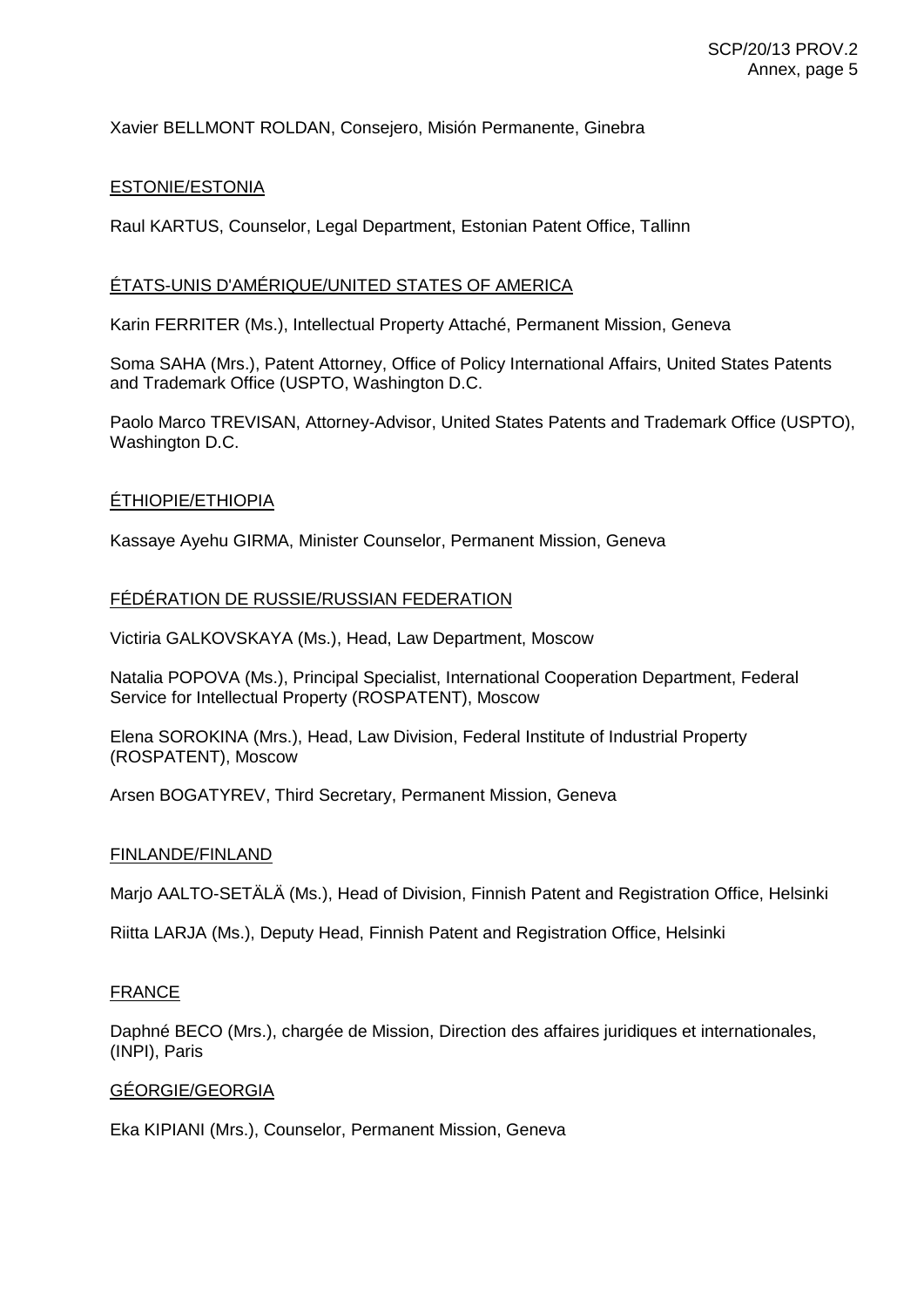## GRÈCE/GREECE

Alexandros ALEXANDRIS, Ambassador, Permanent Representative, Permanent Mission, Geneva

Kostas AMPATZIS, Director, Applications and Grants, Directorate of Applications and Grants, Department of International Affairs, Industrial Property Organization (OBI), Athens

Myrto LAMBROU MAURER (Mrs.), Head, International Affairs, Department of International Affairs, Industrial Property Organization (OBI), Athens

Constantina ATHANASSIADOU (Mrs.), Deputy Permanent Representative, Permanent Mission, Geneva

Paraskevi NAKIOU (Mrs.), Attaché, Permanent Mission, Geneva

Aikaterini EKATO (Ms.), Intern, Permanent Mission, Geneva

## **GUATEMALA**

Flor de María GARCÍA DÍAZ (Sra.), Consejero, Misión Permanente, Ginebra

Marina GIRÓN SAENZ (Sra.), Sub-registradora, Registro de la Propiedad Intelectual, Ministerio de Economía, Cuidad de Guatemala

## HONGRIE/HUNGARY

Virág HALGAND DANI (Mrs.), Counselor, Deputy Permanent Representative, Permanent Mission, **Geneva** 

Csaba BATICZ, Deputy Head, Industrial Property Law Section, Hungarian Intellectual Property Office (HIPO), Budapest

### INDE/INDIA

Amitava CHAKRABORTI, Deputy Controller of Patents and Design, Patent Office, Salt Lake

Alpana DUBEY (Mrs.), First Secretary, Permanent Mission, Geneva

### INDONÉSIE/INDONESIA

Triyono WIBOWO, Ambassador, Permanent Representative, Permanent Mission, Geneva

Aris IDEANTO, Head, Legal Service Division, Directorate of Patent, Directorate General of Intellectual Property Rights, Ministry of Law and Human Rights, Banten

Edi YUSUP, Deputy Permanent Representative, Permanent Mission, Geneva

Nina Saraswati DJAJAPRAWIRA, Minister Counselor, Permanent Mission, Geneva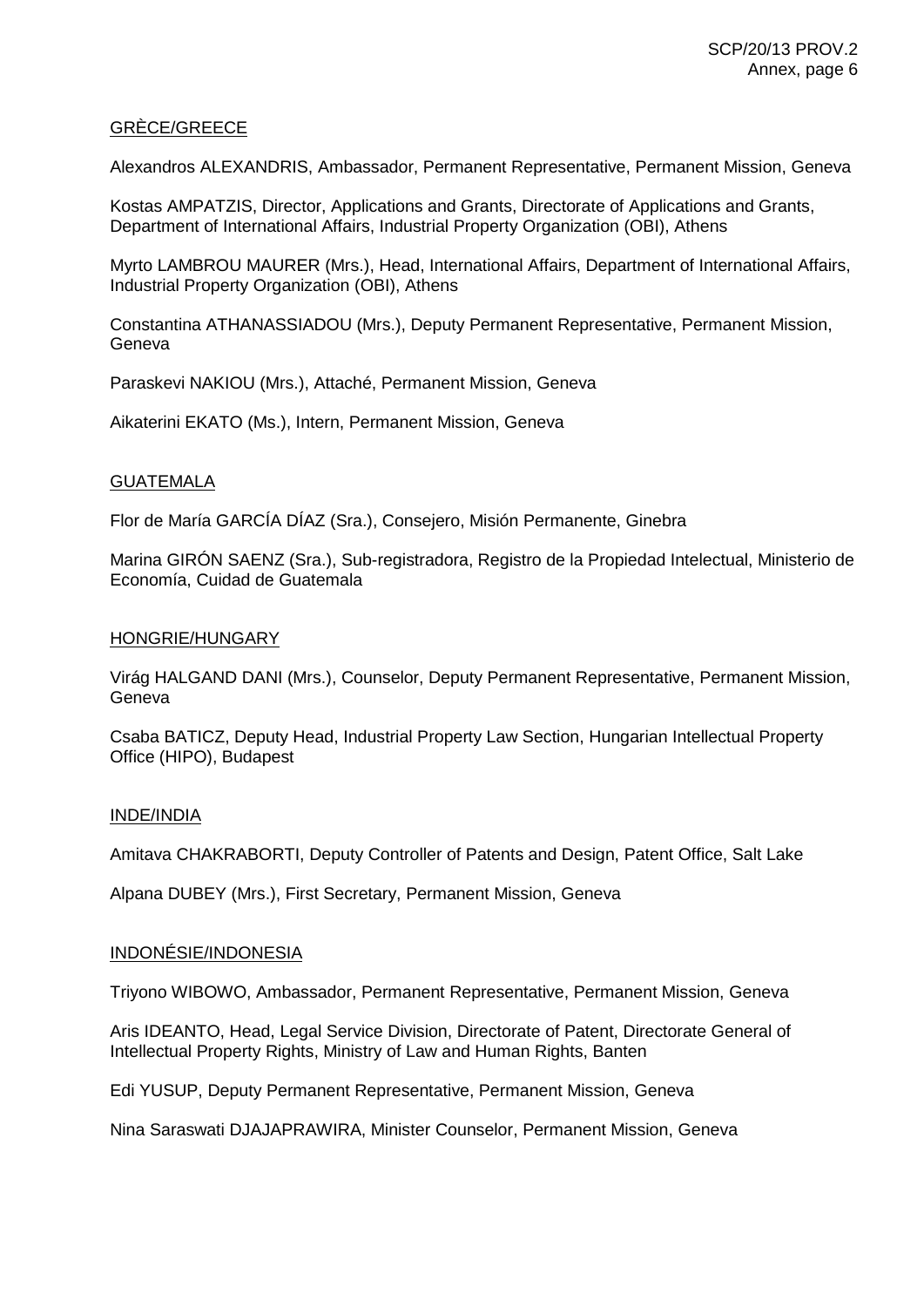# IRAN (RÉPUBLIQUE ISLAMIQUE D')/IRAN (ISLAMIC REPUBLIC OF)

Nabiollah AZAMI SARDOUEI, First Secretary, Permanent Mission, Geneva

## IRAQ

Suhad EDAN (Ms.), Industrial Property Department, Ministry of Planning, Baghdad

Dhulfiqar Tawfeeq HAMMOOD, Attache, Permanent Mission, Geneva

### IRLANDE/IRELAND

Michael LYDON, Head, Patent Examination, Patents Office, Department of Enterprise, Jobs and Innovation, Kilkenny

Cathal LYNCH, Second Secretary, Permanent Mission, Geneva

## ITALIE/ITALY

Tiberio SCHMIDLIN, First Secretary, Permanent Mission, Geneva

### JAPON/JAPAN

Kenji SAITO, Deputy Director, Multilateral Policy Section, International Policy Division, Policy Planning and Coordination Department, Japan Patent Office (JPO), Tokyo

Shinichiro HARA, Assistant Director, Multilateral Policy Section, International Policy Division, Policy Planning and Coordination Department, Japan Patent Office (JPO), Tokyo

Aya YOSHINO (Ms.), Officer, Multilateral Policy Section, International Policy Division, Policy Planning and Coordination Department, Japan Patent Office (JPO), Tokyo

### JORDANIE/JORDAN

Zain AL AWAMLEH (Mrs.), Acting Director, Industrial Property Protection Directorate, Ministry of Industry, Trade and Supply, Amman

### KENYA

John O. KAKONGE, Ambassador, Permanent Representative, Permanent Mission, Geneva

Evans Mboi MISATI, Senior Patent Examiner, Technical Services Department, Patent Division, Ministry of Industrialization and Enterprise Development, Kenya Industrial Property Institute, (KIPI), Nairobi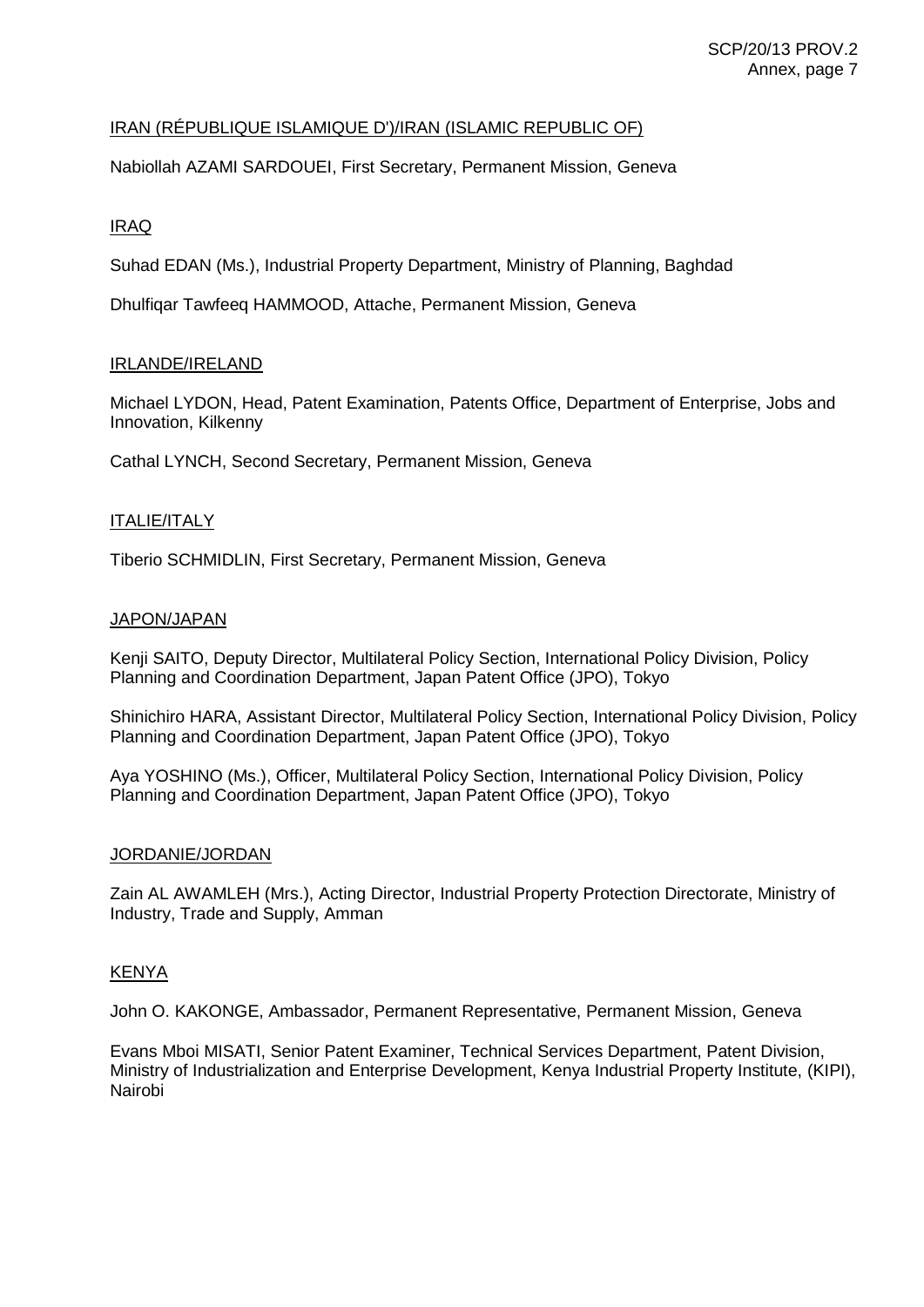## KOWEÏT/KUWAIT

Rashed Matar Al-Owaihan ALNEZI, Head, Section of Patents, Ministry of Commerce and Industry, Manama Hussain SAFAR, Commercial Attaché, Permanent Mission, Geneva

## LETTONIE/LATVIA

Mara ROZENBLATE (Mrs.), Principal expert, Riga

## LITUANIE/LITHUANIA

Zilvinas DANYS, Deputy Director, State Patent Bureau, Vilnius

## MADAGASCAR

Haja Nirina ROSOANAIVO (Mrs.), Conseillère, Mission permanente, Genève

### MALAISIE/MALAYSIA

Norsita ISMAIL (Mrs.), Intellectual Property Corporation, Kuala Lumpur

Nurhana IKMAL (Mrs.), First Secretary, Permanent Mission, Geneva

### MAROC/MOROCCO

Karima FARAH (Mme), directeur, Pôle brevet innovation technologique, Office marocain de la propriété industrielle et commerciale, Casablanca

Salah Eddine TAOUIS, Conseiller, Mission permanente, Genève

### MAURICE/MAURITIUS

Dilshaad UTEEM (Mrs.), First Secretary, Permanent Mission, Geneva

### MAURITANIE/MAURITANIA

Ousmane WAGUE, Directeur, Developpement Industriel, Ministère de l'Industrie, Nouakchott

### MEXIQUE/MEXICO

Gustavo ÁLVAREZ SOTO, Subdirector Divisional de Procesamiento Administrativo de Patentes, Instituto Mexicano de la Propiedad Industrial (IMPI), Ciudad de México

Ricardo GALLEGOS MATHEY, Experto en P.I., Instituto Mexicano de la Propiedad Industrial (IMPI), Ciudad de México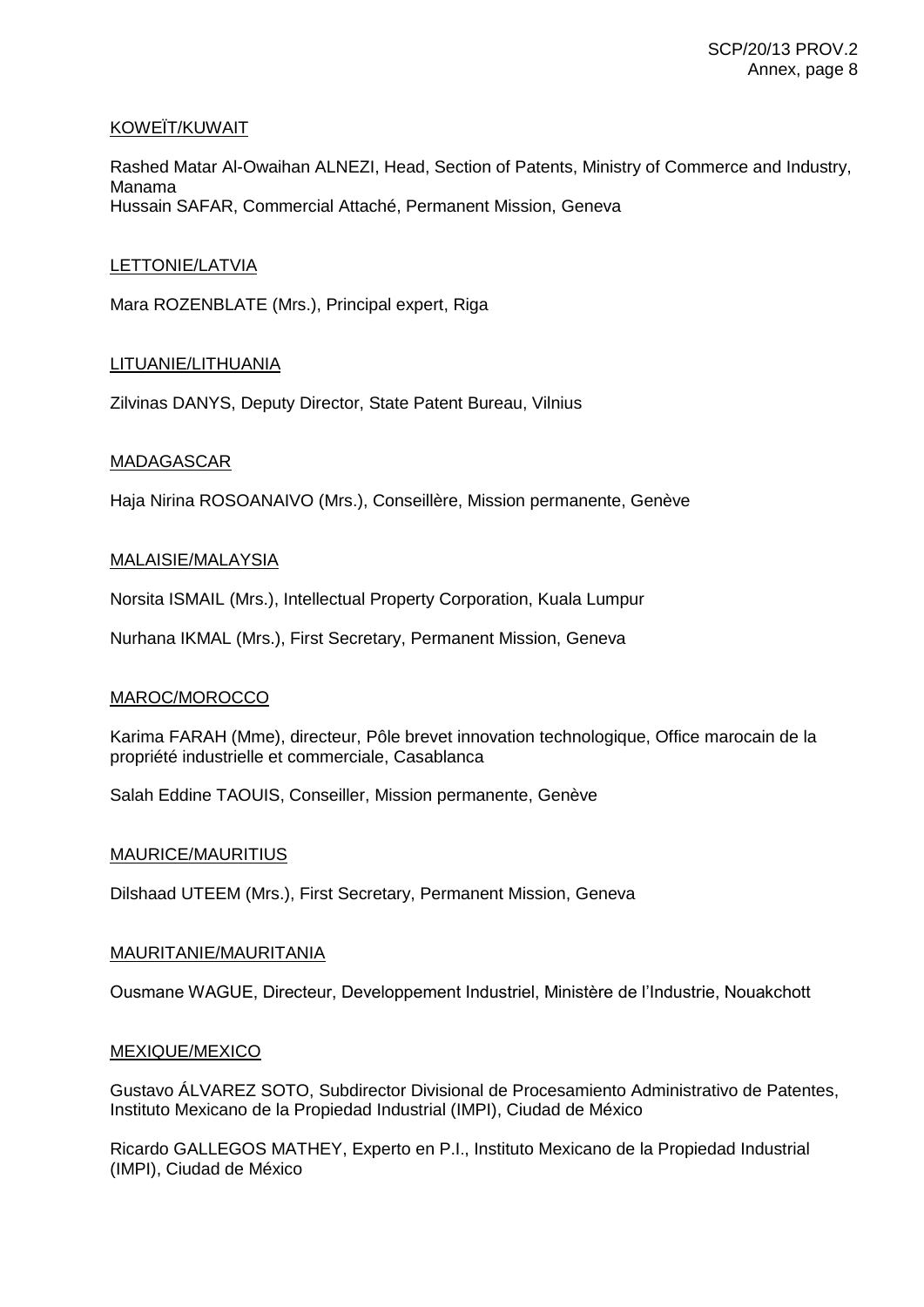## MONACO

Gilles REALINI, deuxième secrétaire, Mission permanente, Genève

## MONTÉNÉGRO/MONTENEGRO

Dušanka PEROVIC (Mrs.), Deputy Director, Intellectual Property Office of Montenegro, Podgorica

## **MOZAMBIQUE**

Pedro Comissario AFONSO, Ambassador, Permanent Representative, Permanent Mission, Geneva

Elias Jaime ZIMBA, Minister, Permanent Mission, Geneva

Miguel TUNGADZA, First Secretary, Permanent Mission, Geneva

## MYANMAR

Win Zeyar TUN, Counselor, Permanent Mission, Geneva

## NÉPAL/NEPAL

Rudra Bahadur MALLA, Under Secretary, Ministry of Industry, Kathmandu

### NICARAGUA

Mario JIMENEZ PICHARDO, Director, Oficina de Patentes, Managua

Carlos ROBELO RAFFONE, Embajador, Representante Permanente, Misión Permanente, **Ginebra** 

Nestor CRUZ TORUÑO, Consejero, Representante Permanente Adjunto, Misión Permanente, Ginebra

Jenny ARANA VIZCAYA (Sra.), Primera Secretaria, Misión Permanente, Ginebra

### **NIGÉRIA/NIGERIA**

BANIRE KITTIKAA, Senior Assistant Registrar, Commercial Law, Federal Ministry of Trade and Investment, Patent Registry, Abuja

### NORVÈGE/NORWAY

Ingrid MAURITZEN (Mrs.), Head, Legal Section, Patent Department, Norwegian Industrial Property Office (NIPO), Oslo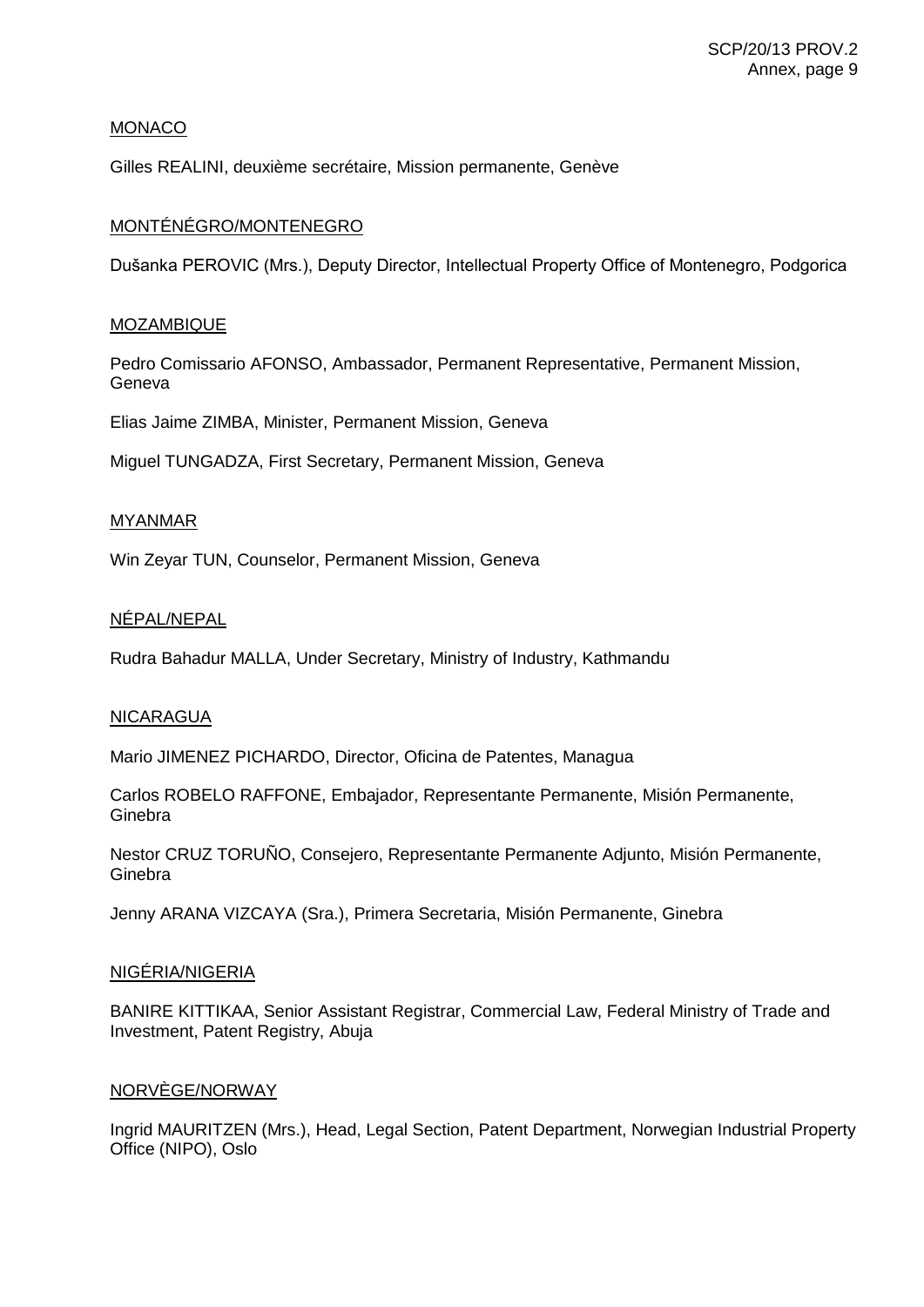# OMAN

Fatima AL-GHAZALI (Mrs.), Ministre plénipotentiaire, Mission permanente, Genève

## OUZBÉKISTAN/UZBEKISTAN

Sevara KARIMOVA (Ms.), Head of Department, Agency on Intellectual Property of the Republic of Uzbekistan, Tashkent

## PAKISTAN

Zamir AKRAM, Ambassador, Permanent Representative, Permanent Mission, Geneva

Aamar Aftab QURESHI, Deputy Permanent Representative, Permanent Mission, Geneva

Fareha BUGTI (Mrs.), First Secretary, Permanent Mission, Geneva

## PANAMA

Zoraida RODRIGUEZ MONTENEGRO (Sra.), Representante Permanente Adjunto, Misión Permanente, Ginebra

## PARAGUAY

Olga DIOS (Sra.), Directora, Dirección de Asuntos Internacionales (DINAPI), Dirección Nacional de Propiedad Intelectual, Asunción

Roberto RECALDE, Segundo Secretario, Misión Permanente, Ginebra

## PÉROU/PERU

Luis MAYAUTE VARGAS, Consejero, Misión Permanente, Ginebra

## POLOGNE/POLAND

Grażyna LACHOWICZ (Ms.), Adviser, Cabinet of the President, Patent Office, Warsaw

Wojciech PIATKOWSKI, First Counselor, Permanent Mission, Geneva

### PORTUGAL

Filipe RAMALHEIRA, First Secretary, Permanent Mission, Geneva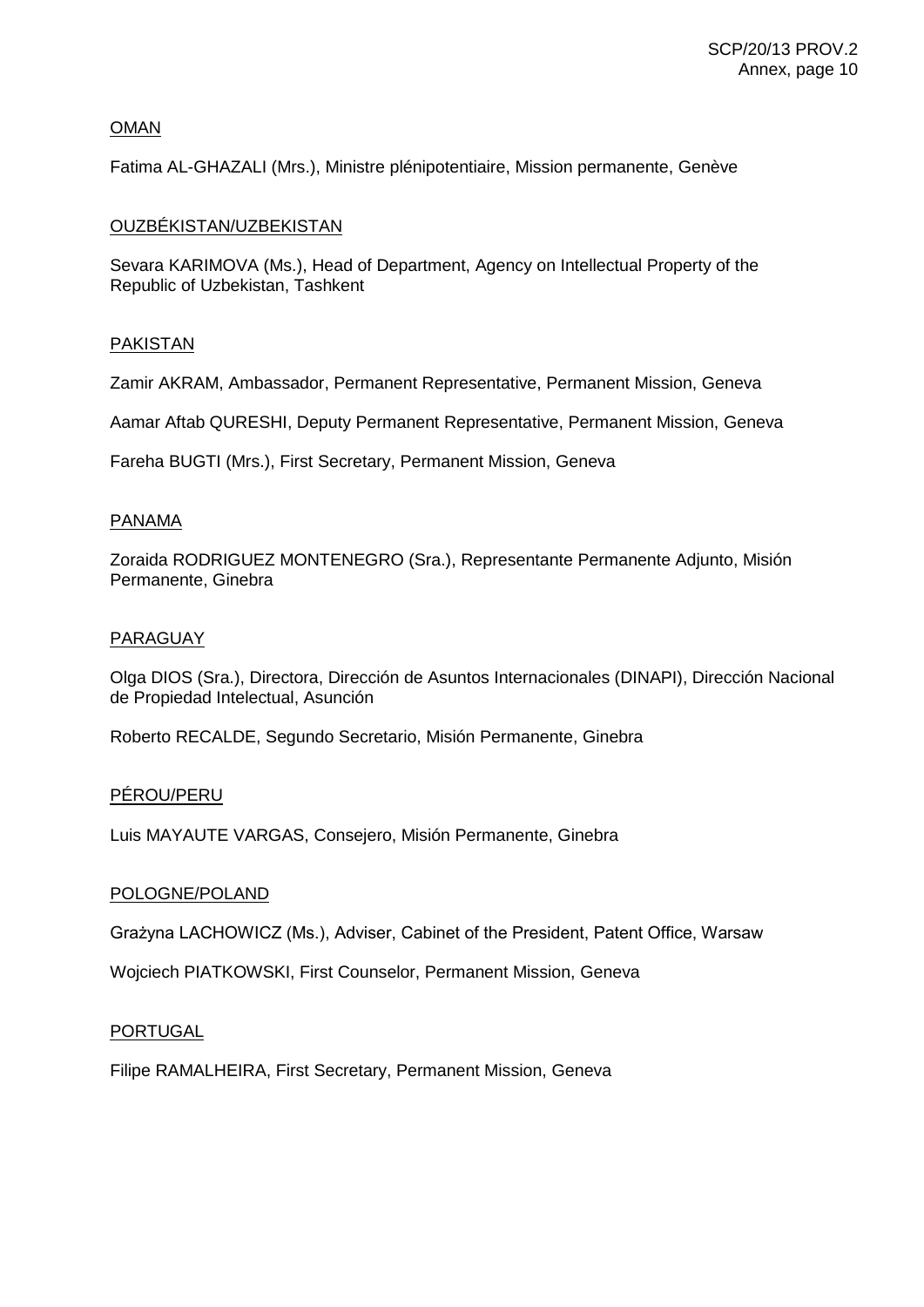## RÉPUBLIQUE DE CORÉE/REPUBLIC OF KOREA

BAEK Jaehong, Senior Deputy Director, Multilateral Affairs Division, Korean Intellectual Property Office, Daejeon

LEE Bonghoon, Deputy Director, Patent System Administration Department, Korean Intellectual Property Office, Daejon

KIM Shi-Hyeong, Intellectual Property Attaché, Permanent Mission, Geneva

## RÉPUBLIQUE DE MOLDOVA/REPUBLIC OF MOLDOVA

Diana STICI (Mrs.), Head, Legislation Division, Legal Department, State Agency on Intellectual Property of the Republic of Moldova, Chisinau

Igor MOLDOVAN, First Secretary, Permanent Mission, Geneva

## RÉPUBLIQUE POPULAIRE DÉMOCRATIQUE DE CORÉE/DEMOCRATIC PEOPLE'S REPUBLIC OF KOREA

KIM Myong Hyok, Second Secretary, Permanent Mission, Geneva

## RÉPUBLIQUE TCHÈQUE/CZECH REPUBLIC

Světlana KOPECKA (Ms.), Director of Department, Industrial Property Office, Prague

Jan WALTER, Second Secretary, Permanent Mission, Geneva

## ROUMANIE/ROMANIA

Ionel MUSCALU, Director General, State Office for Inventions and Trademarks, Bucharest

Bucura IONESCU (Mrs.), Director, Patent Directorate, State Office for Inventions and Trademarks, Bucharest

Marius MARUDA, Legal Adviser, State Office for Inventions and Trademarks, Bucharest

### ROYAUME-UNI/UNITED KINGDOM

Nick SMITH, Senior Policy Advisor, Intellectual Property Office, Newport

Philip MOUNTJOY, Adviser, Intellectual Property Office, Newport

Jack STEVENS, Adviser, International Policy, Intellectual Property Office, London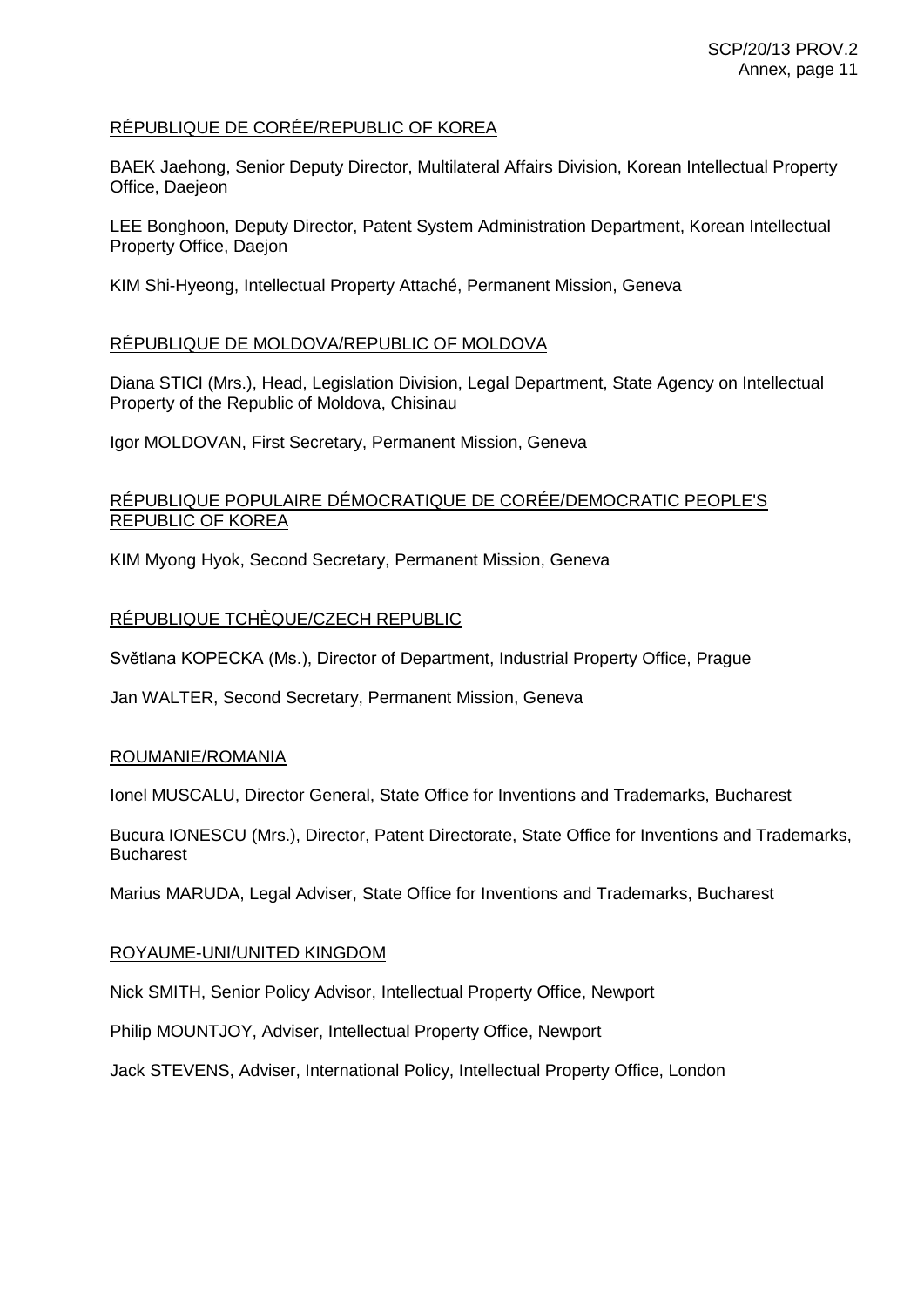## SAINT-SIÈGE/HOLY SEE

Carlo Maria MARENGHI, Attaché, Permanent Mission, Geneva

## SÉNÉGAL/SENEGAL

Makhtar DIA (Mrs.), Director General, Senegalese Agency of Industrial Property and Innovation Technologique (ASPIT), Ministry of Trade, Industry and Handicraft, Dakar

Ndeye Fatou LO (Ms.), premier conseiller, Mission Permanente, Genève

### SERBIE/SERBIA

Slobodan MARKOVIC, Legal Advisor, Intellectual Property Office, Belgrade

## SOUDAN/SUDAN

Souad ELNOUR (Mrs.), Legal Advisor, Registrar General of Intellectual Property, Ministry of Justice, Khartoum

## SRI LANKA

Dilini GUNASEKERA (Ms.), Second Secretary, Permanent Mission, Geneva

### SUÈDE/SWEDEN

Marie ERIKSSON (Mrs.), Head, Legal Affairs, Patent Department, Swedish Patent and Registration Office (PRV), Stockholm

Patrik RYDMAN, Senior Patent Officer, Patent Department, Swedish Patent and Registration Office (PRV), Stockholm

### SUISSE/SWITZERLAND

Alexandra GRAZIOLI (Mme), conseillère propriété intellectuelle, Mission permanente, Genève

Tanja JÖRGER (Mme), conseillère juridique, Division droit et affaires internationales, Institut fédéral de la propriété intellectuelle, Berne

Marie KRAUS (Mme), conseillère juridique, Division droit et affaires internationales, Institut fédéral de la propriété intellectuelle, Berne

Alexander PFISTER, chef service juridique brevets et designs, Division droit et affaires internationales, Institut fédéral de la propriété intellectuelle, Berne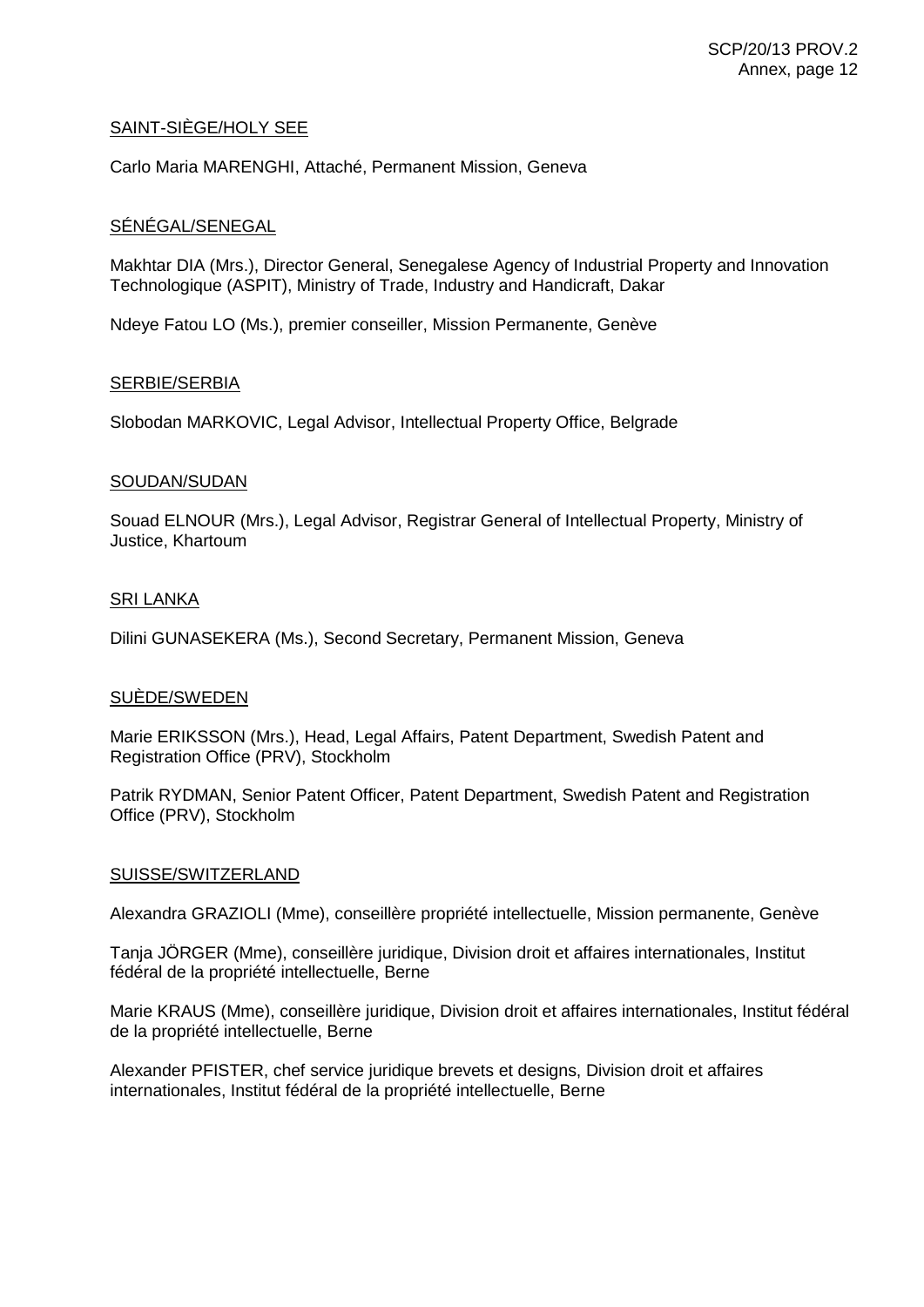## TADJIKISTAN/TAJIKISTAN

Boymourod BOEV, Director, State Patent and Technical Library, National Center for Patent and Information, Dushanbe

Mirzobek ISMAILOV, Head, Department of National Registration of Trademarks, National Center for Patent and Information, Dushanbe

## THAÏLANDE/THAILAND

Jakkrit JAREANPONG, Legal Officer, Department of Intellectual Property, Ministry of Commerce, **Nonthaburi** 

Taksaorn SOMBOONSUB (Ms.), Senior Legal Officer, Department of Intellectual Property, Ministry of Commerce, Nonthaburi

Chensavasdijai VARAPOTE, Counselor, Permanent Mission, Geneva

## TOGO

Essohanam PETCHEZI, First Secretary, Permanent Mission, Geneva

## TUNISIE/TUNISIA

Abderrazak KILANI, Ambassadeur, Représentant permanen, Mission permanente, Genève

Raja YOUSFI, Adviser, Permanent Mission, Geneva

# TURQUIE/TURKEY

Gunseli GUVEN (Ms.), Legal Counselor, Permanent Mission, Geneva

Serkan OZKAN, Patent Examiner, Turkish Patent Institute, Ankara

### UKRAINE

Dmytro PAVLOV, Deputy Head, Division of Rights to Results of Scientific and Technical Activity, State Enterprise, Ukrainian Industrial Property Institute, Kyiv

Nataliia PETROVA (Mrs.), Deputy Director, Examination Issues, State Enterprise, Ukrainian Industrial Property Institute, Kyiv

### URUGUAY

Juan José BARBOZA, Segundo Secretario, Misión Permanente, Ginebra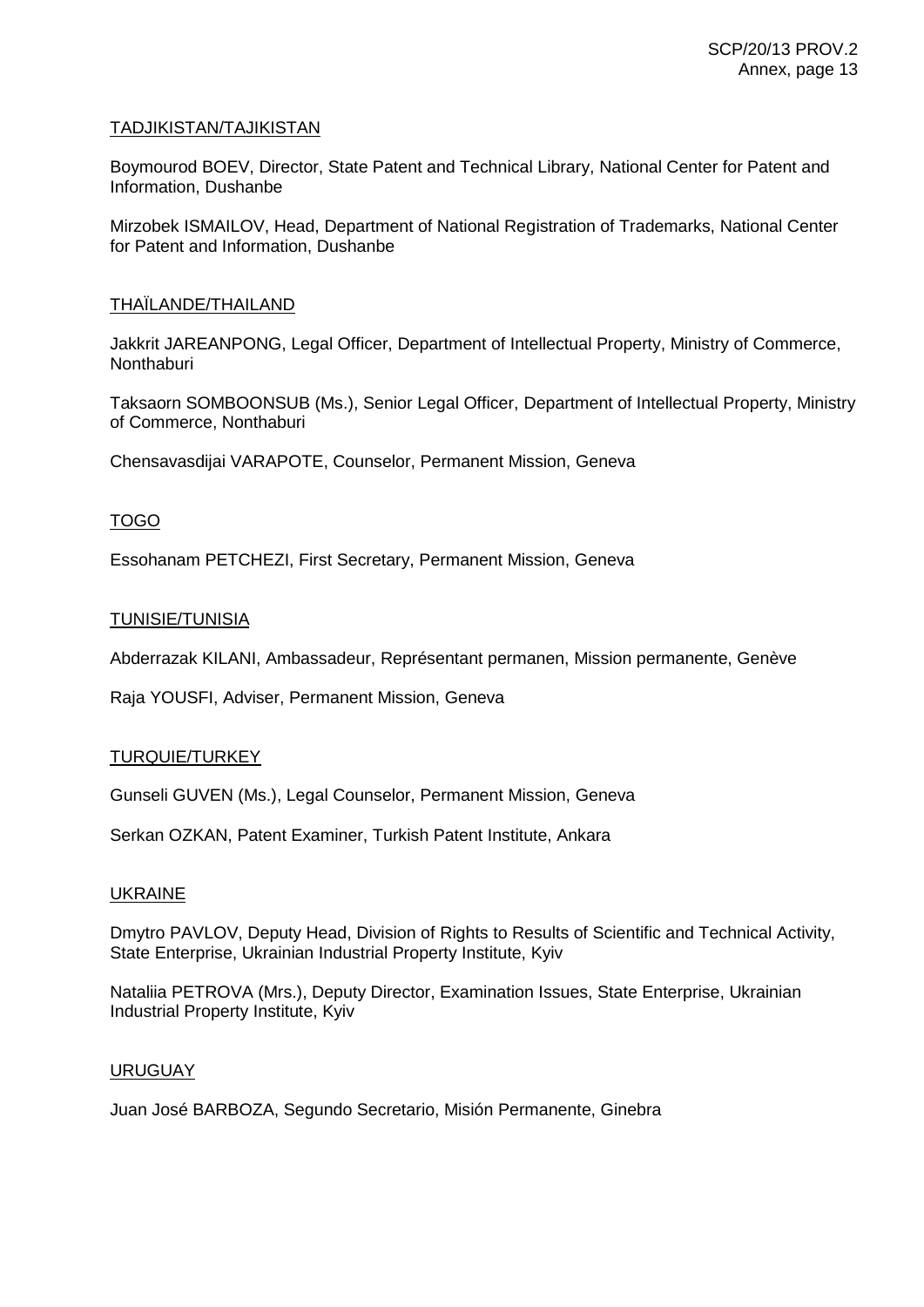## VIET NAM

PHAN Ngan Son, Director, Patent Division No.1, National Office of Intellectual Property, Hanoi MAI Van Son, Counselor, Permanent Mission, Geneva

# YÉMEN/YEMEN

Hussein AL-ASHWAL, Third Secretary, Permanent Mission, Geneva

# ZAMBIE/ZAMBIA

Gabriel Mulenga MWAMBA, Examiner, Patents and Companies Registration Agency, Lusaka

Lillian BWALYA (Mrs.), First Secretary, Permanent Mission, Geneva

# ZIMBABWE

Ngarande RHODA TAFADZWA (Ms.), Consellor, Permanent Mission, Geneva

# II. ORGANISATIONS INTERGOUVERNEMENTALES / INTERGOVERNMENTAL **ORGANIZATIONS**

## CENTRE SUD (CS)/SOUTH CENTRE (SC)

Nirmalya SYAM, Program Officer, Innovation and Access to Knowledge Program, Geneva

Rushaine MCKENZIE-RICHARDS (Ms.), Intern, Geneva

OFFICE DES BREVETS DU CONSEIL DE COOPÉRATION DES ÉTATS ARABES DU GOLFE (CCG)/PATENT OFFICE OF THE COOPERATION COUNCIL FOR THE ARAB STATES OF THE GULF (GCC PATENT OFFICE)

ABDULLAH ALMAZROA, Director, Substantive Examination Department, Riyadh

## ORGANISATION EURASIENNE DES BREVETS (OEAB)/EURASIAN PATENT ORGANIZATION (EAPO)

Aurelia CEBAN (Mrs.), Director, Division of Appeals and Quality Control, Examination Department, Moscow

# ORGANISATION EUROPÉENNE DES BREVETS (OEB)/EUROPEAN PATENT ORGANISATION (EPO)

Doris THUMS (Ms.), Senior Lawyer in the Directorate Patent Law, Munich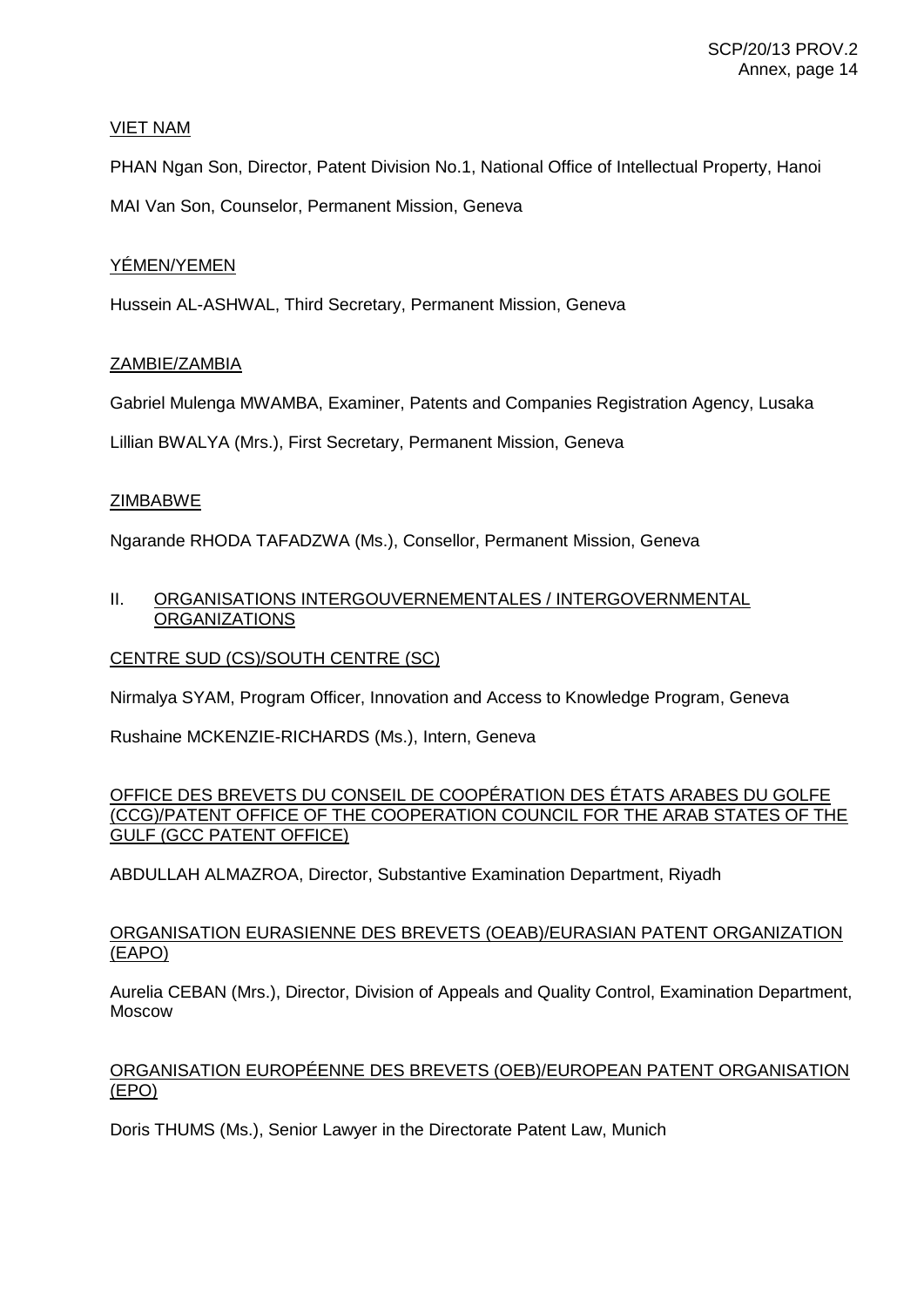## ORGANISATION MONDIALE DE LA SANTÉ (OMS)/WORLD HEALTH ORGANIZATION (WHO)

Peter BEYER, Senior Advisor, Department of Public Health, Innovation and Intellectual Property, Geneva

## UNION EUROPÉENNE (UE)/EUROPEAN UNION (EU)

Michael PRIOR, Policy Officer, Industrial Property, Directorate-General for the Internal Market and Services, Brussels

Oliver HALL-ALLEN, First Counselor, Permanent Delegation to UNOG, Geneva

Andreas KECHAGIAS, Intern, Permanent Delegation to UNOG, Geneva

### III. ORGANISATIONS NON GOUVERNEMENTALES/NON-GOVERNMENTAL ORGANIZATIONS

Association asiatique d'experts juridiques en brevets (APAA)/Asian Patent Attorneys Association (APAA)

Catherine EUNKYEONG LEE (Ms.), APAA Patents Committee member, Patents Committee, Osaka

Tetsuhiro HORIE, APAA Patents Committee member, Patents Committee, Tokyo

Association européenne des étudiants en droit (ELSA International)/European Law Students' Association (ELSA International) Eliana ROCCHI (Ms.), Head, Delegation, Milan Katharina DYCK (Ms.), Delegate, Maastricht Stefania EFSTATHIOU (Ms.), Delegate, Thessaloniki Magdalena FITZNER (Ms.), Delegate, Zduńska Wola Orhan Can SEVENER, Delegate, Berlin

Association internationale pour la protection de la propriété intellectuelle (AIPPI)/International Association for the Protection of Intellectual Property (AIPPI) Michael DOWLING, Observer, Zurich Steven GARLAND, Observer, Zurich

Centre for International Intellectual Property Studies/Centre d'études internationales de la propriété intellectuelle (CEIPI) François CURCHOD, chargé de mission, Genolier

Centre international pour le commerce et le développement durable (ICTSD)/International Center for Trade and Sustainable Development (ICTSD) Ahmed ABDEL LATIF, Senior Programme Manager, Geneva Anna JEDRUSIK (Mrs.), Programme Assistant, Geneva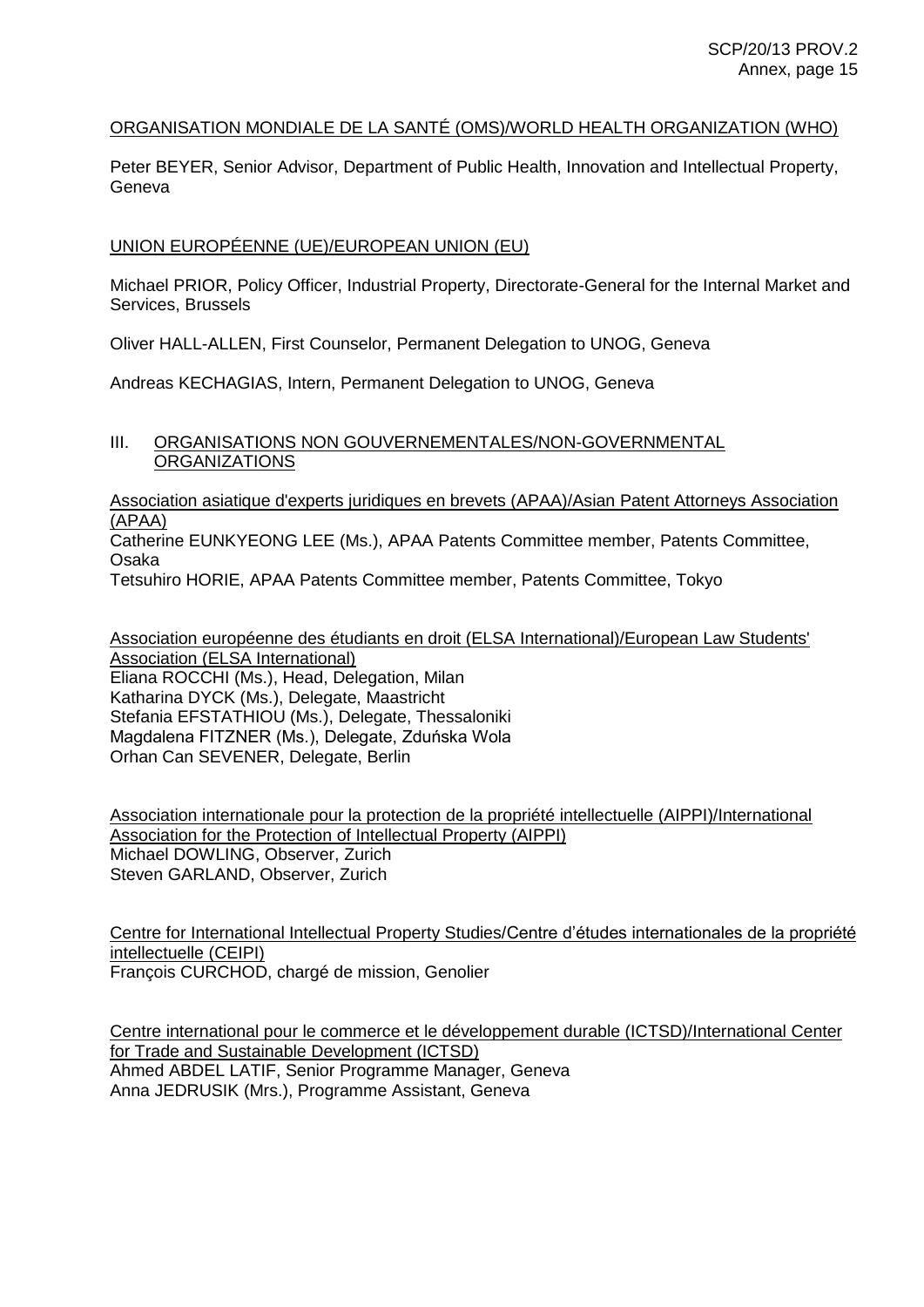Chambre de commerce internationale (CCI)/International Chamber of Commerce (ICC) Ivan HJERTMAN, European Patent Attorney, IP Interface AB, Stockholm Jennnifer BRANT (Mrs.), Consultant, Grand Saconnex

CropLife International Tatjana SACHSE (Ms.), Legal Adviser, Geneva

Fédération internationale de l'industrie du médicament (FIIM)/International Federation of Pharmaceutical Manufacturers Associations (IFPMA) Guilherme CINTRA, Manager, Geneva Ernest KAWKA, Policy Analyst, Geneva

Fédération internationale des conseils en propriété intellectuelle (FICPI)/International Federation of Intellectual Property Attorneys (FICPI) Jerome COLLIN, Représentant, Paris

Japan Intellectual Property Association (JIPA) Hirofumi UEDA, Chairperson of JIPA Medicinal and Biotechnology Committee, Tokyo Sumio NOMOTO, General Manager, Policy & Strategic, International Affairs Division, Tokyo Teruhiro HIROOKA, Member of JIPA Medicinal and Biotechnology Committee, Tokyo

Japan Patent Attorneys Association (JPAA) Takaaki KIMURA, JPAA International Activities Center, Tokyo Atsushi SATO, JPAA International Activities Center, Tokyo

Knowledge Ecology International, Inc. (KEI) James LOVE, Director, Washington, DC Thiru BALASUBRAMANIAM, Geneva Representative, Geneva

Médecins Sans Frontières (MSF) Yuanqiong HU (Ms.), Legal and Policy Advisor, Geneva

Medicines Patent Pool Foundation (MPP) Erika DUENAS (Ms.), Advocacy Officer, Geneva

Third World Network Berhad (TWN) Alexandra BHATTACHARYA (Ms.), Research Officer, Geneva Gopakumar KAPPOORI, Research Advisor, Geneva